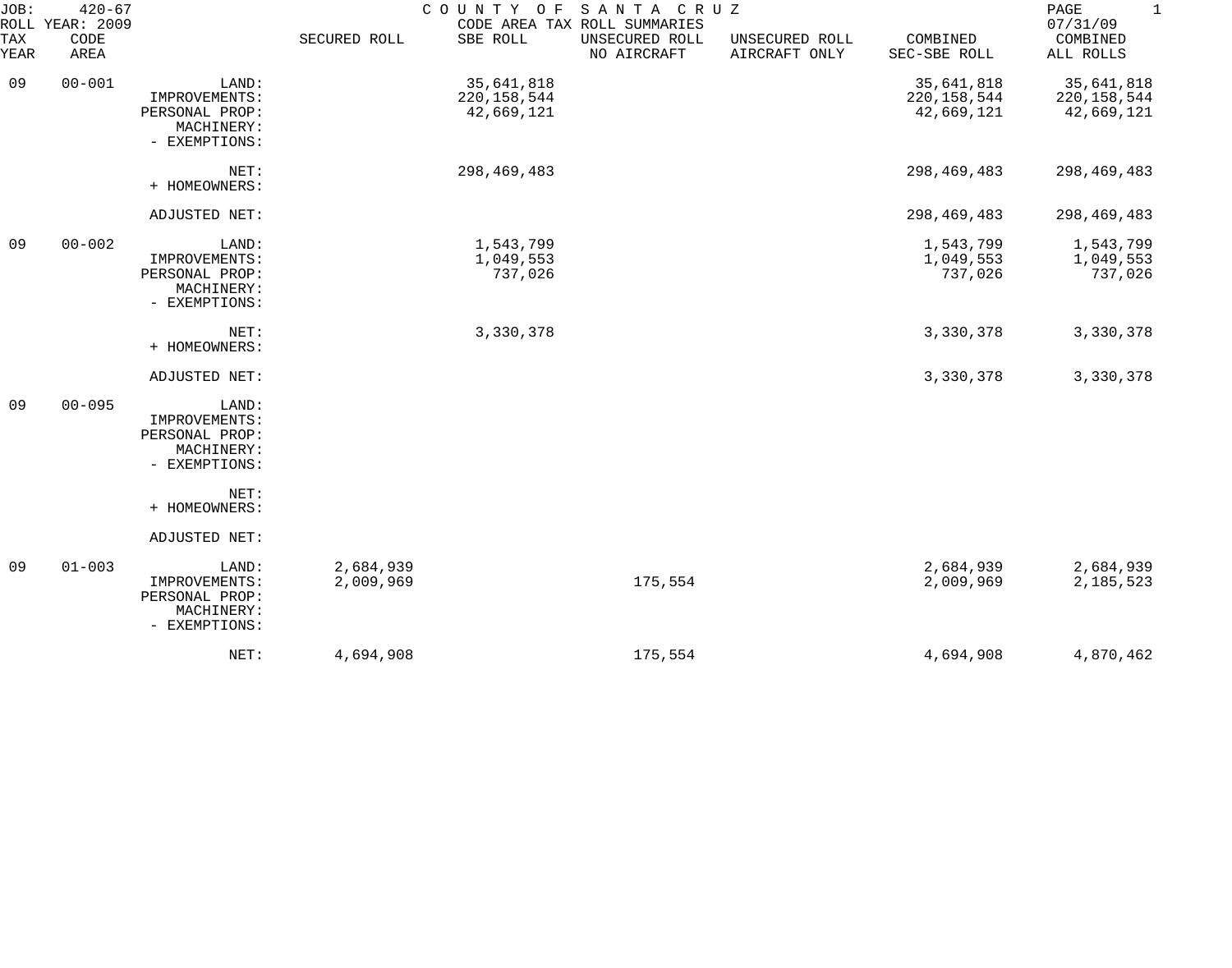| JOB:<br><b>TAX</b> | $420 - 67$<br>ROLL YEAR: 2009<br>CODE |                | SECURED ROLL | COUNTY OF SANTA CRUZ<br>CODE AREA TAX ROLL SUMMARIES<br>SBE ROLL<br>UNSECURED ROLL | UNSECURED ROLL | COMBINED     | $\overline{a}$<br>PAGE<br>07/31/09<br>COMBINED |
|--------------------|---------------------------------------|----------------|--------------|------------------------------------------------------------------------------------|----------------|--------------|------------------------------------------------|
| YEAR               | AREA                                  |                |              | NO AIRCRAFT                                                                        | AIRCRAFT ONLY  | SEC-SBE ROLL | ALL ROLLS                                      |
|                    |                                       | + HOMEOWNERS:  |              |                                                                                    |                |              |                                                |
|                    |                                       | ADJUSTED NET:  | 4,694,908    | 175,554                                                                            |                | 4,694,908    | 4,870,462                                      |
| 09                 | $01 - 006$                            | LAND:          |              |                                                                                    |                |              |                                                |
|                    |                                       | IMPROVEMENTS:  |              |                                                                                    |                |              |                                                |
|                    |                                       | PERSONAL PROP: |              |                                                                                    |                |              |                                                |
|                    |                                       | MACHINERY:     |              |                                                                                    |                |              |                                                |
|                    |                                       | - EXEMPTIONS:  |              |                                                                                    |                |              |                                                |
|                    |                                       | NET:           |              |                                                                                    |                |              |                                                |
|                    |                                       | + HOMEOWNERS:  |              |                                                                                    |                |              |                                                |
|                    |                                       | ADJUSTED NET:  |              |                                                                                    |                |              |                                                |
| 09                 | $01 - 009$                            | LAND:          | 315,000      |                                                                                    |                | 315,000      | 315,000                                        |
|                    |                                       | IMPROVEMENTS:  | 166,500      |                                                                                    |                | 166,500      | 166,500                                        |
|                    |                                       | PERSONAL PROP: |              |                                                                                    |                |              |                                                |
|                    |                                       | MACHINERY:     |              |                                                                                    |                |              |                                                |
|                    |                                       | - EXEMPTIONS:  |              |                                                                                    |                |              |                                                |
|                    |                                       | NET:           | 481,500      |                                                                                    |                | 481,500      | 481,500                                        |
|                    |                                       | + HOMEOWNERS:  |              |                                                                                    |                |              |                                                |
|                    |                                       | ADJUSTED NET:  | 481,500      |                                                                                    |                | 481,500      | 481,500                                        |
| 09                 | $01 - 010$                            | LAND:          |              |                                                                                    |                |              |                                                |
|                    |                                       | IMPROVEMENTS:  |              |                                                                                    |                |              |                                                |
|                    |                                       | PERSONAL PROP: |              |                                                                                    |                |              |                                                |
|                    |                                       | MACHINERY:     |              |                                                                                    |                |              |                                                |
|                    |                                       | - EXEMPTIONS:  |              |                                                                                    |                |              |                                                |
|                    |                                       | NET:           |              |                                                                                    |                |              |                                                |
|                    |                                       | + HOMEOWNERS:  |              |                                                                                    |                |              |                                                |
|                    |                                       | ADJUSTED NET:  |              |                                                                                    |                |              |                                                |
| 09                 | $01 - 014$                            | LAND:          |              |                                                                                    |                |              |                                                |
|                    |                                       | IMPROVEMENTS:  |              |                                                                                    |                |              |                                                |
|                    |                                       | PERSONAL PROP: |              |                                                                                    |                |              |                                                |
|                    |                                       | MACHINERY:     |              |                                                                                    |                |              |                                                |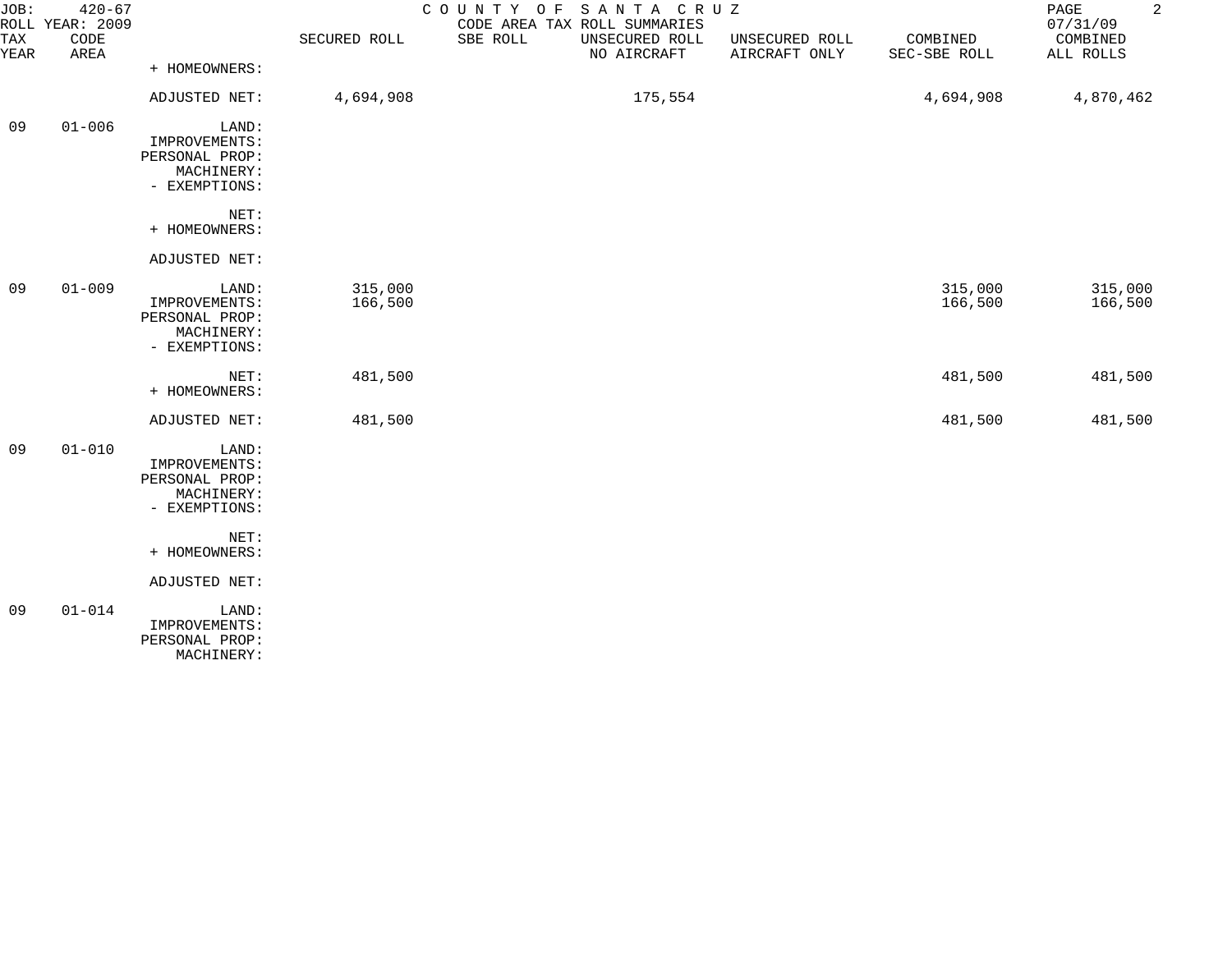| JOB:<br>ROLL | $420 - 67$<br>YEAR: 2009 |                              |              | COUNTY<br>O F<br>SANTA CRUZ<br>CODE AREA TAX ROLL SUMMARIES |                                 |                          | PAGE<br>07/31/09      |
|--------------|--------------------------|------------------------------|--------------|-------------------------------------------------------------|---------------------------------|--------------------------|-----------------------|
| TAX<br>YEAR  | CODE<br>AREA             |                              | SECURED ROLL | SBE ROLL<br>UNSECURED ROLL<br>NO AIRCRAFT                   | UNSECURED ROLL<br>AIRCRAFT ONLY | COMBINED<br>SEC-SBE ROLL | COMBINED<br>ALL ROLLS |
|              |                          | - EXEMPTIONS:                |              |                                                             |                                 |                          |                       |
|              |                          | NET:<br>+ HOMEOWNERS:        |              |                                                             |                                 |                          |                       |
|              |                          | ADJUSTED NET:                |              |                                                             |                                 |                          |                       |
| 09           | $01 - 015$               | LAND:                        | 67,155       |                                                             |                                 | 67,155                   | 67,155                |
|              |                          | IMPROVEMENTS:                | 742,845      | 576,254                                                     |                                 | 742,845                  | 1,319,099             |
|              |                          | PERSONAL PROP:<br>MACHINERY: |              | 540,739                                                     |                                 |                          | 540,739               |
|              |                          | - EXEMPTIONS:                |              | 904,082                                                     |                                 |                          | 904,082               |
|              |                          | NET:<br>+ HOMEOWNERS:        | 810,000      | 212,911                                                     |                                 | 810,000                  | 1,022,911             |
|              |                          | ADJUSTED NET:                | 810,000      | 212,911                                                     |                                 | 810,000                  | 1,022,911             |
| 09           | $01 - 017$               | LAND:                        | 32, 375, 765 | 349,612                                                     |                                 | 32, 375, 765             | 32,725,377            |
|              |                          | IMPROVEMENTS:                | 92,420,500   | 14,624,410                                                  |                                 | 92,420,500               | 107,044,910           |
|              |                          | PERSONAL PROP:<br>MACHINERY: | 95,436       | 10,166,295                                                  |                                 | 95,436                   | 10,261,731            |
|              |                          | - EXEMPTIONS:                | 4,256,094    | 668,220                                                     |                                 | 4,256,094                | 4,924,314             |
|              |                          | NET:<br>+ HOMEOWNERS:        | 120,635,607  | 24, 472, 097                                                |                                 | 120,635,607              | 145,107,704           |
|              |                          | ADJUSTED NET:                | 120,635,607  | 24, 472, 097                                                |                                 | 120,635,607              | 145,107,704           |
| 09           | $01 - 020$               | LAND:                        | 51,420,455   | 748,898                                                     |                                 | 51,420,455               | 52, 169, 353          |
|              |                          | IMPROVEMENTS:                | 94,670,876   | 6, 251, 244                                                 |                                 | 94,670,876               | 100,922,120           |
|              |                          | PERSONAL PROP:<br>MACHINERY: | 377,986      | 6,846,978                                                   |                                 | 377,986                  | 7,224,964             |
|              |                          | - EXEMPTIONS:                | 21,862,050   | 1,610,084                                                   |                                 | 21,862,050               | 23, 472, 134          |
|              |                          | NET:                         | 124,607,267  | 12, 237, 036                                                |                                 | 124,607,267              | 136,844,303           |
|              |                          | + HOMEOWNERS:                | 21,000       |                                                             |                                 | 21,000                   | 21,000                |
|              |                          | ADJUSTED NET:                | 124,628,267  | 12, 237, 036                                                |                                 | 124,628,267              | 136,865,303           |
| 09           | $01 - 023$               | LAND:                        | 80,702,231   |                                                             |                                 | 80,702,231               | 80,702,231            |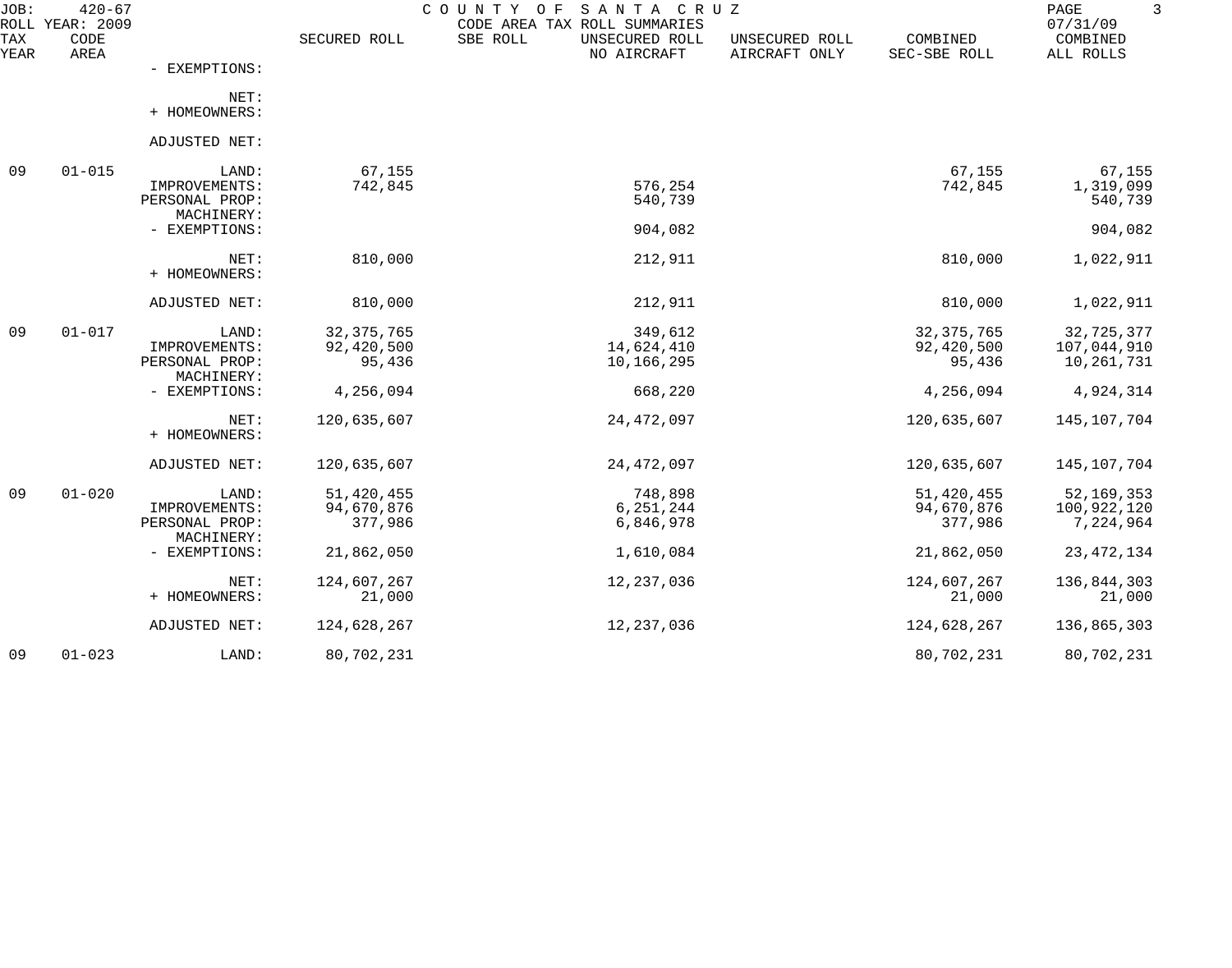| JOB:        | $420 - 67$<br>ROLL YEAR: 2009 |                             |              | COUNTY OF<br>SANTA CRUZ<br>CODE AREA TAX ROLL SUMMARIES |                                 |                          | 4<br>PAGE<br>07/31/09 |
|-------------|-------------------------------|-----------------------------|--------------|---------------------------------------------------------|---------------------------------|--------------------------|-----------------------|
| TAX<br>YEAR | CODE<br>AREA                  |                             | SECURED ROLL | SBE ROLL<br>UNSECURED ROLL<br>NO AIRCRAFT               | UNSECURED ROLL<br>AIRCRAFT ONLY | COMBINED<br>SEC-SBE ROLL | COMBINED<br>ALL ROLLS |
|             |                               | IMPROVEMENTS:               | 90, 715, 187 | 50,010                                                  |                                 | 90, 715, 187             | 90,765,197            |
|             |                               | PERSONAL PROP:              | 252,704      | 269,168                                                 |                                 | 252,704                  | 521,872               |
|             |                               | MACHINERY:                  |              |                                                         |                                 |                          |                       |
|             |                               | - EXEMPTIONS:               | 9,805,334    |                                                         |                                 | 9,805,334                | 9,805,334             |
|             |                               | NET:                        | 161,864,788  | 319,178                                                 |                                 | 161,864,788              | 162, 183, 966         |
|             |                               | + HOMEOWNERS:               | 726,600      |                                                         |                                 | 726,600                  | 726,600               |
|             |                               | ADJUSTED NET:               | 162,591,388  | 319,178                                                 |                                 | 162,591,388              | 162,910,566           |
| 09          | $01 - 024$                    | LAND:                       | 82,754,159   |                                                         |                                 | 82,754,159               | 82,754,159            |
|             |                               | IMPROVEMENTS:               | 91,218,950   | 7,426,710                                               |                                 | 91,218,950               | 98,645,660            |
|             |                               | PERSONAL PROP:              | 1,865,828    | 22,710,751                                              |                                 | 1,865,828                | 24,576,579            |
|             |                               | MACHINERY:                  | 596,696      |                                                         |                                 | 596,696                  | 596,696               |
|             |                               | - EXEMPTIONS:               | 30,924,564   | 10,928,165                                              |                                 | 30,924,564               | 41,852,729            |
|             |                               | NET:                        | 145,511,069  | 19,209,296                                              |                                 | 145,511,069              | 164,720,365           |
|             |                               | + HOMEOWNERS:               | 63,000       |                                                         |                                 | 63,000                   | 63,000                |
|             |                               | ADJUSTED NET:               | 145,574,069  | 19,209,296                                              |                                 | 145,574,069              | 164,783,365           |
| 09          | $01 - 025$                    | LAND:                       | 929,974      |                                                         |                                 | 929,974                  | 929,974               |
|             |                               | IMPROVEMENTS:               | 814,965      | 139,088                                                 |                                 | 814,965                  | 954,053               |
|             |                               | PERSONAL PROP:              |              | 262,205                                                 |                                 |                          | 262,205               |
|             |                               | MACHINERY:                  |              |                                                         |                                 |                          |                       |
|             |                               | - EXEMPTIONS:               |              | 401,293                                                 |                                 |                          | 401,293               |
|             |                               | NET:                        | 1,744,939    |                                                         |                                 | 1,744,939                | 1,744,939             |
|             |                               | + HOMEOWNERS:               |              |                                                         |                                 |                          |                       |
|             |                               | ADJUSTED NET:               | 1,744,939    |                                                         |                                 | 1,744,939                | 1,744,939             |
| 09          | $01 - 026$                    | LAND:                       | 2,930,090    |                                                         |                                 | 2,930,090                | 2,930,090             |
|             |                               | IMPROVEMENTS:               | 8,275,667    | 462,138                                                 |                                 | 8,275,667                | 8,737,805             |
|             |                               | PERSONAL PROP:              | 50,000       | 640,441                                                 |                                 | 50,000                   | 690,441               |
|             |                               | MACHINERY:<br>- EXEMPTIONS: |              |                                                         |                                 |                          |                       |
|             |                               | NET:                        | 11, 255, 757 | 1,102,579                                               |                                 | 11, 255, 757             | 12,358,336            |
|             |                               | + HOMEOWNERS:               |              |                                                         |                                 |                          |                       |
|             |                               | ADJUSTED NET:               | 11, 255, 757 | 1,102,579                                               |                                 | 11, 255, 757             | 12,358,336            |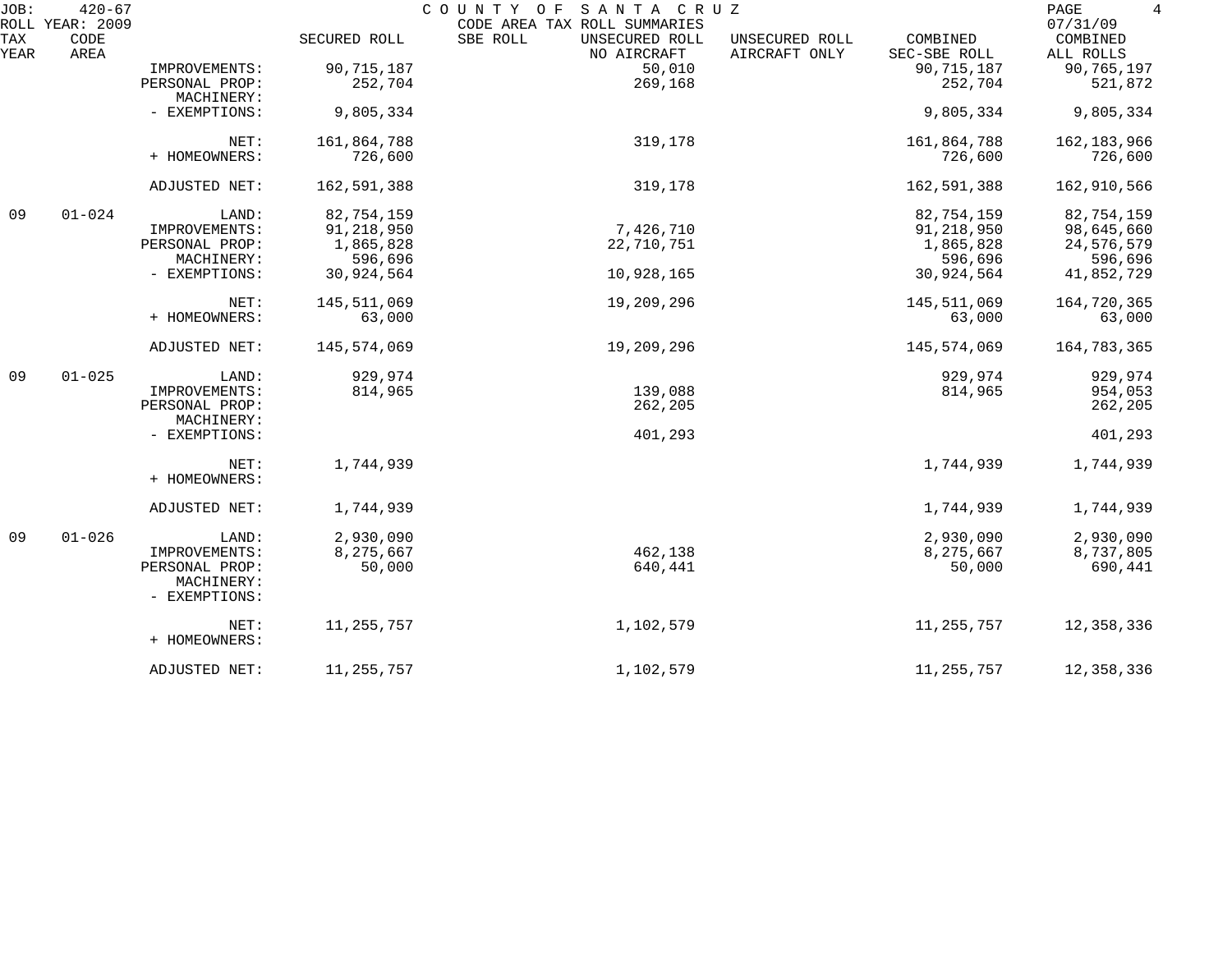| JOB:        | $420 - 67$                      |                |               | COUNTY OF SANTA CRUZ                                                      |                                 |                          | 5<br>PAGE                         |
|-------------|---------------------------------|----------------|---------------|---------------------------------------------------------------------------|---------------------------------|--------------------------|-----------------------------------|
| TAX<br>YEAR | ROLL YEAR: 2009<br>CODE<br>AREA |                | SECURED ROLL  | CODE AREA TAX ROLL SUMMARIES<br>SBE ROLL<br>UNSECURED ROLL<br>NO AIRCRAFT | UNSECURED ROLL<br>AIRCRAFT ONLY | COMBINED<br>SEC-SBE ROLL | 07/31/09<br>COMBINED<br>ALL ROLLS |
| 09          | $01 - 027$                      | LAND:          | 367, 144, 836 | 338,657<br>477,956                                                        |                                 | 367,622,792              | 367,961,449                       |
|             |                                 | IMPROVEMENTS:  | 378,036,062   | 26,043,673                                                                |                                 | 378,036,062              | 404,079,735                       |
|             |                                 | PERSONAL PROP: | 30, 345, 003  | 53,975,702                                                                |                                 | 30, 345, 003             | 84,320,705                        |
|             |                                 | MACHINERY:     | 19,751,400    |                                                                           |                                 | 19,751,400               | 19,751,400                        |
|             |                                 |                |               |                                                                           |                                 |                          |                                   |
|             |                                 | - EXEMPTIONS:  | 24,643,644    | 6, 314, 553                                                               |                                 | 24,643,644               | 30,958,197                        |
|             |                                 | NET:           | 770,633,657   | 477,956<br>74,043,479                                                     |                                 | 771, 111, 613            | 845, 155, 092                     |
|             |                                 | + HOMEOWNERS:  | 698,600       |                                                                           |                                 | 698,600                  | 698,600                           |
|             |                                 |                |               |                                                                           |                                 |                          |                                   |
|             |                                 | ADJUSTED NET:  | 771,332,257   | 74,043,479                                                                |                                 | 771,810,213              | 845, 853, 692                     |
| 09          | $01 - 028$                      | LAND:          | 8,645,493     | 1,845,156                                                                 |                                 | 8,645,493                | 10,490,649                        |
|             |                                 | IMPROVEMENTS:  | 41,938,153    | 2,439,982                                                                 |                                 | 41,938,153               | 44, 378, 135                      |
|             |                                 | PERSONAL PROP: | 113,883       | 1,058,502                                                                 |                                 | 113,883                  | 1,172,385                         |
|             |                                 | MACHINERY:     |               |                                                                           |                                 |                          |                                   |
|             |                                 | - EXEMPTIONS:  | 6,010,416     |                                                                           |                                 | 6,010,416                | 6,010,416                         |
|             |                                 | NET:           | 44,687,113    | 5,343,640                                                                 |                                 | 44,687,113               | 50,030,753                        |
|             |                                 | + HOMEOWNERS:  | 7,000         |                                                                           |                                 | 7,000                    | 7,000                             |
|             |                                 | ADJUSTED NET:  | 44,694,113    | 5,343,640                                                                 |                                 | 44,694,113               | 50,037,753                        |
| 09          | $01 - 030$                      | LAND:          | 198           | 3, 225, 618                                                               |                                 | 198                      | 3,225,816                         |
|             |                                 | IMPROVEMENTS:  | 75,451        | 4,061,906                                                                 |                                 | 75,451                   | 4,137,357                         |
|             |                                 | PERSONAL PROP: |               | 7,938,239                                                                 |                                 |                          | 7,938,239                         |
|             |                                 | MACHINERY:     |               |                                                                           |                                 |                          |                                   |
|             |                                 | - EXEMPTIONS:  | 198           | 588,060                                                                   |                                 | 198                      | 588,258                           |
|             |                                 | NET:           | 75,451        | 14,637,703                                                                |                                 | 75,451                   | 14,713,154                        |
|             |                                 | + HOMEOWNERS:  |               | 49,000                                                                    |                                 |                          | 49,000                            |
|             |                                 |                |               |                                                                           |                                 |                          |                                   |
|             |                                 | ADJUSTED NET:  | 75,451        | 14,686,703                                                                |                                 | 75,451                   | 14,762,154                        |
| 09          | $01 - 031$                      | LAND:          | 203, 554, 042 | 5,843,382                                                                 |                                 | 203, 554, 042            | 209, 397, 424                     |
|             |                                 | IMPROVEMENTS:  | 200, 389, 299 | 14,598,577                                                                |                                 | 200, 389, 299            | 214,987,876                       |
|             |                                 | PERSONAL PROP: | 1,329,192     | 5,132,270                                                                 |                                 | 1,329,192                | 6,461,462                         |
|             |                                 | MACHINERY:     | 2,732         |                                                                           |                                 | 2,732                    | 2,732                             |
|             |                                 | - EXEMPTIONS:  | 15,841,283    | 71,036                                                                    |                                 | 15,841,283               | 15,912,319                        |
|             |                                 | NET:           | 389, 433, 982 | 25,503,193                                                                |                                 | 389, 433, 982            | 414, 937, 175                     |
|             |                                 | + HOMEOWNERS:  | 1,762,600     |                                                                           |                                 | 1,762,600                | 1,762,600                         |
|             |                                 | ADJUSTED NET:  | 391, 196, 582 | 25,503,193                                                                |                                 | 391, 196, 582            | 416,699,775                       |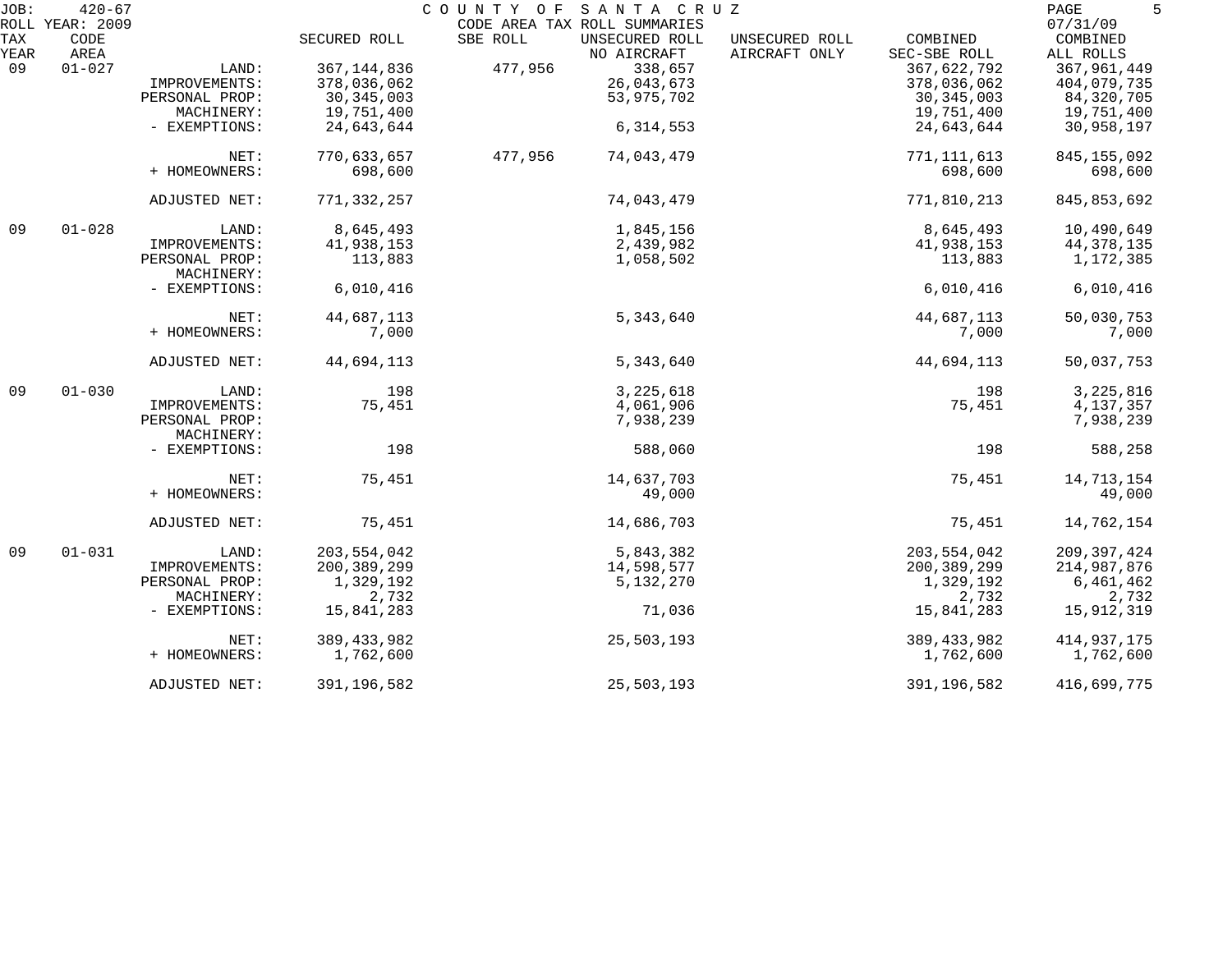| JOB:        | $420 - 67$<br>ROLL YEAR: 2009 |                                                        |                                                          | COUNTY OF SANTA CRUZ | CODE AREA TAX ROLL SUMMARIES          |                                 |                                                          | PAGE<br>6<br>07/31/09                                  |
|-------------|-------------------------------|--------------------------------------------------------|----------------------------------------------------------|----------------------|---------------------------------------|---------------------------------|----------------------------------------------------------|--------------------------------------------------------|
| TAX<br>YEAR | CODE<br>AREA                  |                                                        | SECURED ROLL                                             | SBE ROLL             | UNSECURED ROLL<br>NO AIRCRAFT         | UNSECURED ROLL<br>AIRCRAFT ONLY | COMBINED<br>SEC-SBE ROLL                                 | COMBINED<br>ALL ROLLS                                  |
| 09          | $01 - 032$                    | LAND:<br>IMPROVEMENTS:<br>PERSONAL PROP:<br>MACHINERY: | 2,741,326,691<br>2, 154, 291, 584<br>1,120,688<br>54,727 | 67,935               | 6,838,058<br>12,556,237<br>41,594,837 |                                 | 2,741,394,626<br>2, 154, 291, 584<br>1,120,688<br>54,727 | 2,748,232,684<br>2,166,847,821<br>42,715,525<br>54,727 |
|             |                               | - EXEMPTIONS:                                          | 108,947,596                                              |                      | 2,751,220                             |                                 | 108,947,596                                              | 111,698,816                                            |
|             |                               | NET:<br>+ HOMEOWNERS:                                  | 4,787,846,094<br>48,967,800                              | 67,935               | 58, 237, 912<br>84,000                |                                 | 4,787,914,029<br>48,967,800                              | 4,846,151,941<br>49,051,800                            |
|             |                               | ADJUSTED NET:                                          | 4,836,813,894                                            |                      | 58, 321, 912                          |                                 | 4,836,881,829                                            | 4,895,203,741                                          |
| 09          | $01 - 033$                    | LAND:<br>IMPROVEMENTS:<br>PERSONAL PROP:<br>MACHINERY: | 31,916,275<br>17, 227, 813                               |                      | 285,169<br>191,007<br>518,058         |                                 | 31,916,275<br>17, 227, 813                               | 32, 201, 444<br>17,418,820<br>518,058                  |
|             |                               | - EXEMPTIONS:                                          | 372,789                                                  |                      |                                       |                                 | 372,789                                                  | 372,789                                                |
|             |                               | NET:<br>+ HOMEOWNERS:                                  | 48,771,299<br>371,000                                    |                      | 994,234                               |                                 | 48,771,299<br>371,000                                    | 49,765,533<br>371,000                                  |
|             |                               | ADJUSTED NET:                                          | 49, 142, 299                                             |                      | 994,234                               |                                 | 49, 142, 299                                             | 50, 136, 533                                           |
| 09          | $01 - 034$                    | LAND:<br>IMPROVEMENTS:<br>PERSONAL PROP:<br>MACHINERY: | 33,429<br>216,037                                        |                      | 15,000                                |                                 | 33,429<br>216,037                                        | 33,429<br>216,037<br>15,000                            |
|             |                               | - EXEMPTIONS:                                          | 7,000                                                    |                      |                                       |                                 | 7,000                                                    | 7,000                                                  |
|             |                               | NET:<br>+ HOMEOWNERS:                                  | 242,466<br>7,000                                         |                      | 15,000                                |                                 | 242,466<br>7,000                                         | 257,466<br>7,000                                       |
|             |                               | ADJUSTED NET:                                          | 249,466                                                  |                      | 15,000                                |                                 | 249,466                                                  | 264,466                                                |
| 09          | $01 - 035$                    | LAND:                                                  |                                                          |                      |                                       |                                 |                                                          |                                                        |

 IMPROVEMENTS: PERSONAL PROP:

 MACHINERY: - EXEMPTIONS:

NET: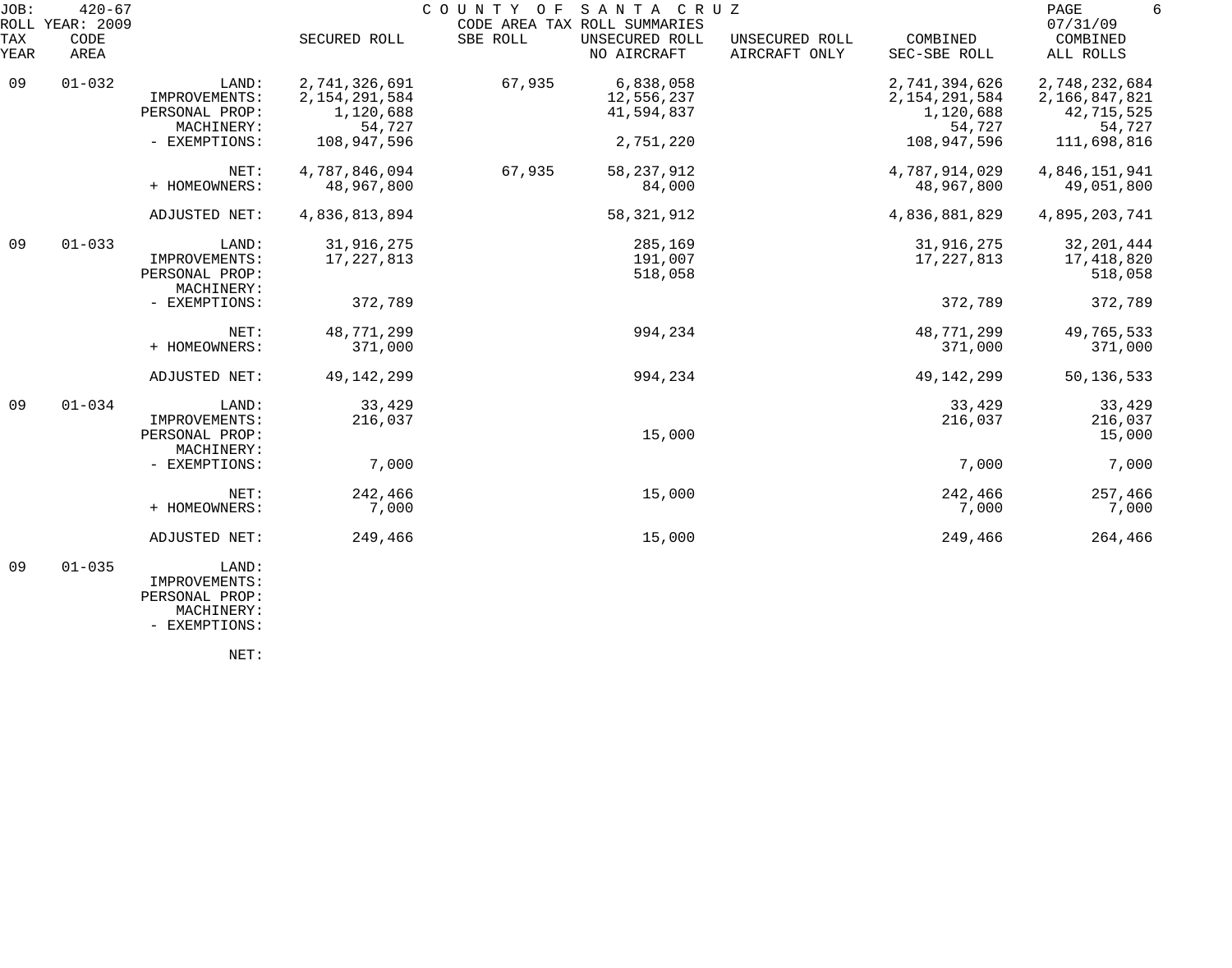| JOB:        | $420 - 67$<br>ROLL YEAR: 2009 |                                                                         |                                                                   | COUNTY OF | SANTA CRUZ<br>CODE AREA TAX ROLL SUMMARIES |                                 |                                                                     | $7\overline{ }$<br>PAGE<br>07/31/09                                |
|-------------|-------------------------------|-------------------------------------------------------------------------|-------------------------------------------------------------------|-----------|--------------------------------------------|---------------------------------|---------------------------------------------------------------------|--------------------------------------------------------------------|
| TAX<br>YEAR | CODE<br>AREA                  |                                                                         | SECURED ROLL                                                      | SBE ROLL  | UNSECURED ROLL<br>NO AIRCRAFT              | UNSECURED ROLL<br>AIRCRAFT ONLY | COMBINED<br>SEC-SBE ROLL                                            | COMBINED<br>ALL ROLLS                                              |
|             |                               | + HOMEOWNERS:                                                           |                                                                   |           |                                            |                                 |                                                                     |                                                                    |
|             |                               | ADJUSTED NET:                                                           |                                                                   |           |                                            |                                 |                                                                     |                                                                    |
| 09          | $01 - 036$                    | LAND:<br>IMPROVEMENTS:<br>PERSONAL PROP:<br>MACHINERY:<br>- EXEMPTIONS: |                                                                   |           |                                            |                                 |                                                                     |                                                                    |
|             |                               | NET:<br>+ HOMEOWNERS:                                                   |                                                                   |           |                                            |                                 |                                                                     |                                                                    |
|             |                               | ADJUSTED NET:                                                           |                                                                   |           |                                            |                                 |                                                                     |                                                                    |
| 09          | $02 - 021$                    | LAND:<br>IMPROVEMENTS:<br>PERSONAL PROP:<br>MACHINERY:<br>- EXEMPTIONS: | 43,108,703<br>98,456,706<br>28,499,566<br>15,000,366<br>3,425,933 | 268,110   | 6,111,827<br>17,326,586                    |                                 | 43, 376, 813<br>98,456,706<br>28,499,566<br>15,000,366<br>3,425,933 | 43,376,813<br>104,568,533<br>45,826,152<br>15,000,366<br>3,425,933 |
|             |                               | NET:<br>+ HOMEOWNERS:                                                   | 181,639,408<br>28,000                                             | 268,110   | 23, 438, 413                               |                                 | 181,907,518<br>28,000                                               | 205, 345, 931<br>28,000                                            |
|             |                               | ADJUSTED NET:                                                           | 181,667,408                                                       |           | 23, 438, 413                               |                                 | 181,935,518                                                         | 205, 373, 931                                                      |
| 09          | $02 - 023$                    | LAND:<br>IMPROVEMENTS:<br>PERSONAL PROP:<br>MACHINERY:<br>- EXEMPTIONS: | 39,881,069<br>50,165,911<br>562,359<br>307,907<br>4,951,762       |           | 23,992<br>1,249,853<br>2,806,281<br>25,630 |                                 | 39,881,069<br>50, 165, 911<br>562,359<br>307,907<br>4,951,762       | 39,905,061<br>51, 415, 764<br>3,368,640<br>307,907<br>4,977,392    |
|             |                               | NET:<br>+ HOMEOWNERS:                                                   | 85, 965, 484<br>292,600                                           |           | 4,054,496                                  |                                 | 85,965,484<br>292,600                                               | 90,019,980<br>292,600                                              |
|             |                               | ADJUSTED NET:                                                           | 86, 258, 084                                                      |           | 4,054,496                                  |                                 | 86,258,084                                                          | 90, 312, 580                                                       |
| 09          | $02 - 029$                    | LAND:<br>IMPROVEMENTS:<br>PERSONAL PROP:                                |                                                                   |           |                                            |                                 |                                                                     |                                                                    |

MACHINERY: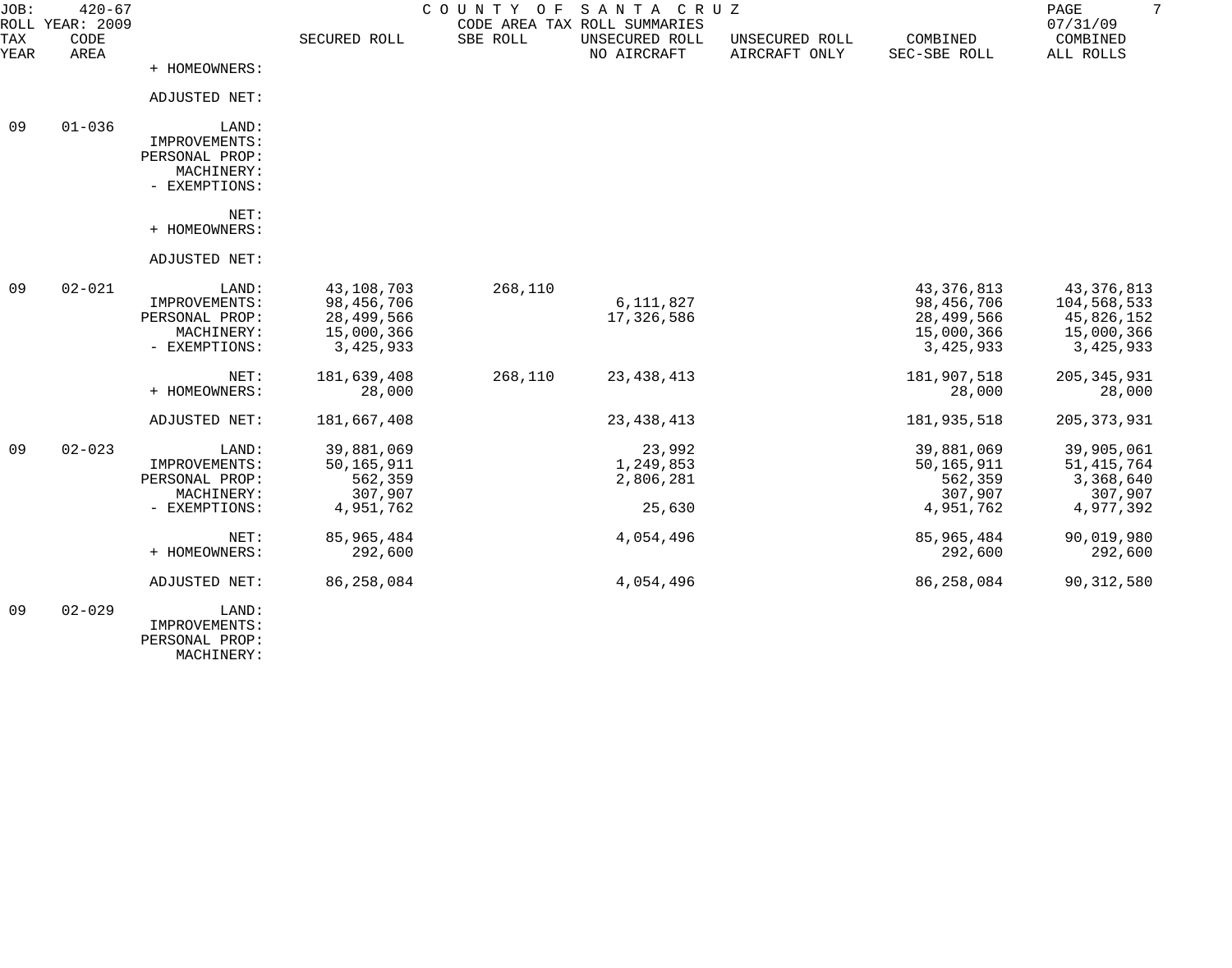| JOB:        | $420 - 67$<br>ROLL YEAR: 2009 |                                                                         |                                                             | COUNTY OF SANTA CRUZ | CODE AREA TAX ROLL SUMMARIES                |                                 |                                                             | 8<br>PAGE<br>07/31/09                                           |
|-------------|-------------------------------|-------------------------------------------------------------------------|-------------------------------------------------------------|----------------------|---------------------------------------------|---------------------------------|-------------------------------------------------------------|-----------------------------------------------------------------|
| TAX<br>YEAR | CODE<br>AREA                  |                                                                         | SECURED ROLL                                                | SBE ROLL             | UNSECURED ROLL<br>NO AIRCRAFT               | UNSECURED ROLL<br>AIRCRAFT ONLY | COMBINED<br>SEC-SBE ROLL                                    | COMBINED<br>ALL ROLLS                                           |
|             |                               | - EXEMPTIONS:                                                           |                                                             |                      |                                             |                                 |                                                             |                                                                 |
|             |                               | NET:<br>+ HOMEOWNERS:                                                   |                                                             |                      |                                             |                                 |                                                             |                                                                 |
|             |                               | ADJUSTED NET:                                                           |                                                             |                      |                                             |                                 |                                                             |                                                                 |
| 09          | $02 - 045$                    | LAND:<br>IMPROVEMENTS:<br>PERSONAL PROP:<br>MACHINERY:<br>- EXEMPTIONS: |                                                             |                      |                                             |                                 |                                                             |                                                                 |
|             |                               | NET:<br>+ HOMEOWNERS:                                                   |                                                             |                      |                                             |                                 |                                                             |                                                                 |
|             |                               | ADJUSTED NET:                                                           |                                                             |                      |                                             |                                 |                                                             |                                                                 |
| 09          | $02 - 070$                    | LAND:<br>IMPROVEMENTS:<br>PERSONAL PROP:<br>MACHINERY:<br>- EXEMPTIONS: | 13,659,217<br>25, 197, 565<br>911,741<br>7,284<br>5,384,485 |                      | 281,036<br>1,964,817<br>1,404,297<br>30,828 |                                 | 13,659,217<br>25, 197, 565<br>911,741<br>7,284<br>5,384,485 | 13,940,253<br>27, 162, 382<br>2,316,038<br>7,284<br>5, 415, 313 |
|             |                               | NET:<br>+ HOMEOWNERS:                                                   | 34, 391, 322<br>7,000                                       |                      | 3,619,322                                   |                                 | 34, 391, 322<br>7,000                                       | 38,010,644<br>7,000                                             |
|             |                               | ADJUSTED NET:                                                           | 34, 398, 322                                                |                      | 3,619,322                                   |                                 | 34, 398, 322                                                | 38,017,644                                                      |
| 09          | $02 - 071$                    | LAND:<br>IMPROVEMENTS:<br>PERSONAL PROP:                                | 129, 182, 547<br>119,791,909<br>258,335                     |                      | 40,702<br>67,988                            |                                 | 129, 182, 547<br>119,791,909<br>258,335                     | 129, 223, 249<br>119,791,909<br>326,323                         |
|             |                               | MACHINERY:<br>- EXEMPTIONS:                                             | 26, 152, 316                                                |                      |                                             |                                 | 26, 152, 316                                                | 26, 152, 316                                                    |
|             |                               | NET:<br>+ HOMEOWNERS:                                                   | 223,080,475<br>4,085,200                                    |                      | 108,690                                     |                                 | 223,080,475<br>4,085,200                                    | 223, 189, 165<br>4,085,200                                      |
|             |                               | ADJUSTED NET:                                                           | 227, 165, 675                                               |                      | 108,690                                     |                                 | 227, 165, 675                                               | 227, 274, 365                                                   |
| 09          | $02 - 072$                    | LAND:                                                                   | 836,466,106                                                 | 321,474              | 289,288                                     |                                 | 836,787,580                                                 | 837,076,868                                                     |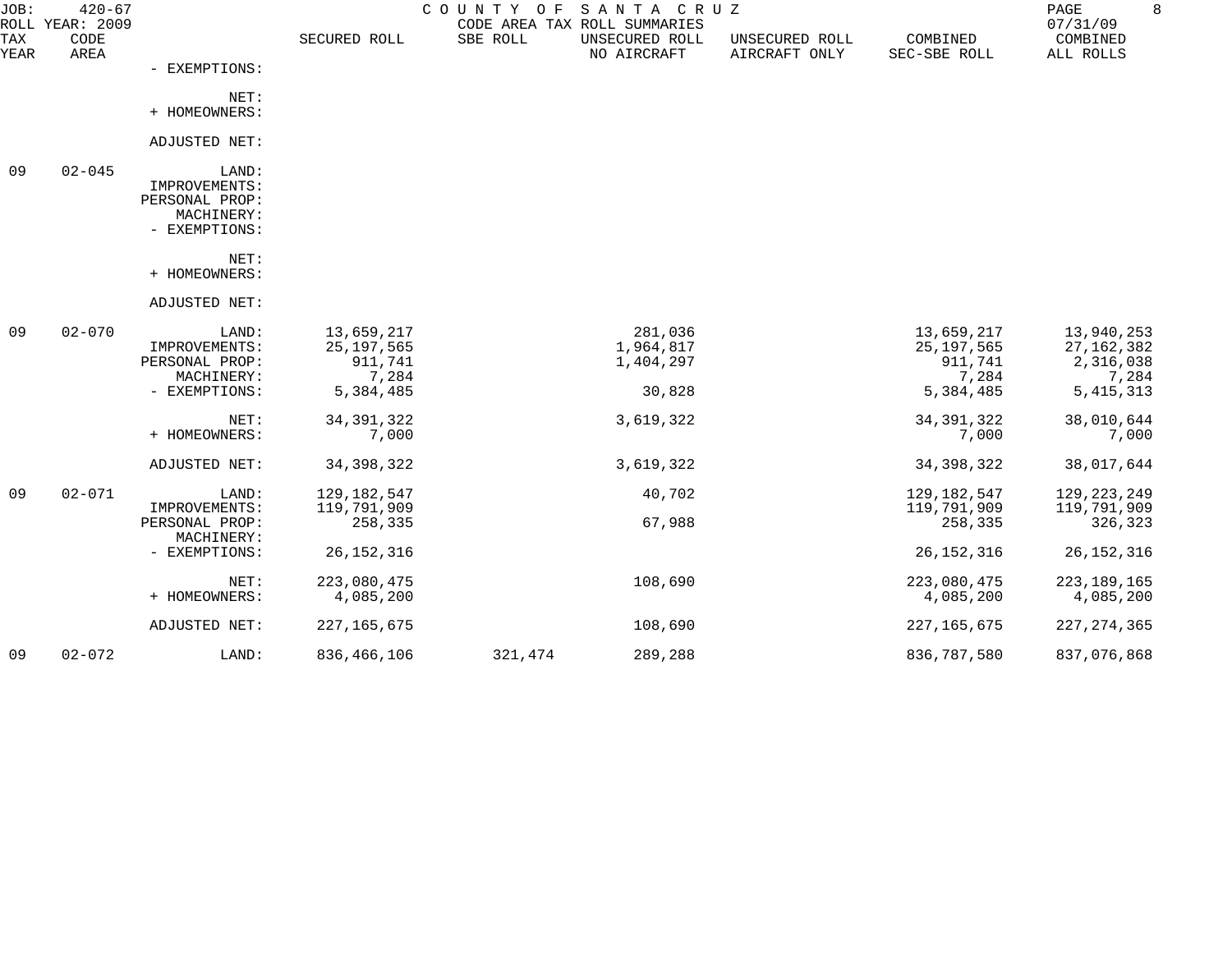| JOB:        | $420 - 67$                      |                                                                         |                             | COUNTY OF<br>SANTA CRUZ                                                   |                                 |                             | 9<br>PAGE                         |
|-------------|---------------------------------|-------------------------------------------------------------------------|-----------------------------|---------------------------------------------------------------------------|---------------------------------|-----------------------------|-----------------------------------|
| TAX<br>YEAR | ROLL YEAR: 2009<br>CODE<br>AREA |                                                                         | SECURED ROLL                | CODE AREA TAX ROLL SUMMARIES<br>SBE ROLL<br>UNSECURED ROLL<br>NO AIRCRAFT | UNSECURED ROLL<br>AIRCRAFT ONLY | COMBINED<br>SEC-SBE ROLL    | 07/31/09<br>COMBINED<br>ALL ROLLS |
|             |                                 | IMPROVEMENTS:<br>PERSONAL PROP:<br>MACHINERY:                           | 931, 199, 641<br>17,276,075 | 21,664,324<br>41,788,461                                                  |                                 | 931, 199, 641<br>17,276,075 | 952,863,965<br>59,064,536         |
|             |                                 | - EXEMPTIONS:                                                           | 537,493<br>76, 512, 453     | 2,583,546                                                                 |                                 | 537,493<br>76,512,453       | 537,493<br>79,095,999             |
|             |                                 | NET:<br>+ HOMEOWNERS:                                                   | 1,708,966,862<br>21,436,506 | 321,474<br>61,158,527                                                     |                                 | 1,709,288,336<br>21,436,506 | 1,770,446,863<br>21,436,506       |
|             |                                 | ADJUSTED NET:                                                           | 1,730,403,368               | 61, 158, 527                                                              |                                 | 1,730,724,842               | 1,791,883,369                     |
| 09          | $02 - 073$                      | LAND:                                                                   | 24,836,103                  |                                                                           |                                 | 24,836,103                  | 24,836,103                        |
|             |                                 | IMPROVEMENTS:<br>PERSONAL PROP:<br>MACHINERY:                           | 26,622,639<br>604,800       | 1,880,198<br>8,941,695                                                    |                                 | 26,622,639<br>604,800       | 28,502,837<br>9,546,495           |
|             |                                 | - EXEMPTIONS:                                                           | 283,152                     |                                                                           |                                 | 283,152                     | 283,152                           |
|             |                                 | NET:<br>+ HOMEOWNERS:                                                   | 51,780,390<br>21,000        | 10,821,893                                                                |                                 | 51,780,390<br>21,000        | 62,602,283<br>21,000              |
|             | ADJUSTED NET:                   | 51,801,390                                                              | 10,821,893                  |                                                                           | 51,801,390                      | 62, 623, 283                |                                   |
| 09          | $02 - 074$                      | LAND:<br>IMPROVEMENTS:                                                  | 3,042,675<br>6,814,916      | 2,299                                                                     |                                 | 3,042,675<br>6,814,916      | 3,042,675<br>6,817,215            |
|             |                                 | PERSONAL PROP:<br>MACHINERY:                                            | 625,253                     | 34,417                                                                    |                                 | 625,253                     | 659,670                           |
|             |                                 | - EXEMPTIONS:                                                           | 1,025,458                   |                                                                           |                                 | 1,025,458                   | 1,025,458                         |
|             |                                 | NET:<br>+ HOMEOWNERS:                                                   | 9,457,386                   | 36,716                                                                    |                                 | 9,457,386                   | 9,494,102                         |
|             |                                 | ADJUSTED NET:                                                           | 9,457,386                   | 36,716                                                                    |                                 | 9,457,386                   | 9,494,102                         |
| 09          | $02 - 075$                      | LAND:<br>IMPROVEMENTS:<br>PERSONAL PROP:<br>MACHINERY:<br>- EXEMPTIONS: | 14,622<br>110,200           |                                                                           |                                 | 14,622<br>110,200           | 14,622<br>110,200                 |
|             |                                 | NET:<br>+ HOMEOWNERS:                                                   | 124,822                     |                                                                           |                                 | 124,822                     | 124,822                           |
|             |                                 | ADJUSTED NET:                                                           | 124,822                     |                                                                           |                                 | 124,822                     | 124,822                           |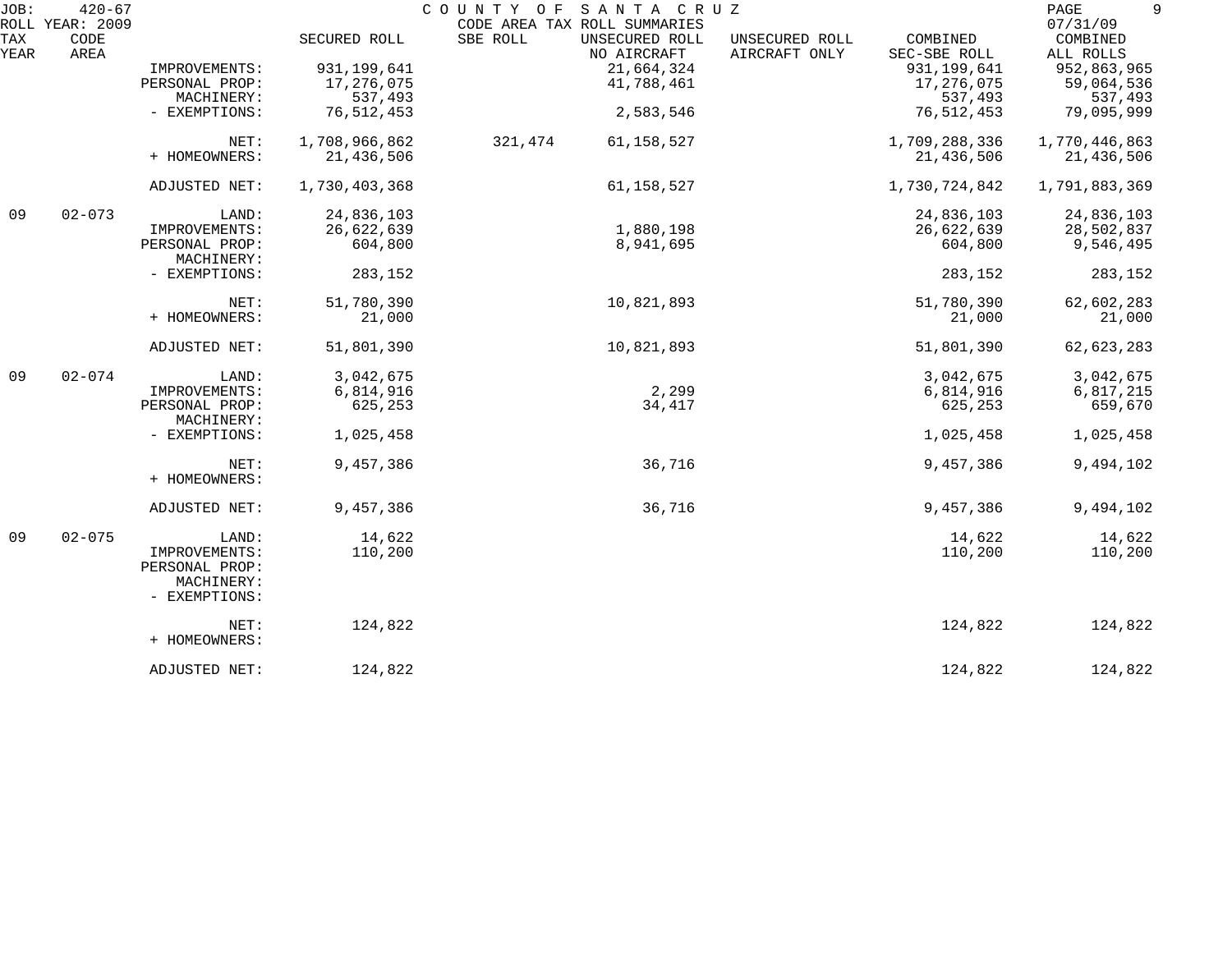| JOB:        | $420 - 67$<br>ROLL YEAR: 2009 |                                                                                 |                            | COUNTY OF<br>SANTA CRUZ<br>CODE AREA TAX ROLL SUMMARIES |                                 |                            | 10<br>PAGE<br>07/31/09    |
|-------------|-------------------------------|---------------------------------------------------------------------------------|----------------------------|---------------------------------------------------------|---------------------------------|----------------------------|---------------------------|
| TAX<br>YEAR | CODE<br>AREA                  |                                                                                 | SECURED ROLL               | SBE ROLL<br>UNSECURED ROLL<br>NO AIRCRAFT               | UNSECURED ROLL<br>AIRCRAFT ONLY | COMBINED<br>SEC-SBE ROLL   | COMBINED<br>ALL ROLLS     |
| 09          | $02 - 077$                    | LAND:<br>IMPROVEMENTS:                                                          | 461,638<br>813,242         | 31,565                                                  |                                 | 461,638<br>813,242         | 461,638<br>844,807        |
|             |                               | PERSONAL PROP:<br>MACHINERY:<br>- EXEMPTIONS:                                   |                            | 58,550                                                  |                                 |                            | 58,550                    |
|             |                               | NET:<br>+ HOMEOWNERS:                                                           | 1,274,880                  | 90,115                                                  |                                 | 1,274,880                  | 1,364,995                 |
|             |                               | ADJUSTED NET:                                                                   | 1,274,880                  | 90,115                                                  |                                 | 1,274,880                  | 1,364,995                 |
| 09          | $02 - 078$                    | LAND:                                                                           | 306, 165, 714              | 5,061,466                                               |                                 | 306, 165, 714              | 311, 227, 180             |
|             |                               | IMPROVEMENTS:<br>PERSONAL PROP:                                                 | 390, 971, 130<br>6,784,619 | 29,810,038<br>57, 375, 345                              | 34,805,269                      | 390, 971, 130<br>6,784,619 | 420,781,168<br>98,965,233 |
|             |                               | MACHINERY:                                                                      | 3,340,344                  |                                                         |                                 | 3,340,344                  | 3,340,344                 |
|             |                               | - EXEMPTIONS:                                                                   | 25,509,826                 | 344,203                                                 | 177,600                         | 25,509,826                 | 26,031,629                |
|             |                               | NET:                                                                            | 681,751,981                | 91,902,646                                              | 34,627,669                      | 681,751,981                | 808, 282, 296             |
|             |                               | + HOMEOWNERS:                                                                   | 3,323,600                  |                                                         |                                 | 3,323,600                  | 3,323,600                 |
|             |                               | ADJUSTED NET:                                                                   | 685,075,581                | 91,902,646                                              |                                 | 685,075,581                | 811,605,896               |
| 09          | $02 - 079$                    | LAND:                                                                           | 39,228                     |                                                         |                                 | 39,228                     | 39,228                    |
|             |                               | IMPROVEMENTS:<br>PERSONAL PROP:<br>MACHINERY:<br>- EXEMPTIONS:                  | 4,809                      |                                                         |                                 | 4,809                      | 4,809                     |
|             |                               | NET:<br>+ HOMEOWNERS:                                                           | 44,037                     |                                                         |                                 | 44,037                     | 44,037                    |
|             |                               | ADJUSTED NET:                                                                   | 44,037                     |                                                         |                                 | 44,037                     | 44,037                    |
| 09          | $02 - 080$                    | LAND:<br>IMPROVEMENTS:<br>PERSONAL PROP:<br>MACHINERY:<br>- EXEMPTIONS:<br>NET: |                            |                                                         |                                 |                            |                           |
|             |                               | + HOMEOWNERS:                                                                   |                            |                                                         |                                 |                            |                           |

ADJUSTED NET: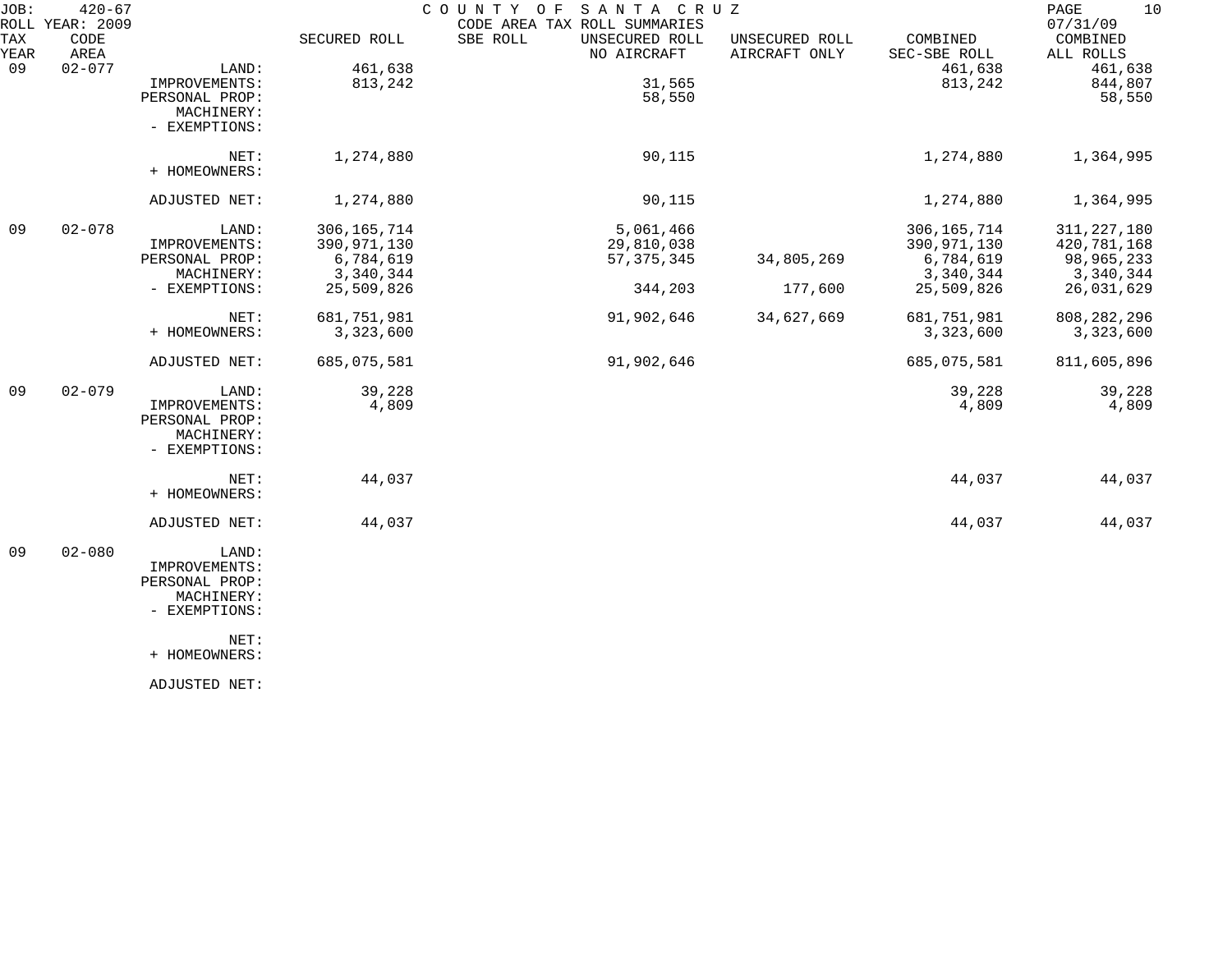| JOB:        | $420 - 67$<br>COUNTY OF SANTA CRUZ<br>ROLL YEAR: 2009<br>CODE AREA TAX ROLL SUMMARIES |                                                                         |              |          |                               | PAGE<br>07/31/09                | 11                       |                       |  |
|-------------|---------------------------------------------------------------------------------------|-------------------------------------------------------------------------|--------------|----------|-------------------------------|---------------------------------|--------------------------|-----------------------|--|
| TAX<br>YEAR | CODE<br>AREA                                                                          |                                                                         | SECURED ROLL | SBE ROLL | UNSECURED ROLL<br>NO AIRCRAFT | UNSECURED ROLL<br>AIRCRAFT ONLY | COMBINED<br>SEC-SBE ROLL | COMBINED<br>ALL ROLLS |  |
| 09          | $02 - 081$                                                                            | LAND:<br>IMPROVEMENTS:<br>PERSONAL PROP:<br>MACHINERY:<br>- EXEMPTIONS: |              |          |                               |                                 |                          |                       |  |
|             |                                                                                       | NET:<br>+ HOMEOWNERS:                                                   |              |          |                               |                                 |                          |                       |  |
|             |                                                                                       | ADJUSTED NET:                                                           |              |          |                               |                                 |                          |                       |  |
| 09          | $03 - 007$                                                                            | LAND:<br>IMPROVEMENTS:<br>PERSONAL PROP:<br>MACHINERY:<br>- EXEMPTIONS: |              |          |                               |                                 |                          |                       |  |
|             |                                                                                       | NET:<br>+ HOMEOWNERS:                                                   |              |          |                               |                                 |                          |                       |  |
|             |                                                                                       | ADJUSTED NET:                                                           |              |          |                               |                                 |                          |                       |  |
| 09          | $03 - 011$                                                                            | LAND:<br>IMPROVEMENTS:<br>PERSONAL PROP:<br>MACHINERY:<br>- EXEMPTIONS: |              |          |                               |                                 |                          |                       |  |
|             |                                                                                       | NET:<br>+ HOMEOWNERS:                                                   |              |          |                               |                                 |                          |                       |  |
|             |                                                                                       | ADJUSTED NET:                                                           |              |          |                               |                                 |                          |                       |  |
| 09          | $03 - 017$                                                                            | LAND:<br>IMPROVEMENTS:<br>PERSONAL PROP:<br>MACHINERY:<br>- EXEMPTIONS: |              |          |                               |                                 |                          |                       |  |

NET: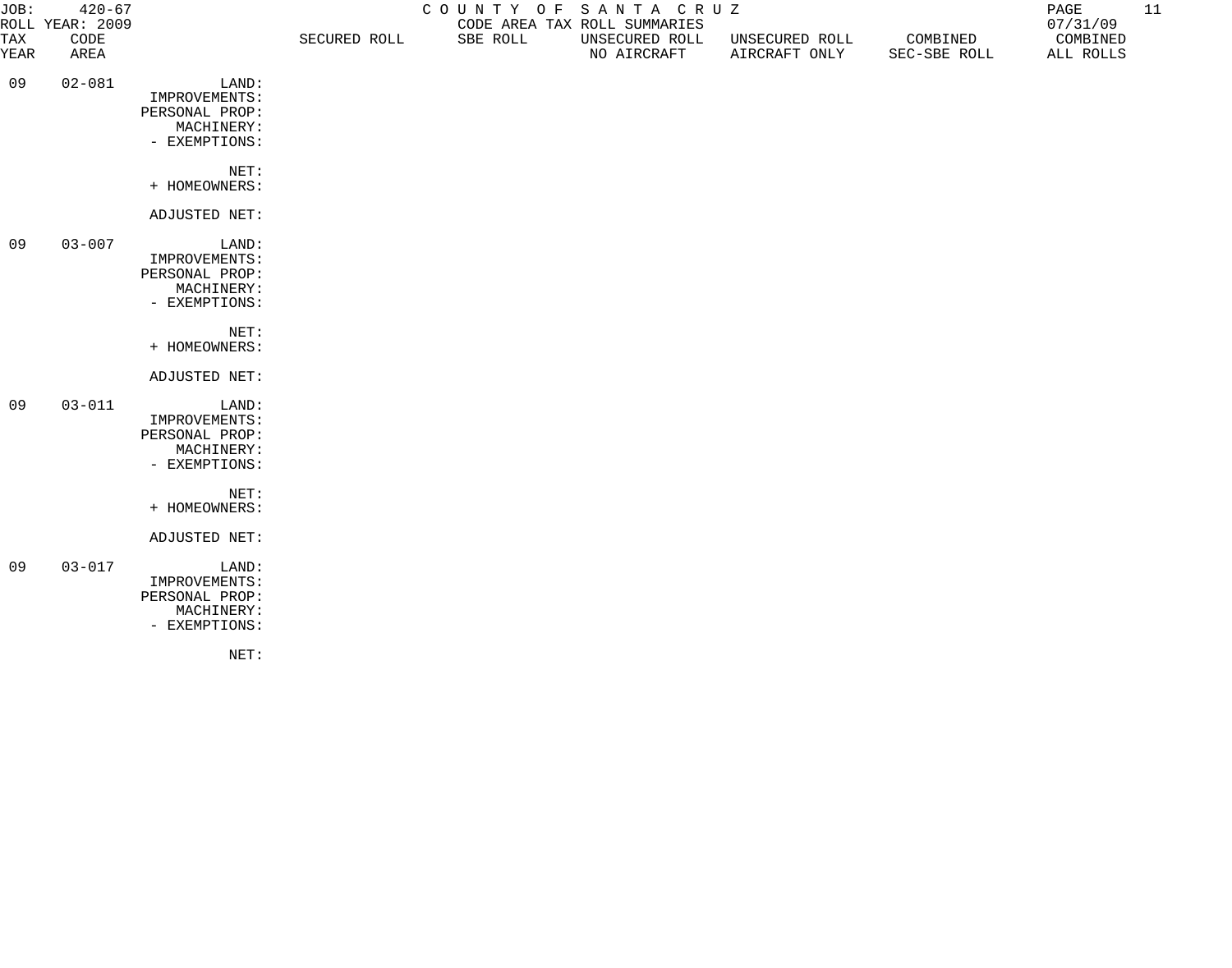| JOB:        | $420 - 67$<br>ROLL YEAR: 2009 |                                                                         |                          | COUNTY OF | SANTA CRUZ<br>CODE AREA TAX ROLL SUMMARIES |                                 |                          | 12<br>PAGE<br>07/31/09   |
|-------------|-------------------------------|-------------------------------------------------------------------------|--------------------------|-----------|--------------------------------------------|---------------------------------|--------------------------|--------------------------|
| TAX<br>YEAR | CODE<br>AREA                  |                                                                         | SECURED ROLL             | SBE ROLL  | UNSECURED ROLL<br>NO AIRCRAFT              | UNSECURED ROLL<br>AIRCRAFT ONLY | COMBINED<br>SEC-SBE ROLL | COMBINED<br>ALL ROLLS    |
|             |                               | + HOMEOWNERS:                                                           |                          |           |                                            |                                 |                          |                          |
|             |                               | ADJUSTED NET:                                                           |                          |           |                                            |                                 |                          |                          |
| 09          | $03 - 020$                    | LAND:<br>IMPROVEMENTS:<br>PERSONAL PROP:<br>MACHINERY:<br>- EXEMPTIONS: |                          |           |                                            |                                 |                          |                          |
|             |                               | NET:<br>+ HOMEOWNERS:                                                   |                          |           |                                            |                                 |                          |                          |
|             |                               | ADJUSTED NET:                                                           |                          |           |                                            |                                 |                          |                          |
| 09          | $03 - 037$                    | LAND:<br>IMPROVEMENTS:<br>PERSONAL PROP:<br>MACHINERY:<br>- EXEMPTIONS: |                          |           | 71,071<br>280,556                          |                                 |                          | 71,071<br>280,556        |
|             |                               | NET:<br>+ HOMEOWNERS:                                                   |                          |           | 351,627                                    |                                 |                          | 351,627                  |
|             |                               | ADJUSTED NET:                                                           |                          |           | 351,627                                    |                                 |                          | 351,627                  |
| 09          | $03 - 039$                    | LAND:<br>IMPROVEMENTS:<br>PERSONAL PROP:<br>MACHINERY:                  | 379,706<br>430,328       |           |                                            |                                 | 379,706<br>430,328       | 379,706<br>430,328       |
|             |                               | - EXEMPTIONS:                                                           | 7,000                    |           |                                            |                                 | 7,000                    | 7,000                    |
|             |                               | NET:<br>+ HOMEOWNERS:                                                   | 803,034<br>7,000         |           |                                            |                                 | 803,034<br>7,000         | 803,034<br>7,000         |
|             |                               | ADJUSTED NET:                                                           | 810,034                  |           |                                            |                                 | 810,034                  | 810,034                  |
| 09          | $03 - 046$                    | LAND:<br>IMPROVEMENTS:<br>PERSONAL PROP:<br>MACHINERY:                  | 15,836,397<br>12,722,249 |           |                                            |                                 | 15,836,397<br>12,722,249 | 15,836,397<br>12,722,249 |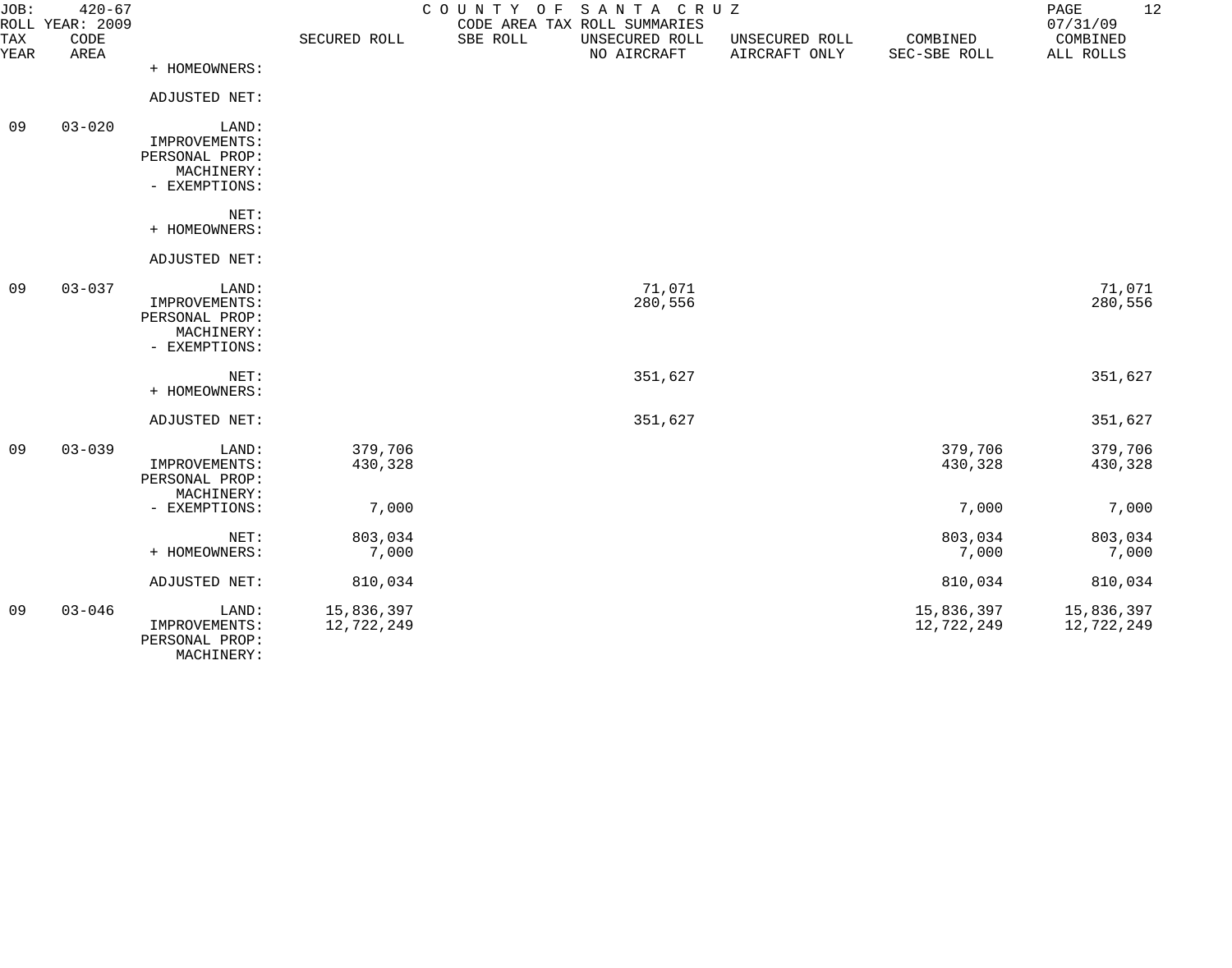| JOB:        | $420 - 67$<br>ROLL YEAR: 2009 |                                                                         |                        | COUNTY OF SANTA CRUZ | CODE AREA TAX ROLL SUMMARIES  |                                 |                          | PAGE<br>13<br>07/31/09           |
|-------------|-------------------------------|-------------------------------------------------------------------------|------------------------|----------------------|-------------------------------|---------------------------------|--------------------------|----------------------------------|
| TAX<br>YEAR | CODE<br>AREA                  |                                                                         | SECURED ROLL           | SBE ROLL             | UNSECURED ROLL<br>NO AIRCRAFT | UNSECURED ROLL<br>AIRCRAFT ONLY | COMBINED<br>SEC-SBE ROLL | COMBINED<br>ALL ROLLS            |
|             |                               | - EXEMPTIONS:                                                           | 28,000                 |                      |                               |                                 | 28,000                   | 28,000                           |
|             |                               | NET:<br>+ HOMEOWNERS:                                                   | 28,530,646<br>28,000   |                      |                               |                                 | 28,530,646<br>28,000     | 28,530,646<br>28,000             |
|             |                               | ADJUSTED NET:                                                           | 28,558,646             |                      |                               |                                 | 28,558,646               | 28,558,646                       |
| 09          | $03 - 050$                    | LAND:<br>IMPROVEMENTS:<br>PERSONAL PROP:<br>MACHINERY:<br>- EXEMPTIONS: | 604,889<br>169,793     |                      |                               |                                 | 604,889<br>169,793       | 604,889<br>169,793               |
|             |                               | NET:<br>+ HOMEOWNERS:                                                   | 774,682                |                      |                               |                                 | 774,682                  | 774,682                          |
|             |                               | ADJUSTED NET:                                                           | 774,682                |                      |                               |                                 | 774,682                  | 774,682                          |
| 09          | $03 - 053$                    | LAND:<br>IMPROVEMENTS:<br>PERSONAL PROP:<br>MACHINERY:<br>- EXEMPTIONS: |                        |                      |                               |                                 |                          |                                  |
|             |                               | NET:<br>+ HOMEOWNERS:                                                   |                        |                      |                               |                                 |                          |                                  |
|             |                               | ADJUSTED NET:                                                           |                        |                      |                               |                                 |                          |                                  |
| 09          | $03 - 056$                    | LAND:<br>IMPROVEMENTS:<br>PERSONAL PROP:<br>MACHINERY:<br>- EXEMPTIONS: | 6,995,362<br>5,798,088 |                      | 15,655<br>27,618              |                                 | 6,995,362<br>5,798,088   | 6,995,362<br>5,813,743<br>27,618 |
|             |                               | NET:<br>+ HOMEOWNERS:                                                   | 12,793,450             |                      | 43,273                        |                                 | 12,793,450               | 12,836,723                       |
|             |                               | ADJUSTED NET:                                                           | 12,793,450             |                      | 43,273                        |                                 | 12,793,450               | 12,836,723                       |
| 09          | $03 - 063$                    | LAND:                                                                   | 444,281                |                      |                               |                                 | 444,281                  | 444,281                          |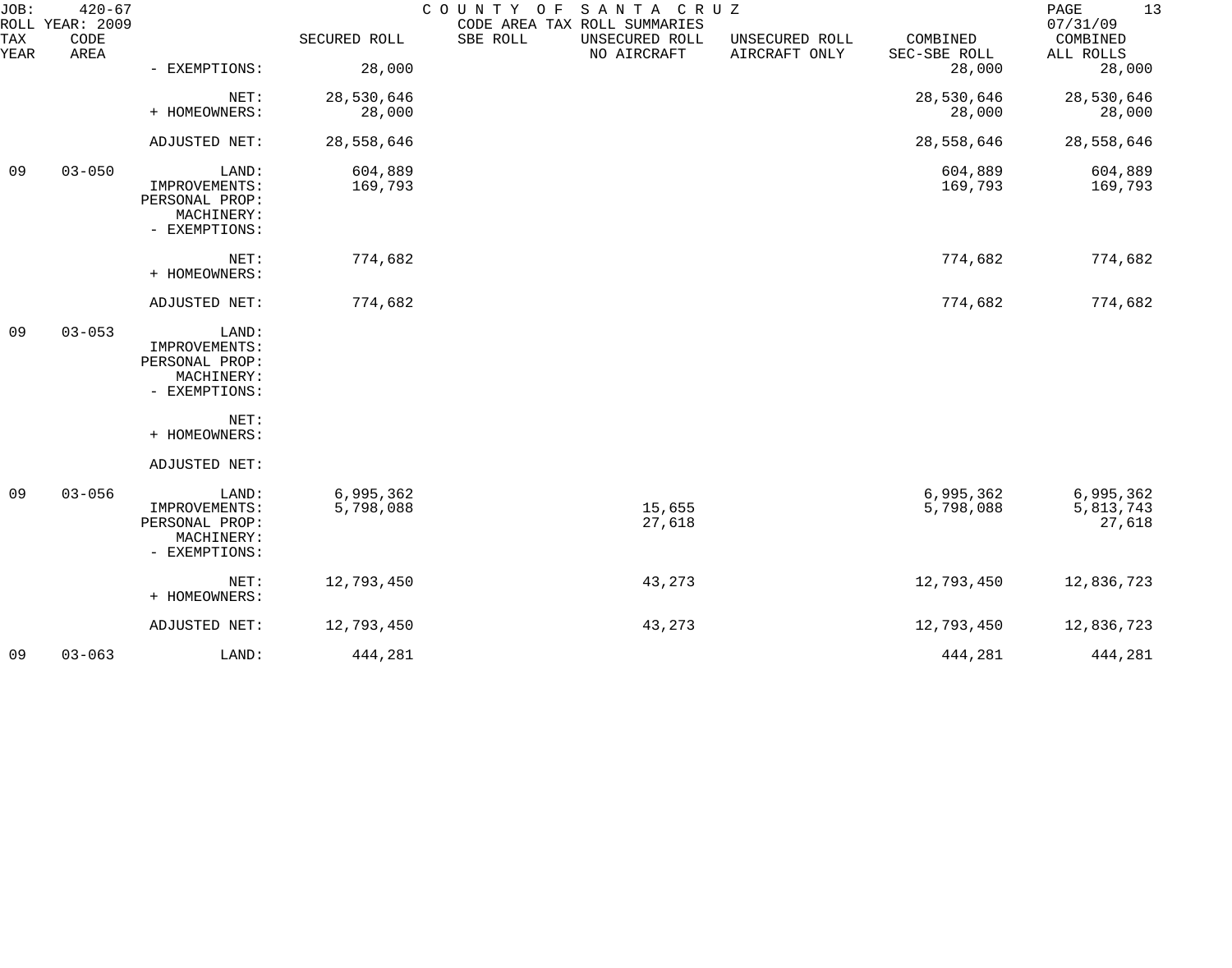| JOB:<br>ROLL | $420 - 67$<br>YEAR: 2009 |                                                                         |                                               | SANTA CRUZ<br>COUNTY OF<br>CODE AREA TAX ROLL SUMMARIES |                                 |                                               | 14<br>PAGE<br>07/31/09                                     |
|--------------|--------------------------|-------------------------------------------------------------------------|-----------------------------------------------|---------------------------------------------------------|---------------------------------|-----------------------------------------------|------------------------------------------------------------|
| TAX<br>YEAR  | CODE<br>AREA             |                                                                         | SECURED ROLL                                  | SBE ROLL<br>UNSECURED ROLL<br>NO AIRCRAFT               | UNSECURED ROLL<br>AIRCRAFT ONLY | COMBINED<br>SEC-SBE ROLL                      | COMBINED<br>ALL ROLLS                                      |
|              |                          | IMPROVEMENTS:<br>PERSONAL PROP:<br>MACHINERY:<br>- EXEMPTIONS:          | 370,235                                       |                                                         |                                 | 370,235                                       | 370,235                                                    |
|              |                          | NET:<br>+ HOMEOWNERS:                                                   | 814,516                                       |                                                         |                                 | 814,516                                       | 814,516                                                    |
|              |                          | ADJUSTED NET:                                                           | 814,516                                       |                                                         |                                 | 814,516                                       | 814,516                                                    |
| 09           | $03 - 069$               | LAND:<br>IMPROVEMENTS:<br>PERSONAL PROP:<br>MACHINERY:<br>- EXEMPTIONS: | 4, 163, 345<br>4,598,264<br>703,979<br>83,851 | 1, 145, 235<br>624,841<br>247,567                       |                                 | 4, 163, 345<br>4,598,264<br>703,979<br>83,851 | 4, 163, 345<br>5,743,499<br>1,328,820<br>83,851<br>247,567 |
|              |                          | NET:<br>+ HOMEOWNERS:                                                   | 9,549,439                                     | 1,522,509                                               |                                 | 9,549,439                                     | 11,071,948                                                 |
|              |                          | ADJUSTED NET:                                                           | 9,549,439                                     | 1,522,509                                               |                                 | 9,549,439                                     | 11,071,948                                                 |
| 09           | $03 - 070$               | LAND:<br>IMPROVEMENTS:<br>PERSONAL PROP:<br>MACHINERY:<br>- EXEMPTIONS: |                                               |                                                         |                                 |                                               |                                                            |
|              |                          | NET:<br>+ HOMEOWNERS:                                                   |                                               |                                                         |                                 |                                               |                                                            |
|              |                          | ADJUSTED NET:                                                           |                                               |                                                         |                                 |                                               |                                                            |
| 09           | $03 - 071$               | LAND:<br>IMPROVEMENTS:<br>PERSONAL PROP:<br>MACHINERY:                  | 574<br>574                                    |                                                         |                                 | 574<br>574                                    | 574<br>574                                                 |
|              |                          | - EXEMPTIONS:                                                           | 1,148                                         |                                                         |                                 | 1,148                                         | 1,148                                                      |
|              |                          | NET:<br>+ HOMEOWNERS:                                                   |                                               |                                                         |                                 |                                               |                                                            |
|              |                          | ADJUSTED NET:                                                           |                                               |                                                         |                                 |                                               |                                                            |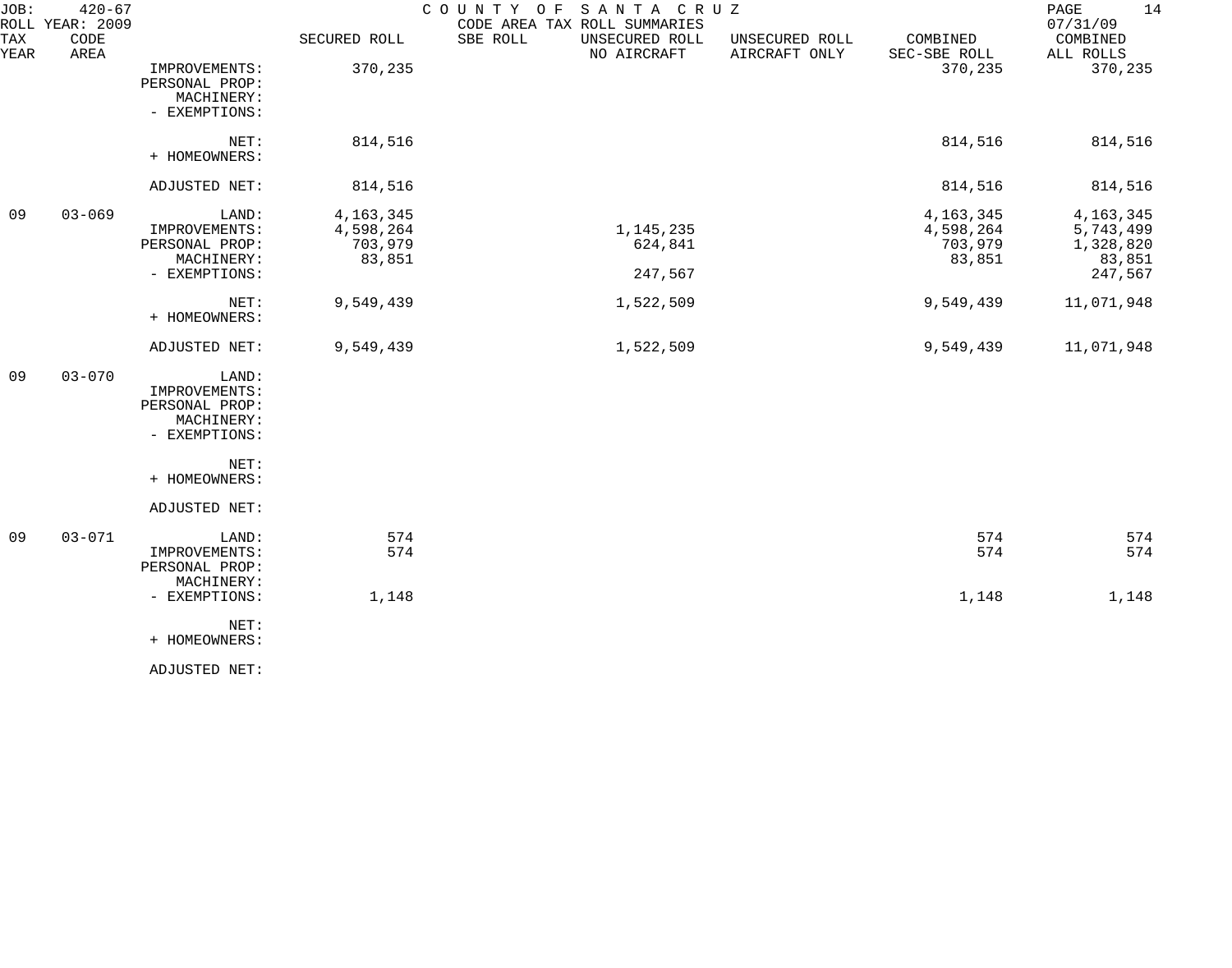| JOB:        | $420 - 67$<br>ROLL YEAR: 2009 |                                                                         |                                       | COUNTY<br>O F | SANTA CRUZ<br>CODE AREA TAX ROLL SUMMARIES |                                 |                                       | 15<br>PAGE<br>07/31/09                   |
|-------------|-------------------------------|-------------------------------------------------------------------------|---------------------------------------|---------------|--------------------------------------------|---------------------------------|---------------------------------------|------------------------------------------|
| TAX<br>YEAR | CODE<br>AREA                  |                                                                         | SECURED ROLL                          | SBE ROLL      | UNSECURED ROLL<br>NO AIRCRAFT              | UNSECURED ROLL<br>AIRCRAFT ONLY | COMBINED<br>SEC-SBE ROLL              | COMBINED<br>ALL ROLLS                    |
| 09          | $03 - 100$                    | LAND:<br>IMPROVEMENTS:<br>PERSONAL PROP:<br>MACHINERY:<br>- EXEMPTIONS: |                                       |               |                                            |                                 |                                       |                                          |
|             |                               | NET:<br>+ HOMEOWNERS:                                                   |                                       |               |                                            |                                 |                                       |                                          |
|             |                               | ADJUSTED NET:                                                           |                                       |               |                                            |                                 |                                       |                                          |
| 09          | $03 - 101$                    | LAND:<br>IMPROVEMENTS:<br>PERSONAL PROP:<br>MACHINERY:                  | 56,875,600<br>79,775,480<br>4,442,051 | 76,989        | 18,177,962<br>8,760,302                    |                                 | 56,952,589<br>79,775,480<br>4,442,051 | 56,952,589<br>97, 953, 442<br>13,202,353 |
|             |                               | - EXEMPTIONS:                                                           | 3,717,369                             |               |                                            |                                 | 3,717,369                             | 3,717,369                                |
|             |                               | NET:<br>+ HOMEOWNERS:                                                   | 137, 375, 762<br>35,000               | 76,989        | 26,938,264                                 |                                 | 137, 452, 751<br>35,000               | 164, 391, 015<br>35,000                  |
|             |                               | ADJUSTED NET:                                                           | 137,410,762                           |               | 26,938,264                                 |                                 | 137,487,751                           | 164,426,015                              |
| 09          | $03 - 102$                    | LAND:<br>IMPROVEMENTS:<br>PERSONAL PROP:<br>MACHINERY:                  | 13,700,786<br>12,975,957<br>79,050    |               | 3,412<br>232,601                           |                                 | 13,700,786<br>12,975,957<br>79,050    | 13,700,786<br>12,979,369<br>311,651      |
|             |                               | - EXEMPTIONS:                                                           | 318,217                               |               |                                            |                                 | 318,217                               | 318,217                                  |
|             |                               | NET:<br>+ HOMEOWNERS:                                                   | 26, 437, 576<br>203,000               |               | 236,013                                    |                                 | 26, 437, 576<br>203,000               | 26,673,589<br>203,000                    |
|             |                               | ADJUSTED NET:                                                           | 26,640,576                            |               | 236,013                                    |                                 | 26,640,576                            | 26,876,589                               |
| 09          | $03 - 103$                    | LAND:<br>IMPROVEMENTS:<br>PERSONAL PROP:<br>MACHINERY:<br>- EXEMPTIONS: | 7,418,196<br>6,514,321                |               | 126,535<br>865,636                         |                                 | 7,418,196<br>6,514,321                | 7,418,196<br>6,640,856<br>865,636        |
|             |                               | NET:<br>+ HOMEOWNERS:                                                   | 13,932,517                            |               | 992,171                                    |                                 | 13,932,517                            | 14,924,688                               |
|             |                               | ADJUSTED NET:                                                           | 13,932,517                            |               | 992,171                                    |                                 | 13,932,517                            | 14,924,688                               |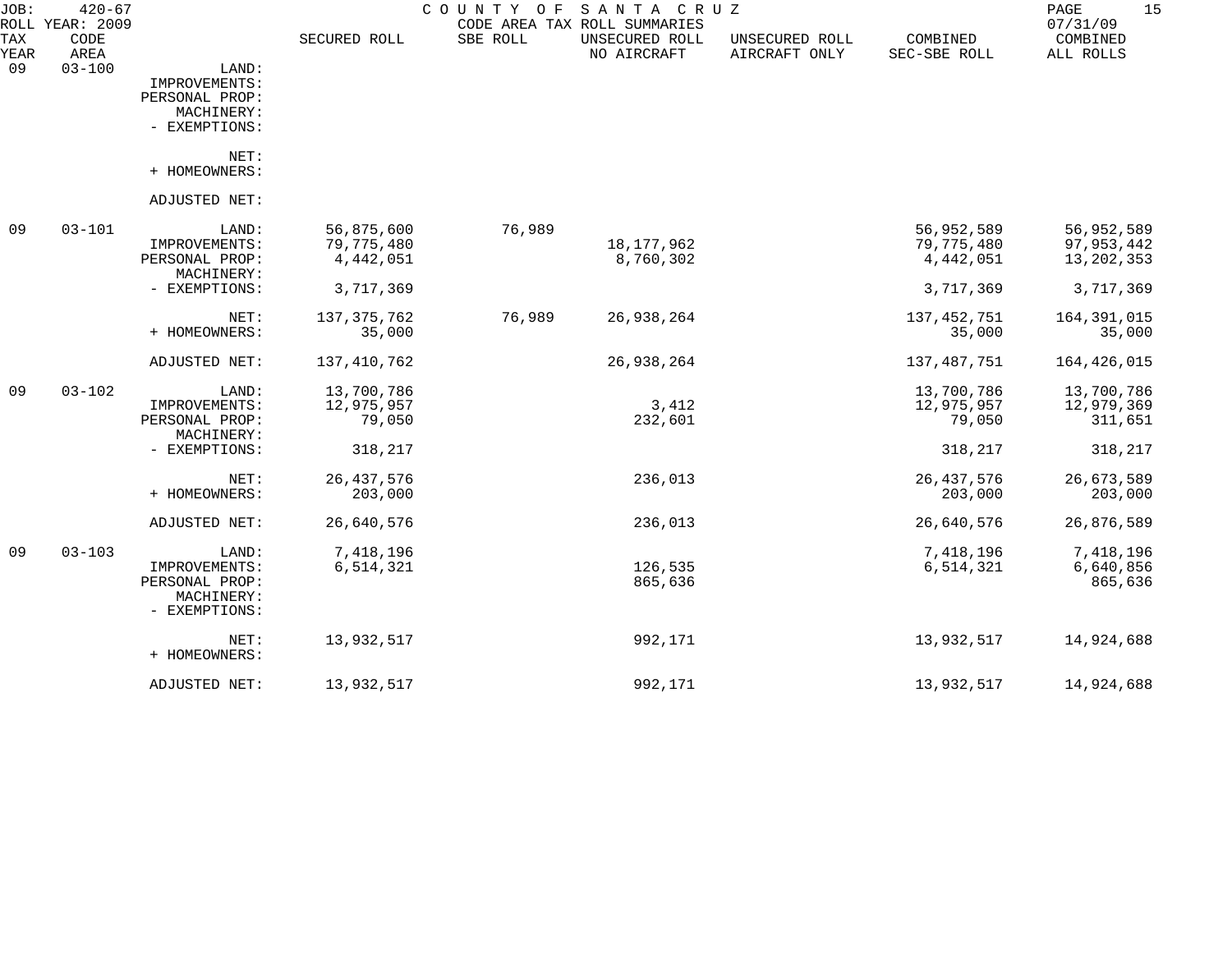| JOB:<br>ROLL | $420 - 67$<br>YEAR: 2009 |                                                                         |                                                                | C O U N T Y<br>O F | SANTA CRUZ<br>CODE AREA TAX ROLL SUMMARIES   |                                 |                                                               | 16<br>PAGE<br>07/31/09                                          |
|--------------|--------------------------|-------------------------------------------------------------------------|----------------------------------------------------------------|--------------------|----------------------------------------------|---------------------------------|---------------------------------------------------------------|-----------------------------------------------------------------|
| TAX<br>YEAR  | CODE<br>AREA             |                                                                         | SECURED ROLL                                                   | SBE ROLL           | UNSECURED ROLL<br>NO AIRCRAFT                | UNSECURED ROLL<br>AIRCRAFT ONLY | COMBINED<br>SEC-SBE ROLL                                      | COMBINED<br>ALL ROLLS                                           |
| 09           | $03 - 104$               | LAND:<br>IMPROVEMENTS:<br>PERSONAL PROP:<br>MACHINERY:                  | 1,218,262<br>1,753,652                                         |                    | 317,673                                      |                                 | 1,218,262<br>1,753,652                                        | 1,218,262<br>2,071,325                                          |
|              |                          | - EXEMPTIONS:<br>NET:                                                   | 2,971,914                                                      |                    | 317,673                                      |                                 | 2,971,914                                                     | 3,289,587                                                       |
|              |                          | + HOMEOWNERS:                                                           | 2,971,914                                                      |                    | 317,673                                      |                                 | 2,971,914                                                     | 3,289,587                                                       |
|              |                          | ADJUSTED NET:                                                           |                                                                |                    |                                              |                                 |                                                               |                                                                 |
| 09           | $03 - 105$               | LAND:<br>IMPROVEMENTS:<br>PERSONAL PROP:<br>MACHINERY:<br>- EXEMPTIONS: | 16,202,541<br>18,738,065<br>277,205<br>667,799<br>84,000       |                    | 1,901,018<br>2,330,039                       |                                 | 16,202,541<br>18,738,065<br>277,205<br>667,799<br>84,000      | 16,202,541<br>20,639,083<br>2,607,244<br>667,799<br>84,000      |
|              |                          | NET:<br>+ HOMEOWNERS:                                                   | 35,801,610<br>84,000                                           |                    | 4,231,057                                    |                                 | 35,801,610<br>84,000                                          | 40,032,667<br>84,000                                            |
|              |                          | ADJUSTED NET:                                                           | 35,885,610                                                     |                    | 4,231,057                                    |                                 | 35,885,610                                                    | 40,116,667                                                      |
| 09           | $03 - 106$               | LAND:<br>IMPROVEMENTS:<br>PERSONAL PROP:<br>MACHINERY:<br>- EXEMPTIONS: | 176,461,455<br>149,003,882<br>809,249<br>424,144<br>8,347,029  |                    | 65,123<br>1,657,573<br>1,980,548             |                                 | 176,461,455<br>149,003,882<br>809,249<br>424,144<br>8,347,029 | 176,526,578<br>150,661,455<br>2,789,797<br>424,144<br>8,347,029 |
|              |                          | NET:<br>+ HOMEOWNERS:                                                   | 318, 351, 701<br>3, 235, 400                                   |                    | 3,703,244                                    |                                 | 318, 351, 701<br>3,235,400                                    | 322,054,945<br>3, 235, 400                                      |
|              |                          | ADJUSTED NET:                                                           | 321, 587, 101                                                  |                    | 3,703,244                                    |                                 | 321, 587, 101                                                 | 325, 290, 345                                                   |
| 09           | $03 - 108$               | LAND:<br>IMPROVEMENTS:<br>PERSONAL PROP:<br>MACHINERY:<br>- EXEMPTIONS: | 500,091,836<br>323, 611, 641<br>709,825<br>5,094<br>11,068,926 | 812,065            | 448,116<br>7,473,797<br>12,280,827<br>73,800 |                                 | 500,903,901<br>323,611,641<br>709,825<br>5,094<br>11,068,926  | 501,352,017<br>331,085,438<br>12,990,652<br>5,094<br>11,142,726 |
|              |                          | NET:                                                                    | 813, 349, 470                                                  | 812,065            | 20,128,940                                   |                                 | 814, 161, 535                                                 | 834, 290, 475                                                   |
|              |                          |                                                                         |                                                                |                    |                                              |                                 |                                                               |                                                                 |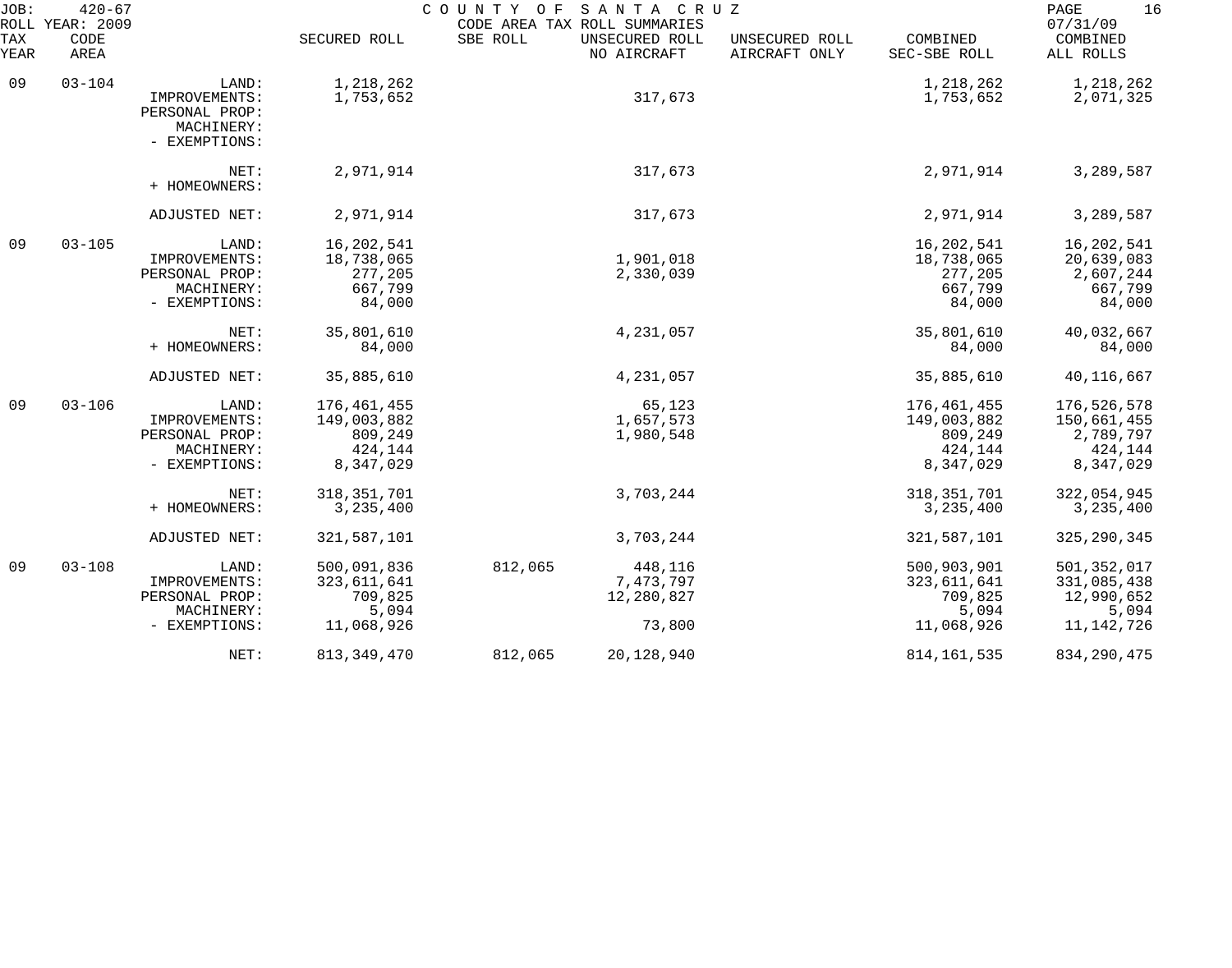| JOB:        | $420 - 67$<br>ROLL YEAR: 2009 |                              |              | COUNTY OF SANTA CRUZ<br>CODE AREA TAX ROLL SUMMARIES |                                 |                          | 17<br>$\mathop{\mathtt{PAGE}}$<br>07/31/09 |
|-------------|-------------------------------|------------------------------|--------------|------------------------------------------------------|---------------------------------|--------------------------|--------------------------------------------|
| TAX<br>YEAR | CODE<br>AREA                  |                              | SECURED ROLL | SBE ROLL<br>UNSECURED ROLL<br>NO AIRCRAFT            | UNSECURED ROLL<br>AIRCRAFT ONLY | COMBINED<br>SEC-SBE ROLL | COMBINED<br>ALL ROLLS                      |
|             |                               | + HOMEOWNERS:                | 4,662,000    |                                                      |                                 | 4,662,000                | 4,662,000                                  |
|             |                               | ADJUSTED NET:                | 818,011,470  | 20,128,940                                           |                                 | 818, 823, 535            | 838, 952, 475                              |
| 09          | $03 - 109$                    | LAND:                        | 16,053,108   |                                                      |                                 | 16,053,108               | 16,053,108                                 |
|             |                               | IMPROVEMENTS:                | 12,964,319   | 987,563                                              |                                 | 12,964,319               | 13,951,882                                 |
|             |                               | PERSONAL PROP:               | 246,016      | 2,151,589                                            |                                 | 246,016                  | 2,397,605                                  |
|             |                               | MACHINERY:                   | 85,949       |                                                      |                                 | 85,949                   | 85,949                                     |
|             |                               | - EXEMPTIONS:                | 35,132       |                                                      |                                 | 35,132                   | 35,132                                     |
|             |                               | NET:                         | 29, 314, 260 | 3, 139, 152                                          |                                 | 29, 314, 260             | 32, 453, 412                               |
|             |                               | + HOMEOWNERS:                | 35,000       |                                                      |                                 | 35,000                   | 35,000                                     |
|             |                               | ADJUSTED NET:                | 29, 349, 260 | 3, 139, 152                                          |                                 | 29, 349, 260             | 32, 488, 412                               |
| 09          | $03 - 110$                    | LAND:                        | 28,794,278   |                                                      |                                 | 28,794,278               | 28,794,278                                 |
|             |                               | IMPROVEMENTS:                | 20, 164, 228 |                                                      |                                 | 20, 164, 228             | 20, 164, 228                               |
|             |                               | PERSONAL PROP:               | 5,400        | 217,332                                              |                                 | 5,400                    | 222,732                                    |
|             |                               | MACHINERY:                   |              |                                                      |                                 |                          |                                            |
|             |                               | - EXEMPTIONS:                | 411,886      |                                                      |                                 | 411,886                  | 411,886                                    |
|             |                               | NET:                         | 48,552,020   | 217,332                                              |                                 | 48,552,020               | 48,769,352                                 |
|             |                               | + HOMEOWNERS:                | 411,600      |                                                      |                                 | 411,600                  | 411,600                                    |
|             |                               | ADJUSTED NET:                | 48,963,620   | 217,332                                              |                                 | 48,963,620               | 49,180,952                                 |
| 09          | $03 - 111$                    | LAND:                        | 32,702,564   |                                                      |                                 | 32,702,564               | 32,702,564                                 |
|             |                               | IMPROVEMENTS:                | 26,756,191   | 392,499                                              |                                 | 26,756,191               | 27, 148, 690                               |
|             |                               | PERSONAL PROP:               |              | 807,967                                              |                                 |                          | 807,967                                    |
|             |                               | MACHINERY:                   |              |                                                      |                                 |                          |                                            |
|             |                               | - EXEMPTIONS:                | 2,289,557    |                                                      |                                 | 2,289,557                | 2,289,557                                  |
|             |                               | NET:                         | 57, 169, 198 | 1,200,466                                            |                                 | 57, 169, 198             | 58,369,664                                 |
|             |                               | + HOMEOWNERS:                | 446,600      |                                                      |                                 | 446,600                  | 446,600                                    |
|             |                               | ADJUSTED NET:                | 57,615,798   | 1,200,466                                            |                                 | 57,615,798               | 58,816,264                                 |
| 09          | $03 - 112$                    | LAND:                        | 56,370,203   |                                                      |                                 | 56,370,203               | 56,370,203                                 |
|             |                               | IMPROVEMENTS:                | 45,631,394   | 1,127,857                                            |                                 | 45,631,394               | 46,759,251                                 |
|             |                               | PERSONAL PROP:<br>MACHINERY: | 49,000       | 1,003,590                                            |                                 | 49,000                   | 1,052,590                                  |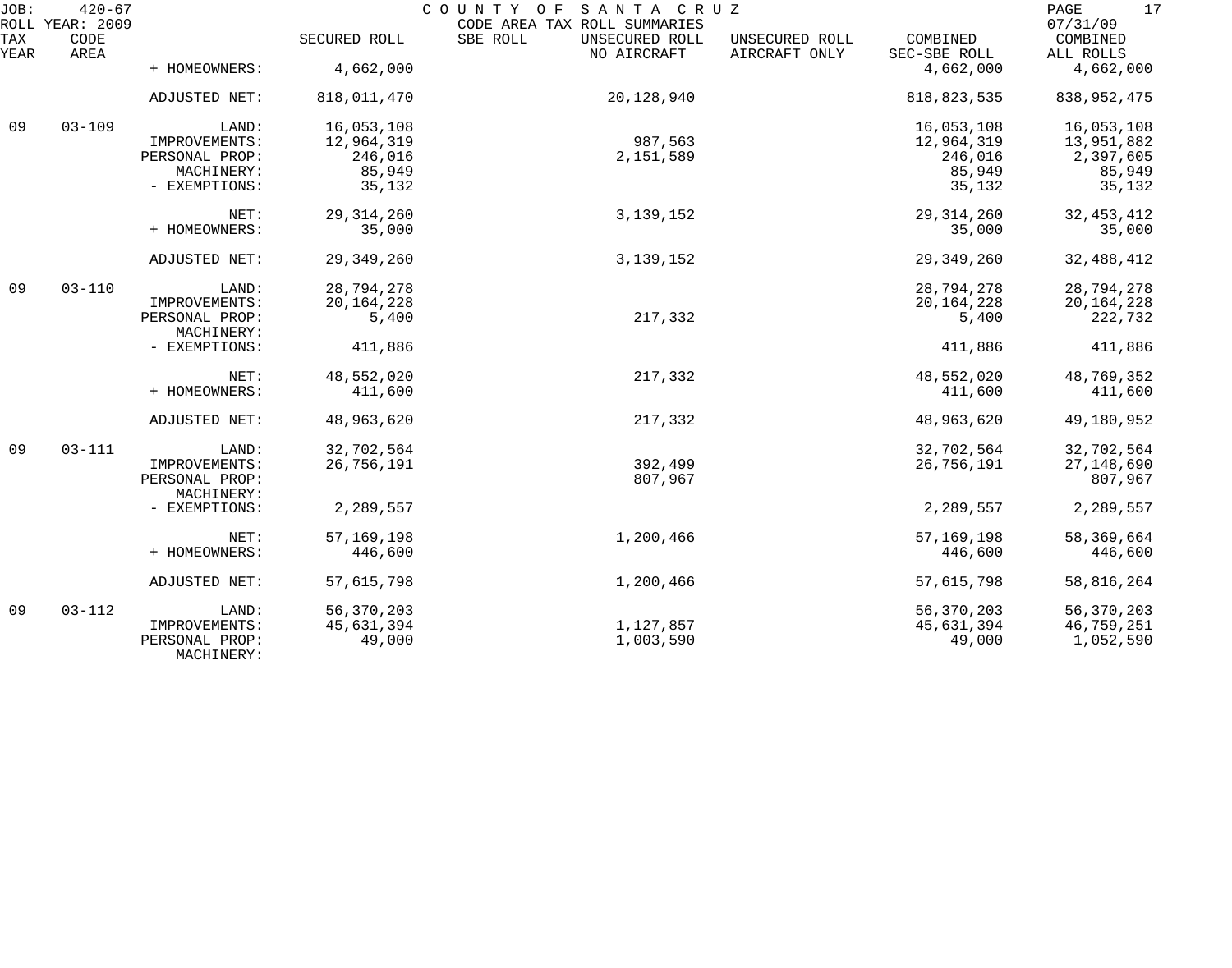| JOB:        | $420 - 67$<br>ROLL YEAR: 2009 |                              |              | COUNTY OF<br>SANTA CRUZ<br>CODE AREA TAX ROLL SUMMARIES |                                 |                          | 18<br>PAGE<br>07/31/09 |
|-------------|-------------------------------|------------------------------|--------------|---------------------------------------------------------|---------------------------------|--------------------------|------------------------|
| TAX<br>YEAR | CODE<br>AREA                  |                              | SECURED ROLL | SBE ROLL<br>UNSECURED ROLL<br>NO AIRCRAFT               | UNSECURED ROLL<br>AIRCRAFT ONLY | COMBINED<br>SEC-SBE ROLL | COMBINED<br>ALL ROLLS  |
|             |                               | - EXEMPTIONS:                | 1,075,200    | 84,116                                                  |                                 | 1,075,200                | 1,159,316              |
|             |                               | NET:                         | 100,975,397  | 2,047,331                                               |                                 | 100,975,397              | 103,022,728            |
|             |                               | + HOMEOWNERS:                | 1,075,200    |                                                         |                                 | 1,075,200                | 1,075,200              |
|             |                               | ADJUSTED NET:                | 102,050,597  | 2,047,331                                               |                                 | 102,050,597              | 104,097,928            |
| 09          | $03 - 113$                    | LAND:                        | 18,667,504   |                                                         |                                 | 18,667,504               | 18,667,504             |
|             |                               | IMPROVEMENTS:                | 22,530,363   | 1,733,443                                               |                                 | 22,530,363               | 24, 263, 806           |
|             |                               | PERSONAL PROP:<br>MACHINERY: |              | 1,080,386                                               |                                 |                          | 1,080,386              |
|             |                               | - EXEMPTIONS:                | 235,200      |                                                         |                                 | 235,200                  | 235,200                |
|             |                               | NET:                         | 40,962,667   | 2,813,829                                               |                                 | 40,962,667               | 43,776,496             |
|             |                               | + HOMEOWNERS:                | 235,200      |                                                         |                                 | 235,200                  | 235,200                |
|             |                               | ADJUSTED NET:                | 41,197,867   | 2,813,829                                               |                                 | 41,197,867               | 44,011,696             |
| 09          | $03 - 114$                    | LAND:                        | 302,547      |                                                         |                                 | 302,547                  | 302,547                |
|             |                               | IMPROVEMENTS:                | 542,515      |                                                         |                                 | 542,515                  | 542,515                |
|             |                               | PERSONAL PROP:<br>MACHINERY: | 3,000        |                                                         |                                 | 3,000                    | 3,000                  |
|             |                               | - EXEMPTIONS:                | 42,629       |                                                         |                                 | 42,629                   | 42,629                 |
|             |                               | NET:                         | 805,433      |                                                         |                                 | 805,433                  | 805,433                |
|             |                               | + HOMEOWNERS:                | 42,000       |                                                         |                                 | 42,000                   | 42,000                 |
|             |                               | ADJUSTED NET:                | 847,433      |                                                         |                                 | 847,433                  | 847,433                |
| 09          | $03 - 115$                    | LAND:                        |              |                                                         |                                 |                          |                        |
|             |                               | IMPROVEMENTS:                |              |                                                         |                                 |                          |                        |
|             |                               | PERSONAL PROP:<br>MACHINERY: |              |                                                         |                                 |                          |                        |
|             |                               | - EXEMPTIONS:                |              |                                                         |                                 |                          |                        |
|             |                               | NET:                         |              |                                                         |                                 |                          |                        |
|             |                               | + HOMEOWNERS:                |              |                                                         |                                 |                          |                        |
|             |                               | ADJUSTED NET:                |              |                                                         |                                 |                          |                        |
|             |                               |                              |              |                                                         |                                 |                          |                        |

09 03-116 LAND: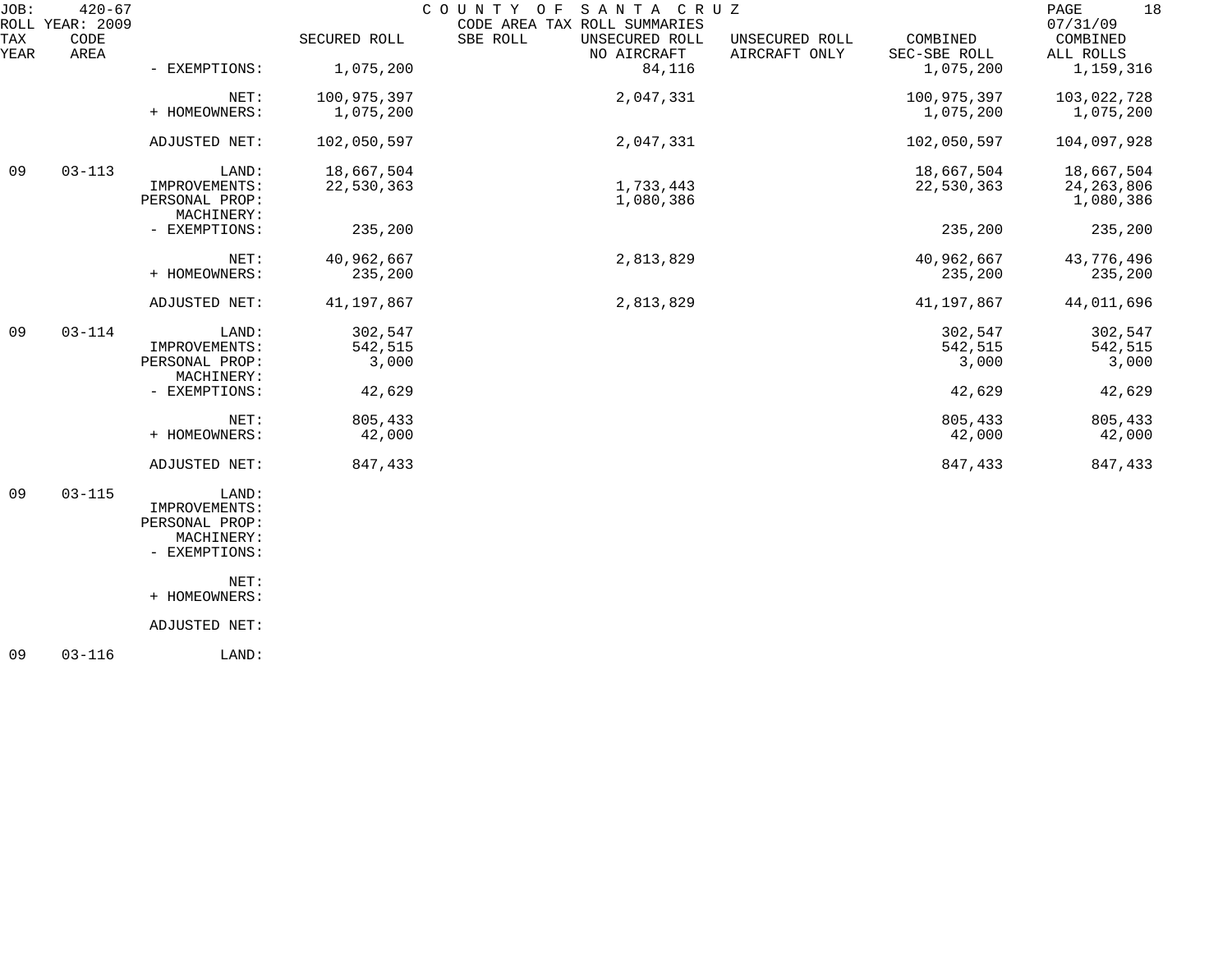| JOB:        | $420 - 67$<br>ROLL YEAR: 2009 |                                                                         |              | SANTA CRUZ<br>COUNTY<br>O F<br>CODE AREA TAX ROLL SUMMARIES |                                 |                          | 19<br>PAGE<br>07/31/09 |
|-------------|-------------------------------|-------------------------------------------------------------------------|--------------|-------------------------------------------------------------|---------------------------------|--------------------------|------------------------|
| TAX<br>YEAR | CODE<br>AREA                  |                                                                         | SECURED ROLL | SBE ROLL<br>UNSECURED ROLL<br>NO AIRCRAFT                   | UNSECURED ROLL<br>AIRCRAFT ONLY | COMBINED<br>SEC-SBE ROLL | COMBINED<br>ALL ROLLS  |
|             |                               | IMPROVEMENTS:<br>PERSONAL PROP:<br>MACHINERY:<br>- EXEMPTIONS:          |              |                                                             |                                 |                          |                        |
|             |                               | NET:<br>+ HOMEOWNERS:                                                   |              |                                                             |                                 |                          |                        |
|             |                               | ADJUSTED NET:                                                           |              |                                                             |                                 |                          |                        |
| 09          | $04 - 001$                    | LAND:<br>IMPROVEMENTS:<br>PERSONAL PROP:<br>MACHINERY:<br>- EXEMPTIONS: |              | 33,426                                                      |                                 |                          | 33,426                 |
|             |                               | NET:<br>+ HOMEOWNERS:                                                   |              | 33,426                                                      |                                 |                          | 33,426                 |
|             |                               | ADJUSTED NET:                                                           |              | 33,426                                                      |                                 |                          | 33,426                 |
| 09          | $04 - 005$                    | LAND:<br>IMPROVEMENTS:<br>PERSONAL PROP:<br>MACHINERY:<br>- EXEMPTIONS: | 60,870       |                                                             |                                 | 60,870                   | 60,870                 |
|             |                               | NET:<br>+ HOMEOWNERS:                                                   | 60,870       |                                                             |                                 | 60,870                   | 60,870                 |
|             |                               | ADJUSTED NET:                                                           | 60,870       |                                                             |                                 | 60,870                   | 60,870                 |
| 09          | $04 - 006$                    | LAND:<br>IMPROVEMENTS:<br>PERSONAL PROP:<br>MACHINERY:                  | 550,066      |                                                             |                                 | 550,066                  | 550,066                |
|             |                               | - EXEMPTIONS:                                                           | 66           |                                                             |                                 | 66                       | 66                     |
|             |                               | NET:<br>+ HOMEOWNERS:                                                   | 550,000      |                                                             |                                 | 550,000                  | 550,000                |
|             |                               | ADJUSTED NET:                                                           | 550,000      |                                                             |                                 | 550,000                  | 550,000                |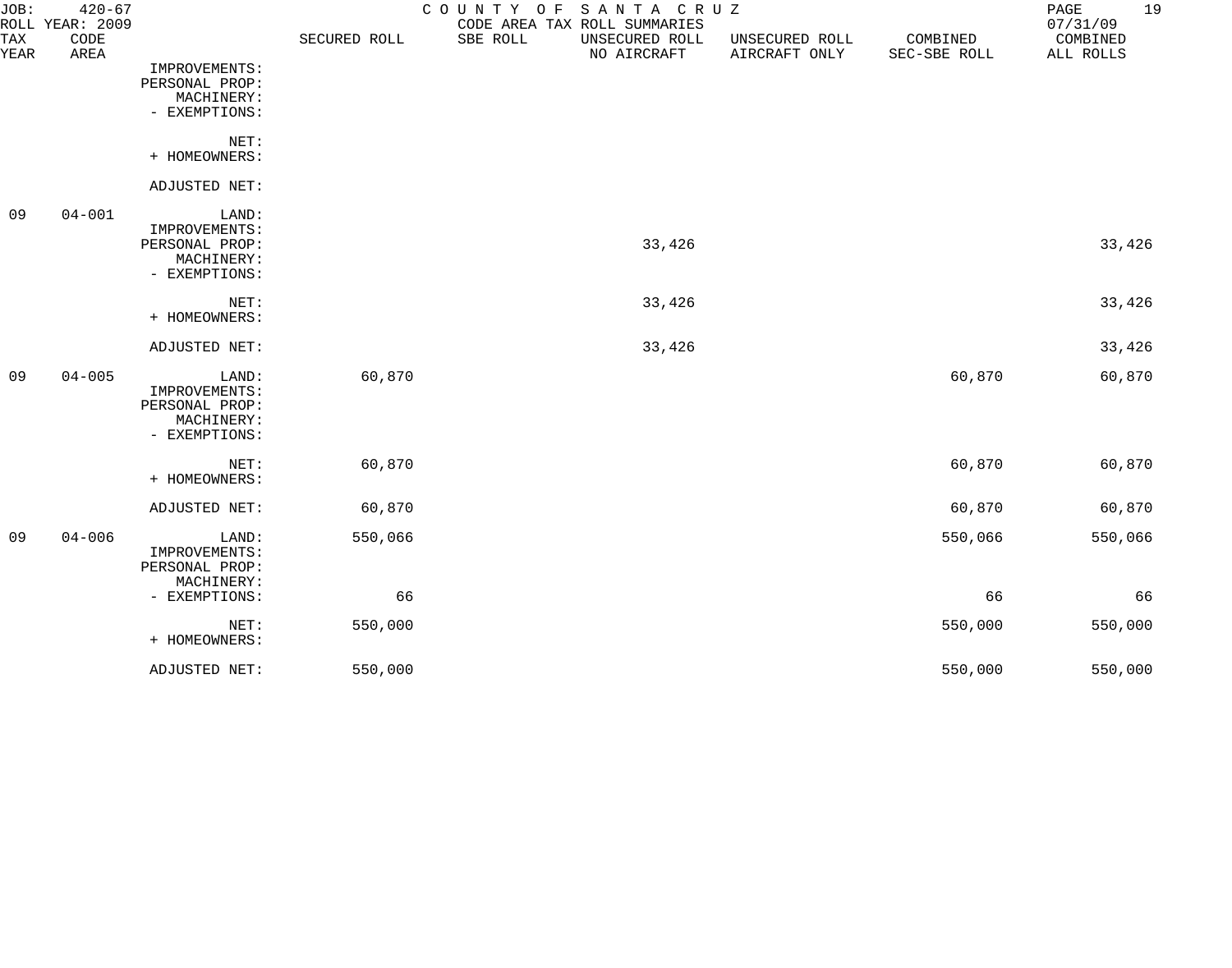| JOB:        | $420 - 67$<br>ROLL YEAR: 2009 |                |              | COUNTY OF<br>SANTA CRUZ<br>CODE AREA TAX ROLL SUMMARIES |                                 |                          | 20<br>PAGE<br>07/31/09 |
|-------------|-------------------------------|----------------|--------------|---------------------------------------------------------|---------------------------------|--------------------------|------------------------|
| TAX<br>YEAR | CODE<br>AREA                  |                | SECURED ROLL | SBE ROLL<br>UNSECURED ROLL<br>NO AIRCRAFT               | UNSECURED ROLL<br>AIRCRAFT ONLY | COMBINED<br>SEC-SBE ROLL | COMBINED<br>ALL ROLLS  |
| 09          | $04 - 013$                    | LAND:          | 455,224      |                                                         |                                 | 455,224                  | 455,224                |
|             |                               | IMPROVEMENTS:  | 1,797,609    |                                                         |                                 | 1,797,609                | 1,797,609              |
|             |                               | PERSONAL PROP: |              | 381,138                                                 |                                 |                          | 381,138                |
|             |                               | MACHINERY:     |              |                                                         |                                 |                          |                        |
|             |                               | - EXEMPTIONS:  |              | 59,501                                                  |                                 |                          | 59,501                 |
|             |                               | NET:           | 2,252,833    | 321,637                                                 |                                 | 2, 252, 833              | 2,574,470              |
|             |                               | + HOMEOWNERS:  |              |                                                         |                                 |                          |                        |
|             |                               | ADJUSTED NET:  | 2, 252, 833  | 321,637                                                 |                                 | 2, 252, 833              | 2,574,470              |
| 09          | $04 - 020$                    | LAND:          | 1,320,952    |                                                         |                                 | 1,320,952                | 1,320,952              |
|             |                               | IMPROVEMENTS:  | 925,335      |                                                         |                                 | 925,335                  | 925,335                |
|             |                               | PERSONAL PROP: |              | 84,932                                                  |                                 |                          | 84,932                 |
|             |                               | MACHINERY:     |              |                                                         |                                 |                          |                        |
|             |                               | - EXEMPTIONS:  | 14,000       |                                                         |                                 | 14,000                   | 14,000                 |
|             |                               |                |              |                                                         |                                 |                          |                        |
|             |                               | NET:           | 2,232,287    | 84,932                                                  |                                 | 2, 232, 287              | 2,317,219              |
|             |                               | + HOMEOWNERS:  | 14,000       |                                                         |                                 | 14,000                   | 14,000                 |
|             |                               | ADJUSTED NET:  | 2,246,287    | 84,932                                                  |                                 | 2,246,287                | 2,331,219              |
| 09          | $04 - 022$                    | LAND:          | 409,545      |                                                         |                                 | 409,545                  | 409,545                |
|             |                               | IMPROVEMENTS:  |              |                                                         |                                 |                          |                        |
|             |                               | PERSONAL PROP: |              |                                                         |                                 |                          |                        |
|             |                               | MACHINERY:     |              |                                                         |                                 |                          |                        |
|             |                               | - EXEMPTIONS:  |              |                                                         |                                 |                          |                        |
|             |                               | NET:           | 409,545      |                                                         |                                 | 409,545                  | 409,545                |
|             |                               | + HOMEOWNERS:  |              |                                                         |                                 |                          |                        |
|             |                               | ADJUSTED NET:  | 409,545      |                                                         |                                 | 409,545                  | 409,545                |
| 09          | $04 - 028$                    | LAND:          | 21,764,156   |                                                         |                                 | 21,764,156               | 21,764,156             |
|             |                               | IMPROVEMENTS:  | 18,071,918   |                                                         |                                 | 18,071,918               | 18,071,918             |
|             |                               | PERSONAL PROP: |              | 13,526                                                  |                                 |                          | 13,526                 |
|             |                               | MACHINERY:     |              |                                                         |                                 |                          |                        |
|             |                               | - EXEMPTIONS:  | 755,949      |                                                         |                                 | 755,949                  | 755,949                |
|             |                               | NET:           | 39,080,125   | 13,526                                                  |                                 | 39,080,125               | 39,093,651             |
|             |                               | + HOMEOWNERS:  | 364,000      |                                                         |                                 | 364,000                  | 364,000                |
|             |                               | ADJUSTED NET:  | 39, 444, 125 | 13,526                                                  |                                 | 39, 444, 125             | 39, 457, 651           |
|             |                               |                |              |                                                         |                                 |                          |                        |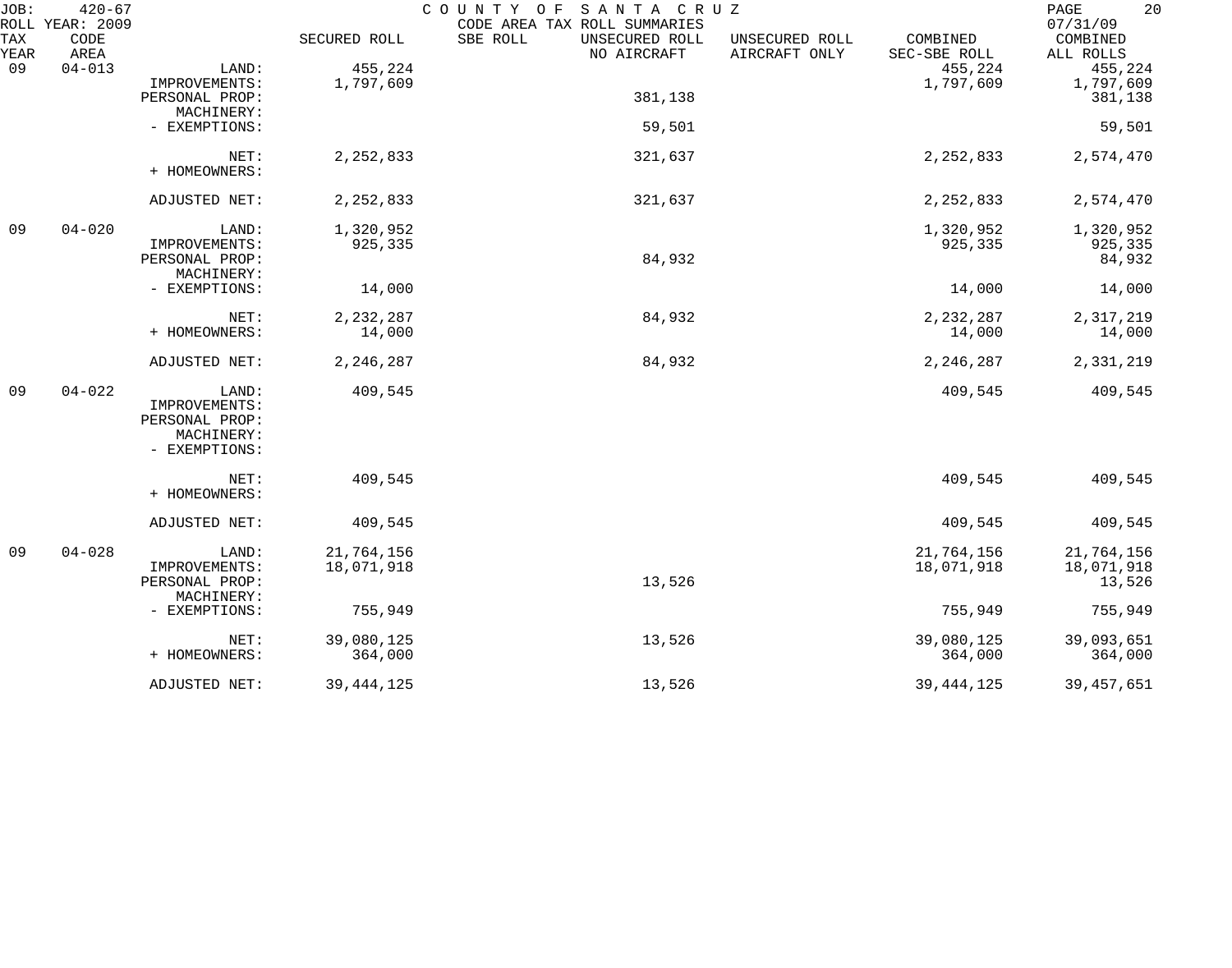| JOB:               | $420 - 67$<br>ROLL YEAR: 2009 |                                                                         |                                                                      |          | COUNTY OF SANTA CRUZ<br>CODE AREA TAX ROLL SUMMARIES |                                 |                                                                      | 21<br>PAGE<br>07/31/09                                              |
|--------------------|-------------------------------|-------------------------------------------------------------------------|----------------------------------------------------------------------|----------|------------------------------------------------------|---------------------------------|----------------------------------------------------------------------|---------------------------------------------------------------------|
| <b>TAX</b><br>YEAR | CODE<br>AREA                  |                                                                         | SECURED ROLL                                                         | SBE ROLL | UNSECURED ROLL<br>NO AIRCRAFT                        | UNSECURED ROLL<br>AIRCRAFT ONLY | COMBINED<br>SEC-SBE ROLL                                             | COMBINED<br>ALL ROLLS                                               |
| 09                 | $04 - 032$                    | LAND:<br>IMPROVEMENTS:<br>PERSONAL PROP:<br>MACHINERY:<br>- EXEMPTIONS: |                                                                      |          |                                                      |                                 |                                                                      |                                                                     |
|                    |                               | NET:<br>+ HOMEOWNERS:                                                   |                                                                      |          |                                                      |                                 |                                                                      |                                                                     |
|                    |                               | ADJUSTED NET:                                                           |                                                                      |          |                                                      |                                 |                                                                      |                                                                     |
| 09                 | $04 - 034$                    | LAND:<br>IMPROVEMENTS:<br>PERSONAL PROP:<br>MACHINERY:<br>- EXEMPTIONS: |                                                                      |          |                                                      |                                 |                                                                      |                                                                     |
|                    |                               | NET:<br>+ HOMEOWNERS:                                                   |                                                                      |          |                                                      |                                 |                                                                      |                                                                     |
|                    |                               | ADJUSTED NET:                                                           |                                                                      |          |                                                      |                                 |                                                                      |                                                                     |
| 09                 | $04 - 035$                    | LAND:<br>IMPROVEMENTS:<br>PERSONAL PROP:<br>MACHINERY:                  | 709,769<br>836,829                                                   |          |                                                      |                                 | 709,769<br>836,829                                                   | 709,769<br>836,829                                                  |
|                    |                               | - EXEMPTIONS:                                                           | 7,000                                                                |          |                                                      |                                 | 7,000                                                                | 7,000                                                               |
|                    |                               | NET:<br>+ HOMEOWNERS:                                                   | 1,539,598<br>7,000                                                   |          |                                                      |                                 | 1,539,598<br>7,000                                                   | 1,539,598<br>7,000                                                  |
|                    |                               | ADJUSTED NET:                                                           | 1,546,598                                                            |          |                                                      |                                 | 1,546,598                                                            | 1,546,598                                                           |
| 09                 | $04 - 050$                    | LAND:<br>IMPROVEMENTS:<br>PERSONAL PROP:<br>MACHINERY:<br>- EXEMPTIONS: | 375, 314, 654<br>451,847,286<br>6,732,761<br>2,187,425<br>18,930,869 |          | 230,286<br>20,657,444<br>62,980,085<br>407,299       | 78,000                          | 375, 314, 654<br>451,847,286<br>6,732,761<br>2,187,425<br>18,930,869 | 375,544,940<br>472,504,730<br>69,790,846<br>2,187,425<br>19,338,168 |
|                    |                               | NET:                                                                    | 817, 151, 257                                                        |          | 83,460,516                                           | 78,000                          | 817, 151, 257                                                        | 900,689,773                                                         |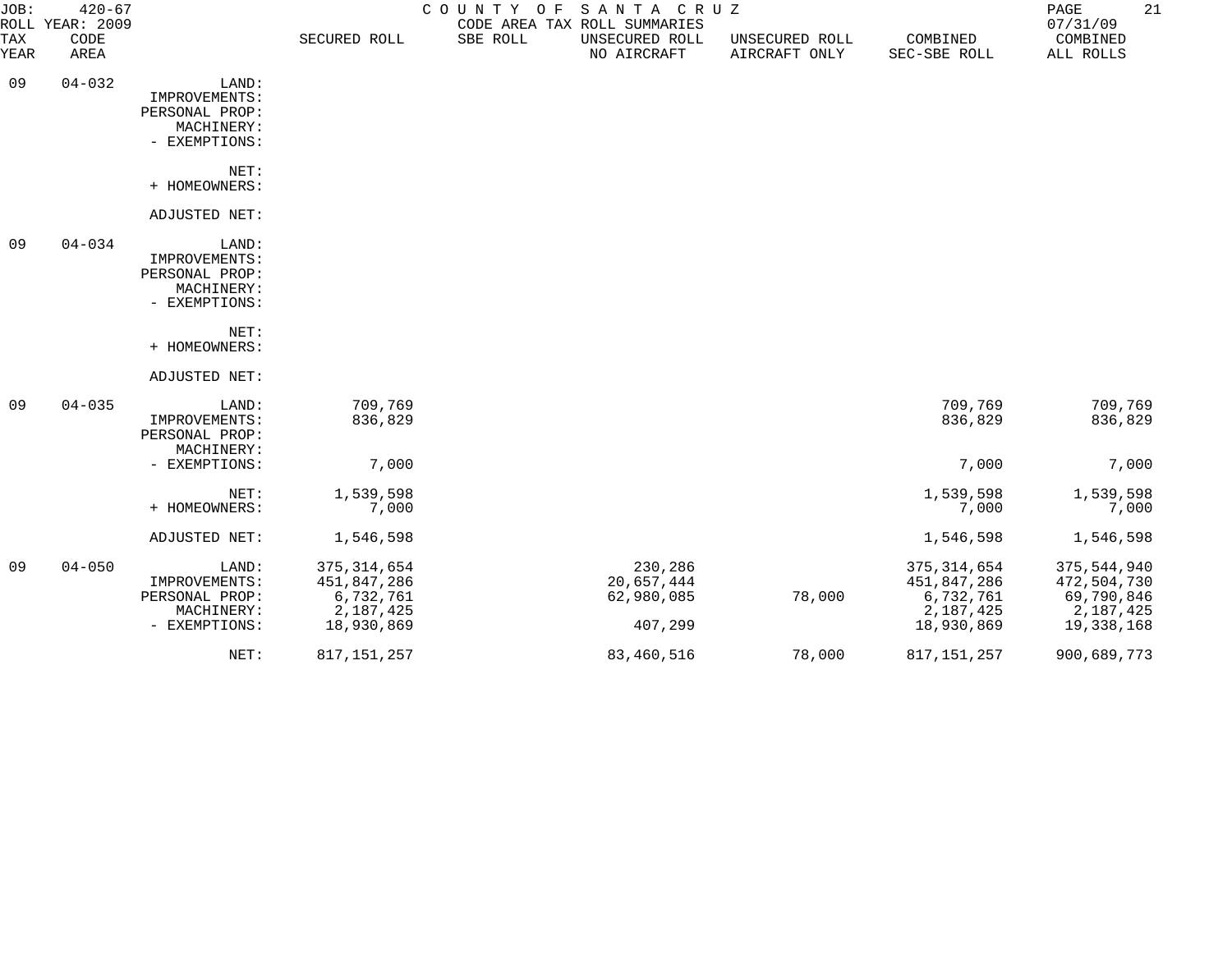| JOB:        | $420 - 67$<br>ROLL YEAR: 2009 |                              |               | COUNTY OF SANTA CRUZ<br>CODE AREA TAX ROLL SUMMARIES |                                 |                          | 22<br>PAGE<br>07/31/09 |
|-------------|-------------------------------|------------------------------|---------------|------------------------------------------------------|---------------------------------|--------------------------|------------------------|
| TAX<br>YEAR | CODE<br>AREA                  |                              | SECURED ROLL  | SBE ROLL<br>UNSECURED ROLL<br>NO AIRCRAFT            | UNSECURED ROLL<br>AIRCRAFT ONLY | COMBINED<br>SEC-SBE ROLL | COMBINED<br>ALL ROLLS  |
|             |                               | + HOMEOWNERS:                | 4,001,200     |                                                      |                                 | 4,001,200                | 4,001,200              |
|             |                               | ADJUSTED NET:                | 821, 152, 457 | 83,460,516                                           |                                 | 821, 152, 457            | 904,690,973            |
| 09          | $04 - 051$                    | LAND:                        | 68,861,806    |                                                      |                                 | 68,861,806               | 68,861,806             |
|             |                               | IMPROVEMENTS:                | 72,801,408    |                                                      |                                 | 72,801,408               | 72,801,408             |
|             |                               | PERSONAL PROP:               | 913,011       | 35,674                                               |                                 | 913,011                  | 948,685                |
|             |                               | MACHINERY:                   | 8,749         |                                                      |                                 | 8,749                    | 8,749                  |
|             |                               | - EXEMPTIONS:                | 538,243       |                                                      |                                 | 538,243                  | 538,243                |
|             |                               | NET:                         | 142,046,731   | 35,674                                               |                                 | 142,046,731              | 142,082,405            |
|             |                               | + HOMEOWNERS:                | 537,600       |                                                      |                                 | 537,600                  | 537,600                |
|             |                               | ADJUSTED NET:                | 142,584,331   | 35,674                                               |                                 | 142,584,331              | 142,620,005            |
| 09          | $04 - 052$                    | LAND:                        | 87,075,204    |                                                      |                                 | 87,075,204               | 87,075,204             |
|             |                               | IMPROVEMENTS:                | 132, 342, 770 |                                                      |                                 | 132,342,770              | 132,342,770            |
|             |                               | PERSONAL PROP:<br>MACHINERY: | 31,193        | 858,453                                              |                                 | 31,193                   | 889,646                |
|             |                               | - EXEMPTIONS:                | 3,309,265     |                                                      |                                 | 3,309,265                | 3,309,265              |
|             |                               | NET:                         | 216, 139, 902 | 858,453                                              |                                 | 216, 139, 902            | 216,998,355            |
|             |                               | + HOMEOWNERS:                | 2,893,800     |                                                      |                                 | 2,893,800                | 2,893,800              |
|             |                               | ADJUSTED NET:                | 219,033,702   | 858,453                                              |                                 | 219,033,702              | 219,892,155            |
| 09          | $04 - 053$                    | LAND:                        | 402,390,491   | 302,533                                              |                                 | 402,390,491              | 402,693,024            |
|             |                               | IMPROVEMENTS:                | 408, 418, 127 | 3,160,679                                            |                                 | 408, 418, 127            | 411,578,806            |
|             |                               | PERSONAL PROP:<br>MACHINERY: | 342,704       | 15,111,686                                           |                                 | 342,704                  | 15,454,390             |
|             |                               | - EXEMPTIONS:                | 25, 372, 845  | 117,591                                              |                                 | 25, 372, 845             | 25,490,436             |
|             |                               | NET:                         | 785, 778, 477 | 18,457,307                                           |                                 | 785,778,477              | 804, 235, 784          |
|             |                               | + HOMEOWNERS:                | 7,876,400     |                                                      |                                 | 7,876,400                | 7,876,400              |
|             |                               | ADJUSTED NET:                | 793,654,877   | 18,457,307                                           |                                 | 793,654,877              | 812, 112, 184          |
| 09          | $04 - 054$                    | LAND:                        | 657,641       |                                                      |                                 | 657,641                  | 657,641                |
|             |                               | IMPROVEMENTS:                | 627,771       |                                                      |                                 | 627,771                  | 627,771                |
|             |                               | PERSONAL PROP:<br>MACHINERY: |               | 6,769                                                |                                 |                          | 6,769                  |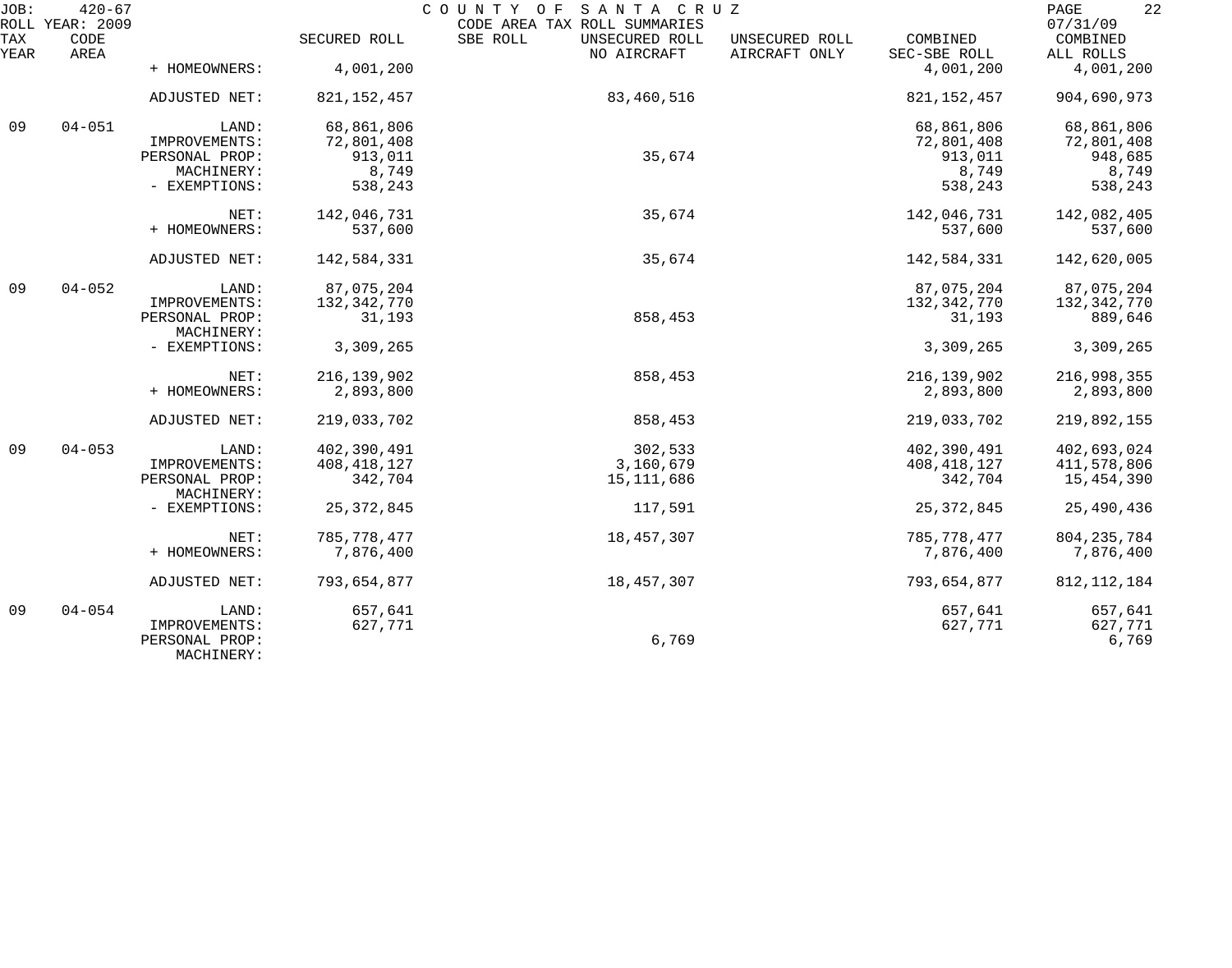| JOB:        | $420 - 67$<br>ROLL YEAR: 2009 |                                 |              | COUNTY OF SANTA CRUZ<br>CODE AREA TAX ROLL SUMMARIES |                                 |                          | 23<br>PAGE<br>07/31/09 |
|-------------|-------------------------------|---------------------------------|--------------|------------------------------------------------------|---------------------------------|--------------------------|------------------------|
| TAX<br>YEAR | CODE<br>AREA                  |                                 | SECURED ROLL | SBE ROLL<br>UNSECURED ROLL<br>NO AIRCRAFT            | UNSECURED ROLL<br>AIRCRAFT ONLY | COMBINED<br>SEC-SBE ROLL | COMBINED<br>ALL ROLLS  |
|             |                               | - EXEMPTIONS:                   | 12,600       |                                                      |                                 | 12,600                   | 12,600                 |
|             |                               | NET:                            | 1,272,812    | 6,769                                                |                                 | 1,272,812                | 1,279,581              |
|             |                               | + HOMEOWNERS:                   | 12,600       |                                                      |                                 | 12,600                   | 12,600                 |
|             |                               | ADJUSTED NET:                   | 1,285,412    | 6,769                                                |                                 | 1,285,412                | 1,292,181              |
| 09          | $04 - 055$                    | LAND:<br>IMPROVEMENTS:          |              |                                                      |                                 |                          |                        |
|             |                               | PERSONAL PROP:                  |              |                                                      |                                 |                          |                        |
|             |                               | MACHINERY:<br>- EXEMPTIONS:     |              |                                                      |                                 |                          |                        |
|             |                               | NET:                            |              |                                                      |                                 |                          |                        |
|             |                               | + HOMEOWNERS:                   |              |                                                      |                                 |                          |                        |
|             |                               | ADJUSTED NET:                   |              |                                                      |                                 |                          |                        |
| 09          | $04 - 056$                    | LAND:                           | 170,752      |                                                      |                                 | 170,752                  | 170,752                |
|             |                               | IMPROVEMENTS:<br>PERSONAL PROP: | 573,146      |                                                      |                                 | 573,146                  | 573,146                |
|             |                               | MACHINERY:                      |              |                                                      |                                 |                          |                        |
|             |                               | - EXEMPTIONS:                   | 21,000       |                                                      |                                 | 21,000                   | 21,000                 |
|             |                               | NET:                            | 722,898      |                                                      |                                 | 722,898                  | 722,898                |
|             |                               | + HOMEOWNERS:                   | 21,000       |                                                      |                                 | 21,000                   | 21,000                 |
|             |                               | ADJUSTED NET:                   | 743,898      |                                                      |                                 | 743,898                  | 743,898                |
| 09          | $55 - 000$                    | LAND:                           | 7,498,050    |                                                      |                                 | 7,498,050                | 7,498,050              |
|             |                               | IMPROVEMENTS:                   | 4,486,808    | 83,532                                               |                                 | 4,486,808                | 4,570,340              |
|             |                               | PERSONAL PROP:                  | 121,983      | 264,169                                              |                                 | 121,983                  | 386,152                |
|             |                               | MACHINERY:                      |              |                                                      |                                 |                          |                        |
|             |                               | - EXEMPTIONS:                   | 87,003       |                                                      |                                 | 87,003                   | 87,003                 |
|             |                               | NET:                            | 12,019,838   | 347,701                                              |                                 | 12,019,838               | 12,367,539             |
|             |                               | + HOMEOWNERS:                   | 84,000       |                                                      |                                 | 84,000                   | 84,000                 |
|             |                               | ADJUSTED NET:                   | 12, 103, 838 | 347,701                                              |                                 | 12, 103, 838             | 12,451,539             |
| 09          | $58 - 000$                    | LAND:                           | 5,518        |                                                      |                                 | 5,518                    | 5,518                  |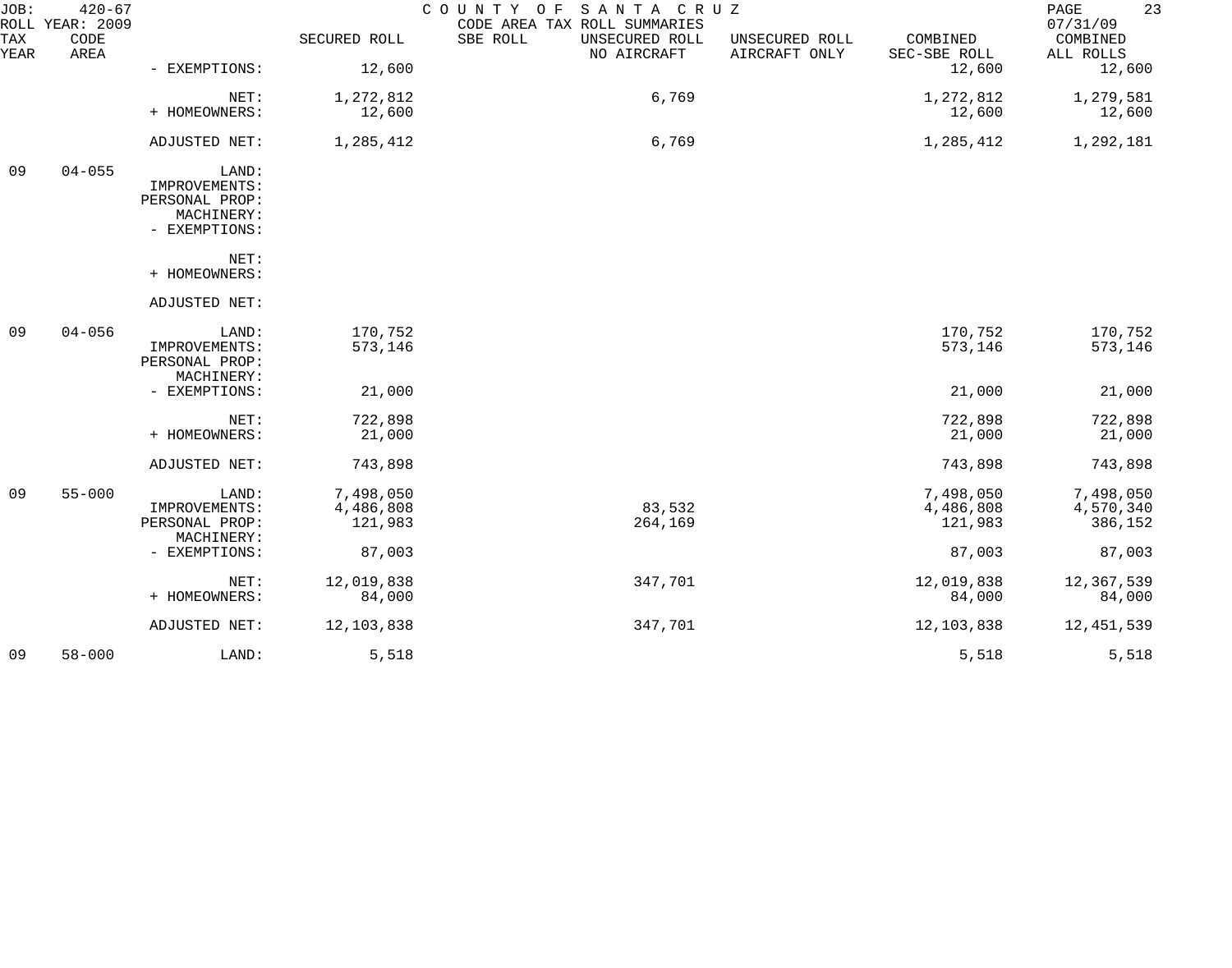| JOB:<br>ROLL       | $420 - 67$<br>YEAR: 2009 |                                                                         |                                                                      | C O U N T Y<br>SANTA CRUZ<br>O F<br>CODE AREA TAX ROLL SUMMARIES |                                 |                                                                    | 24<br>PAGE<br>07/31/09                                             |
|--------------------|--------------------------|-------------------------------------------------------------------------|----------------------------------------------------------------------|------------------------------------------------------------------|---------------------------------|--------------------------------------------------------------------|--------------------------------------------------------------------|
| <b>TAX</b><br>YEAR | CODE<br>AREA             |                                                                         | SECURED ROLL                                                         | SBE ROLL<br>UNSECURED ROLL<br>NO AIRCRAFT                        | UNSECURED ROLL<br>AIRCRAFT ONLY | COMBINED<br>SEC-SBE ROLL                                           | COMBINED<br>ALL ROLLS                                              |
|                    |                          | IMPROVEMENTS:<br>PERSONAL PROP:<br>MACHINERY:<br>- EXEMPTIONS:          |                                                                      |                                                                  |                                 |                                                                    |                                                                    |
|                    |                          | NET:<br>+ HOMEOWNERS:                                                   | 5,518                                                                |                                                                  |                                 | 5,518                                                              | 5,518                                                              |
|                    |                          | ADJUSTED NET:                                                           | 5,518                                                                |                                                                  |                                 | 5,518                                                              | 5,518                                                              |
| 09                 | $58 - 001$               | LAND:<br>IMPROVEMENTS:<br>PERSONAL PROP:<br>MACHINERY:<br>- EXEMPTIONS: | 177, 271, 471<br>158,944,609<br>1,995,118<br>2,798,071<br>12,204,884 | 70,969<br>6,404,915<br>2,654,552                                 |                                 | 177,271,471<br>158,944,609<br>1,995,118<br>2,798,071<br>12,204,884 | 177,342,440<br>165,349,524<br>4,649,670<br>2,798,071<br>12,204,884 |
|                    |                          | NET:<br>+ HOMEOWNERS:                                                   | 328,804,385<br>3,092,600                                             | 9,130,436                                                        |                                 | 328,804,385<br>3,092,600                                           | 337,934,821<br>3,092,600                                           |
|                    |                          | ADJUSTED NET:                                                           | 331,896,985                                                          | 9,130,436                                                        |                                 | 331,896,985                                                        | 341,027,421                                                        |
| 09                 | $58 - 002$               | LAND:<br>IMPROVEMENTS:<br>PERSONAL PROP:<br>MACHINERY:                  | 6,642,239<br>7,265,106                                               | 2,930<br>84,109                                                  |                                 | 6,642,239<br>7,265,106                                             | 6,642,239<br>7,268,036<br>84,109                                   |
|                    |                          | - EXEMPTIONS:                                                           | 175,000                                                              |                                                                  |                                 | 175,000                                                            | 175,000                                                            |
|                    |                          | NET:<br>+ HOMEOWNERS:                                                   | 13,732,345<br>175,000                                                | 87,039                                                           |                                 | 13,732,345<br>175,000                                              | 13,819,384<br>175,000                                              |
|                    |                          | ADJUSTED NET:                                                           | 13,907,345                                                           | 87,039                                                           |                                 | 13,907,345                                                         | 13,994,384                                                         |
| 09                 | $58 - 003$               | LAND:<br>IMPROVEMENTS:<br>PERSONAL PROP:<br>MACHINERY:                  | 8,902,195<br>9,095,817                                               | 19,404                                                           |                                 | 8,902,195<br>9,095,817                                             | 8,902,195<br>9,095,817<br>19,404                                   |
|                    |                          | - EXEMPTIONS:                                                           | 235,627                                                              |                                                                  |                                 | 235,627                                                            | 235,627                                                            |
|                    |                          | NET:<br>+ HOMEOWNERS:                                                   | 17,762,385<br>235,200                                                | 19,404                                                           |                                 | 17,762,385<br>235,200                                              | 17,781,789<br>235,200                                              |
|                    |                          | ADJUSTED NET:                                                           | 17,997,585                                                           | 19,404                                                           |                                 | 17,997,585                                                         | 18,016,989                                                         |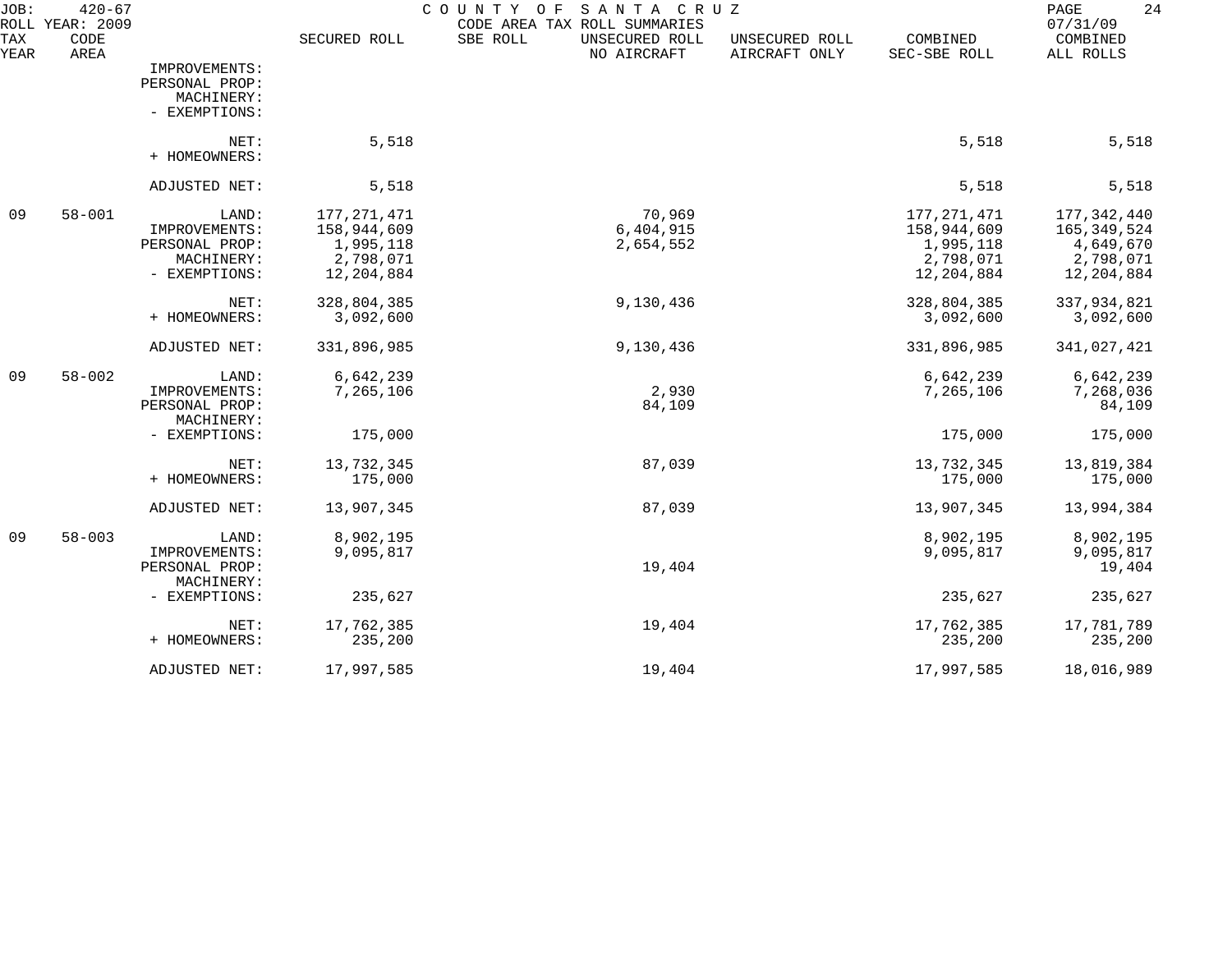| JOB: | $420 - 67$<br>ROLL YEAR: 2009 |                |              | COUNTY OF<br>SANTA CRUZ<br>CODE AREA TAX ROLL SUMMARIES |                                 |                          | 25<br>PAGE<br>07/31/09 |
|------|-------------------------------|----------------|--------------|---------------------------------------------------------|---------------------------------|--------------------------|------------------------|
| TAX  | CODE<br>AREA                  |                | SECURED ROLL | SBE ROLL<br>UNSECURED ROLL                              | UNSECURED ROLL<br>AIRCRAFT ONLY | COMBINED<br>SEC-SBE ROLL | COMBINED<br>ALL ROLLS  |
| YEAR | $58 - 004$                    |                | 16,915,485   | NO AIRCRAFT                                             |                                 |                          |                        |
| 09   |                               | LAND:          |              |                                                         |                                 | 16,915,485               | 16,915,485             |
|      |                               | IMPROVEMENTS:  | 19,399,950   |                                                         |                                 | 19,399,950               | 19,399,950             |
|      |                               | PERSONAL PROP: |              | 84,095                                                  |                                 |                          | 84,095                 |
|      |                               | MACHINERY:     |              |                                                         |                                 |                          |                        |
|      |                               | - EXEMPTIONS:  | 490,198      |                                                         |                                 | 490,198                  | 490,198                |
|      |                               | NET:           | 35,825,237   | 84,095                                                  |                                 | 35,825,237               | 35,909,332             |
|      |                               | + HOMEOWNERS:  | 490,000      |                                                         |                                 | 490,000                  | 490,000                |
|      |                               |                |              |                                                         |                                 |                          |                        |
|      |                               | ADJUSTED NET:  | 36, 315, 237 | 84,095                                                  |                                 | 36, 315, 237             | 36, 399, 332           |
| 09   | $58 - 005$                    | LAND:          | 5,585,178    |                                                         |                                 | 5,585,178                | 5,585,178              |
|      |                               | IMPROVEMENTS:  | 6,521,889    |                                                         |                                 | 6,521,889                | 6,521,889              |
|      |                               | PERSONAL PROP: |              | 28,630                                                  |                                 |                          | 28,630                 |
|      |                               | MACHINERY:     |              |                                                         |                                 |                          |                        |
|      |                               | - EXEMPTIONS:  | 128,921      |                                                         |                                 | 128,921                  | 128,921                |
|      |                               | NET:           | 11,978,146   | 28,630                                                  |                                 | 11,978,146               | 12,006,776             |
|      |                               | + HOMEOWNERS:  | 126,000      |                                                         |                                 | 126,000                  | 126,000                |
|      |                               | ADJUSTED NET:  | 12,104,146   | 28,630                                                  |                                 | 12,104,146               | 12, 132, 776           |
| 09   | $58 - 006$                    | LAND:          | 9,524,643    |                                                         |                                 | 9,524,643                | 9,524,643              |
|      |                               | IMPROVEMENTS:  | 10,921,311   |                                                         |                                 | 10,921,311               | 10,921,311             |
|      |                               | PERSONAL PROP: |              | 54,263                                                  | 19,000                          |                          | 73,263                 |
|      |                               | MACHINERY:     |              |                                                         |                                 |                          |                        |
|      |                               | - EXEMPTIONS:  | 196,000      |                                                         |                                 | 196,000                  | 196,000                |
|      |                               | NET:           | 20, 249, 954 | 54,263                                                  | 19,000                          | 20, 249, 954             | 20, 323, 217           |
|      |                               | + HOMEOWNERS:  | 196,000      |                                                         |                                 | 196,000                  | 196,000                |
|      |                               |                |              |                                                         |                                 |                          |                        |
|      |                               | ADJUSTED NET:  | 20, 445, 954 | 54,263                                                  |                                 | 20, 445, 954             | 20,519,217             |
| 09   | $58 - 007$                    | LAND:          | 11,292,765   |                                                         |                                 | 11,292,765               | 11,292,765             |
|      |                               | IMPROVEMENTS:  | 12,035,335   |                                                         |                                 | 12,035,335               | 12,035,335             |
|      |                               | PERSONAL PROP: |              | 25,721                                                  |                                 |                          | 25,721                 |
|      |                               | MACHINERY:     |              |                                                         |                                 |                          |                        |
|      |                               | - EXEMPTIONS:  | 238,000      |                                                         |                                 | 238,000                  | 238,000                |
|      |                               | NET:           | 23,090,100   | 25,721                                                  |                                 | 23,090,100               | 23, 115, 821           |
|      |                               | + HOMEOWNERS:  | 238,000      |                                                         |                                 | 238,000                  | 238,000                |
|      |                               | ADJUSTED NET:  | 23, 328, 100 | 25,721                                                  |                                 | 23, 328, 100             | 23, 353, 821           |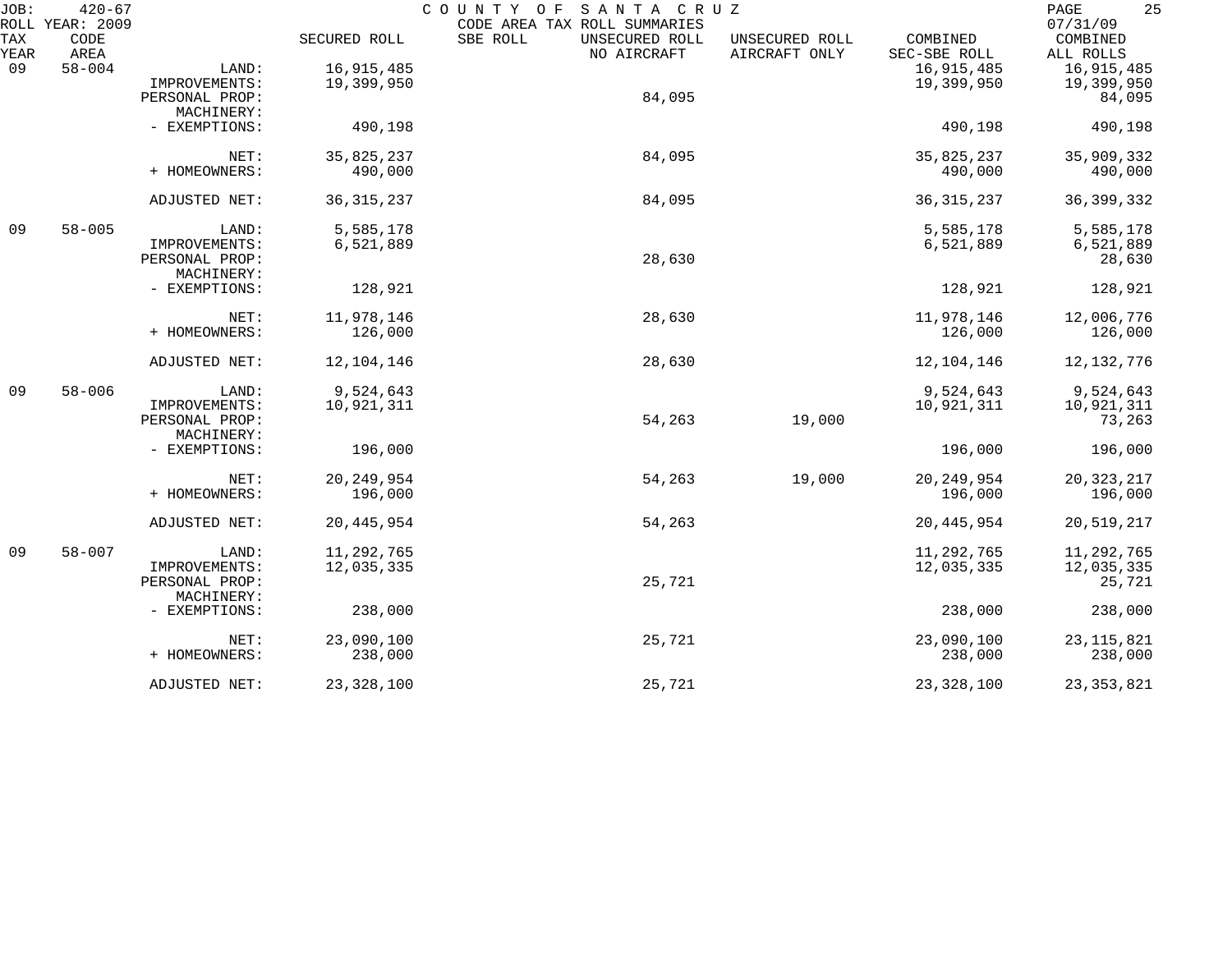| JOB:<br>ROLL | $420 - 67$<br>YEAR: 2009 |                                                                         |                         | COUNTY OF<br>SANTA CRUZ<br>CODE AREA TAX ROLL SUMMARIES |                                 |                           | 26<br>PAGE<br>07/31/09            |
|--------------|--------------------------|-------------------------------------------------------------------------|-------------------------|---------------------------------------------------------|---------------------------------|---------------------------|-----------------------------------|
| TAX<br>YEAR  | CODE<br>AREA             |                                                                         | SECURED ROLL            | SBE ROLL<br>UNSECURED ROLL<br>NO AIRCRAFT               | UNSECURED ROLL<br>AIRCRAFT ONLY | COMBINED<br>SEC-SBE ROLL  | COMBINED<br>ALL ROLLS             |
| 09           | $58 - 008$               | LAND:<br>IMPROVEMENTS:<br>PERSONAL PROP:<br>MACHINERY:                  | 8,482,966<br>11,483,164 | 26,004                                                  |                                 | 8,482,966<br>11, 483, 164 | 8,482,966<br>11,483,164<br>26,004 |
|              |                          | - EXEMPTIONS:                                                           | 274,790                 |                                                         |                                 | 274,790                   | 274,790                           |
|              |                          | NET:<br>+ HOMEOWNERS:                                                   | 19,691,340<br>273,000   | 26,004                                                  |                                 | 19,691,340<br>273,000     | 19,717,344<br>273,000             |
|              |                          | ADJUSTED NET:                                                           | 19,964,340              | 26,004                                                  |                                 | 19,964,340                | 19,990,344                        |
| 09           | $65 - 003$               | LAND:<br>IMPROVEMENTS:<br>PERSONAL PROP:<br>MACHINERY:<br>- EXEMPTIONS: |                         |                                                         |                                 |                           |                                   |
|              |                          | NET:<br>+ HOMEOWNERS:                                                   |                         |                                                         |                                 |                           |                                   |
|              |                          | ADJUSTED NET:                                                           |                         |                                                         |                                 |                           |                                   |
| 09           | $65 - 006$               | LAND:<br>IMPROVEMENTS:<br>PERSONAL PROP:<br>MACHINERY:                  | 275,707<br>295,401      |                                                         |                                 | 275,707<br>295,401        | 275,707<br>295,401                |
|              |                          | - EXEMPTIONS:                                                           | 571,108                 |                                                         |                                 | 571,108                   | 571,108                           |
|              |                          | NET:<br>+ HOMEOWNERS:                                                   |                         |                                                         |                                 |                           |                                   |
|              |                          | ADJUSTED NET:                                                           |                         |                                                         |                                 |                           |                                   |
| 09           | $65 - 007$               | LAND:<br>IMPROVEMENTS:<br>PERSONAL PROP:<br>MACHINERY:<br>- EXEMPTIONS: |                         |                                                         |                                 |                           |                                   |
|              |                          | NET:                                                                    |                         |                                                         |                                 |                           |                                   |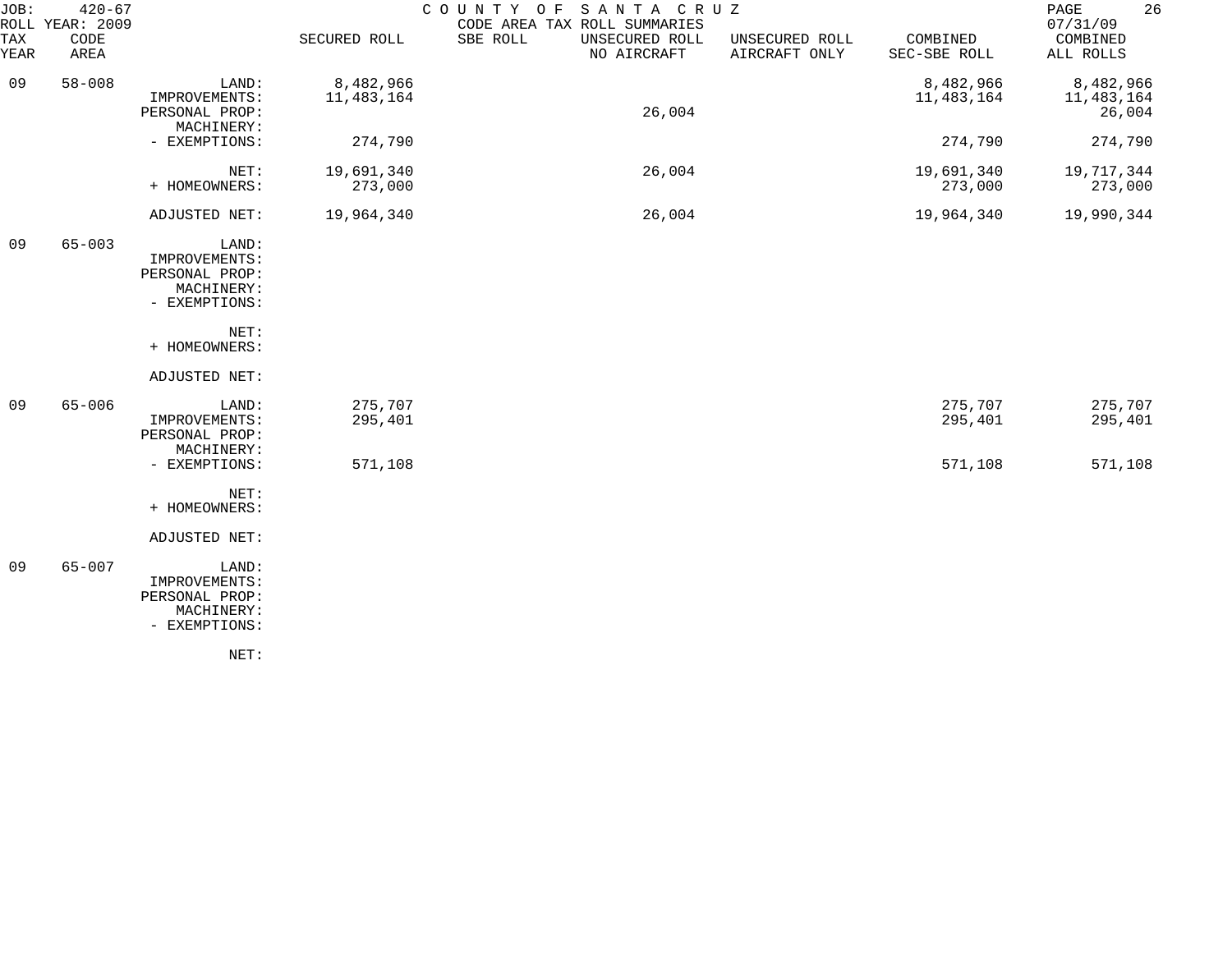| JOB:        | $420 - 67$<br>ROLL YEAR: 2009 |                                                        |                                         | COUNTY OF<br>SANTA CRUZ<br>CODE AREA TAX ROLL SUMMARIES |                                 |                                         | 27<br>PAGE<br>07/31/09                  |
|-------------|-------------------------------|--------------------------------------------------------|-----------------------------------------|---------------------------------------------------------|---------------------------------|-----------------------------------------|-----------------------------------------|
| TAX<br>YEAR | CODE<br>AREA                  |                                                        | SECURED ROLL                            | SBE ROLL<br>UNSECURED ROLL<br>NO AIRCRAFT               | UNSECURED ROLL<br>AIRCRAFT ONLY | COMBINED<br>SEC-SBE ROLL                | COMBINED<br>ALL ROLLS                   |
|             |                               | + HOMEOWNERS:                                          |                                         |                                                         |                                 |                                         |                                         |
|             |                               | ADJUSTED NET:                                          |                                         |                                                         |                                 |                                         |                                         |
| 09          | $65 - 020$                    | LAND:<br>IMPROVEMENTS:<br>PERSONAL PROP:<br>MACHINERY: | 17,548,995<br>14,649,047                | 1,140<br>38,679                                         |                                 | 17,548,995<br>14,649,047                | 17,548,995<br>14,650,187<br>38,679      |
|             |                               | - EXEMPTIONS:                                          | 302,302                                 |                                                         |                                 | 302,302                                 | 302,302                                 |
|             |                               | NET:<br>+ HOMEOWNERS:                                  | 31,895,740<br>301,000                   | 39,819                                                  |                                 | 31,895,740<br>301,000                   | 31,935,559<br>301,000                   |
|             |                               | ADJUSTED NET:                                          | 32,196,740                              | 39,819                                                  |                                 | 32,196,740                              | 32, 236, 559                            |
| 09          | $65 - 021$                    | LAND:<br>IMPROVEMENTS:<br>PERSONAL PROP:<br>MACHINERY: | 114,597,237<br>109,943,642<br>1,634,087 | 56,627<br>150,529<br>1,016,966                          |                                 | 114,597,237<br>109,943,642<br>1,634,087 | 114,653,864<br>110,094,171<br>2,651,053 |
|             |                               | - EXEMPTIONS:                                          | 2,630,245                               |                                                         |                                 | 2,630,245                               | 2,630,245                               |
|             |                               | NET:<br>+ HOMEOWNERS:                                  | 223, 544, 721<br>1,741,600              | 1,224,122                                               |                                 | 223, 544, 721<br>1,741,600              | 224,768,843<br>1,741,600                |
|             |                               | ADJUSTED NET:                                          | 225, 286, 321                           | 1,224,122                                               |                                 | 225, 286, 321                           | 226,510,443                             |
| 09          | $65 - 022$                    | LAND:<br>IMPROVEMENTS:<br>PERSONAL PROP:<br>MACHINERY: | 37,133                                  |                                                         |                                 | 37,133                                  | 37,133                                  |
|             |                               | - EXEMPTIONS:                                          | 1,427                                   |                                                         |                                 | 1,427                                   | 1,427                                   |
|             |                               | NET:<br>+ HOMEOWNERS:                                  | 35,706                                  |                                                         |                                 | 35,706                                  | 35,706                                  |
|             |                               | ADJUSTED NET:                                          | 35,706                                  |                                                         |                                 | 35,706                                  | 35,706                                  |
| 09          | $65 - 023$                    | LAND:<br>IMPROVEMENTS:<br>PERSONAL PROP:<br>MACHINERY: | 5,458,435<br>4,345,364                  |                                                         |                                 | 5,458,435<br>4,345,364                  | 5,458,435<br>4,345,364                  |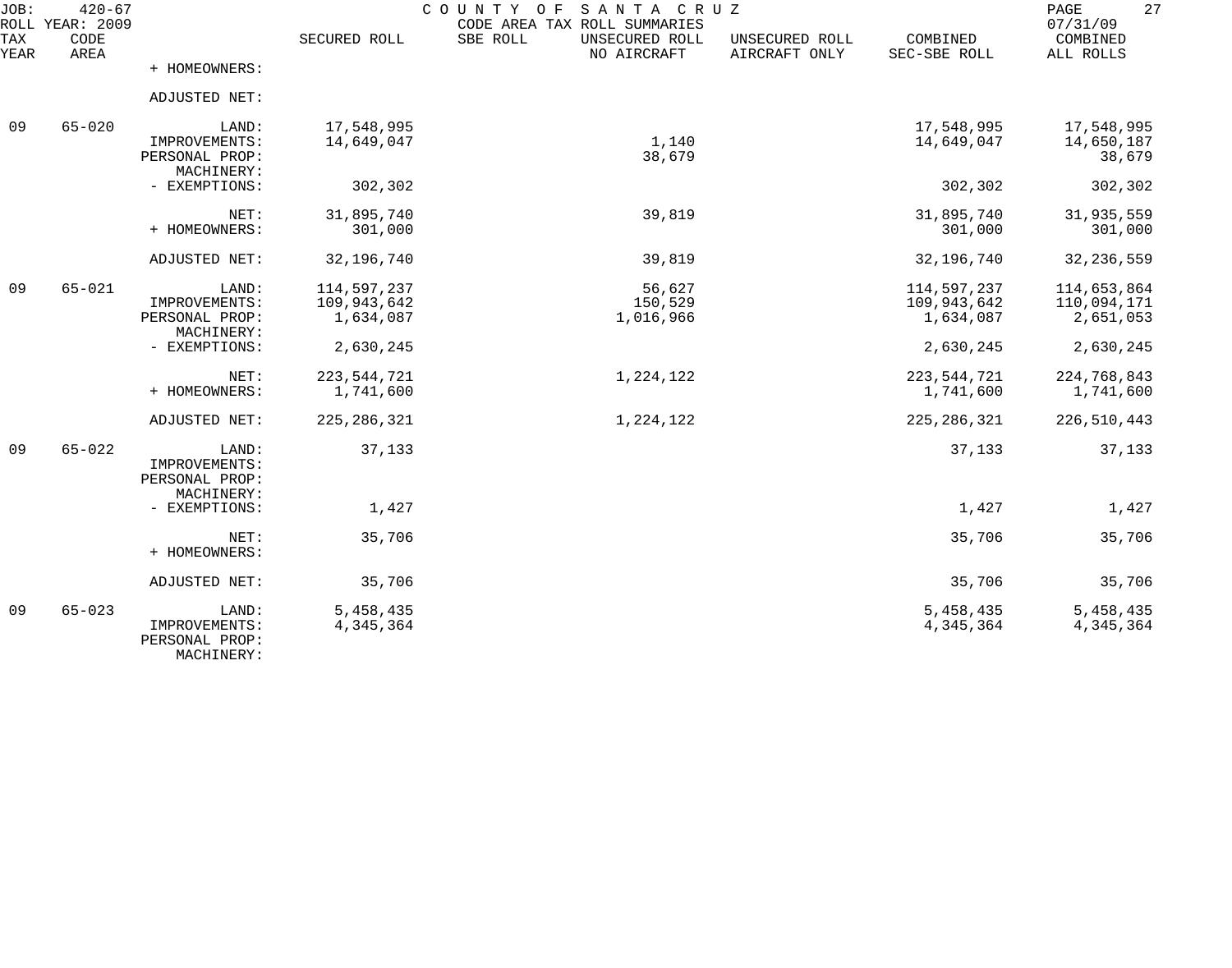| $420 - 67$   |                                                                         |                            |                         |                                 |                                                              | 28<br>PAGE<br>07/31/09     |
|--------------|-------------------------------------------------------------------------|----------------------------|-------------------------|---------------------------------|--------------------------------------------------------------|----------------------------|
| CODE<br>AREA |                                                                         | SECURED ROLL               | SBE ROLL<br>NO AIRCRAFT | UNSECURED ROLL<br>AIRCRAFT ONLY | COMBINED<br>SEC-SBE ROLL                                     | COMBINED<br>ALL ROLLS      |
|              | - EXEMPTIONS:                                                           |                            |                         |                                 |                                                              | 77,198                     |
|              | NET:<br>+ HOMEOWNERS:                                                   | 9,726,601<br>77,000        |                         |                                 | 9,726,601<br>77,000                                          | 9,726,601<br>77,000        |
|              | ADJUSTED NET:                                                           | 9,803,601                  |                         |                                 | 9,803,601                                                    | 9,803,601                  |
| $69 - 012$   | LAND:<br>IMPROVEMENTS:<br>PERSONAL PROP:<br>MACHINERY:<br>- EXEMPTIONS: |                            |                         |                                 |                                                              |                            |
|              | NET:<br>+ HOMEOWNERS:                                                   |                            |                         |                                 |                                                              |                            |
|              | ADJUSTED NET:                                                           |                            |                         |                                 |                                                              |                            |
| $69 - 013$   | LAND:<br>IMPROVEMENTS:<br>PERSONAL PROP:                                | 32,014,215<br>20, 354, 539 |                         |                                 | 32,014,215<br>20, 354, 539                                   | 32,014,215<br>20, 354, 539 |
|              | - EXEMPTIONS:                                                           | 105,000                    |                         |                                 | 105,000                                                      | 105,000                    |
|              | NET:<br>+ HOMEOWNERS:                                                   | 52, 263, 754<br>105,000    |                         |                                 | 52, 263, 754<br>105,000                                      | 52, 263, 754<br>105,000    |
|              | ADJUSTED NET:                                                           | 52, 368, 754               |                         |                                 | 52, 368, 754                                                 | 52, 368, 754               |
| $69 - 015$   | LAND:<br>IMPROVEMENTS:<br>PERSONAL PROP:<br>MACHINERY:<br>- EXEMPTIONS: |                            |                         |                                 |                                                              |                            |
|              | NET:<br>+ HOMEOWNERS:                                                   |                            |                         |                                 |                                                              |                            |
|              | ADJUSTED NET:                                                           |                            |                         |                                 |                                                              |                            |
| $69 - 016$   | LAND:                                                                   | 224,607                    |                         |                                 | 224,607                                                      | 224,607                    |
|              | ROLL YEAR: 2009                                                         | MACHINERY:                 | 77,198                  | COUNTY OF                       | SANTA CRUZ<br>CODE AREA TAX ROLL SUMMARIES<br>UNSECURED ROLL | 77,198                     |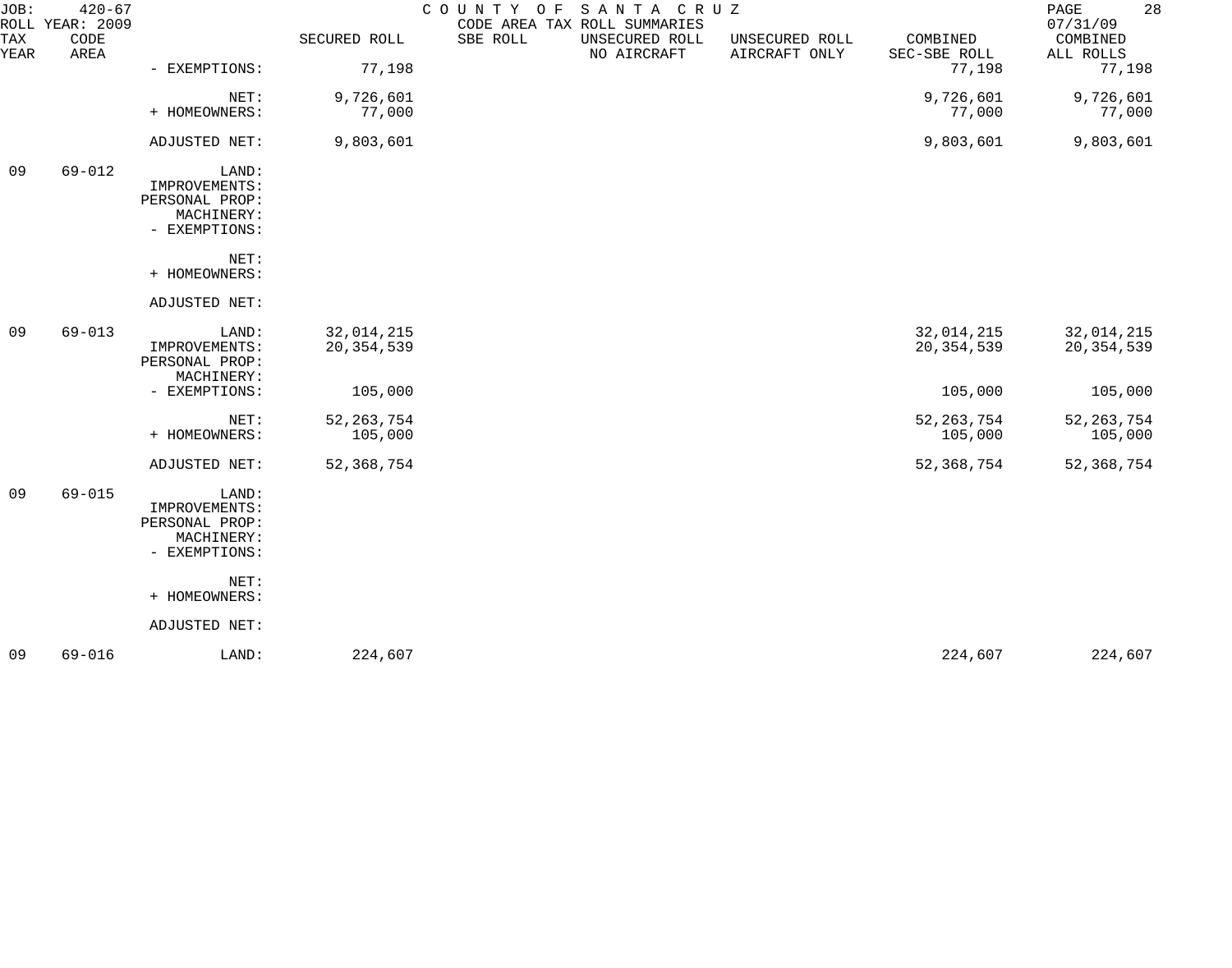| JOB:               | $420 - 67$<br>ROLL YEAR: 2009 |                                                                         |                        | COUNTY OF SANTA CRUZ | CODE AREA TAX ROLL SUMMARIES  |                                 |                          | 29<br>PAGE<br>07/31/09 |
|--------------------|-------------------------------|-------------------------------------------------------------------------|------------------------|----------------------|-------------------------------|---------------------------------|--------------------------|------------------------|
| <b>TAX</b><br>YEAR | CODE<br>AREA                  |                                                                         | SECURED ROLL           | SBE ROLL             | UNSECURED ROLL<br>NO AIRCRAFT | UNSECURED ROLL<br>AIRCRAFT ONLY | COMBINED<br>SEC-SBE ROLL | COMBINED<br>ALL ROLLS  |
|                    |                               | IMPROVEMENTS:<br>PERSONAL PROP:<br>MACHINERY:                           | 1,066,556              |                      |                               |                                 | 1,066,556                | 1,066,556              |
|                    |                               | - EXEMPTIONS:                                                           | 1,291,163              |                      |                               |                                 | 1,291,163                | 1,291,163              |
|                    |                               | NET:<br>+ HOMEOWNERS:                                                   |                        |                      |                               |                                 |                          |                        |
|                    |                               | ADJUSTED NET:                                                           |                        |                      |                               |                                 |                          |                        |
| 09                 | $69 - 019$                    | LAND:<br>IMPROVEMENTS:<br>PERSONAL PROP:<br>MACHINERY:<br>- EXEMPTIONS: |                        |                      |                               |                                 |                          |                        |
|                    |                               | NET:<br>+ HOMEOWNERS:                                                   |                        |                      |                               |                                 |                          |                        |
|                    |                               | ADJUSTED NET:                                                           |                        |                      |                               |                                 |                          |                        |
| 09                 | $69 - 020$                    | LAND:<br>IMPROVEMENTS:<br>PERSONAL PROP:<br>MACHINERY:                  | 7,638,996<br>3,737,681 |                      |                               |                                 | 7,638,996<br>3,737,681   | 7,638,996<br>3,737,681 |
|                    |                               | - EXEMPTIONS:                                                           | 35,000                 |                      |                               |                                 | 35,000                   | 35,000                 |
|                    |                               | NET:<br>+ HOMEOWNERS:                                                   | 11,341,677<br>35,000   |                      |                               |                                 | 11,341,677<br>35,000     | 11,341,677<br>35,000   |
|                    |                               | ADJUSTED NET:                                                           | 11,376,677             |                      |                               |                                 | 11,376,677               | 11,376,677             |
| 09                 | $69 - 022$                    | LAND:<br>IMPROVEMENTS:<br>PERSONAL PROP:<br>MACHINERY:<br>- EXEMPTIONS: | 511,400<br>4,652       |                      |                               |                                 | 511,400<br>4,652         | 511,400<br>4,652       |
|                    |                               | NET:<br>+ HOMEOWNERS:                                                   | 516,052                |                      |                               |                                 | 516,052                  | 516,052                |
|                    |                               | ADJUSTED NET:                                                           | 516,052                |                      |                               |                                 | 516,052                  | 516,052                |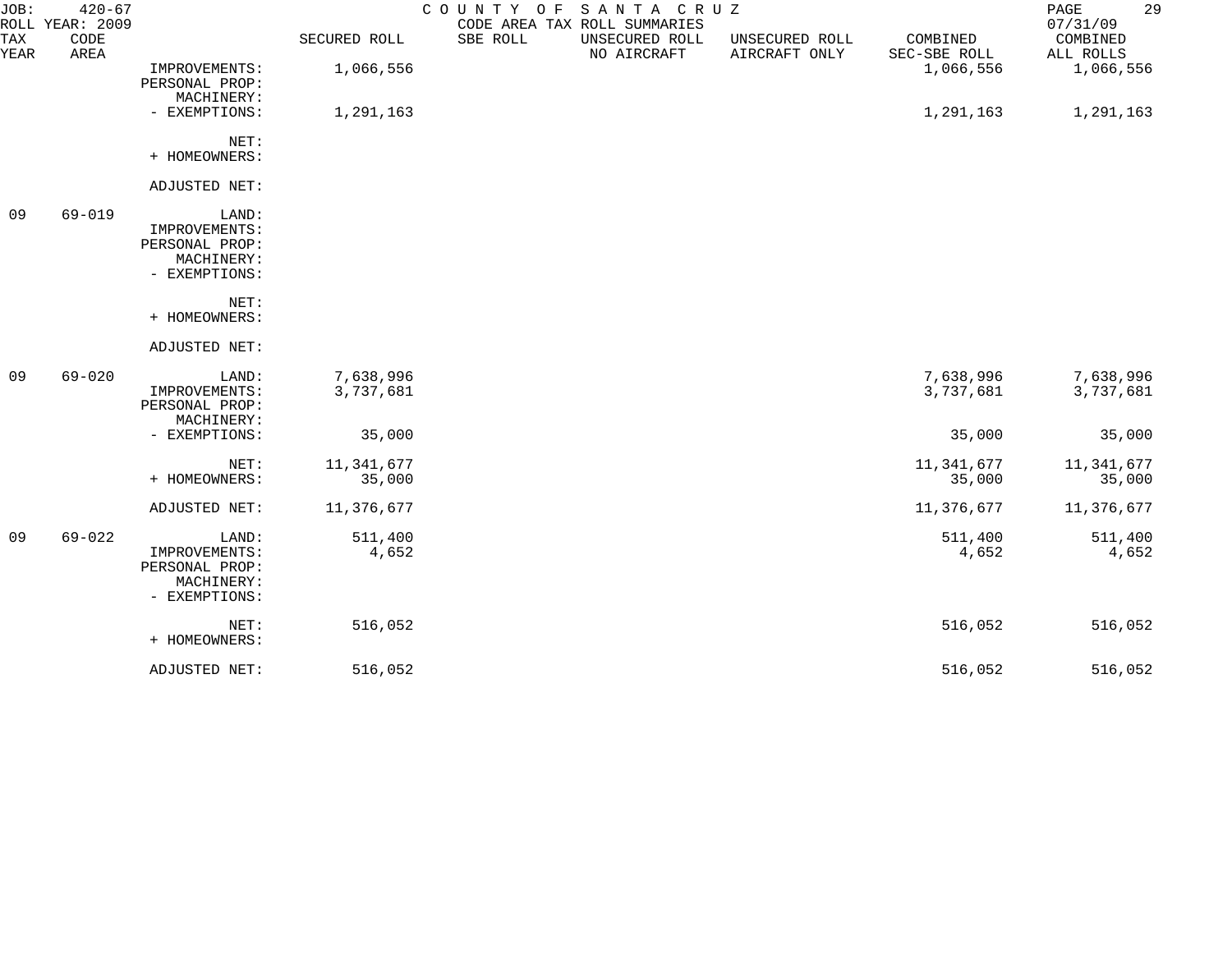| JOB:        | $420 - 67$<br>ROLL YEAR: 2009 |                             |              | COUNTY OF SANTA CRUZ<br>CODE AREA TAX ROLL SUMMARIES |                                 |                          | 30<br>PAGE<br>07/31/09 |
|-------------|-------------------------------|-----------------------------|--------------|------------------------------------------------------|---------------------------------|--------------------------|------------------------|
| TAX<br>YEAR | CODE<br>AREA                  |                             | SECURED ROLL | SBE ROLL<br>UNSECURED ROLL<br>NO AIRCRAFT            | UNSECURED ROLL<br>AIRCRAFT ONLY | COMBINED<br>SEC-SBE ROLL | COMBINED<br>ALL ROLLS  |
| 09          | $69 - 023$                    | LAND:                       | 36,603,701   |                                                      |                                 | 36,603,701               | 36,603,701             |
|             |                               | IMPROVEMENTS:               | 18,627,027   |                                                      |                                 | 18,627,027               | 18,627,027             |
|             |                               | PERSONAL PROP:              |              |                                                      |                                 |                          |                        |
|             |                               | MACHINERY:<br>- EXEMPTIONS: | 143,707      |                                                      |                                 | 143,707                  | 143,707                |
|             |                               |                             |              |                                                      |                                 |                          |                        |
|             |                               | NET:                        | 55,087,021   |                                                      |                                 | 55,087,021               | 55,087,021             |
|             |                               | + HOMEOWNERS:               | 138,600      |                                                      |                                 | 138,600                  | 138,600                |
|             |                               |                             |              |                                                      |                                 |                          |                        |
|             |                               | ADJUSTED NET:               | 55, 225, 621 |                                                      |                                 | 55, 225, 621             | 55, 225, 621           |
| 09          | $69 - 029$                    | LAND:                       | 23, 264, 443 | 19,971                                               |                                 | 23, 264, 443             | 23, 284, 414           |
|             |                               | IMPROVEMENTS:               | 20,184,817   | 19,971                                               |                                 | 20, 184, 817             | 20, 204, 788           |
|             |                               | PERSONAL PROP:              |              |                                                      |                                 |                          |                        |
|             |                               | MACHINERY:                  |              |                                                      |                                 |                          |                        |
|             |                               | - EXEMPTIONS:               | 217,000      |                                                      |                                 | 217,000                  | 217,000                |
|             |                               | NET:                        | 43, 232, 260 | 39,942                                               |                                 | 43, 232, 260             | 43, 272, 202           |
|             |                               | + HOMEOWNERS:               | 217,000      |                                                      |                                 | 217,000                  | 217,000                |
|             |                               | ADJUSTED NET:               | 43,449,260   | 39,942                                               |                                 | 43,449,260               | 43,489,202             |
| 09          | $69 - 030$                    | LAND:                       |              |                                                      |                                 |                          |                        |
|             |                               | IMPROVEMENTS:               |              |                                                      |                                 |                          |                        |
|             |                               | PERSONAL PROP:              |              |                                                      |                                 |                          |                        |
|             |                               | MACHINERY:                  |              |                                                      |                                 |                          |                        |
|             |                               | - EXEMPTIONS:               |              |                                                      |                                 |                          |                        |
|             |                               | NET:                        |              |                                                      |                                 |                          |                        |
|             |                               | + HOMEOWNERS:               |              |                                                      |                                 |                          |                        |
|             |                               | ADJUSTED NET:               |              |                                                      |                                 |                          |                        |
| 09          | $69 - 032$                    | LAND:                       | 10, 244, 251 |                                                      |                                 | 10, 244, 251             | 10, 244, 251           |
|             |                               | IMPROVEMENTS:               | 10,668,516   |                                                      |                                 | 10,668,516               | 10,668,516             |
|             |                               | PERSONAL PROP:              |              | 53,614                                               |                                 |                          | 53,614                 |
|             |                               | MACHINERY:                  |              |                                                      |                                 |                          |                        |
|             |                               | - EXEMPTIONS:               | 297,144      |                                                      |                                 | 297,144                  | 297,144                |
|             |                               | NET:                        | 20,615,623   | 53,614                                               |                                 | 20,615,623               | 20,669,237             |
|             |                               | + HOMEOWNERS:               | 182,000      |                                                      |                                 | 182,000                  | 182,000                |
|             |                               | ADJUSTED NET:               | 20,797,623   | 53,614                                               |                                 | 20,797,623               | 20,851,237             |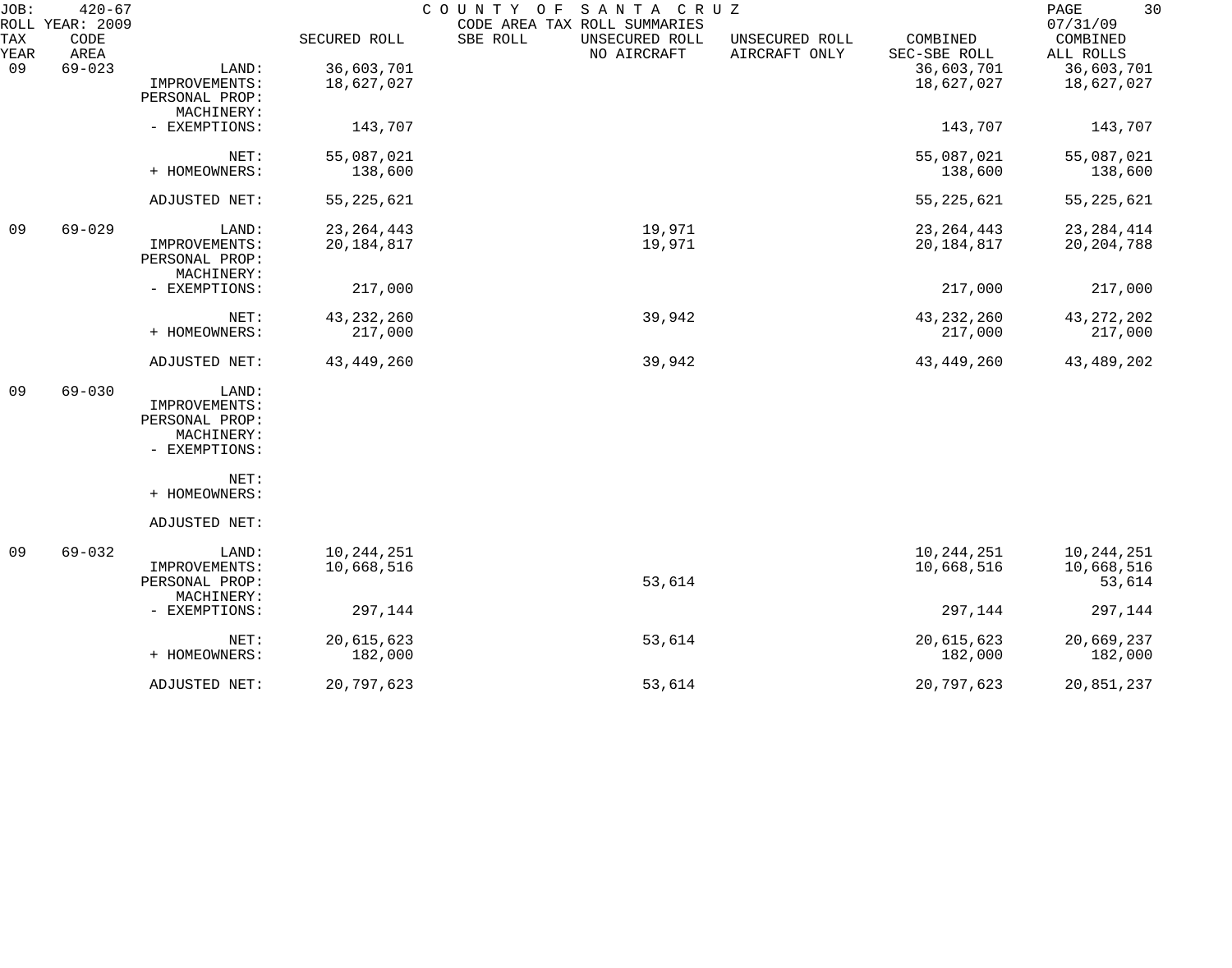| JOB:<br>ROLL | $420 - 67$<br>YEAR: 2009 |                                                        |                           | COUNTY<br>SANTA CRUZ<br>O F<br>CODE AREA TAX ROLL SUMMARIES |                                 |                          | 31<br>PAGE<br>07/31/09            |
|--------------|--------------------------|--------------------------------------------------------|---------------------------|-------------------------------------------------------------|---------------------------------|--------------------------|-----------------------------------|
| TAX<br>YEAR  | CODE<br>AREA             |                                                        | SECURED ROLL              | SBE ROLL<br>UNSECURED ROLL<br>NO AIRCRAFT                   | UNSECURED ROLL<br>AIRCRAFT ONLY | COMBINED<br>SEC-SBE ROLL | COMBINED<br>ALL ROLLS             |
| 09           | $69 - 038$               | LAND:<br>IMPROVEMENTS:                                 | 13,583,986<br>11,965,616  |                                                             |                                 | 13,583,986<br>11,965,616 | 13,583,986<br>11,965,616          |
|              |                          | PERSONAL PROP:<br>MACHINERY:                           |                           | 71,033                                                      |                                 |                          | 71,033                            |
|              |                          | - EXEMPTIONS:                                          | 331,258                   |                                                             |                                 | 331,258                  | 331,258                           |
|              |                          | NET:<br>+ HOMEOWNERS:                                  | 25, 218, 344<br>329,000   | 71,033                                                      |                                 | 25, 218, 344<br>329,000  | 25, 289, 377<br>329,000           |
|              |                          | ADJUSTED NET:                                          | 25, 547, 344              | 71,033                                                      |                                 | 25, 547, 344             | 25,618,377                        |
| 09           | $69 - 048$               | LAND:<br>IMPROVEMENTS:<br>PERSONAL PROP:               | 8,163,998<br>9,562,543    |                                                             |                                 | 8,163,998<br>9,562,543   | 8,163,998<br>9,562,543            |
|              |                          | MACHINERY:<br>- EXEMPTIONS:                            | 206,586                   |                                                             |                                 | 206,586                  | 206,586                           |
|              |                          | NET:<br>+ HOMEOWNERS:                                  | 17,519,955<br>147,000     |                                                             |                                 | 17,519,955<br>147,000    | 17,519,955<br>147,000             |
|              |                          | ADJUSTED NET:                                          | 17,666,955                |                                                             |                                 | 17,666,955               | 17,666,955                        |
| 09           | $69 - 049$               | LAND:<br>IMPROVEMENTS:<br>PERSONAL PROP:<br>MACHINERY: | 363,451<br>507,717        |                                                             |                                 | 363,451<br>507,717       | 363,451<br>507,717                |
|              |                          | - EXEMPTIONS:                                          | 21,000                    |                                                             |                                 | 21,000                   | 21,000                            |
|              |                          | NET:<br>+ HOMEOWNERS:                                  | 850,168<br>21,000         |                                                             |                                 | 850,168<br>21,000        | 850,168<br>21,000                 |
|              |                          | ADJUSTED NET:                                          | 871,168                   |                                                             |                                 | 871,168                  | 871,168                           |
| 09           | $69 - 050$               | LAND:<br>IMPROVEMENTS:<br>PERSONAL PROP:               | 11, 264, 193<br>9,108,231 | 16,646                                                      |                                 | 11,264,193<br>9,108,231  | 11,264,193<br>9,108,231<br>16,646 |
|              |                          | MACHINERY:<br>- EXEMPTIONS:                            | 84,803                    |                                                             |                                 | 84,803                   | 84,803                            |
|              |                          | NET:                                                   | 20, 287, 621              | 16,646                                                      |                                 | 20, 287, 621             | 20, 304, 267                      |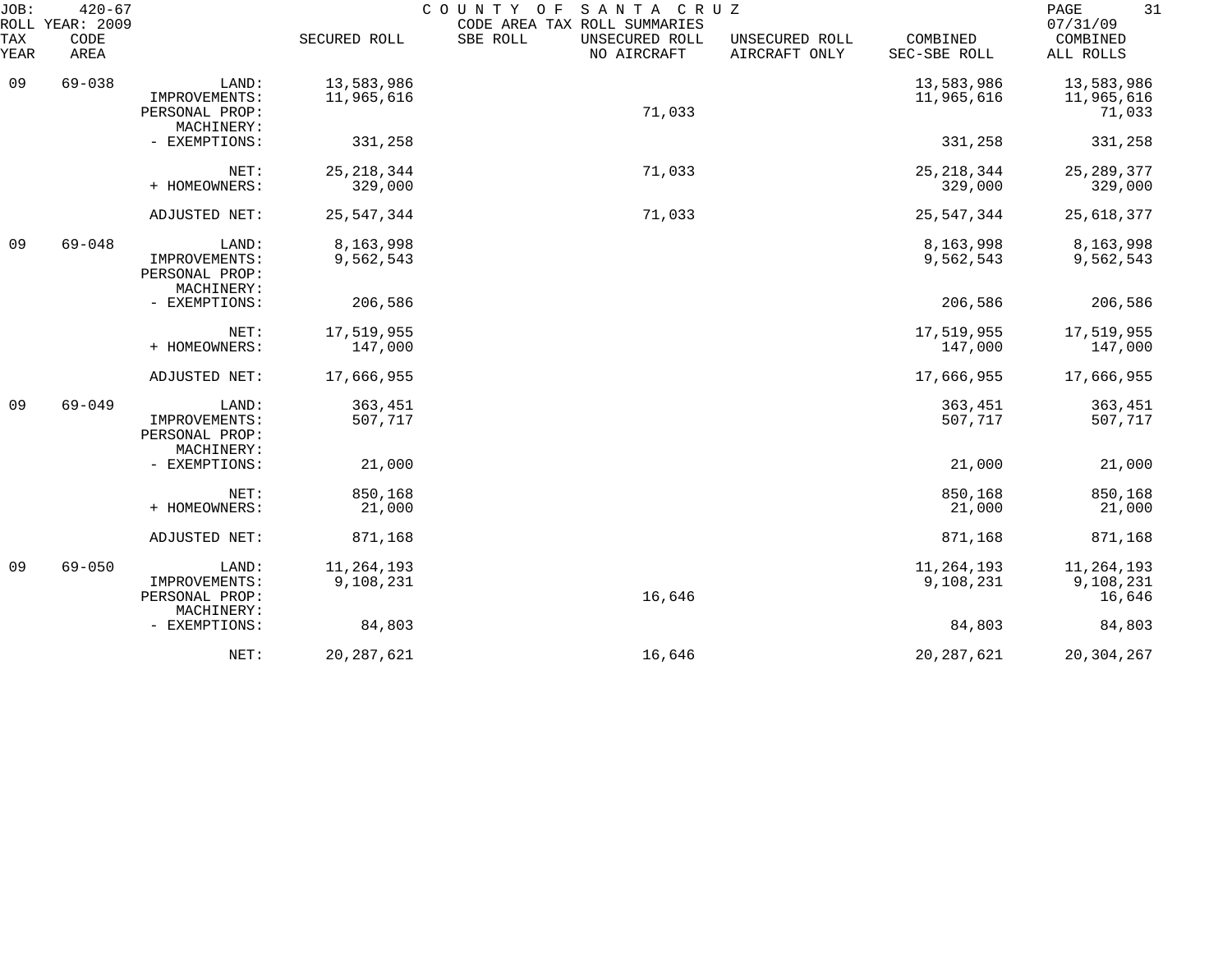| JOB:               | $420 - 67$<br>ROLL YEAR: 2009 |                                                                         |                                       | COUNTY OF SANTA CRUZ<br>CODE AREA TAX ROLL SUMMARIES |                                 |                                       | 32<br>PAGE<br>07/31/09                |
|--------------------|-------------------------------|-------------------------------------------------------------------------|---------------------------------------|------------------------------------------------------|---------------------------------|---------------------------------------|---------------------------------------|
| <b>TAX</b><br>YEAR | CODE<br>AREA                  |                                                                         | SECURED ROLL                          | SBE ROLL<br>UNSECURED ROLL<br>NO AIRCRAFT            | UNSECURED ROLL<br>AIRCRAFT ONLY | COMBINED<br>SEC-SBE ROLL              | COMBINED<br>ALL ROLLS                 |
|                    |                               | + HOMEOWNERS:                                                           | 84,000                                |                                                      |                                 | 84,000                                | 84,000                                |
|                    |                               | ADJUSTED NET:                                                           | 20, 371, 621                          | 16,646                                               |                                 | 20, 371, 621                          | 20,388,267                            |
| 09                 | $69 - 051$                    | LAND:<br>IMPROVEMENTS:<br>PERSONAL PROP:<br>MACHINERY:<br>- EXEMPTIONS: |                                       |                                                      |                                 |                                       |                                       |
|                    |                               | NET:<br>+ HOMEOWNERS:                                                   |                                       |                                                      |                                 |                                       |                                       |
|                    |                               | ADJUSTED NET:                                                           |                                       |                                                      |                                 |                                       |                                       |
| 09                 | $69 - 070$                    | LAND:<br>IMPROVEMENTS:<br>PERSONAL PROP:<br>MACHINERY:                  | 47, 284, 241<br>29,677,820<br>338,801 | 100,590                                              |                                 | 47, 284, 241<br>29,677,820<br>338,801 | 47, 284, 241<br>29,677,820<br>439,391 |
|                    |                               | - EXEMPTIONS:                                                           | 4,349,205                             |                                                      |                                 | 4,349,205                             | 4,349,205                             |
|                    |                               | NET:<br>+ HOMEOWNERS:                                                   | 72,951,657<br>581,000                 | 100,590                                              |                                 | 72,951,657<br>581,000                 | 73,052,247<br>581,000                 |
|                    |                               | ADJUSTED NET:                                                           | 73,532,657                            | 100,590                                              |                                 | 73,532,657                            | 73,633,247                            |
| 09                 | 69-071                        | LAND:<br>IMPROVEMENTS:<br>PERSONAL PROP:<br>MACHINERY:                  | 181,066<br>487,358<br>39,284          |                                                      |                                 | 181,066<br>487,358<br>39,284          | 181,066<br>487,358<br>39,284          |
|                    |                               | - EXEMPTIONS:                                                           | 702,015                               |                                                      |                                 | 702,015                               | 702,015                               |
|                    |                               | NET:<br>+ HOMEOWNERS:                                                   | 5,693                                 |                                                      |                                 | 5,693                                 | 5,693                                 |
|                    |                               | ADJUSTED NET:                                                           | 5,693                                 |                                                      |                                 | 5,693                                 | 5,693                                 |
| 09                 | $69 - 072$                    | LAND:<br>IMPROVEMENTS:<br>PERSONAL PROP:<br>MACHINERY:                  | 17,654,576<br>13,612,025              |                                                      |                                 | 17,654,576<br>13,612,025              | 17,654,576<br>13,612,025              |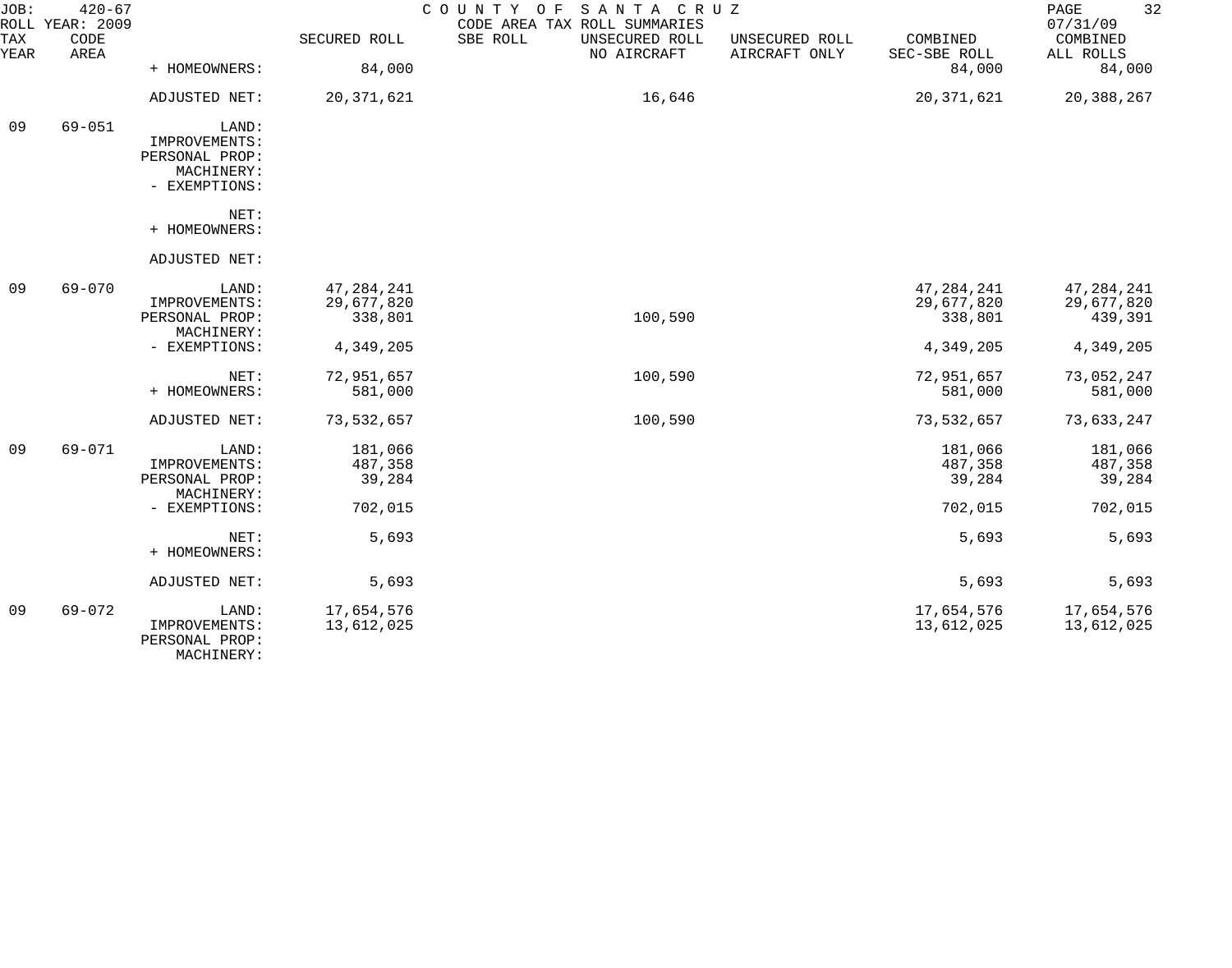| JOB:        | $420 - 67$<br>ROLL YEAR: 2009 |                                                                         |                            | COUNTY OF | SANTA CRUZ<br>CODE AREA TAX ROLL SUMMARIES |                                 |                            | 33<br>PAGE<br>07/31/09               |
|-------------|-------------------------------|-------------------------------------------------------------------------|----------------------------|-----------|--------------------------------------------|---------------------------------|----------------------------|--------------------------------------|
| TAX<br>YEAR | CODE<br>AREA                  |                                                                         | SECURED ROLL               | SBE ROLL  | UNSECURED ROLL<br>NO AIRCRAFT              | UNSECURED ROLL<br>AIRCRAFT ONLY | COMBINED<br>SEC-SBE ROLL   | COMBINED<br>ALL ROLLS                |
|             |                               | - EXEMPTIONS:                                                           | 676,937                    |           |                                            |                                 | 676,937                    | 676,937                              |
|             |                               | NET:<br>+ HOMEOWNERS:                                                   | 30,589,664<br>378,000      |           |                                            |                                 | 30,589,664<br>378,000      | 30,589,664<br>378,000                |
|             |                               | ADJUSTED NET:                                                           | 30,967,664                 |           |                                            |                                 | 30,967,664                 | 30,967,664                           |
| 09          | $69 - 074$                    | LAND:<br>IMPROVEMENTS:<br>PERSONAL PROP:<br>MACHINERY:<br>- EXEMPTIONS: | 51,269                     |           |                                            |                                 | 51,269                     | 51,269                               |
|             |                               | NET:<br>+ HOMEOWNERS:                                                   | 51,269                     |           |                                            |                                 | 51,269                     | 51,269                               |
|             |                               | ADJUSTED NET:                                                           | 51,269                     |           |                                            |                                 | 51,269                     | 51,269                               |
| 09          | $69 - 075$                    | LAND:<br>IMPROVEMENTS:<br>PERSONAL PROP:<br>MACHINERY:<br>- EXEMPTIONS: | 274,746<br>93,593          |           |                                            |                                 | 274,746<br>93,593          | 274,746<br>93,593                    |
|             |                               | NET:<br>+ HOMEOWNERS:                                                   | 368,339                    |           |                                            |                                 | 368,339                    | 368,339                              |
|             |                               | ADJUSTED NET:                                                           | 368,339                    |           |                                            |                                 | 368,339                    | 368,339                              |
| 09          | $69 - 077$                    | LAND:<br>IMPROVEMENTS:<br>PERSONAL PROP:<br>MACHINERY:                  | 28,704,452<br>23, 182, 389 |           | 45,229                                     |                                 | 28,704,452<br>23, 182, 389 | 28,704,452<br>23, 182, 389<br>45,229 |
|             |                               | - EXEMPTIONS:                                                           | 883,872                    |           |                                            |                                 | 883,872                    | 883,872                              |
|             |                               | NET:<br>+ HOMEOWNERS:                                                   | 51,002,969<br>721,000      |           | 45,229                                     |                                 | 51,002,969<br>721,000      | 51,048,198<br>721,000                |
|             |                               | ADJUSTED NET:                                                           | 51,723,969                 |           | 45,229                                     |                                 | 51,723,969                 | 51,769,198                           |
|             |                               |                                                                         |                            |           |                                            |                                 |                            |                                      |

09 69-079 LAND: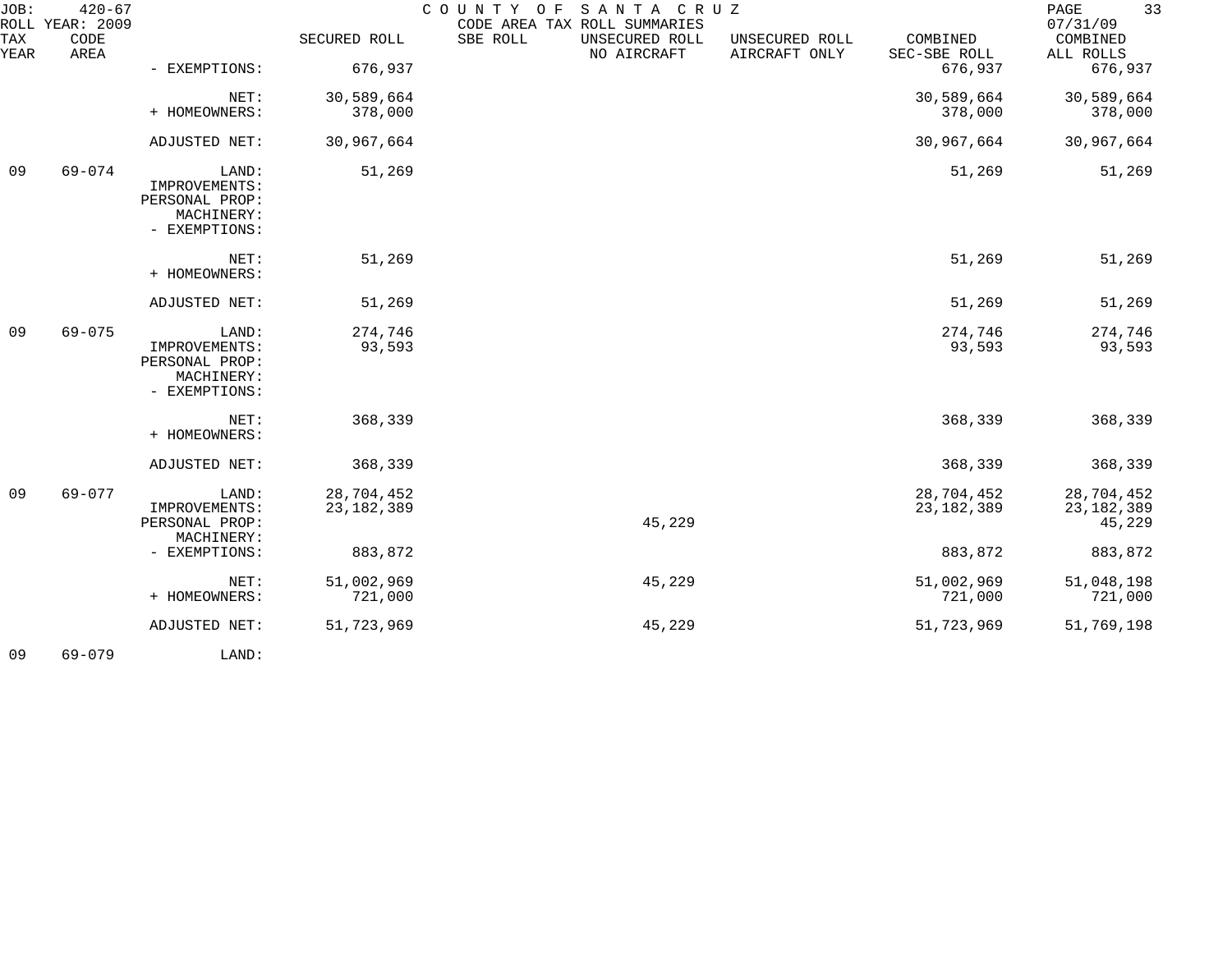| JOB:<br>ROLL       | $420 - 67$<br>YEAR: 2009 |                                                                |                         | SANTA CRUZ<br>COUNTY<br>O F<br>CODE AREA TAX ROLL SUMMARIES |                                 |                          | 34<br>PAGE<br>07/31/09              |
|--------------------|--------------------------|----------------------------------------------------------------|-------------------------|-------------------------------------------------------------|---------------------------------|--------------------------|-------------------------------------|
| <b>TAX</b><br>YEAR | CODE<br>AREA             |                                                                | SECURED ROLL            | SBE ROLL<br>UNSECURED ROLL<br>NO AIRCRAFT                   | UNSECURED ROLL<br>AIRCRAFT ONLY | COMBINED<br>SEC-SBE ROLL | COMBINED<br>ALL ROLLS               |
|                    |                          | IMPROVEMENTS:<br>PERSONAL PROP:<br>MACHINERY:<br>- EXEMPTIONS: |                         |                                                             |                                 |                          |                                     |
|                    |                          | NET:<br>+ HOMEOWNERS:                                          |                         |                                                             |                                 |                          |                                     |
|                    |                          | ADJUSTED NET:                                                  |                         |                                                             |                                 |                          |                                     |
| 09                 | $69 - 087$               | LAND:<br>IMPROVEMENTS:<br>PERSONAL PROP:<br>MACHINERY:         | 6,612,322<br>5,347,264  |                                                             |                                 | 6,612,322<br>5,347,264   | 6,612,322<br>5, 347, 264            |
|                    |                          | - EXEMPTIONS:                                                  | 154,000                 |                                                             |                                 | 154,000                  | 154,000                             |
|                    |                          | NET:<br>+ HOMEOWNERS:                                          | 11,805,586<br>154,000   |                                                             |                                 | 11,805,586<br>154,000    | 11,805,586<br>154,000               |
|                    |                          | ADJUSTED NET:                                                  | 11,959,586              |                                                             |                                 | 11,959,586               | 11,959,586                          |
| 09                 | $69 - 089$               | LAND:<br>IMPROVEMENTS:<br>PERSONAL PROP:                       | 10,109,325<br>8,435,137 | 39,598                                                      |                                 | 10,109,325<br>8,435,137  | 10,109,325<br>8, 435, 137<br>39,598 |
|                    |                          | MACHINERY:<br>- EXEMPTIONS:                                    | 210,638                 |                                                             |                                 | 210,638                  | 210,638                             |
|                    |                          | NET:<br>+ HOMEOWNERS:                                          | 18, 333, 824<br>203,000 | 39,598                                                      |                                 | 18, 333, 824<br>203,000  | 18, 373, 422<br>203,000             |
|                    |                          | ADJUSTED NET:                                                  | 18,536,824              | 39,598                                                      |                                 | 18,536,824               | 18,576,422                          |
| 09                 | $69 - 090$               | LAND:<br>IMPROVEMENTS:<br>PERSONAL PROP:<br>MACHINERY:         | 3,534,256<br>3,708,051  |                                                             |                                 | 3,534,256<br>3,708,051   | 3,534,256<br>3,708,051              |
|                    |                          | - EXEMPTIONS:                                                  | 35,000                  |                                                             |                                 | 35,000                   | 35,000                              |
|                    |                          | NET:<br>+ HOMEOWNERS:                                          | 7,207,307<br>35,000     |                                                             |                                 | 7,207,307<br>35,000      | 7,207,307<br>35,000                 |
|                    |                          | ADJUSTED NET:                                                  | 7,242,307               |                                                             |                                 | 7,242,307                | 7,242,307                           |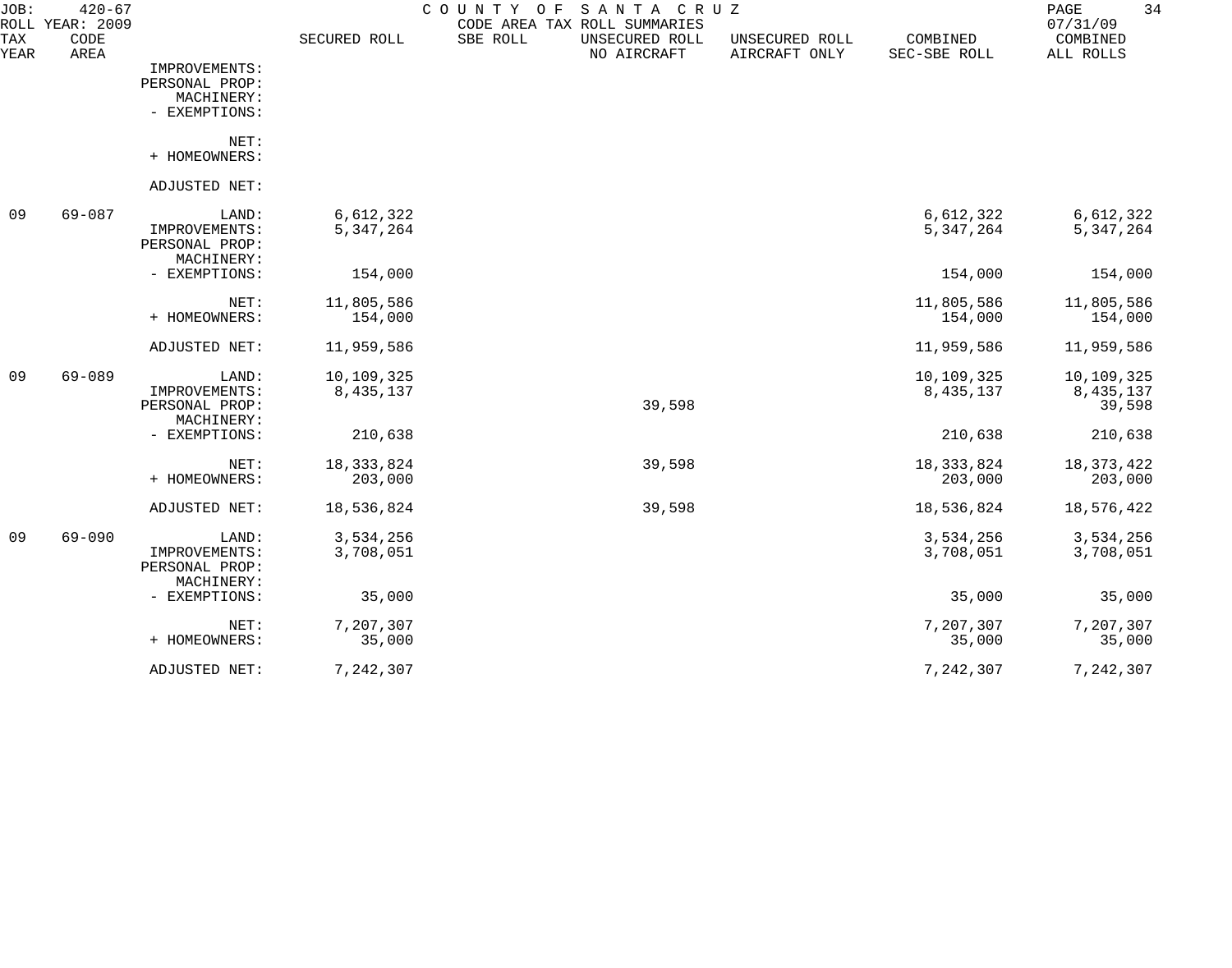| JOB:               | $420 - 67$<br>ROLL YEAR: 2009 |                                                                         |                                       | COUNTY<br>O F | SANTA CRUZ<br>CODE AREA TAX ROLL SUMMARIES |                                 |                                     | 35<br>$\mathop{\mathrm{PAGE}}$<br>07/31/09 |
|--------------------|-------------------------------|-------------------------------------------------------------------------|---------------------------------------|---------------|--------------------------------------------|---------------------------------|-------------------------------------|--------------------------------------------|
| <b>TAX</b><br>YEAR | CODE<br>AREA                  |                                                                         | SECURED ROLL                          | SBE ROLL      | UNSECURED ROLL<br>NO AIRCRAFT              | UNSECURED ROLL<br>AIRCRAFT ONLY | COMBINED<br>SEC-SBE ROLL            | COMBINED<br>ALL ROLLS                      |
| 09                 | $69 - 104$                    | LAND:<br>IMPROVEMENTS:<br>PERSONAL PROP:<br>MACHINERY:                  |                                       |               |                                            |                                 |                                     |                                            |
|                    |                               | - EXEMPTIONS:                                                           |                                       |               |                                            |                                 |                                     |                                            |
|                    |                               | NET:<br>+ HOMEOWNERS:                                                   |                                       |               |                                            |                                 |                                     |                                            |
|                    |                               | ADJUSTED NET:                                                           |                                       |               |                                            |                                 |                                     |                                            |
| 09                 | $69 - 106$                    | LAND:<br>IMPROVEMENTS:<br>PERSONAL PROP:<br>MACHINERY:                  | 832,479<br>1,181,874                  |               |                                            |                                 | 832,479<br>1,181,874                | 832,479<br>1,181,874                       |
|                    |                               | - EXEMPTIONS:                                                           | 56,000                                |               |                                            |                                 | 56,000                              | 56,000                                     |
|                    |                               | NET:<br>+ HOMEOWNERS:                                                   | 1,958,353<br>56,000                   |               |                                            |                                 | 1,958,353<br>56,000                 | 1,958,353<br>56,000                        |
|                    |                               | ADJUSTED NET:                                                           | 2,014,353                             |               |                                            |                                 | 2,014,353                           | 2,014,353                                  |
| 09                 | $69 - 107$                    | LAND:<br>IMPROVEMENTS:<br>PERSONAL PROP:<br>MACHINERY:<br>- EXEMPTIONS: |                                       |               |                                            |                                 |                                     |                                            |
|                    |                               | NET:<br>+ HOMEOWNERS:                                                   |                                       |               |                                            |                                 |                                     |                                            |
|                    |                               | ADJUSTED NET:                                                           |                                       |               |                                            |                                 |                                     |                                            |
| 09                 | 69-108                        | LAND:<br>IMPROVEMENTS:<br>PERSONAL PROP:                                | 53, 283, 256<br>57,898,290<br>365,240 | 97,232        | 160,858                                    |                                 | 53,380,488<br>57,898,290<br>365,240 | 53,380,488<br>57,898,290<br>526,098        |
|                    |                               | MACHINERY:<br>- EXEMPTIONS:                                             | 22,887,176                            |               |                                            |                                 | 22,887,176                          | 22,887,176                                 |
|                    |                               | NET:<br>+ HOMEOWNERS:                                                   | 88,659,610<br>868,000                 | 97,232        | 160,858                                    |                                 | 88,756,842<br>868,000               | 88,917,700<br>868,000                      |
|                    |                               | ADJUSTED NET:                                                           | 89,527,610                            |               | 160,858                                    |                                 | 89,624,842                          | 89,785,700                                 |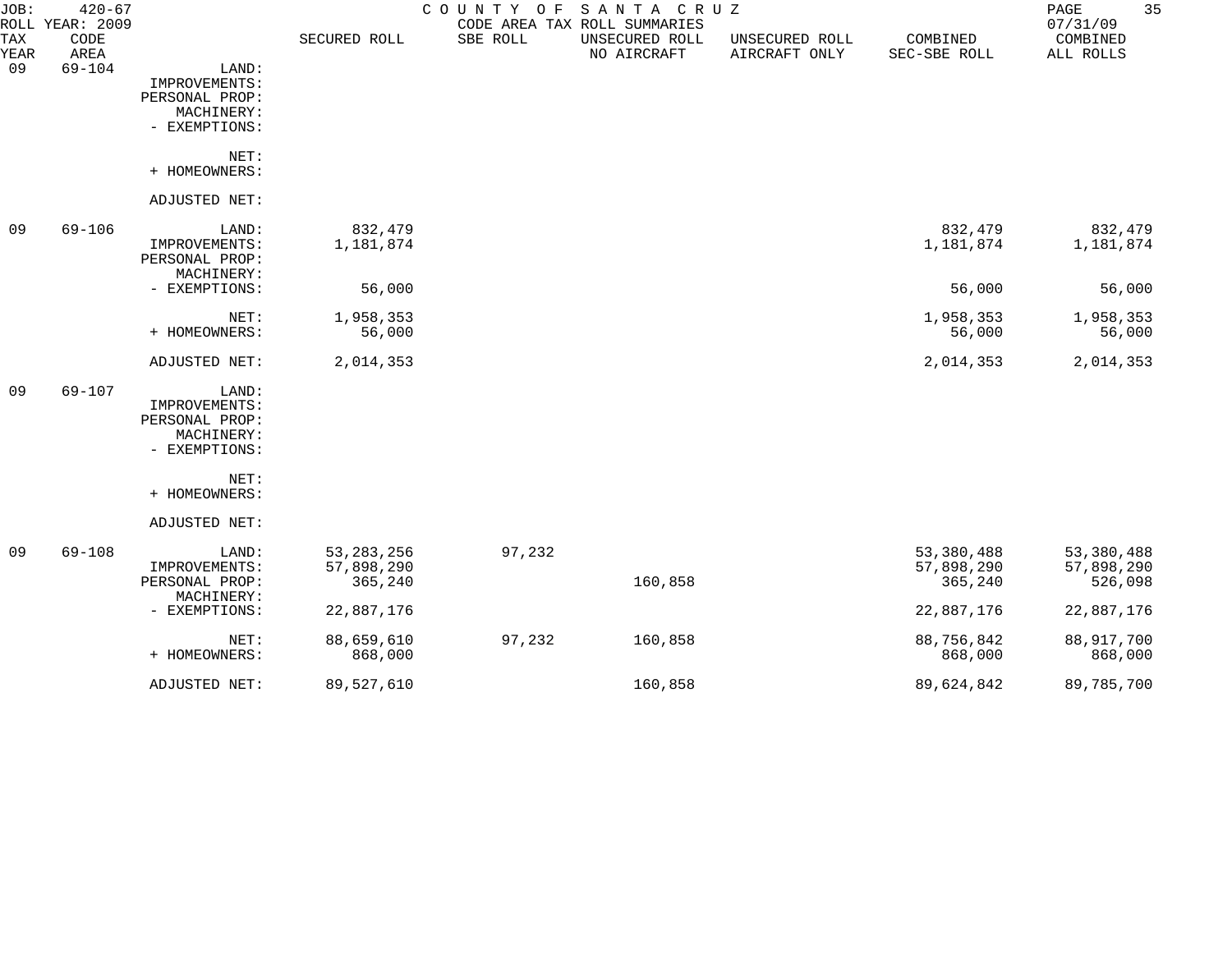| JOB:               | $420 - 67$<br>ROLL YEAR: 2009 |                                                                         |                        |          | COUNTY OF SANTA CRUZ<br>CODE AREA TAX ROLL SUMMARIES |                                 |                          | 36<br>PAGE<br>07/31/09 |
|--------------------|-------------------------------|-------------------------------------------------------------------------|------------------------|----------|------------------------------------------------------|---------------------------------|--------------------------|------------------------|
| <b>TAX</b><br>YEAR | CODE<br>AREA                  |                                                                         | SECURED ROLL           | SBE ROLL | UNSECURED ROLL<br>NO AIRCRAFT                        | UNSECURED ROLL<br>AIRCRAFT ONLY | COMBINED<br>SEC-SBE ROLL | COMBINED<br>ALL ROLLS  |
| 09                 | $69 - 112$                    | LAND:<br>IMPROVEMENTS:<br>PERSONAL PROP:<br>MACHINERY:<br>- EXEMPTIONS: |                        |          |                                                      |                                 |                          |                        |
|                    |                               | NET:<br>+ HOMEOWNERS:                                                   |                        |          |                                                      |                                 |                          |                        |
|                    |                               | ADJUSTED NET:                                                           |                        |          |                                                      |                                 |                          |                        |
| 09                 | 69-117                        | LAND:<br>IMPROVEMENTS:<br>PERSONAL PROP:<br>MACHINERY:                  | 4, 412, 662<br>498,640 |          |                                                      |                                 | 4, 412, 662<br>498,640   | 4, 412, 662<br>498,640 |
|                    |                               | - EXEMPTIONS:                                                           | 14,000                 |          |                                                      |                                 | 14,000                   | 14,000                 |
|                    |                               | NET:<br>+ HOMEOWNERS:                                                   | 4,897,302<br>14,000    |          |                                                      |                                 | 4,897,302<br>14,000      | 4,897,302<br>14,000    |
|                    |                               | ADJUSTED NET:                                                           | 4,911,302              |          |                                                      |                                 | 4,911,302                | 4,911,302              |
| 09                 | 69-129                        | LAND:<br>IMPROVEMENTS:<br>PERSONAL PROP:<br>MACHINERY:<br>- EXEMPTIONS: |                        |          |                                                      |                                 |                          |                        |
|                    |                               | NET:                                                                    |                        |          |                                                      |                                 |                          |                        |
|                    |                               | + HOMEOWNERS:                                                           |                        |          |                                                      |                                 |                          |                        |
|                    |                               | ADJUSTED NET:                                                           |                        |          |                                                      |                                 |                          |                        |
| 09                 | $69 - 130$                    | LAND:<br>IMPROVEMENTS:<br>PERSONAL PROP:<br>MACHINERY:<br>- EXEMPTIONS: |                        |          |                                                      |                                 |                          |                        |
|                    |                               | NET:                                                                    |                        |          |                                                      |                                 |                          |                        |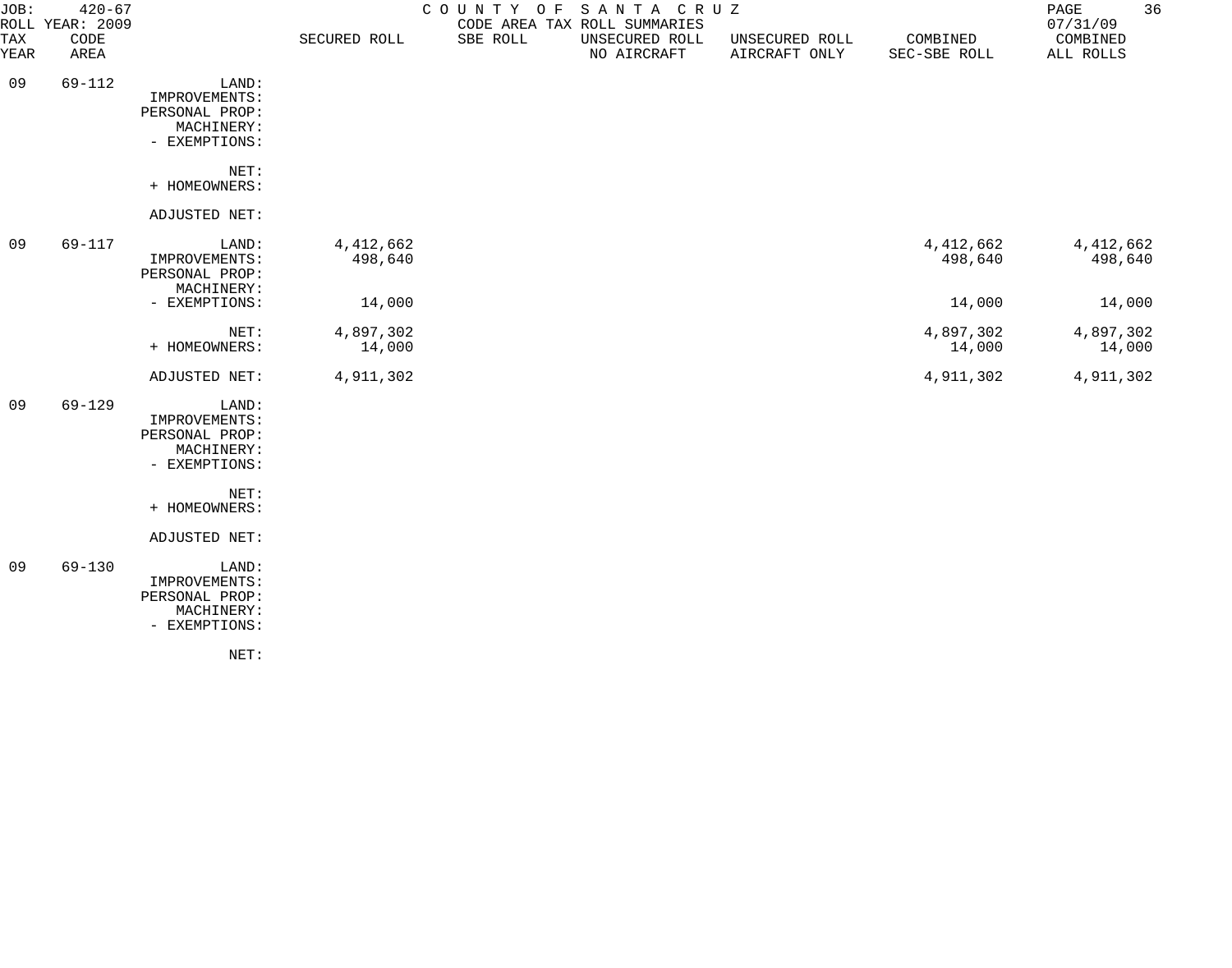| JOB:<br>ROLL | $420 - 67$<br><b>YEAR: 2009</b> |                                                                         |                         | COUNTY OF<br>SANTA CRUZ<br>CODE AREA TAX ROLL SUMMARIES |                                 |                          | 37<br>PAGE<br>07/31/09            |
|--------------|---------------------------------|-------------------------------------------------------------------------|-------------------------|---------------------------------------------------------|---------------------------------|--------------------------|-----------------------------------|
| TAX<br>YEAR  | CODE<br>AREA                    |                                                                         | SECURED ROLL            | SBE ROLL<br>UNSECURED ROLL<br>NO AIRCRAFT               | UNSECURED ROLL<br>AIRCRAFT ONLY | COMBINED<br>SEC-SBE ROLL | COMBINED<br>ALL ROLLS             |
|              |                                 | + HOMEOWNERS:                                                           |                         |                                                         |                                 |                          |                                   |
|              |                                 | ADJUSTED NET:                                                           |                         |                                                         |                                 |                          |                                   |
| 09           | 69-131                          | LAND:<br>IMPROVEMENTS:<br>PERSONAL PROP:<br>MACHINERY:<br>- EXEMPTIONS: | 196,782                 |                                                         |                                 | 196,782                  | 196,782                           |
|              |                                 | NET:<br>+ HOMEOWNERS:                                                   | 196,782                 |                                                         |                                 | 196,782                  | 196,782                           |
|              |                                 | ADJUSTED NET:                                                           | 196,782                 |                                                         |                                 | 196,782                  | 196,782                           |
| 09           | $69 - 132$                      | LAND:<br>IMPROVEMENTS:<br>PERSONAL PROP:<br>MACHINERY:                  | 8,416,462<br>6,490,174  | 12,313                                                  |                                 | 8,416,462<br>6,490,174   | 8,416,462<br>6,490,174<br>12,313  |
|              |                                 | - EXEMPTIONS:                                                           | 196,000                 |                                                         |                                 | 196,000                  | 196,000                           |
|              |                                 | NET:<br>+ HOMEOWNERS:                                                   | 14,710,636<br>196,000   | 12,313                                                  |                                 | 14,710,636<br>196,000    | 14,722,949<br>196,000             |
|              |                                 | ADJUSTED NET:                                                           | 14,906,636              | 12,313                                                  |                                 | 14,906,636               | 14,918,949                        |
| 09           | $69 - 135$                      | LAND:<br>IMPROVEMENTS:<br>PERSONAL PROP:<br>MACHINERY:                  | 11,811,024<br>9,321,306 | 15,010                                                  |                                 | 11,811,024<br>9,321,306  | 11,811,024<br>9,321,306<br>15,010 |
|              |                                 | - EXEMPTIONS:                                                           | 229,600                 |                                                         |                                 | 229,600                  | 229,600                           |
|              |                                 | NET:<br>+ HOMEOWNERS:                                                   | 20,902,730<br>229,600   | 15,010                                                  |                                 | 20,902,730<br>229,600    | 20,917,740<br>229,600             |
|              |                                 | ADJUSTED NET:                                                           | 21, 132, 330            | 15,010                                                  |                                 | 21, 132, 330             | 21, 147, 340                      |
| 09           | $69 - 136$                      | LAND:<br>IMPROVEMENTS:<br>PERSONAL PROP:                                | 1,977,805<br>1,623,571  |                                                         |                                 | 1,977,805<br>1,623,571   | 1,977,805<br>1,623,571            |

MACHINERY: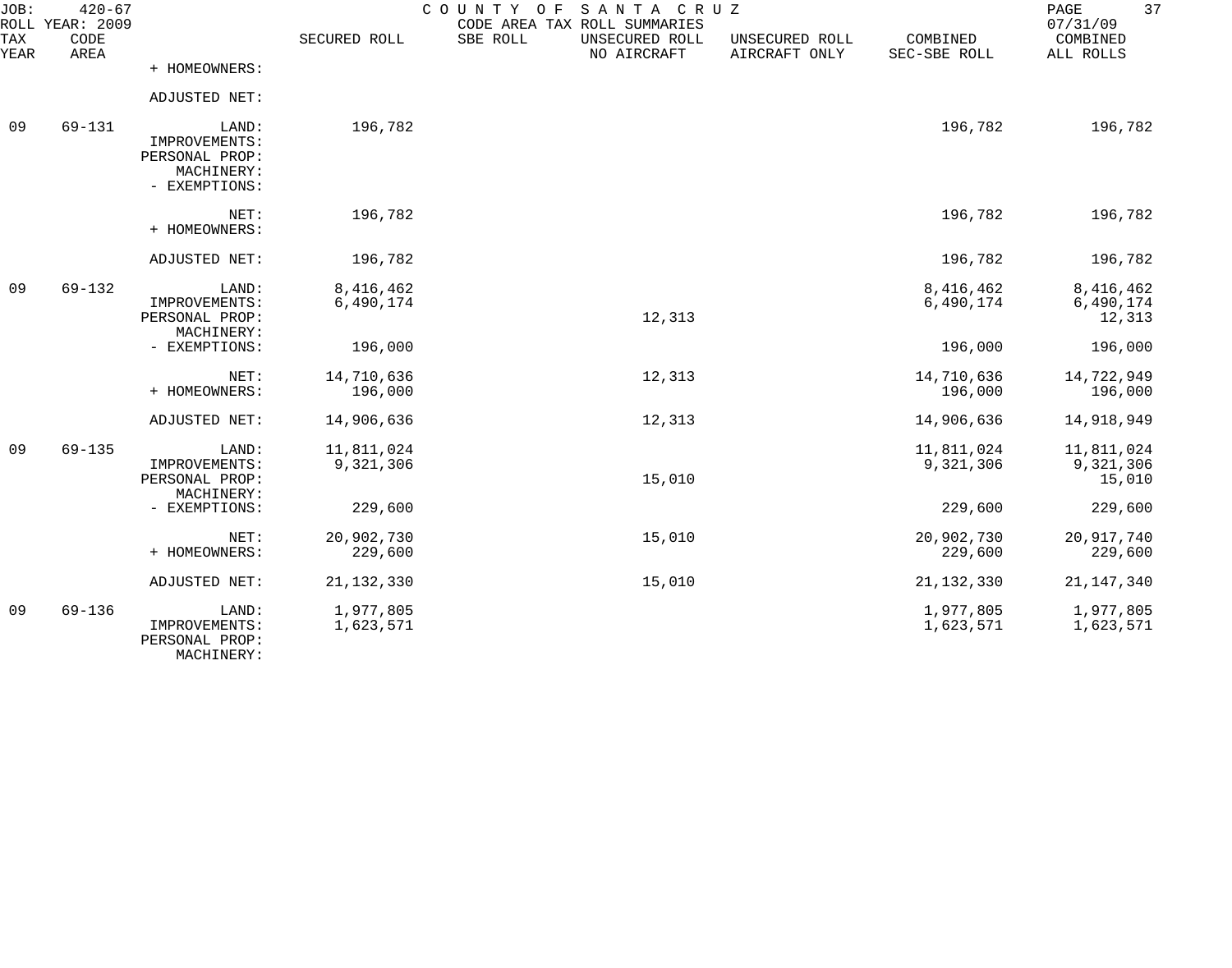| JOB:        | $420 - 67$<br>ROLL YEAR: 2009 |                                                                         |                        | COUNTY<br>SANTA CRUZ<br>O F<br>CODE AREA TAX ROLL SUMMARIES |                                 |                          | 38<br>PAGE<br>07/31/09           |
|-------------|-------------------------------|-------------------------------------------------------------------------|------------------------|-------------------------------------------------------------|---------------------------------|--------------------------|----------------------------------|
| TAX<br>YEAR | CODE<br>AREA                  |                                                                         | SECURED ROLL           | SBE ROLL<br>UNSECURED ROLL<br>NO AIRCRAFT                   | UNSECURED ROLL<br>AIRCRAFT ONLY | COMBINED<br>SEC-SBE ROLL | COMBINED<br>ALL ROLLS            |
|             |                               | - EXEMPTIONS:                                                           | 28,969                 |                                                             |                                 | 28,969                   | 28,969                           |
|             |                               | NET:<br>+ HOMEOWNERS:                                                   | 3,572,407<br>28,000    |                                                             |                                 | 3,572,407<br>28,000      | 3,572,407<br>28,000              |
|             |                               | ADJUSTED NET:                                                           | 3,600,407              |                                                             |                                 | 3,600,407                | 3,600,407                        |
| 09          | $69 - 140$                    | LAND:<br>IMPROVEMENTS:<br>PERSONAL PROP:                                | 8,054,999<br>8,503,207 | 25,993                                                      |                                 | 8,054,999<br>8,503,207   | 8,054,999<br>8,503,207<br>25,993 |
|             |                               | MACHINERY:<br>- EXEMPTIONS:                                             | 162,436                |                                                             |                                 | 162,436                  | 162,436                          |
|             |                               | NET:<br>+ HOMEOWNERS:                                                   | 16,395,770<br>161,000  | 25,993                                                      |                                 | 16,395,770<br>161,000    | 16, 421, 763<br>161,000          |
|             |                               | ADJUSTED NET:                                                           | 16,556,770             | 25,993                                                      |                                 | 16,556,770               | 16,582,763                       |
| 09          | 69-141                        | LAND:<br>IMPROVEMENTS:<br>PERSONAL PROP:                                | 3,579,835<br>5,816,989 | 434,798                                                     |                                 | 3,579,835<br>5,816,989   | 3,579,835<br>6,251,787           |
|             |                               | MACHINERY:<br>- EXEMPTIONS:                                             | 14,000                 |                                                             |                                 | 14,000                   | 14,000                           |
|             |                               | NET:<br>+ HOMEOWNERS:                                                   | 9,382,824<br>14,000    | 434,798                                                     |                                 | 9,382,824<br>14,000      | 9,817,622<br>14,000              |
|             |                               | ADJUSTED NET:                                                           | 9,396,824              | 434,798                                                     |                                 | 9,396,824                | 9,831,622                        |
| 09          | $69 - 149$                    | LAND:<br>IMPROVEMENTS:<br>PERSONAL PROP:<br>MACHINERY:<br>- EXEMPTIONS: |                        |                                                             |                                 |                          |                                  |
|             |                               | NET:<br>+ HOMEOWNERS:                                                   |                        |                                                             |                                 |                          |                                  |
|             |                               | ADJUSTED NET:                                                           |                        |                                                             |                                 |                          |                                  |
| 09          | $69 - 150$                    | LAND:                                                                   | 828,527                |                                                             |                                 | 828,527                  | 828,527                          |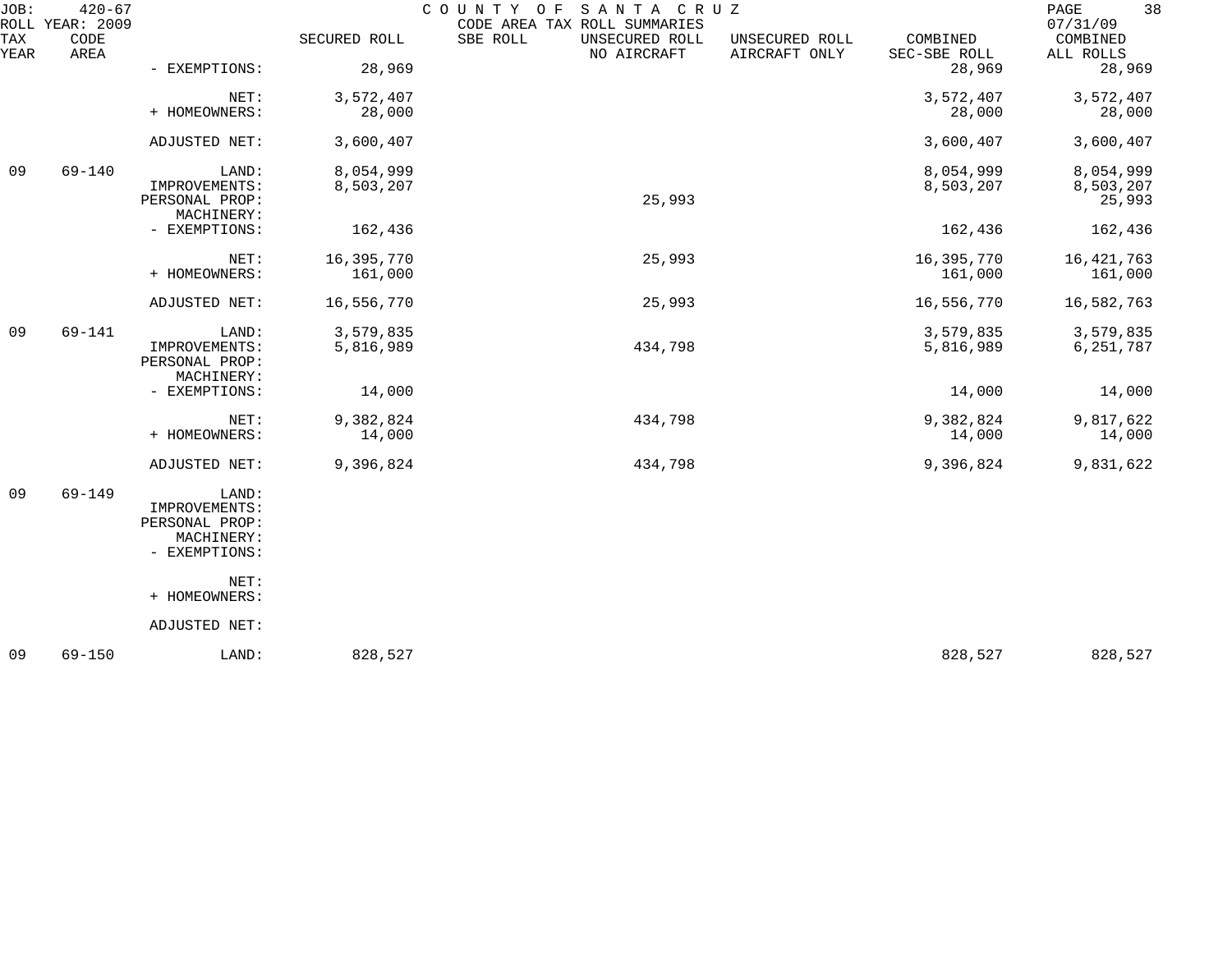| JOB:        | $420 - 67$<br>ROLL YEAR: 2009 |                                                                         |                        | SANTA CRUZ<br>COUNTY OF<br>CODE AREA TAX ROLL SUMMARIES |                                 |                          | 39<br>PAGE<br>07/31/09 |
|-------------|-------------------------------|-------------------------------------------------------------------------|------------------------|---------------------------------------------------------|---------------------------------|--------------------------|------------------------|
| TAX<br>YEAR | CODE<br>AREA                  |                                                                         | SECURED ROLL           | SBE ROLL<br>UNSECURED ROLL<br>NO AIRCRAFT               | UNSECURED ROLL<br>AIRCRAFT ONLY | COMBINED<br>SEC-SBE ROLL | COMBINED<br>ALL ROLLS  |
|             |                               | IMPROVEMENTS:<br>PERSONAL PROP:<br>MACHINERY:                           | 1,251,392              | 34,295                                                  |                                 | 1,251,392                | 1,251,392<br>34,295    |
|             |                               | - EXEMPTIONS:                                                           | 14,000                 |                                                         |                                 | 14,000                   | 14,000                 |
|             |                               | NET:<br>+ HOMEOWNERS:                                                   | 2,065,919<br>14,000    | 34,295                                                  |                                 | 2,065,919<br>14,000      | 2,100,214<br>14,000    |
|             |                               | ADJUSTED NET:                                                           | 2,079,919              | 34,295                                                  |                                 | 2,079,919                | 2, 114, 214            |
| 09          | $69 - 152$                    | LAND:<br>IMPROVEMENTS:<br>PERSONAL PROP:<br>MACHINERY:<br>- EXEMPTIONS: |                        |                                                         |                                 |                          |                        |
|             |                               | NET:<br>+ HOMEOWNERS:                                                   |                        |                                                         |                                 |                          |                        |
|             |                               | ADJUSTED NET:                                                           |                        |                                                         |                                 |                          |                        |
| 09          | $69 - 165$                    | LAND:<br>IMPROVEMENTS:<br>PERSONAL PROP:<br>MACHINERY:                  | 5,177,286<br>3,532,672 |                                                         |                                 | 5,177,286<br>3,532,672   | 5,177,286<br>3,532,672 |
|             |                               | - EXEMPTIONS:                                                           | 22,125                 |                                                         |                                 | 22,125                   | 22,125                 |
|             |                               | NET:<br>+ HOMEOWNERS:                                                   | 8,687,833<br>21,000    |                                                         |                                 | 8,687,833<br>21,000      | 8,687,833<br>21,000    |
|             |                               | ADJUSTED NET:                                                           | 8,708,833              |                                                         |                                 | 8,708,833                | 8,708,833              |
| 09          | $69 - 167$                    | LAND:<br>IMPROVEMENTS:<br>PERSONAL PROP:<br>MACHINERY:                  | 3,836,597<br>4,548,074 |                                                         |                                 | 3,836,597<br>4,548,074   | 3,836,597<br>4,548,074 |
|             |                               | - EXEMPTIONS:                                                           | 78,981                 |                                                         |                                 | 78,981                   | 78,981                 |
|             |                               | NET:<br>+ HOMEOWNERS:                                                   | 8,305,690<br>77,000    |                                                         |                                 | 8,305,690<br>77,000      | 8,305,690<br>77,000    |
|             |                               | ADJUSTED NET:                                                           | 8,382,690              |                                                         |                                 | 8,382,690                | 8,382,690              |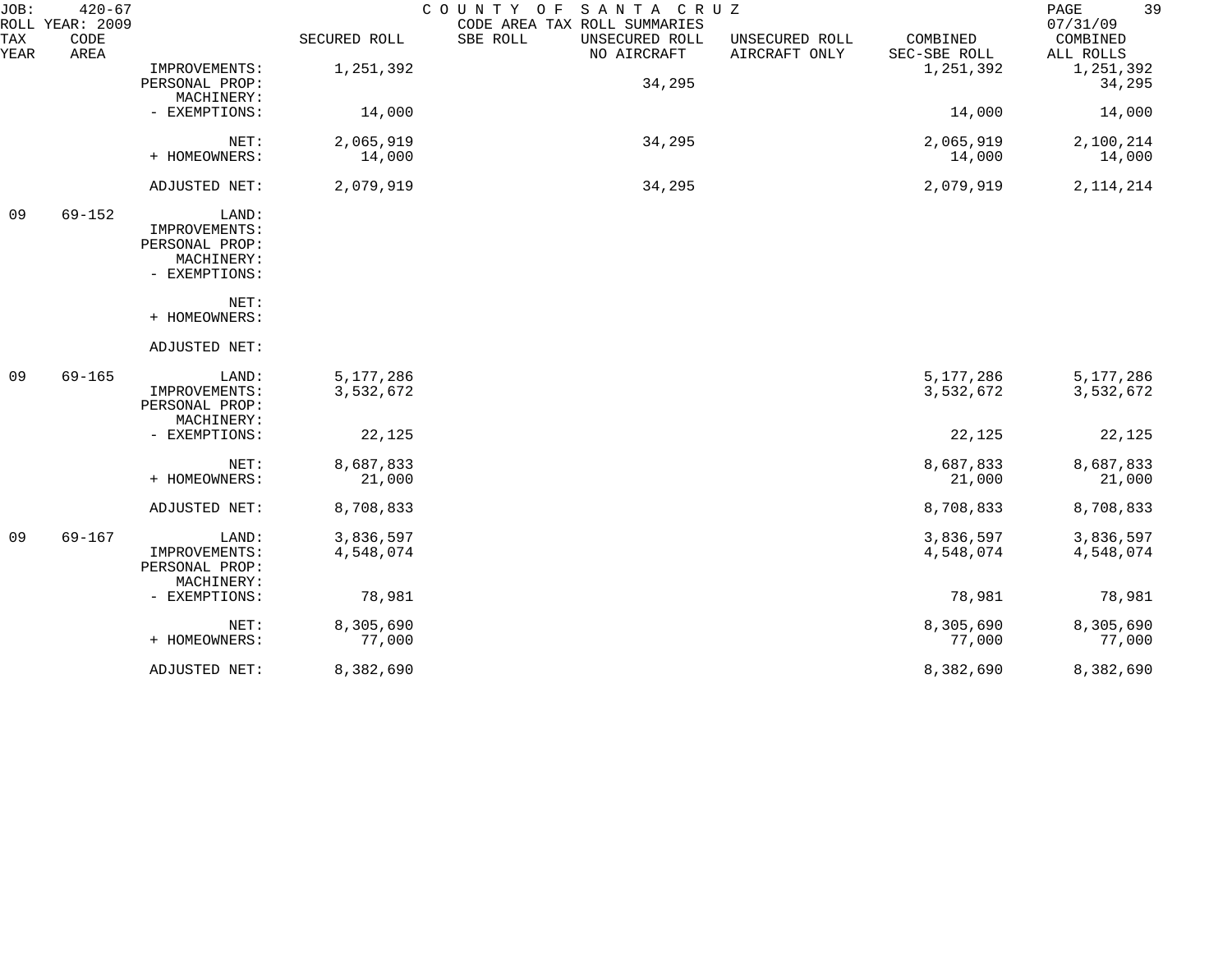| JOB:        | $420 - 67$<br>ROLL YEAR: 2009 |                                                                         |                           | COUNTY OF SANTA CRUZ | CODE AREA TAX ROLL SUMMARIES  |                                 |                           | 40<br>PAGE<br>07/31/09             |
|-------------|-------------------------------|-------------------------------------------------------------------------|---------------------------|----------------------|-------------------------------|---------------------------------|---------------------------|------------------------------------|
| TAX<br>YEAR | CODE<br>AREA                  |                                                                         | SECURED ROLL              | SBE ROLL             | UNSECURED ROLL<br>NO AIRCRAFT | UNSECURED ROLL<br>AIRCRAFT ONLY | COMBINED<br>SEC-SBE ROLL  | COMBINED<br>ALL ROLLS              |
| 09          | $69 - 169$                    | LAND:<br>IMPROVEMENTS:<br>PERSONAL PROP:<br>MACHINERY:<br>- EXEMPTIONS: | 1,673,271<br>976,544      |                      |                               |                                 | 1,673,271<br>976,544      | 1,673,271<br>976,544               |
|             |                               | NET:<br>+ HOMEOWNERS:                                                   | 2,649,815                 |                      |                               |                                 | 2,649,815                 | 2,649,815                          |
|             |                               | ADJUSTED NET:                                                           | 2,649,815                 |                      |                               |                                 | 2,649,815                 | 2,649,815                          |
| 09          | $69 - 180$                    | LAND:<br>IMPROVEMENTS:<br>PERSONAL PROP:<br>MACHINERY:<br>- EXEMPTIONS: | 130,983                   |                      |                               |                                 | 130,983                   | 130,983                            |
|             |                               | NET:<br>+ HOMEOWNERS:                                                   | 130,983                   |                      |                               |                                 | 130,983                   | 130,983                            |
|             |                               | ADJUSTED NET:                                                           | 130,983                   |                      |                               |                                 | 130,983                   | 130,983                            |
| 09          | 69-184                        | LAND:<br>IMPROVEMENTS:<br>PERSONAL PROP:<br>MACHINERY:<br>- EXEMPTIONS: |                           |                      |                               |                                 |                           |                                    |
|             |                               | NET:<br>+ HOMEOWNERS:                                                   |                           |                      |                               |                                 |                           |                                    |
|             |                               | ADJUSTED NET:                                                           |                           |                      |                               |                                 |                           |                                    |
| 09          | $69 - 187$                    | LAND:<br>IMPROVEMENTS:<br>PERSONAL PROP:<br>MACHINERY:                  | 4, 424, 248<br>10,808,544 |                      | 644,066<br>206,130            |                                 | 4, 424, 248<br>10,808,544 | 4,424,248<br>11,452,610<br>206,130 |
|             |                               | - EXEMPTIONS:                                                           | 8,503,688                 |                      | 830,246                       |                                 | 8,503,688                 | 9,333,934                          |
|             |                               | NET:<br>+ HOMEOWNERS:                                                   | 6,729,104<br>84,000       |                      | 19,950                        |                                 | 6,729,104<br>84,000       | 6,749,054<br>84,000                |
|             |                               | ADJUSTED NET:                                                           | 6,813,104                 |                      | 19,950                        |                                 | 6,813,104                 | 6,833,054                          |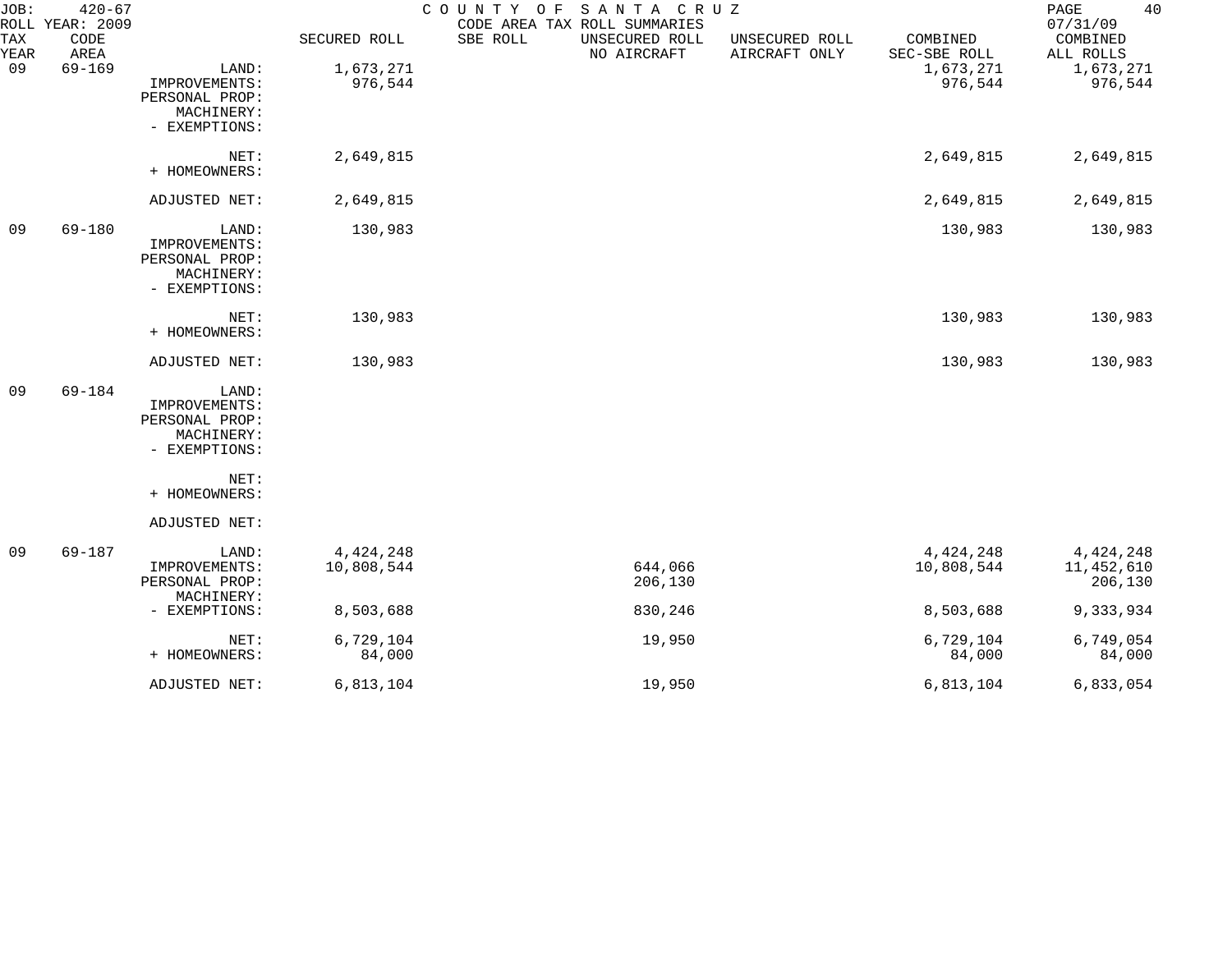| JOB:<br>ROLL | $420 - 67$<br><b>YEAR: 2009</b> |                                                                         |                        | COUNTY OF SANTA CRUZ<br>CODE AREA TAX ROLL SUMMARIES |                                 |                          | 41<br>PAGE<br>07/31/09      |
|--------------|---------------------------------|-------------------------------------------------------------------------|------------------------|------------------------------------------------------|---------------------------------|--------------------------|-----------------------------|
| TAX<br>YEAR  | CODE<br>AREA                    |                                                                         | SECURED ROLL           | SBE ROLL<br>UNSECURED ROLL<br>NO AIRCRAFT            | UNSECURED ROLL<br>AIRCRAFT ONLY | COMBINED<br>SEC-SBE ROLL | COMBINED<br>ALL ROLLS       |
| 09           | $69 - 190$                      | LAND:<br>IMPROVEMENTS:<br>PERSONAL PROP:                                | 890                    |                                                      |                                 | 890                      | 890                         |
|              |                                 | MACHINERY:<br>- EXEMPTIONS:                                             | 890                    |                                                      |                                 | 890                      | 890                         |
|              |                                 | NET:<br>+ HOMEOWNERS:                                                   |                        |                                                      |                                 |                          |                             |
|              |                                 | ADJUSTED NET:                                                           |                        |                                                      |                                 |                          |                             |
| 09           | 69-192                          | LAND:<br>IMPROVEMENTS:<br>PERSONAL PROP:<br>MACHINERY:                  | 1,641,221<br>1,216,479 |                                                      |                                 | 1,641,221<br>1,216,479   | 1,641,221<br>1,216,479      |
|              |                                 | - EXEMPTIONS:                                                           | 1,104                  |                                                      |                                 | 1,104                    | 1,104                       |
|              |                                 | NET:<br>+ HOMEOWNERS:                                                   | 2,856,596              |                                                      |                                 | 2,856,596                | 2,856,596                   |
|              |                                 | ADJUSTED NET:                                                           | 2,856,596              |                                                      |                                 | 2,856,596                | 2,856,596                   |
| 09           | $69 - 193$                      | LAND:<br>IMPROVEMENTS:<br>PERSONAL PROP:<br>MACHINERY:<br>- EXEMPTIONS: | 258,479                |                                                      |                                 | 258,479                  | 258,479                     |
|              |                                 | NET:<br>+ HOMEOWNERS:                                                   | 258,479                |                                                      |                                 | 258,479                  | 258,479                     |
|              |                                 | ADJUSTED NET:                                                           | 258,479                |                                                      |                                 | 258,479                  | 258,479                     |
| 09           | $69 - 203$                      | LAND:<br>IMPROVEMENTS:<br>PERSONAL PROP:<br>MACHINERY:<br>- EXEMPTIONS: |                        | 60,853<br>60,853<br>186,498                          |                                 |                          | 60,853<br>60,853<br>186,498 |
|              |                                 | NET:                                                                    |                        | 308,204                                              |                                 |                          | 308,204                     |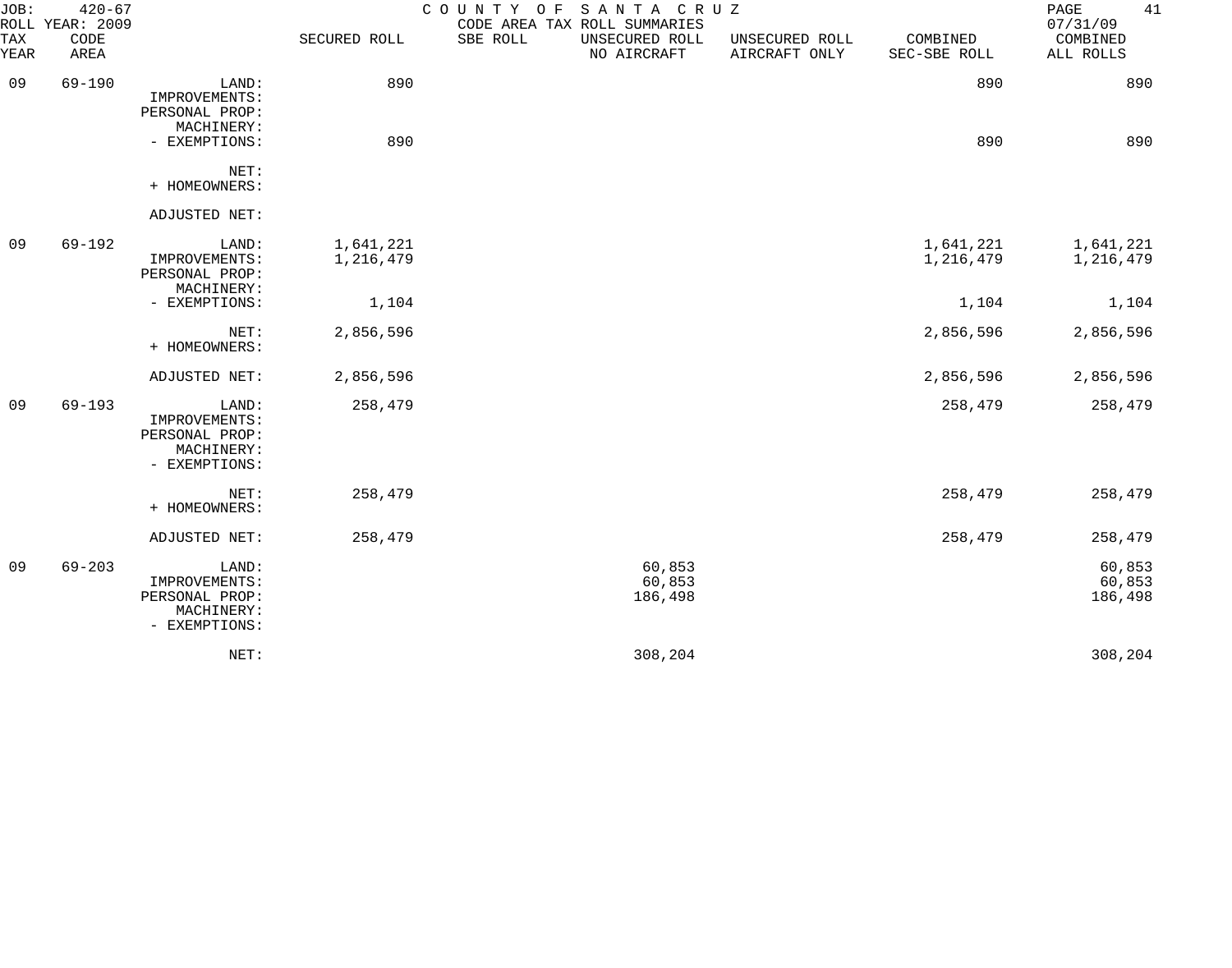| JOB:        | $420 - 67$<br>ROLL YEAR: 2009 |                                                                         |                        | COUNTY OF SANTA CRUZ<br>CODE AREA TAX ROLL SUMMARIES |                                 |                          | 42<br>PAGE<br>07/31/09          |
|-------------|-------------------------------|-------------------------------------------------------------------------|------------------------|------------------------------------------------------|---------------------------------|--------------------------|---------------------------------|
| TAX<br>YEAR | CODE<br>AREA                  |                                                                         | SECURED ROLL           | SBE ROLL<br>UNSECURED ROLL<br>NO AIRCRAFT            | UNSECURED ROLL<br>AIRCRAFT ONLY | COMBINED<br>SEC-SBE ROLL | COMBINED<br>ALL ROLLS           |
|             |                               | + HOMEOWNERS:                                                           |                        |                                                      |                                 |                          |                                 |
|             |                               | ADJUSTED NET:                                                           |                        | 308,204                                              |                                 |                          | 308,204                         |
| 09          | $69 - 210$                    | LAND:<br>IMPROVEMENTS:<br>PERSONAL PROP:<br>MACHINERY:<br>- EXEMPTIONS: |                        | 6,883<br>28,833                                      |                                 |                          | 6,883<br>28,833                 |
|             |                               | NET:<br>+ HOMEOWNERS:                                                   |                        | 35,716                                               |                                 |                          | 35,716                          |
|             |                               | ADJUSTED NET:                                                           |                        | 35,716                                               |                                 |                          | 35,716                          |
| 09          | $69 - 211$                    | LAND:<br>IMPROVEMENTS:<br>PERSONAL PROP:<br>MACHINERY:<br>- EXEMPTIONS: |                        |                                                      |                                 |                          |                                 |
|             |                               | NET:<br>+ HOMEOWNERS:                                                   |                        |                                                      |                                 |                          |                                 |
|             |                               | ADJUSTED NET:                                                           |                        |                                                      |                                 |                          |                                 |
| 09          | $69 - 215$                    | LAND:<br>IMPROVEMENTS:<br>PERSONAL PROP:<br>MACHINERY:                  | 4,831,222<br>4,923,887 |                                                      |                                 | 4,831,222<br>4,923,887   | 4,831,222<br>4,923,887          |
|             |                               | - EXEMPTIONS:                                                           | 294,838                |                                                      |                                 | 294,838                  | 294,838                         |
|             |                               | NET:<br>+ HOMEOWNERS:                                                   | 9,460,271<br>126,000   |                                                      |                                 | 9,460,271<br>126,000     | 9,460,271<br>126,000            |
|             |                               | ADJUSTED NET:                                                           | 9,586,271              |                                                      |                                 | 9,586,271                | 9,586,271                       |
| 09          | $69 - 216$                    | LAND:<br>IMPROVEMENTS:<br>PERSONAL PROP:<br>MACHINERY:                  | 693,616<br>1,957,742   | 102,378                                              |                                 | 693,616<br>1,957,742     | 693,616<br>1,957,742<br>102,378 |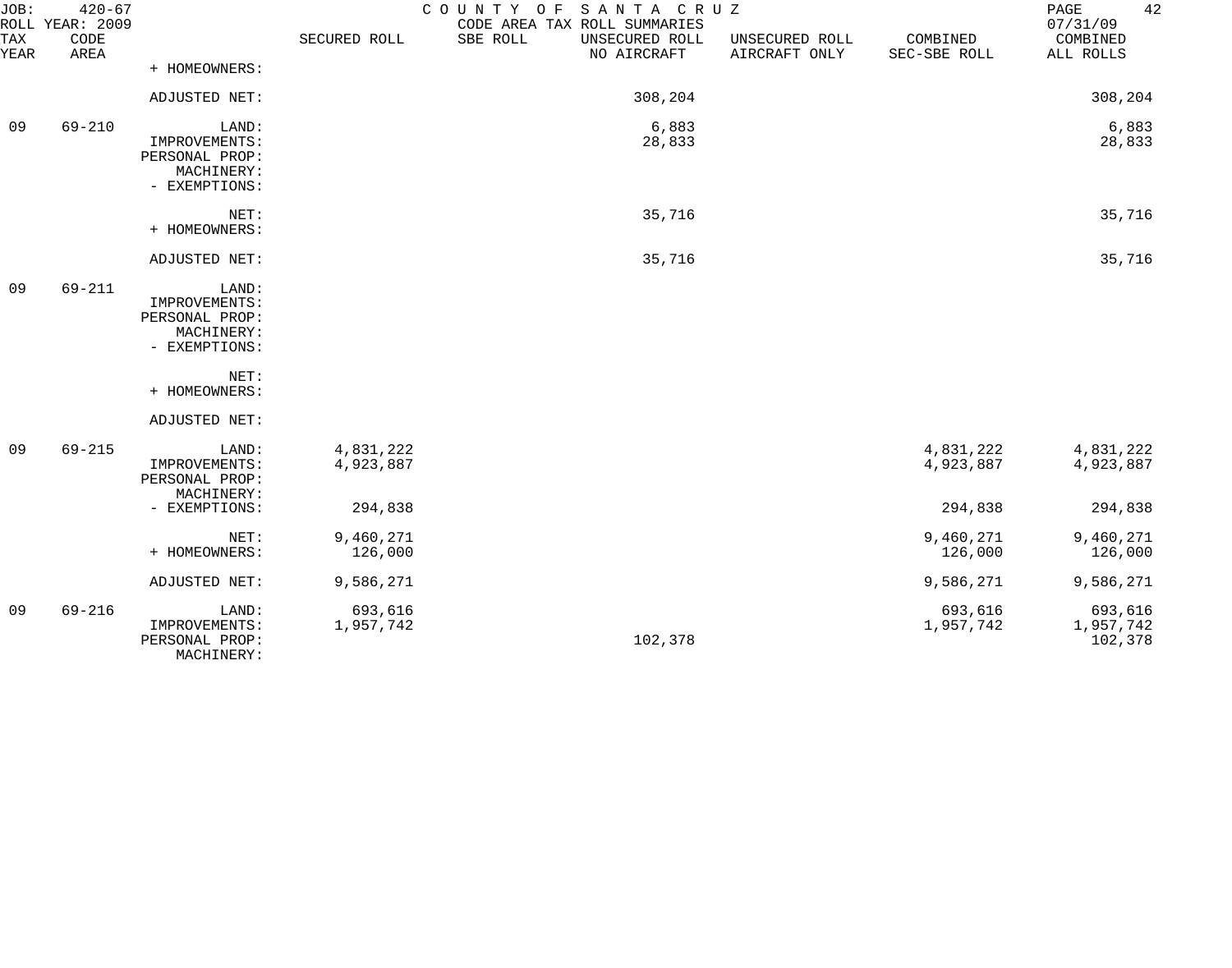| JOB:        | $420 - 67$<br>ROLL YEAR: 2009 |                                                                         |                            | COUNTY OF<br>SANTA CRUZ<br>CODE AREA TAX ROLL SUMMARIES |                                 |                            | 43<br>PAGE<br>07/31/09                |
|-------------|-------------------------------|-------------------------------------------------------------------------|----------------------------|---------------------------------------------------------|---------------------------------|----------------------------|---------------------------------------|
| TAX<br>YEAR | CODE<br>AREA                  |                                                                         | SECURED ROLL               | SBE ROLL<br>UNSECURED ROLL<br>NO AIRCRAFT               | UNSECURED ROLL<br>AIRCRAFT ONLY | COMBINED<br>SEC-SBE ROLL   | COMBINED<br>ALL ROLLS                 |
|             |                               | - EXEMPTIONS:                                                           | 16,561                     |                                                         |                                 | 16,561                     | 16,561                                |
|             |                               | NET:<br>+ HOMEOWNERS:                                                   | 2,634,797<br>14,000        | 102,378                                                 |                                 | 2,634,797<br>14,000        | 2,737,175<br>14,000                   |
|             |                               | ADJUSTED NET:                                                           | 2,648,797                  | 102,378                                                 |                                 | 2,648,797                  | 2,751,175                             |
| 09          |                               |                                                                         |                            |                                                         |                                 |                            |                                       |
|             | $69 - 219$                    | LAND:<br>IMPROVEMENTS:<br>PERSONAL PROP:<br>MACHINERY:<br>- EXEMPTIONS: | 403,259<br>12,000          |                                                         |                                 | 403,259<br>12,000          | 403,259<br>12,000                     |
|             |                               | NET:<br>+ HOMEOWNERS:                                                   | 415,259                    |                                                         |                                 | 415,259                    | 415,259                               |
|             |                               | ADJUSTED NET:                                                           | 415,259                    |                                                         |                                 | 415,259                    | 415,259                               |
| 09          | $69 - 220$                    | LAND:<br>IMPROVEMENTS:<br>PERSONAL PROP:                                | 53, 468, 171<br>53,834,216 | 36,982<br>169,950                                       |                                 | 53, 468, 171<br>53,834,216 | 53, 468, 171<br>53,871,198<br>169,950 |
|             |                               | MACHINERY:<br>- EXEMPTIONS:                                             | 834,562                    |                                                         |                                 | 834,562                    | 834,562                               |
|             |                               | NET:<br>+ HOMEOWNERS:                                                   | 106,467,825<br>833,000     | 206,932                                                 |                                 | 106,467,825<br>833,000     | 106,674,757<br>833,000                |
|             |                               | ADJUSTED NET:                                                           | 107,300,825                | 206,932                                                 |                                 | 107,300,825                | 107,507,757                           |
| 09          | $69 - 221$                    | LAND:<br>IMPROVEMENTS:<br>PERSONAL PROP:<br>MACHINERY:                  | 8,668,105<br>6,773,018     |                                                         |                                 | 8,668,105<br>6,773,018     | 8,668,105<br>6,773,018                |
|             |                               | - EXEMPTIONS:                                                           | 133,604                    |                                                         |                                 | 133,604                    | 133,604                               |
|             |                               | NET:<br>+ HOMEOWNERS:                                                   | 15,307,519<br>131,600      |                                                         |                                 | 15,307,519<br>131,600      | 15,307,519<br>131,600                 |
|             |                               | ADJUSTED NET:                                                           | 15,439,119                 |                                                         |                                 | 15,439,119                 | 15,439,119                            |
| 09          | $69 - 222$                    | LAND:                                                                   | 127,178                    |                                                         |                                 | 127,178                    | 127,178                               |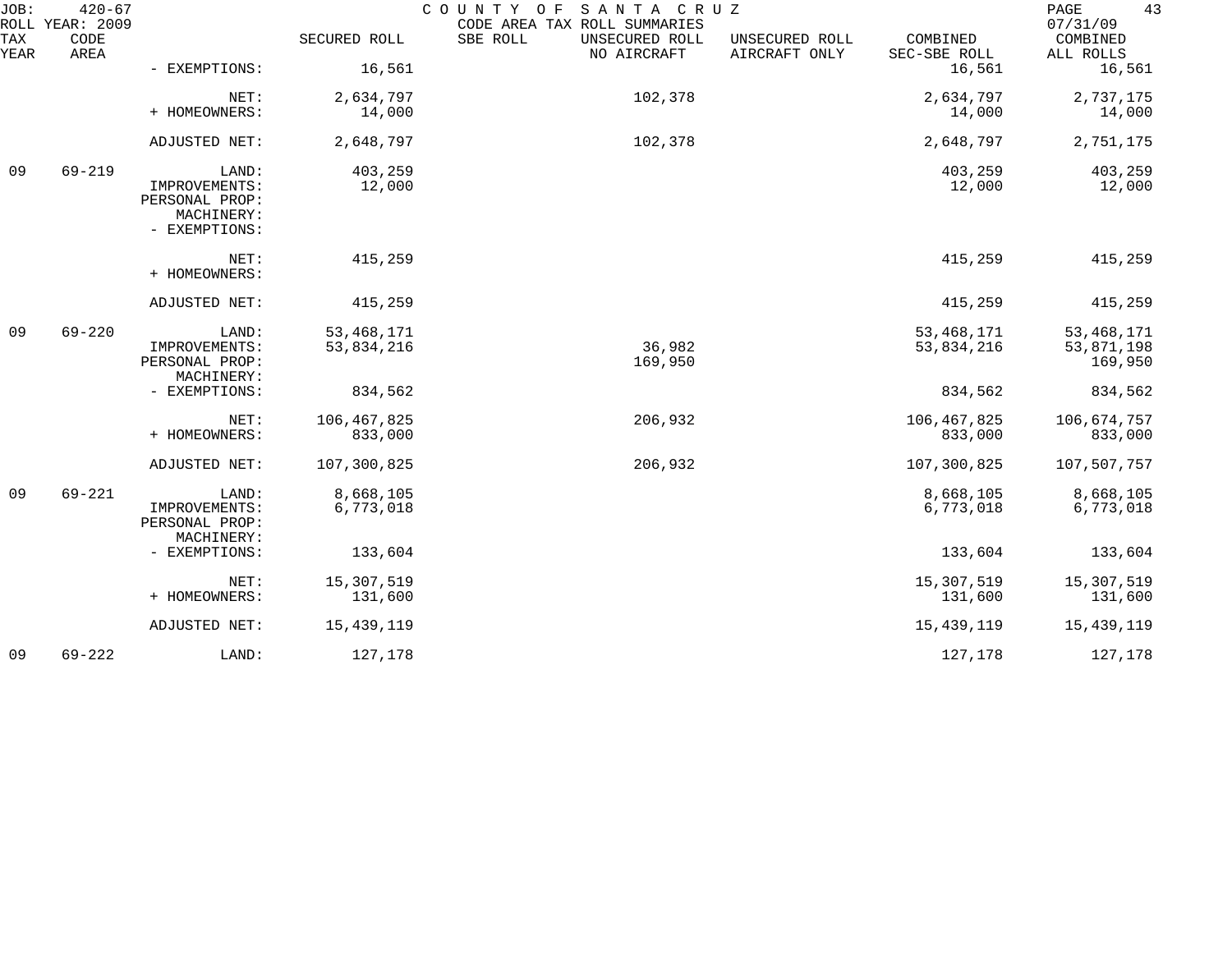| JOB:               | $420 - 67$<br>ROLL YEAR: 2009 |                                                                         |                          | COUNTY OF SANTA CRUZ<br>CODE AREA TAX ROLL SUMMARIES |                                 |                          | 44<br>PAGE<br>07/31/09   |
|--------------------|-------------------------------|-------------------------------------------------------------------------|--------------------------|------------------------------------------------------|---------------------------------|--------------------------|--------------------------|
| <b>TAX</b><br>YEAR | CODE<br>AREA                  |                                                                         | SECURED ROLL             | SBE ROLL<br>UNSECURED ROLL<br>NO AIRCRAFT            | UNSECURED ROLL<br>AIRCRAFT ONLY | COMBINED<br>SEC-SBE ROLL | COMBINED<br>ALL ROLLS    |
|                    |                               | IMPROVEMENTS:<br>PERSONAL PROP:<br>MACHINERY:<br>- EXEMPTIONS:          | 138,132                  |                                                      |                                 | 138,132                  | 138,132                  |
|                    |                               | NET:<br>+ HOMEOWNERS:                                                   | 265,310                  |                                                      |                                 | 265,310                  | 265,310                  |
|                    |                               | ADJUSTED NET:                                                           | 265,310                  |                                                      |                                 | 265,310                  | 265,310                  |
| 09                 | $69 - 223$                    | LAND:<br>IMPROVEMENTS:<br>PERSONAL PROP:<br>MACHINERY:<br>- EXEMPTIONS: | 477,414                  |                                                      |                                 | 477,414                  | 477,414                  |
|                    |                               | NET:<br>+ HOMEOWNERS:                                                   | 477,414                  |                                                      |                                 | 477, 414                 | 477,414                  |
|                    |                               | ADJUSTED NET:                                                           | 477,414                  |                                                      |                                 | 477,414                  | 477,414                  |
| 09                 | $69 - 224$                    | LAND:<br>IMPROVEMENTS:<br>PERSONAL PROP:<br>MACHINERY:                  | 3, 311, 539<br>2,675,369 |                                                      |                                 | 3, 311, 539<br>2,675,369 | 3, 311, 539<br>2,675,369 |
|                    |                               | - EXEMPTIONS:                                                           | 68,600                   |                                                      |                                 | 68,600                   | 68,600                   |
|                    |                               | NET:<br>+ HOMEOWNERS:                                                   | 5,918,308<br>68,600      |                                                      |                                 | 5,918,308<br>68,600      | 5,918,308<br>68,600      |
|                    |                               | ADJUSTED NET:                                                           | 5,986,908                |                                                      |                                 | 5,986,908                | 5,986,908                |
| 09                 | $69 - 225$                    | LAND:<br>IMPROVEMENTS:<br>PERSONAL PROP:<br>MACHINERY:<br>- EXEMPTIONS: | 171,710<br>151,690       |                                                      |                                 | 171,710<br>151,690       | 171,710<br>151,690       |
|                    |                               | NET:<br>+ HOMEOWNERS:                                                   | 323,400                  |                                                      |                                 | 323,400                  | 323,400                  |
|                    |                               | ADJUSTED NET:                                                           | 323,400                  |                                                      |                                 | 323,400                  | 323,400                  |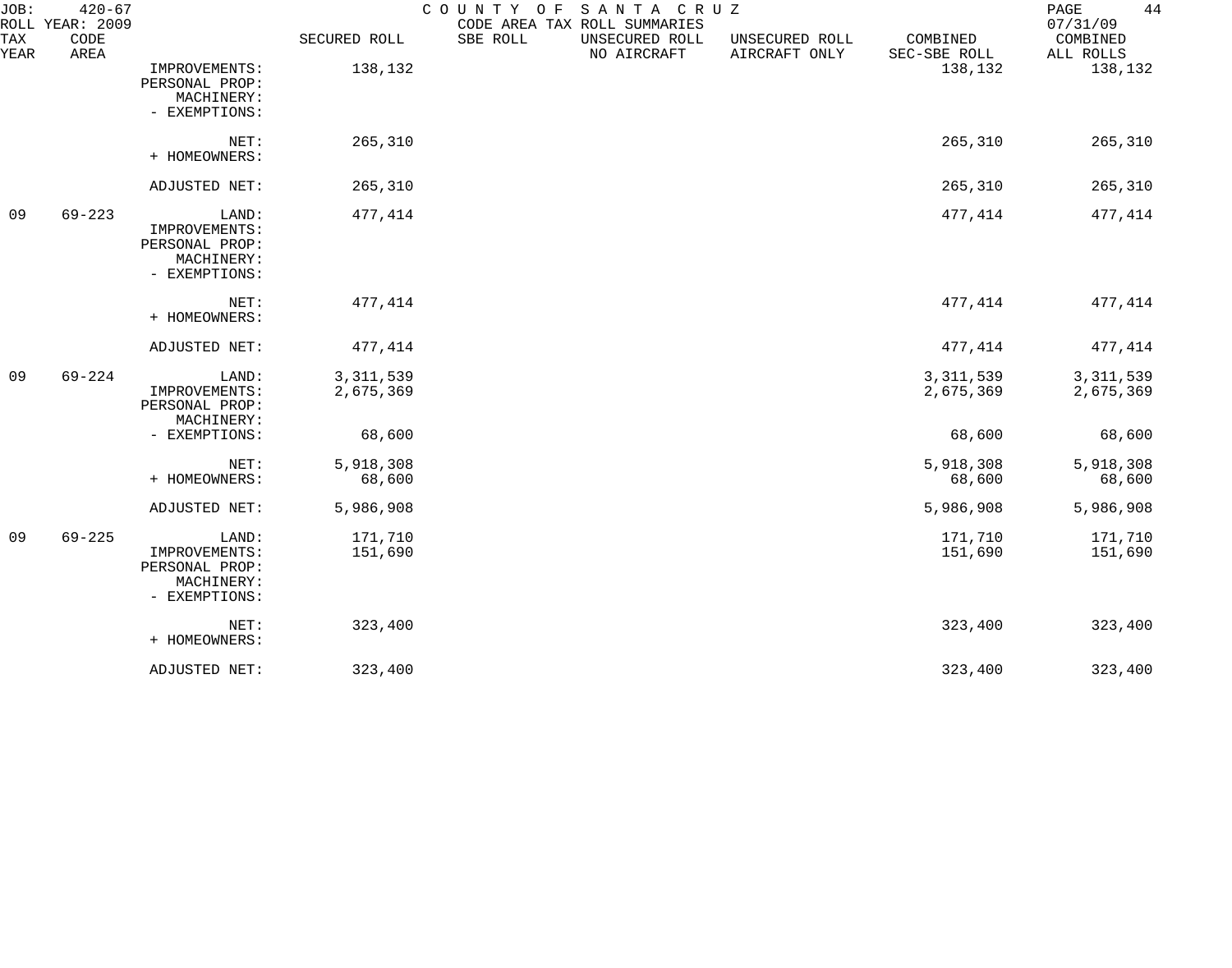| JOB:        | $420 - 67$<br>ROLL YEAR: 2009 |                              |               | COUNTY OF<br>SANTA CRUZ<br>CODE AREA TAX ROLL SUMMARIES |                                 |                          | 45<br>PAGE<br>07/31/09 |
|-------------|-------------------------------|------------------------------|---------------|---------------------------------------------------------|---------------------------------|--------------------------|------------------------|
| TAX<br>YEAR | <b>CODE</b><br>AREA           |                              | SECURED ROLL  | SBE ROLL<br>UNSECURED ROLL<br>NO AIRCRAFT               | UNSECURED ROLL<br>AIRCRAFT ONLY | COMBINED<br>SEC-SBE ROLL | COMBINED<br>ALL ROLLS  |
| 09          | $69 - 226$                    | LAND:                        | 6,046,775     |                                                         |                                 | 6,046,775                | 6,046,775              |
|             |                               | IMPROVEMENTS:                | 5,282,646     | 9,282                                                   |                                 | 5,282,646                | 5,291,928              |
|             |                               | PERSONAL PROP:               |               | 195,658                                                 |                                 |                          | 195,658                |
|             |                               | MACHINERY:                   |               |                                                         |                                 |                          |                        |
|             |                               | - EXEMPTIONS:                | 91,000        |                                                         |                                 | 91,000                   | 91,000                 |
|             |                               | NET:                         | 11,238,421    | 204,940                                                 |                                 | 11,238,421               | 11, 443, 361           |
|             |                               | + HOMEOWNERS:                | 91,000        |                                                         |                                 | 91,000                   | 91,000                 |
|             |                               | ADJUSTED NET:                | 11,329,421    | 204,940                                                 |                                 | 11,329,421               | 11,534,361             |
| 09          | $69 - 250$                    | LAND:                        | 108,817,899   |                                                         |                                 | 108,817,899              | 108,817,899            |
|             |                               | IMPROVEMENTS:                | 111,788,245   |                                                         |                                 | 111,788,245              | 111,788,245            |
|             |                               | PERSONAL PROP:<br>MACHINERY: | 59,059        | 359,620                                                 |                                 | 59,059                   | 418,679                |
|             |                               | - EXEMPTIONS:                | 2,412,865     |                                                         |                                 | 2,412,865                | 2,412,865              |
|             |                               | NET:                         | 218, 252, 338 | 359,620                                                 |                                 | 218, 252, 338            | 218,611,958            |
|             |                               | + HOMEOWNERS:                | 2,174,200     |                                                         |                                 | 2,174,200                | 2,174,200              |
|             |                               | ADJUSTED NET:                | 220, 426, 538 | 359,620                                                 |                                 | 220, 426, 538            | 220, 786, 158          |
| 09          | $69 - 251$                    | LAND:                        | 1,796,477     |                                                         |                                 | 1,796,477                | 1,796,477              |
|             |                               | IMPROVEMENTS:                | 3,615,393     |                                                         |                                 | 3,615,393                | 3,615,393              |
|             |                               | PERSONAL PROP:               |               | 11,146                                                  |                                 |                          | 11,146                 |
|             |                               | MACHINERY:                   |               |                                                         |                                 |                          |                        |
|             |                               | - EXEMPTIONS:                | 28,656        |                                                         |                                 | 28,656                   | 28,656                 |
|             |                               | NET:                         | 5,383,214     | 11,146                                                  |                                 | 5,383,214                | 5,394,360              |
|             |                               | + HOMEOWNERS:                | 28,000        |                                                         |                                 | 28,000                   | 28,000                 |
|             |                               | ADJUSTED NET:                | 5, 411, 214   | 11,146                                                  |                                 | 5, 411, 214              | 5,422,360              |
| 09          | $69 - 252$                    | LAND:                        |               |                                                         |                                 |                          |                        |

 IMPROVEMENTS: PERSONAL PROP: MACHINERY:

- EXEMPTIONS:

NET:

+ HOMEOWNERS:

ADJUSTED NET: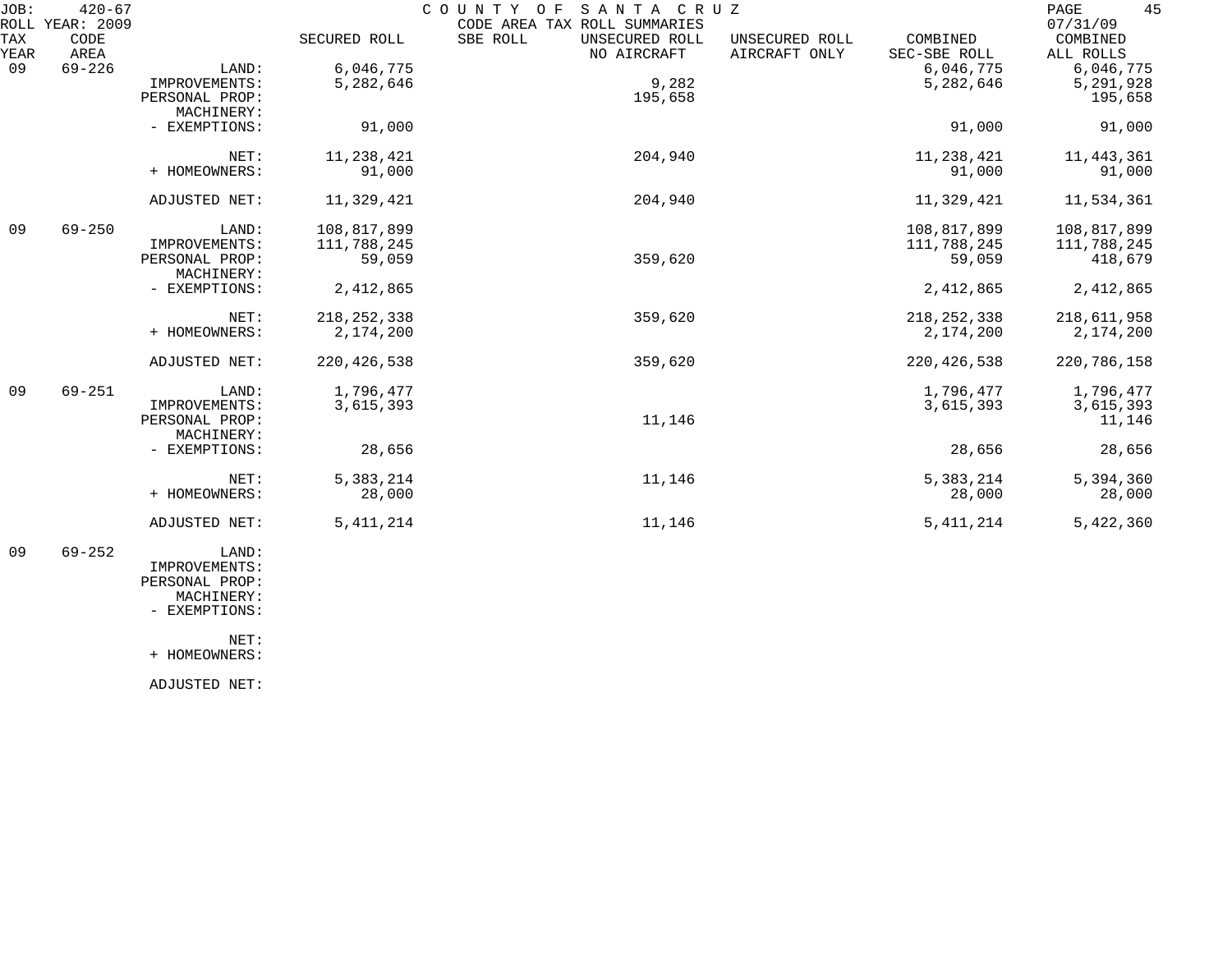| JOB:<br>ROLL | $420 - 67$<br>YEAR: 2009 |                                 |                       | COUNTY OF SANTA CRUZ<br>CODE AREA TAX ROLL SUMMARIES |                                 |                          | 46<br>PAGE<br>07/31/09    |
|--------------|--------------------------|---------------------------------|-----------------------|------------------------------------------------------|---------------------------------|--------------------------|---------------------------|
| TAX<br>YEAR  | CODE<br>AREA             |                                 | SECURED ROLL          | SBE ROLL<br>UNSECURED ROLL<br>NO AIRCRAFT            | UNSECURED ROLL<br>AIRCRAFT ONLY | COMBINED<br>SEC-SBE ROLL | COMBINED<br>ALL ROLLS     |
| 09           | $69 - 253$               | LAND:                           | 56, 203, 556          |                                                      |                                 | 56, 203, 556             | 56, 203, 556              |
|              |                          | IMPROVEMENTS:<br>PERSONAL PROP: | 64,330,965<br>510,982 | 90,948<br>678,166                                    |                                 | 64,330,965<br>510,982    | 64, 421, 913<br>1,189,148 |
|              |                          | MACHINERY:                      | 42,301                |                                                      |                                 | 42,301                   | 42,301                    |
|              |                          | - EXEMPTIONS:                   | 14,064,660            |                                                      |                                 | 14,064,660               | 14,064,660                |
|              |                          | NET:                            | 107,023,144           | 769,114                                              |                                 | 107,023,144              | 107,792,258               |
|              |                          | + HOMEOWNERS:                   | 1,933,400             |                                                      |                                 | 1,933,400                | 1,933,400                 |
|              |                          | ADJUSTED NET:                   | 108,956,544           | 769,114                                              |                                 | 108,956,544              | 109,725,658               |
| 09           | $69 - 254$               | LAND:                           | 3,449,111             |                                                      |                                 | 3,449,111                | 3,449,111                 |
|              |                          | IMPROVEMENTS:                   | 3,552,228             |                                                      |                                 | 3,552,228                | 3,552,228                 |
|              |                          | PERSONAL PROP:<br>MACHINERY:    | 23,634                | 5,881                                                |                                 | 23,634                   | 29,515                    |
|              |                          | - EXEMPTIONS:                   | 965,593               |                                                      |                                 | 965,593                  | 965,593                   |
|              |                          | NET:                            | 6,059,380             | 5,881                                                |                                 | 6,059,380                | 6,065,261                 |
|              |                          | + HOMEOWNERS:                   | 28,000                |                                                      |                                 | 28,000                   | 28,000                    |
|              |                          | ADJUSTED NET:                   | 6,087,380             | 5,881                                                |                                 | 6,087,380                | 6,093,261                 |
| 09           | $69 - 255$               | LAND:                           | 151, 164, 393         | 92,257                                               |                                 | 151, 164, 393            | 151,256,650               |
|              |                          | IMPROVEMENTS:                   | 147,518,210           | 139,149                                              |                                 | 147,518,210              | 147,657,359               |
|              |                          | PERSONAL PROP:<br>MACHINERY:    | 142,413               | 616,093                                              |                                 | 142,413                  | 758,506                   |
|              |                          | - EXEMPTIONS:                   | 22, 329, 138          |                                                      |                                 | 22,329,138               | 22, 329, 138              |
|              |                          | NET:                            | 276, 495, 878         | 847,499                                              |                                 | 276, 495, 878            | 277, 343, 377             |
|              |                          | + HOMEOWNERS:                   | 5,770,800             |                                                      |                                 | 5,770,800                | 5,770,800                 |
|              |                          | ADJUSTED NET:                   | 282, 266, 678         | 847,499                                              |                                 | 282, 266, 678            | 283, 114, 177             |
| 09           | $69 - 256$               | LAND:                           | 13,607,628            |                                                      |                                 | 13,607,628               | 13,607,628                |
|              |                          | IMPROVEMENTS:                   | 15,206,079            |                                                      |                                 | 15,206,079               | 15,206,079                |
|              |                          | PERSONAL PROP:<br>MACHINERY:    | 6,000                 | 872,830                                              |                                 | 6,000                    | 878,830                   |
|              |                          | - EXEMPTIONS:                   | 1,105,765             |                                                      |                                 | 1,105,765                | 1,105,765                 |
|              |                          | NET:                            | 27, 713, 942          | 872,830                                              |                                 | 27, 713, 942             | 28,586,772                |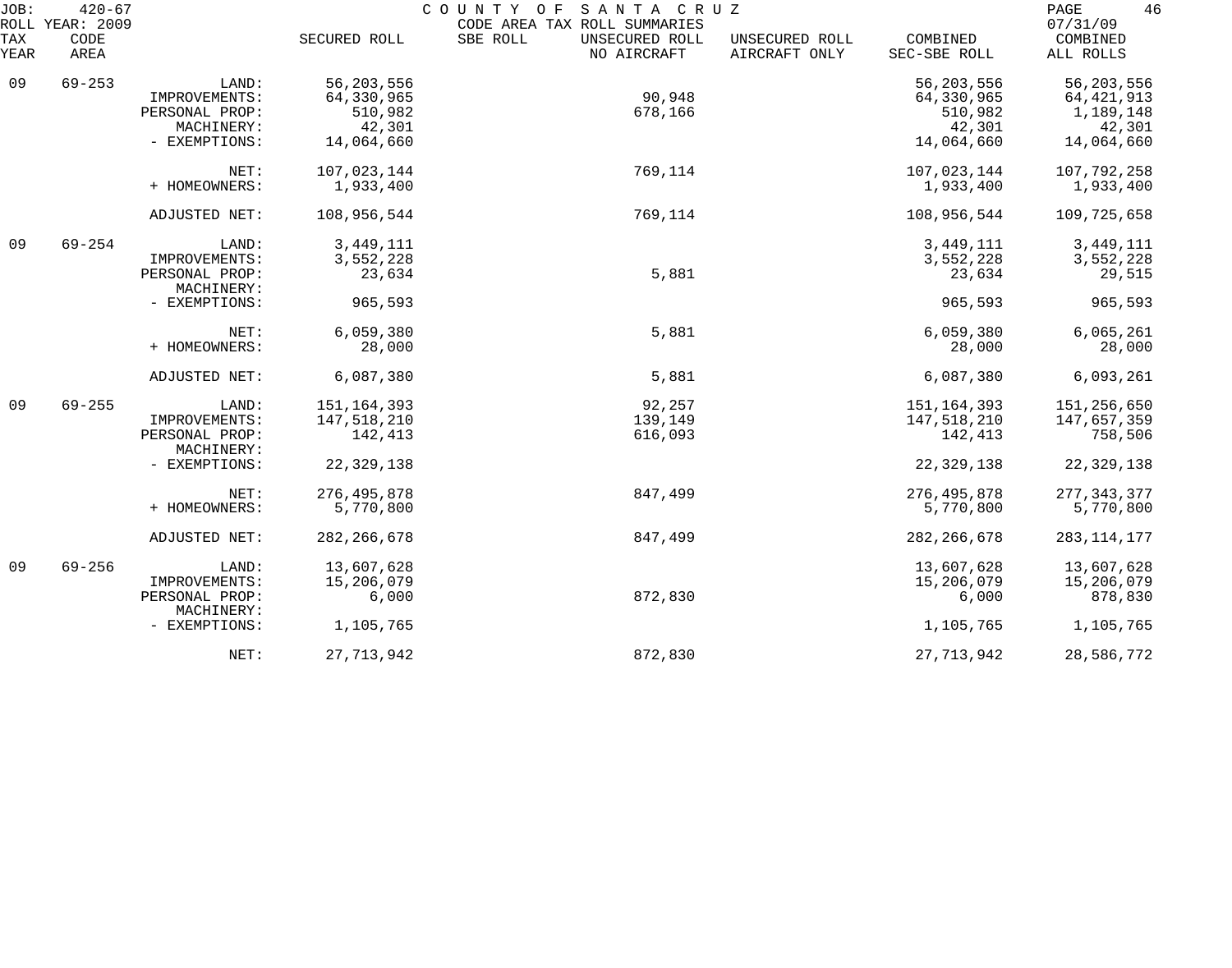| JOB:        | $420 - 67$<br>ROLL YEAR: 2009 |                              |               | COUNTY OF SANTA CRUZ<br>CODE AREA TAX ROLL SUMMARIES |                                 |                          | 47<br>$\mathop{\mathtt{PAGE}}$<br>07/31/09 |
|-------------|-------------------------------|------------------------------|---------------|------------------------------------------------------|---------------------------------|--------------------------|--------------------------------------------|
| TAX<br>YEAR | CODE<br>AREA                  |                              | SECURED ROLL  | SBE ROLL<br>UNSECURED ROLL<br>NO AIRCRAFT            | UNSECURED ROLL<br>AIRCRAFT ONLY | COMBINED<br>SEC-SBE ROLL | COMBINED<br>ALL ROLLS                      |
|             |                               | + HOMEOWNERS:                | 502,600       |                                                      |                                 | 502,600                  | 502,600                                    |
|             |                               | ADJUSTED NET:                | 28, 216, 542  | 872,830                                              |                                 | 28, 216, 542             | 29,089,372                                 |
| 09          | $69 - 257$                    | LAND:                        | 28, 943, 042  |                                                      |                                 | 28,943,042               | 28,943,042                                 |
|             |                               | IMPROVEMENTS:                | 26, 197, 222  | 273,129                                              |                                 | 26, 197, 222             | 26,470,351                                 |
|             |                               | PERSONAL PROP:<br>MACHINERY: | 87,298        | 294,493                                              |                                 | 87,298                   | 381,791                                    |
|             |                               | - EXEMPTIONS:                | 1,266,542     |                                                      |                                 | 1,266,542                | 1,266,542                                  |
|             |                               | NET:                         | 53,961,020    | 567,622                                              |                                 | 53,961,020               | 54, 528, 642                               |
|             |                               | + HOMEOWNERS:                | 1,153,600     |                                                      |                                 | 1,153,600                | 1,153,600                                  |
|             |                               | ADJUSTED NET:                | 55, 114, 620  | 567,622                                              |                                 | 55, 114, 620             | 55,682,242                                 |
| 09          | $69 - 258$                    | LAND:                        | 355,064,407   | 24,263                                               |                                 | 355,064,407              | 355,088,670                                |
|             |                               | IMPROVEMENTS:                | 289,667,797   | 5,762,714                                            |                                 | 289,667,797              | 295,430,511                                |
|             |                               | PERSONAL PROP:               | 11,631,804    | 18,869,335                                           |                                 | 11,631,804               | 30,501,139                                 |
|             |                               | MACHINERY:                   | 225,632       |                                                      |                                 | 225,632                  | 225,632                                    |
|             |                               | - EXEMPTIONS:                | 36,034,202    | 80,743                                               |                                 | 36,034,202               | 36, 114, 945                               |
|             |                               | NET:                         | 620, 555, 438 | 24,575,569                                           |                                 | 620, 555, 438            | 645, 131, 007                              |
|             |                               | + HOMEOWNERS:                | 4,790,800     |                                                      |                                 | 4,790,800                | 4,790,800                                  |
|             |                               | ADJUSTED NET:                | 625, 346, 238 | 24,575,569                                           |                                 | 625, 346, 238            | 649, 921, 807                              |
| 09          | $69 - 259$                    | LAND:                        | 19,839,915    |                                                      |                                 | 19,839,915               | 19,839,915                                 |
|             |                               | IMPROVEMENTS:                | 17,989,164    | 17,116                                               |                                 | 17,989,164               | 18,006,280                                 |
|             |                               | PERSONAL PROP:<br>MACHINERY: |               | 453,416                                              |                                 |                          | 453,416                                    |
|             |                               | - EXEMPTIONS:                | 5,047,601     | 323,665                                              |                                 | 5,047,601                | 5,371,266                                  |
|             |                               | NET:                         | 32,781,478    | 146,867                                              |                                 | 32,781,478               | 32,928,345                                 |
|             |                               | + HOMEOWNERS:                | 271,600       |                                                      |                                 | 271,600                  | 271,600                                    |
|             |                               | ADJUSTED NET:                | 33,053,078    | 146,867                                              |                                 | 33,053,078               | 33, 199, 945                               |
| 09          | $69 - 260$                    | LAND:                        | 2,539,114     |                                                      |                                 | 2,539,114                | 2,539,114                                  |
|             |                               | IMPROVEMENTS:                | 452,144       |                                                      |                                 | 452,144                  | 452,144                                    |
|             |                               | PERSONAL PROP:<br>MACHINERY: |               | 469,483                                              |                                 |                          | 469,483                                    |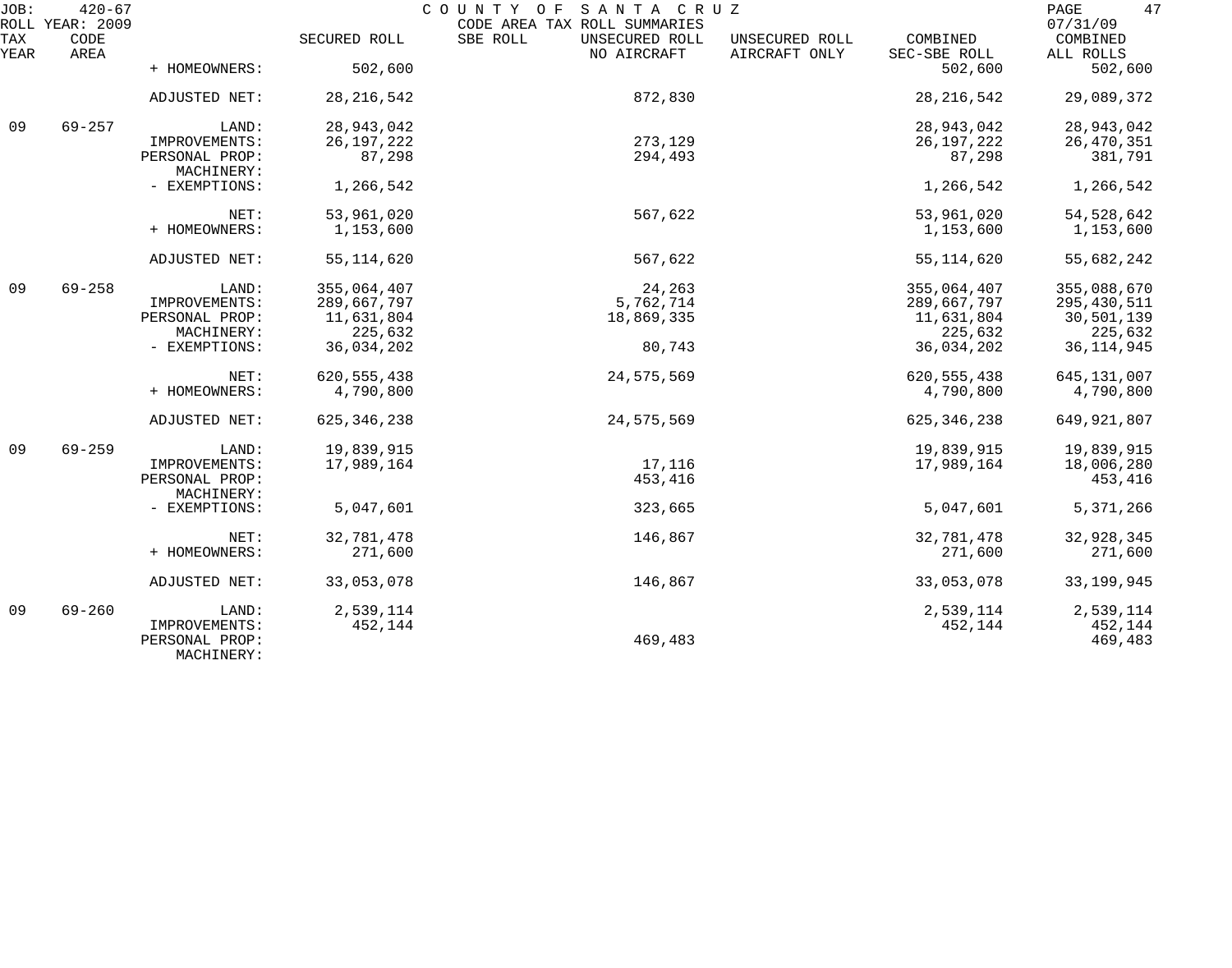| JOB:        | $420 - 67$<br>ROLL YEAR: 2009 |                                                                         |                                                                    | SANTA CRUZ<br>COUNTY OF<br>CODE AREA TAX ROLL SUMMARIES |                                 |                                                                | 48<br>PAGE<br>07/31/09                                                 |
|-------------|-------------------------------|-------------------------------------------------------------------------|--------------------------------------------------------------------|---------------------------------------------------------|---------------------------------|----------------------------------------------------------------|------------------------------------------------------------------------|
| TAX<br>YEAR | CODE<br>AREA                  |                                                                         | SECURED ROLL                                                       | SBE ROLL<br>UNSECURED ROLL<br>NO AIRCRAFT               | UNSECURED ROLL<br>AIRCRAFT ONLY | COMBINED<br>SEC-SBE ROLL                                       | COMBINED<br>ALL ROLLS                                                  |
|             |                               | - EXEMPTIONS:                                                           | 13,003                                                             |                                                         |                                 | 13,003                                                         | 13,003                                                                 |
|             |                               | NET:<br>+ HOMEOWNERS:                                                   | 2,978,255                                                          | 469,483                                                 |                                 | 2,978,255                                                      | 3, 447, 738                                                            |
|             |                               | ADJUSTED NET:                                                           | 2,978,255                                                          | 469,483                                                 |                                 | 2,978,255                                                      | 3, 447, 738                                                            |
| 09          | $69 - 261$                    | LAND:<br>IMPROVEMENTS:<br>PERSONAL PROP:                                | 192,716,877<br>115,668,634<br>187,179                              | 441,788<br>107,363                                      |                                 | 192,716,877<br>115,668,634<br>187,179                          | 192,716,877<br>116,110,422<br>294,542                                  |
|             |                               | MACHINERY:<br>- EXEMPTIONS:                                             | 8,991<br>166,956                                                   |                                                         |                                 | 8,991<br>166,956                                               | 8,991<br>166,956                                                       |
|             |                               | NET:<br>+ HOMEOWNERS:                                                   | 308, 414, 725<br>165,200                                           | 549,151                                                 |                                 | 308, 414, 725<br>165,200                                       | 308,963,876<br>165,200                                                 |
|             |                               | ADJUSTED NET:                                                           | 308,579,925                                                        | 549,151                                                 |                                 | 308,579,925                                                    | 309,129,076                                                            |
| 09          | $69 - 262$                    | LAND:<br>IMPROVEMENTS:<br>PERSONAL PROP:<br>MACHINERY:<br>- EXEMPTIONS: | 254, 186, 655<br>194,760,671<br>521,530<br>160,576<br>20, 774, 751 | 48,810<br>1,521,024<br>7,965,881                        |                                 | 254,186,655<br>194,760,671<br>521,530<br>160,576<br>20,774,751 | 254, 235, 465<br>196, 281, 695<br>8,487,411<br>160,576<br>20, 774, 751 |
|             |                               | NET:<br>+ HOMEOWNERS:                                                   | 428,854,681<br>4,193,000                                           | 9,535,715                                               |                                 | 428,854,681<br>4,193,000                                       | 438,390,396<br>4,193,000                                               |
|             |                               | ADJUSTED NET:                                                           | 433,047,681                                                        | 9,535,715                                               |                                 | 433,047,681                                                    | 442,583,396                                                            |
| 09          | $69 - 263$                    | LAND:<br>IMPROVEMENTS:<br>PERSONAL PROP:                                | 9,895,789<br>15,662,215                                            | 137,810                                                 |                                 | 9,895,789<br>15,662,215                                        | 9,895,789<br>15,662,215<br>137,810                                     |
|             |                               | MACHINERY:<br>- EXEMPTIONS:                                             | 283,092                                                            |                                                         |                                 | 283,092                                                        | 283,092                                                                |
|             |                               | NET:<br>+ HOMEOWNERS:                                                   | 25, 274, 912<br>168,000                                            | 137,810                                                 |                                 | 25, 274, 912<br>168,000                                        | 25, 412, 722<br>168,000                                                |
|             |                               | ADJUSTED NET:                                                           | 25, 442, 912                                                       | 137,810                                                 |                                 | 25, 442, 912                                                   | 25,580,722                                                             |
| 09          | $69 - 264$                    | LAND:                                                                   | 97,744,246                                                         |                                                         |                                 | 97,744,246                                                     | 97,744,246                                                             |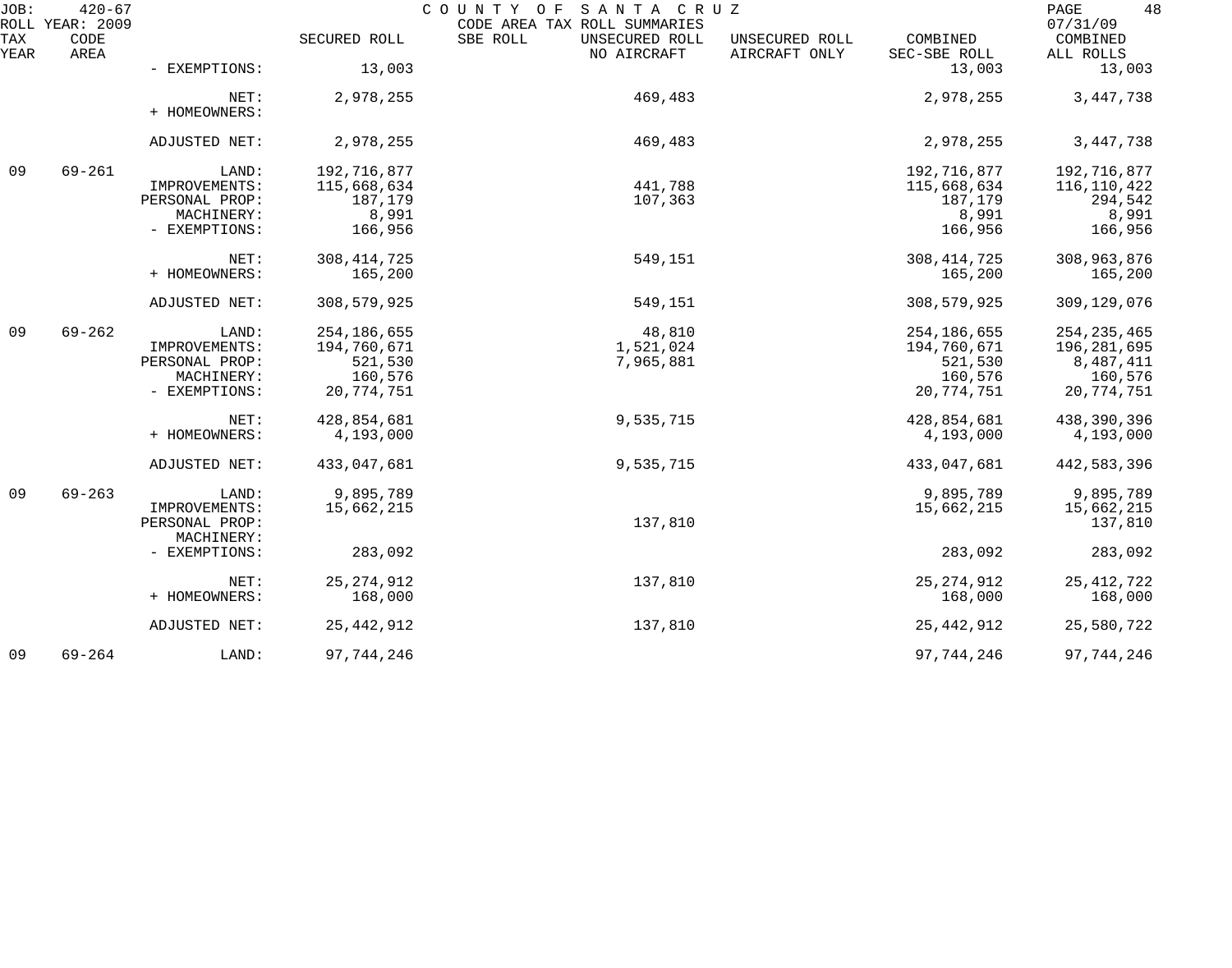| JOB:        | $420 - 67$                      |                              |               | COUNTY OF<br>SANTA CRUZ                                                   |                                                             | 49<br>PAGE                        |
|-------------|---------------------------------|------------------------------|---------------|---------------------------------------------------------------------------|-------------------------------------------------------------|-----------------------------------|
| TAX<br>YEAR | ROLL YEAR: 2009<br>CODE<br>AREA |                              | SECURED ROLL  | CODE AREA TAX ROLL SUMMARIES<br>SBE ROLL<br>UNSECURED ROLL<br>NO AIRCRAFT | COMBINED<br>UNSECURED ROLL<br>AIRCRAFT ONLY<br>SEC-SBE ROLL | 07/31/09<br>COMBINED<br>ALL ROLLS |
|             |                                 | IMPROVEMENTS:                | 84, 433, 535  | 2,086,673                                                                 | 84, 433, 535                                                | 86,520,208                        |
|             |                                 | PERSONAL PROP:<br>MACHINERY: | 177,553       | 2,619,342                                                                 | 177,553                                                     | 2,796,895                         |
|             |                                 | - EXEMPTIONS:                | 7,262,123     | 4,292                                                                     | 7,262,123                                                   | 7,266,415                         |
|             |                                 | NET:                         | 175,093,211   | 4,701,723                                                                 | 175,093,211                                                 | 179,794,934                       |
|             |                                 | + HOMEOWNERS:                | 1,603,000     |                                                                           | 1,603,000                                                   | 1,603,000                         |
|             |                                 | ADJUSTED NET:                | 176,696,211   | 4,701,723                                                                 | 176,696,211                                                 | 181,397,934                       |
| 09          | $69 - 265$                      | LAND:                        | 33, 282, 013  |                                                                           | 33, 282, 013                                                | 33, 282, 013                      |
|             |                                 | IMPROVEMENTS:                | 34, 325, 980  |                                                                           | 34, 325, 980                                                | 34, 325, 980                      |
|             |                                 | PERSONAL PROP:<br>MACHINERY: | 9,942         | 335,701                                                                   | 9,942                                                       | 345,643                           |
|             |                                 | - EXEMPTIONS:                | 651,000       |                                                                           | 651,000                                                     | 651,000                           |
|             |                                 | NET:                         | 66,966,935    | 335,701                                                                   | 66,966,935                                                  | 67, 302, 636                      |
|             |                                 | + HOMEOWNERS:                | 651,000       |                                                                           | 651,000                                                     | 651,000                           |
|             |                                 | ADJUSTED NET:                | 67,617,935    | 335,701                                                                   | 67,617,935                                                  | 67,953,636                        |
| 09          | $69 - 266$                      | LAND:                        | 51, 426, 924  |                                                                           | 51, 426, 924                                                | 51,426,924                        |
|             |                                 | IMPROVEMENTS:                | 39,048,522    |                                                                           | 39,048,522                                                  | 39,048,522                        |
|             |                                 | PERSONAL PROP:<br>MACHINERY: | 24,610        | 378,160                                                                   | 24,610                                                      | 402,770                           |
|             |                                 | - EXEMPTIONS:                | 774,245       |                                                                           | 774,245                                                     | 774,245                           |
|             |                                 | NET:                         | 89,725,811    | 378,160                                                                   | 89,725,811                                                  | 90,103,971                        |
|             |                                 | + HOMEOWNERS:                | 767,200       |                                                                           | 767,200                                                     | 767,200                           |
|             |                                 | ADJUSTED NET:                | 90,493,011    | 378,160                                                                   | 90,493,011                                                  | 90,871,171                        |
| 09          | $69 - 267$                      | LAND:                        | 353,646,257   | 397,357                                                                   | 353,646,257                                                 | 354,043,614                       |
|             |                                 | IMPROVEMENTS:                | 255,666,704   | 421,444                                                                   | 255,666,704                                                 | 256,088,148                       |
|             |                                 | PERSONAL PROP:<br>MACHINERY: | 20,684        | 1,042,195                                                                 | 20,684                                                      | 1,062,879                         |
|             |                                 | - EXEMPTIONS:                | 8,138,701     |                                                                           | 8,138,701                                                   | 8,138,701                         |
|             |                                 | NET:                         | 601,194,944   | 1,860,996                                                                 | 601,194,944                                                 | 603,055,940                       |
|             |                                 | + HOMEOWNERS:                | 3,183,600     |                                                                           | 3,183,600                                                   | 3,183,600                         |
|             |                                 | ADJUSTED NET:                | 604, 378, 544 | 1,860,996                                                                 | 604,378,544                                                 | 606, 239, 540                     |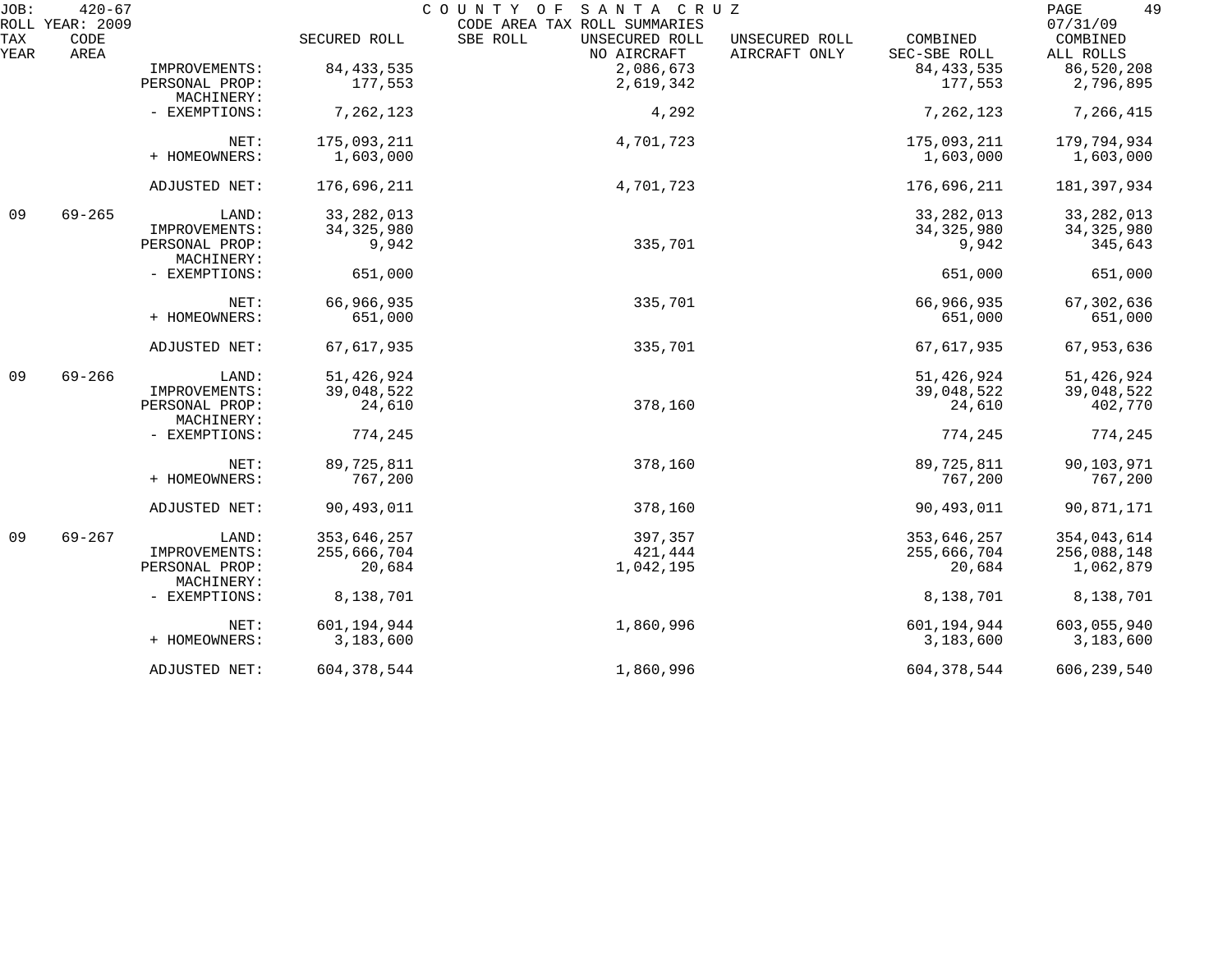| JOB: | $420 - 67$<br>ROLL YEAR: 2009 |                |              | COUNTY OF<br>SANTA CRUZ<br>CODE AREA TAX ROLL SUMMARIES |                |              | 50<br>PAGE<br>07/31/09 |
|------|-------------------------------|----------------|--------------|---------------------------------------------------------|----------------|--------------|------------------------|
| TAX  | CODE                          |                | SECURED ROLL | SBE ROLL<br>UNSECURED ROLL                              | UNSECURED ROLL | COMBINED     | COMBINED               |
| YEAR | AREA                          |                |              | NO AIRCRAFT                                             | AIRCRAFT ONLY  | SEC-SBE ROLL | ALL ROLLS              |
| 09   | $69 - 268$                    | LAND:          | 115,879,231  |                                                         |                | 115,879,231  | 115,879,231            |
|      |                               | IMPROVEMENTS:  | 66,517,074   |                                                         |                | 66,517,074   | 66, 517, 074           |
|      |                               | PERSONAL PROP: | 3,206,099    | 211,625                                                 |                | 3,206,099    | 3, 417, 724            |
|      |                               | MACHINERY:     | 107,388      |                                                         |                | 107,388      | 107,388                |
|      |                               | - EXEMPTIONS:  | 161,000      |                                                         |                | 161,000      | 161,000                |
|      |                               | NET:           | 185,548,792  | 211,625                                                 |                | 185,548,792  | 185,760,417            |
|      |                               | + HOMEOWNERS:  | 161,000      |                                                         |                | 161,000      | 161,000                |
|      |                               | ADJUSTED NET:  | 185,709,792  | 211,625                                                 |                | 185,709,792  | 185,921,417            |
| 09   | $69 - 270$                    | LAND:          | 279,977,552  | 89,896                                                  |                | 279,977,552  | 280,067,448            |
|      |                               | IMPROVEMENTS:  | 199,871,849  | 316,100                                                 |                | 199,871,849  | 200, 187, 949          |
|      |                               | PERSONAL PROP: | 315,000      | 912,086                                                 |                | 315,000      | 1,227,086              |
|      |                               | MACHINERY:     |              |                                                         |                |              |                        |
|      |                               | - EXEMPTIONS:  | 5,511,098    |                                                         |                | 5,511,098    | 5,511,098              |
|      |                               | NET:           | 474,653,303  | 1,318,082                                               |                | 474,653,303  | 475, 971, 385          |
|      |                               | + HOMEOWNERS:  | 4,260,200    |                                                         |                | 4,260,200    | 4,260,200              |
|      |                               | ADJUSTED NET:  | 478,913,503  | 1,318,082                                               |                | 478,913,503  | 480, 231, 585          |
| 09   | $69 - 271$                    | LAND:          | 5,541,288    |                                                         |                | 5,541,288    | 5,541,288              |
|      |                               | IMPROVEMENTS:  | 5,351,268    |                                                         |                | 5, 351, 268  | 5, 351, 268            |
|      |                               | PERSONAL PROP: |              |                                                         |                |              |                        |
|      |                               | MACHINERY:     |              |                                                         |                |              |                        |
|      |                               | - EXEMPTIONS:  | 84,000       |                                                         |                | 84,000       | 84,000                 |
|      |                               | NET:           | 10,808,556   |                                                         |                | 10,808,556   | 10,808,556             |
|      |                               | + HOMEOWNERS:  | 84,000       |                                                         |                | 84,000       | 84,000                 |
|      |                               | ADJUSTED NET:  | 10,892,556   |                                                         |                | 10,892,556   | 10,892,556             |
| 09   | $69 - 272$                    | LAND:          | 27,997,355   |                                                         |                | 27,997,355   | 27,997,355             |
|      |                               | IMPROVEMENTS:  | 13, 144, 973 | 2,672                                                   |                | 13, 144, 973 | 13, 147, 645           |
|      |                               | PERSONAL PROP: |              | 176,203                                                 |                |              | 176,203                |
|      |                               | MACHINERY:     |              |                                                         |                |              |                        |
|      |                               | - EXEMPTIONS:  | 718,200      |                                                         |                | 718,200      | 718,200                |
|      |                               | NET:           | 40, 424, 128 | 178,875                                                 |                | 40, 424, 128 | 40,603,003             |
|      |                               | + HOMEOWNERS:  | 718,200      |                                                         |                | 718,200      | 718,200                |
|      |                               | ADJUSTED NET:  | 41, 142, 328 | 178,875                                                 |                | 41,142,328   | 41, 321, 203           |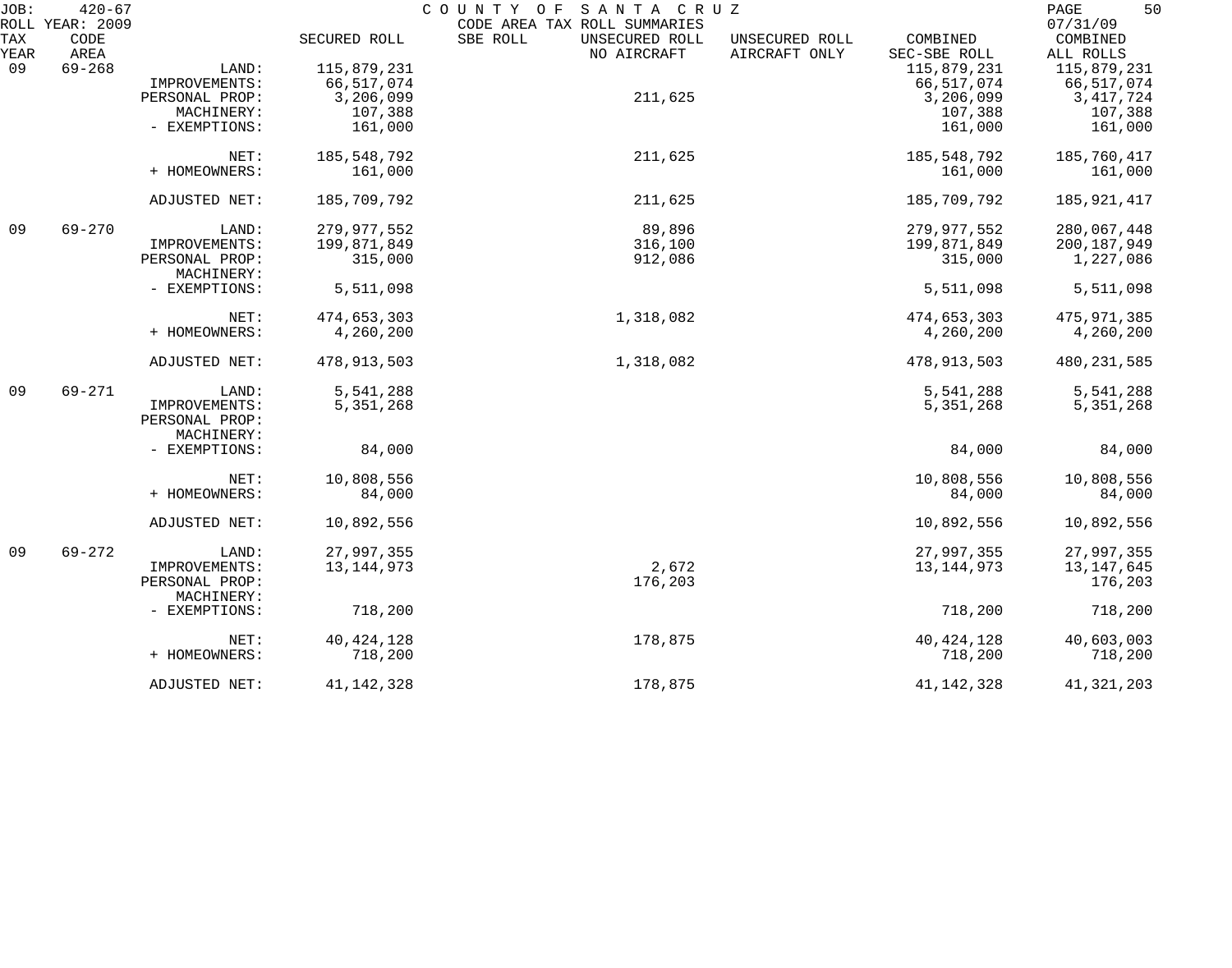| JOB:        | $420 - 67$<br>ROLL YEAR: 2009 |                                                                         |                                         | COUNTY OF SANTA CRUZ | CODE AREA TAX ROLL SUMMARIES  |                                 |                                         | 51<br>PAGE<br>07/31/09                |
|-------------|-------------------------------|-------------------------------------------------------------------------|-----------------------------------------|----------------------|-------------------------------|---------------------------------|-----------------------------------------|---------------------------------------|
| TAX<br>YEAR | CODE<br>AREA                  |                                                                         | SECURED ROLL                            | SBE ROLL             | UNSECURED ROLL<br>NO AIRCRAFT | UNSECURED ROLL<br>AIRCRAFT ONLY | COMBINED<br>SEC-SBE ROLL                | COMBINED<br>ALL ROLLS                 |
| 09          | $69 - 273$                    | LAND:<br>IMPROVEMENTS:                                                  | 1,313,476,796<br>926,101,240            | 154,500              | 465,088<br>9,839,431          |                                 | 1,313,631,296<br>926,101,240            | 1,314,096,384<br>935, 940, 671        |
|             |                               | PERSONAL PROP:<br>MACHINERY:<br>- EXEMPTIONS:                           | 1,875,285<br>403,178<br>41,001,269      |                      | 18,501,744<br>1,628,629       |                                 | 1,875,285<br>403,178<br>41,001,269      | 20, 377, 029<br>403,178<br>42,629,898 |
|             |                               |                                                                         |                                         |                      |                               |                                 |                                         |                                       |
|             |                               | NET:<br>+ HOMEOWNERS:                                                   | 2,200,855,230<br>15,761,200             | 154,500              | 27, 177, 634                  |                                 | 2,201,009,730<br>15,761,200             | 2, 228, 187, 364<br>15,761,200        |
|             |                               | ADJUSTED NET:                                                           | 2, 216, 616, 430                        |                      | 27, 177, 634                  |                                 | 2, 216, 770, 930                        | 2, 243, 948, 564                      |
| 09          | $69 - 274$                    | LAND:<br>IMPROVEMENTS:<br>PERSONAL PROP:<br>MACHINERY:                  | 17,810,117<br>21,017,651                |                      | 5,639<br>5,639<br>149,868     |                                 | 17,810,117<br>21,017,651                | 17,815,756<br>21,023,290<br>149,868   |
|             |                               | - EXEMPTIONS:                                                           | 329,000                                 |                      |                               |                                 | 329,000                                 | 329,000                               |
|             |                               | NET:<br>+ HOMEOWNERS:                                                   | 38,498,768<br>329,000                   |                      | 161,146                       |                                 | 38, 498, 768<br>329,000                 | 38,659,914<br>329,000                 |
|             |                               | ADJUSTED NET:                                                           | 38,827,768                              |                      | 161,146                       |                                 | 38,827,768                              | 38,988,914                            |
| 09          | $69 - 275$                    | LAND:<br>IMPROVEMENTS:<br>PERSONAL PROP:<br>MACHINERY:                  | 146, 171, 914<br>114, 125, 494<br>3,900 |                      | 50,813<br>359,708             |                                 | 146, 171, 914<br>114, 125, 494<br>3,900 | 146,171,914<br>114,176,307<br>363,608 |
|             |                               | - EXEMPTIONS:                                                           | 2,828,570                               |                      |                               |                                 | 2,828,570                               | 2,828,570                             |
|             |                               | NET:<br>+ HOMEOWNERS:                                                   | 257, 472, 738<br>2,405,200              |                      | 410,521                       |                                 | 257, 472, 738<br>2,405,200              | 257,883,259<br>2,405,200              |
|             |                               | ADJUSTED NET:                                                           | 259,877,938                             |                      | 410,521                       |                                 | 259,877,938                             | 260, 288, 459                         |
| 09          | $69 - 276$                    | LAND:<br>IMPROVEMENTS:<br>PERSONAL PROP:<br>MACHINERY:<br>- EXEMPTIONS: | 693,397<br>476,083                      |                      |                               |                                 | 693,397<br>476,083                      | 693,397<br>476,083                    |
|             |                               | NET:                                                                    | 1,169,480                               |                      |                               |                                 | 1,169,480                               | 1,169,480                             |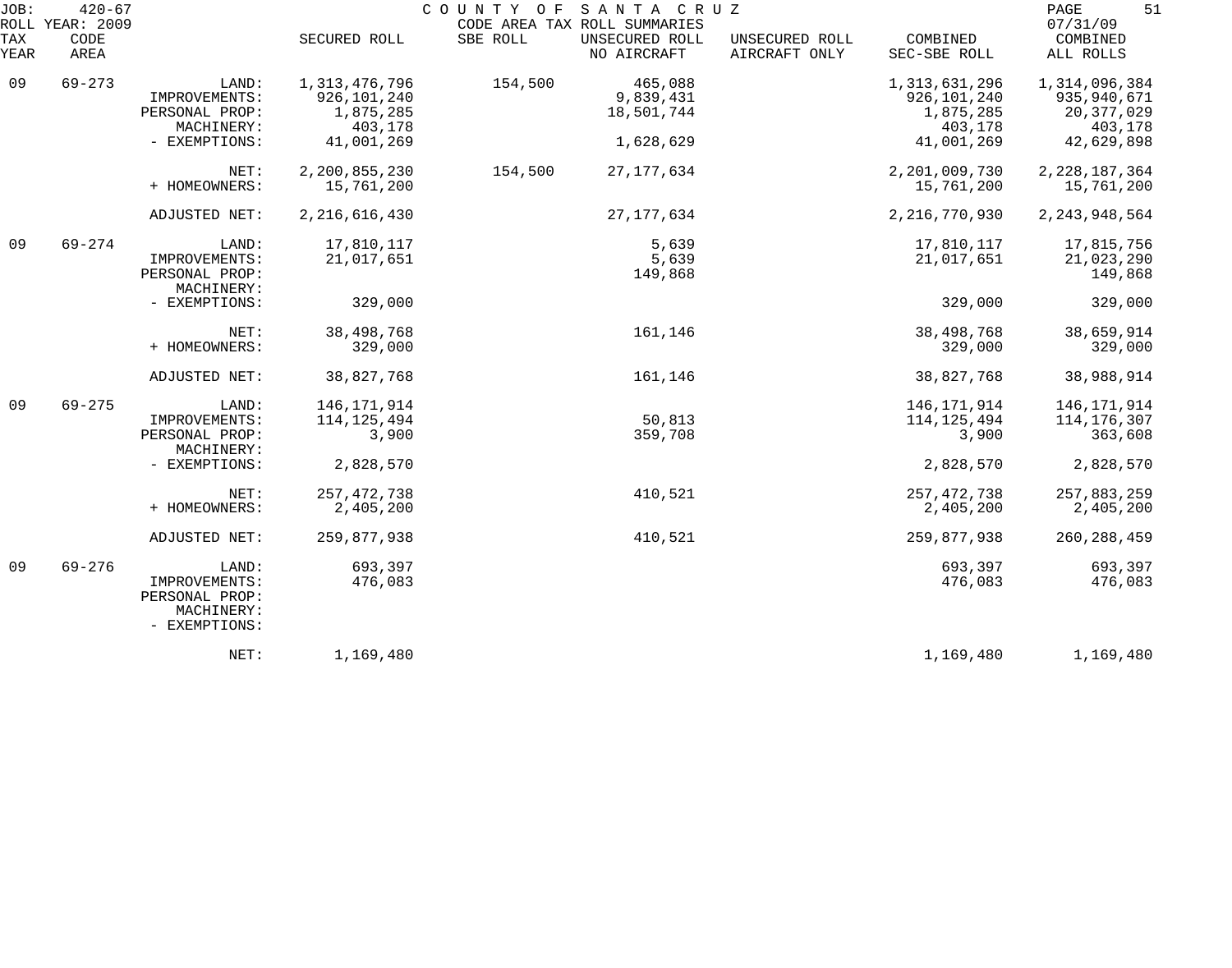| JOB:        | $420 - 67$<br>ROLL YEAR: 2009 |                                               |              | COUNTY OF<br>SANTA CRUZ<br>CODE AREA TAX ROLL SUMMARIES |                                 |                          | 52<br>PAGE<br>07/31/09 |
|-------------|-------------------------------|-----------------------------------------------|--------------|---------------------------------------------------------|---------------------------------|--------------------------|------------------------|
| TAX<br>YEAR | CODE<br>AREA                  |                                               | SECURED ROLL | SBE ROLL<br>UNSECURED ROLL<br>NO AIRCRAFT               | UNSECURED ROLL<br>AIRCRAFT ONLY | COMBINED<br>SEC-SBE ROLL | COMBINED<br>ALL ROLLS  |
|             |                               | + HOMEOWNERS:                                 |              |                                                         |                                 |                          |                        |
|             |                               | ADJUSTED NET:                                 | 1,169,480    |                                                         |                                 | 1,169,480                | 1,169,480              |
| 09          | $69 - 277$                    | LAND:                                         | 13,780,348   |                                                         |                                 | 13,780,348               | 13,780,348             |
|             |                               | IMPROVEMENTS:<br>PERSONAL PROP:<br>MACHINERY: | 9,543,286    | 37,460                                                  |                                 | 9,543,286                | 9,543,286<br>37,460    |
|             |                               | - EXEMPTIONS:                                 | 231,117      |                                                         |                                 | 231,117                  | 231,117                |
|             |                               | NET:                                          | 23,092,517   | 37,460                                                  |                                 | 23,092,517               | 23, 129, 977           |
|             |                               | + HOMEOWNERS:                                 | 229,600      |                                                         |                                 | 229,600                  | 229,600                |
|             |                               | ADJUSTED NET:                                 | 23, 322, 117 | 37,460                                                  |                                 | 23, 322, 117             | 23, 359, 577           |
| 09          | $69 - 278$                    | LAND:                                         | 79,031,013   | 17,010                                                  |                                 | 79,031,013               | 79,048,023             |
|             |                               | IMPROVEMENTS:<br>PERSONAL PROP:               | 62,862,118   | 17,010                                                  |                                 | 62,862,118               | 62,879,128             |
|             |                               | MACHINERY:                                    | 28,895       | 120,897                                                 |                                 | 28,895                   | 149,792                |
|             |                               | - EXEMPTIONS:                                 | 724,015      |                                                         |                                 | 724,015                  | 724,015                |
|             |                               | NET:                                          | 141,198,011  | 154,917                                                 |                                 | 141,198,011              | 141,352,928            |
|             |                               | + HOMEOWNERS:                                 | 606,200      |                                                         |                                 | 606,200                  | 606,200                |
|             |                               | ADJUSTED NET:                                 | 141,804,211  | 154,917                                                 |                                 | 141,804,211              | 141,959,128            |
| 09          | $69 - 279$                    | LAND:                                         | 11,358,044   |                                                         |                                 | 11,358,044               | 11,358,044             |
|             |                               | IMPROVEMENTS:                                 | 12,885,319   |                                                         |                                 | 12,885,319               | 12,885,319             |
|             |                               | PERSONAL PROP:<br>MACHINERY:                  | 38,334       |                                                         |                                 | 38,334                   | 38,334                 |
|             |                               | - EXEMPTIONS:                                 | 2,851,342    |                                                         |                                 | 2,851,342                | 2,851,342              |
|             |                               | NET:                                          | 21,430,355   |                                                         |                                 | 21,430,355               | 21,430,355             |
|             |                               | + HOMEOWNERS:                                 | 63,000       |                                                         |                                 | 63,000                   | 63,000                 |
|             |                               | ADJUSTED NET:                                 | 21, 493, 355 |                                                         |                                 | 21, 493, 355             | 21, 493, 355           |
| 09          | $69 - 280$                    | LAND:                                         | 120,707,968  |                                                         |                                 | 120,707,968              | 120,707,968            |
|             |                               | IMPROVEMENTS:<br>PERSONAL PROP:<br>MACHINERY: | 96,663,524   | 166,765                                                 |                                 | 96,663,524               | 96,663,524<br>166,765  |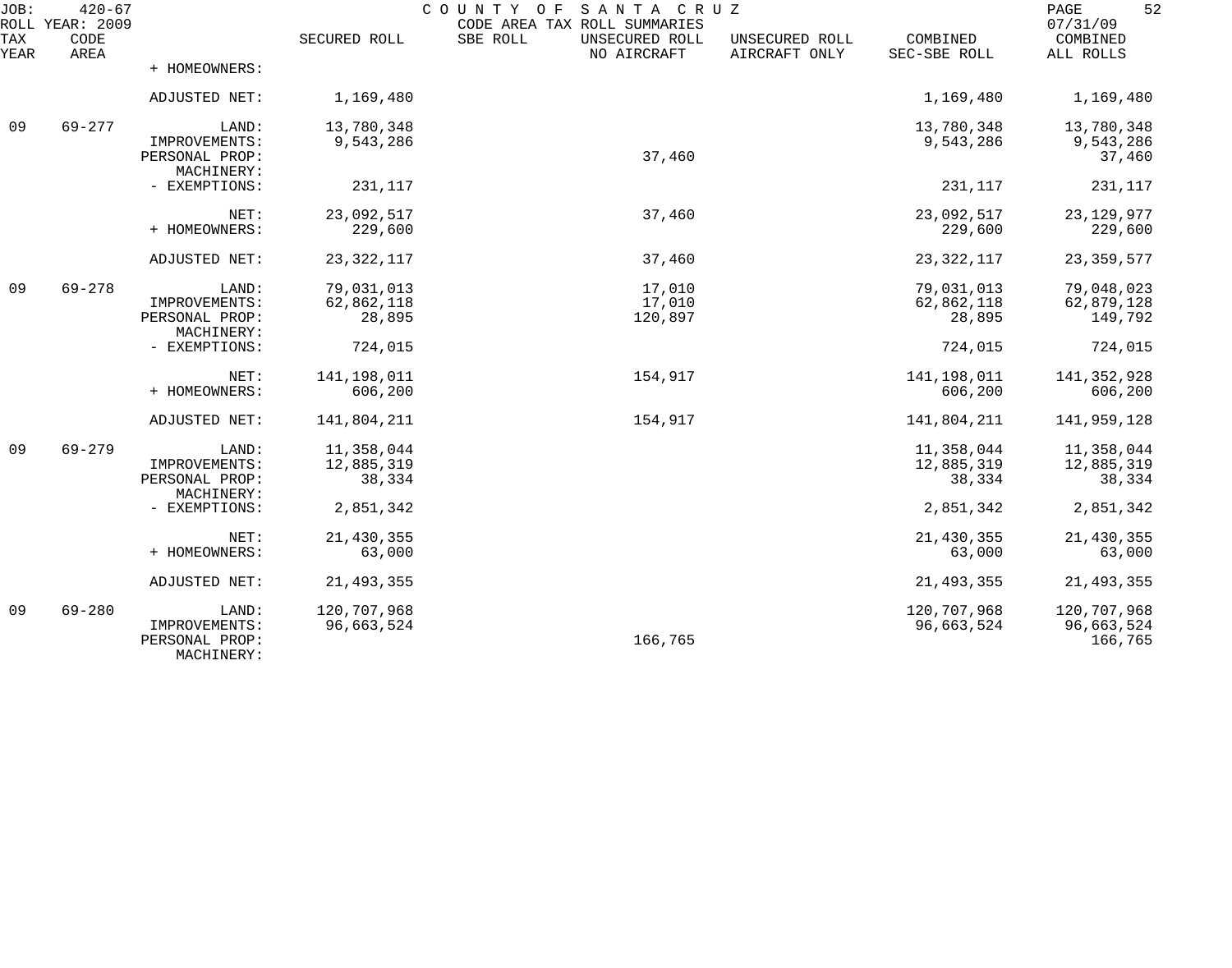| JOB:        | $420 - 67$<br>ROLL YEAR: 2009 |                              |              | COUNTY OF | SANTA CRUZ<br>CODE AREA TAX ROLL SUMMARIES |                                 |                          | 53<br>PAGE<br>07/31/09 |
|-------------|-------------------------------|------------------------------|--------------|-----------|--------------------------------------------|---------------------------------|--------------------------|------------------------|
| TAX<br>YEAR | CODE<br>AREA                  |                              | SECURED ROLL | SBE ROLL  | UNSECURED ROLL<br>NO AIRCRAFT              | UNSECURED ROLL<br>AIRCRAFT ONLY | COMBINED<br>SEC-SBE ROLL | COMBINED<br>ALL ROLLS  |
|             |                               | - EXEMPTIONS:                | 7,719,579    |           |                                            |                                 | 7,719,579                | 7,719,579              |
|             |                               | NET:                         | 209,651,913  |           | 166,765                                    |                                 | 209,651,913              | 209,818,678            |
|             |                               | + HOMEOWNERS:                | 2,153,200    |           |                                            |                                 | 2,153,200                | 2,153,200              |
|             |                               | ADJUSTED NET:                | 211,805,113  |           | 166,765                                    |                                 | 211,805,113              | 211,971,878            |
| 09          | $69 - 281$                    | LAND:                        | 32, 438, 943 |           |                                            |                                 | 32,438,943               | 32,438,943             |
|             |                               | IMPROVEMENTS:                | 28, 156, 468 |           |                                            |                                 | 28, 156, 468             | 28, 156, 468           |
|             |                               | PERSONAL PROP:<br>MACHINERY: | 8,771        |           | 32,632                                     |                                 | 8,771                    | 41,403                 |
|             |                               | - EXEMPTIONS:                | 482,134      |           |                                            |                                 | 482,134                  | 482,134                |
|             |                               | NET:                         | 60, 122, 048 |           | 32,632                                     |                                 | 60,122,048               | 60,154,680             |
|             |                               | + HOMEOWNERS:                | 469,000      |           |                                            |                                 | 469,000                  | 469,000                |
|             |                               | ADJUSTED NET:                | 60,591,048   |           | 32,632                                     |                                 | 60,591,048               | 60,623,680             |
| 09          | $69 - 282$                    | LAND:                        | 39,102,023   | 23,310    | 66,591                                     |                                 | 39, 125, 333             | 39, 191, 924           |
|             |                               | IMPROVEMENTS:                | 34, 130, 521 |           | 576,377                                    |                                 | 34, 130, 521             | 34,706,898             |
|             |                               | PERSONAL PROP:               | 1,113,686    |           | 2,177,299                                  |                                 | 1,113,686                | 3,290,985              |
|             |                               | MACHINERY:                   | 230,603      |           |                                            |                                 | 230,603                  | 230,603                |
|             |                               | - EXEMPTIONS:                | 252,989      |           |                                            |                                 | 252,989                  | 252,989                |
|             |                               | NET:                         | 74, 323, 844 | 23,310    | 2,820,267                                  |                                 | 74, 347, 154             | 77,167,421             |
|             |                               | + HOMEOWNERS:                | 133,000      |           |                                            |                                 | 133,000                  | 133,000                |
|             |                               | ADJUSTED NET:                | 74,456,844   |           | 2,820,267                                  |                                 | 74,480,154               | 77,300,421             |
| 09          | $69 - 283$                    | LAND:                        |              |           |                                            |                                 |                          |                        |
|             |                               | IMPROVEMENTS:                |              |           |                                            |                                 |                          |                        |
|             |                               | PERSONAL PROP:               |              |           |                                            |                                 |                          |                        |
|             |                               | MACHINERY:<br>- EXEMPTIONS:  |              |           |                                            |                                 |                          |                        |
|             |                               | NET:                         |              |           |                                            |                                 |                          |                        |
|             |                               | + HOMEOWNERS:                |              |           |                                            |                                 |                          |                        |
|             |                               | ADJUSTED NET:                |              |           |                                            |                                 |                          |                        |
| 09          | $69 - 284$                    | LAND:                        | 1,238,208    |           |                                            |                                 | 1,238,208                | 1,238,208              |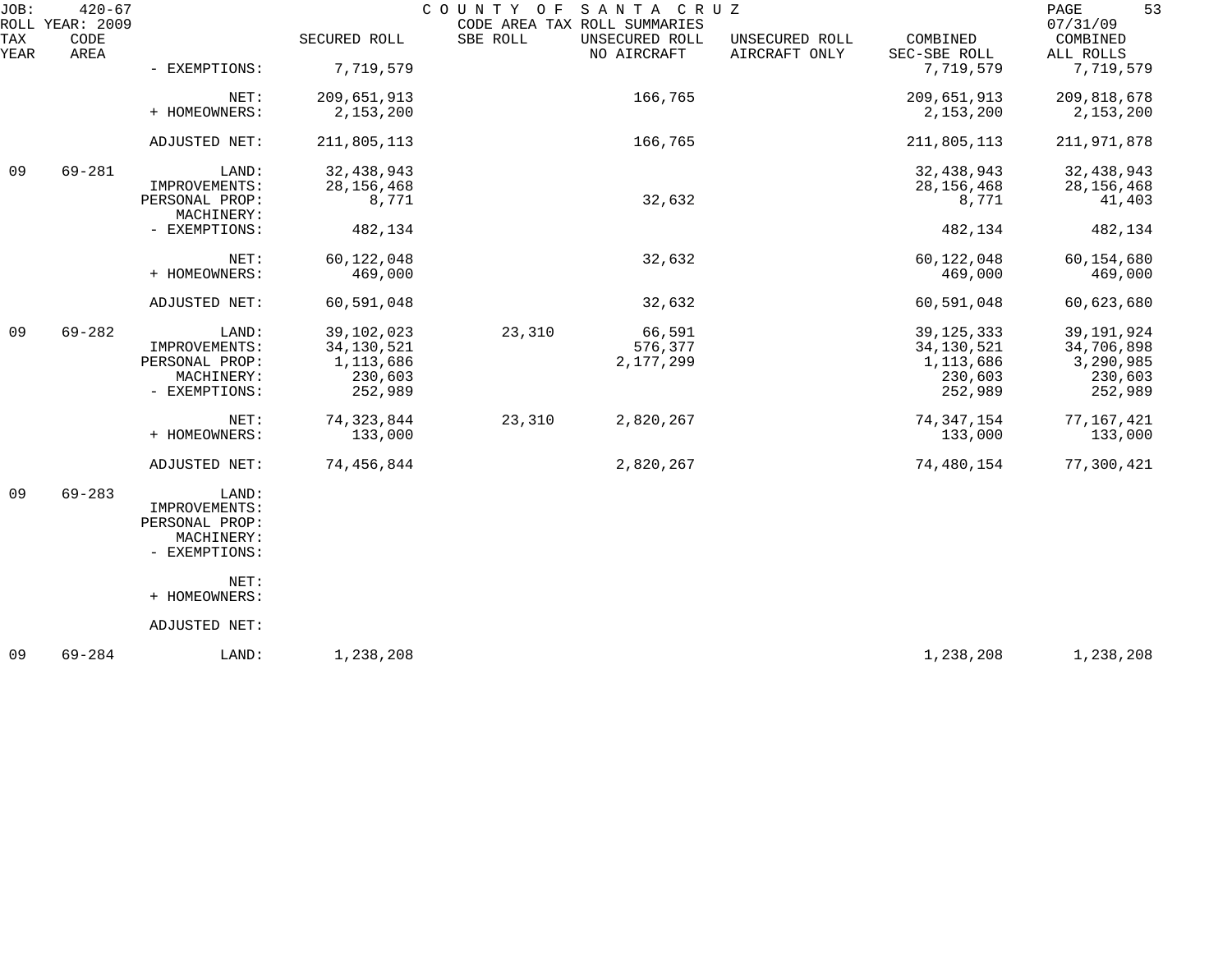| JOB:        | $420 - 67$<br>ROLL YEAR: 2009 |                                                                         |                       | COUNTY OF<br>CODE AREA TAX ROLL SUMMARIES | SANTA CRUZ                    |                                 |                          | 54<br>PAGE<br>07/31/09 |
|-------------|-------------------------------|-------------------------------------------------------------------------|-----------------------|-------------------------------------------|-------------------------------|---------------------------------|--------------------------|------------------------|
| TAX<br>YEAR | CODE<br>AREA                  |                                                                         | SECURED ROLL          | SBE ROLL                                  | UNSECURED ROLL<br>NO AIRCRAFT | UNSECURED ROLL<br>AIRCRAFT ONLY | COMBINED<br>SEC-SBE ROLL | COMBINED<br>ALL ROLLS  |
|             |                               | IMPROVEMENTS:<br>PERSONAL PROP:<br>MACHINERY:                           | 1,029,870             |                                           |                               |                                 | 1,029,870                | 1,029,870              |
|             |                               | - EXEMPTIONS:                                                           | 42,910                |                                           |                               |                                 | 42,910                   | 42,910                 |
|             |                               | NET:<br>+ HOMEOWNERS:                                                   | 2, 225, 168<br>35,000 |                                           |                               |                                 | 2, 225, 168<br>35,000    | 2, 225, 168<br>35,000  |
|             |                               | ADJUSTED NET:                                                           | 2,260,168             |                                           |                               |                                 | 2,260,168                | 2,260,168              |
| 09          | $69 - 285$                    | LAND:<br>IMPROVEMENTS:<br>PERSONAL PROP:<br>MACHINERY:<br>- EXEMPTIONS: |                       |                                           |                               |                                 |                          |                        |
|             |                               | NET:<br>+ HOMEOWNERS:                                                   |                       |                                           |                               |                                 |                          |                        |
|             |                               | ADJUSTED NET:                                                           |                       |                                           |                               |                                 |                          |                        |
| 09          | $69 - 286$                    | LAND:<br>IMPROVEMENTS:<br>PERSONAL PROP:<br>MACHINERY:<br>- EXEMPTIONS: | 220,114<br>600,908    |                                           |                               |                                 | 220,114<br>600,908       | 220,114<br>600,908     |
|             |                               | NET:<br>+ HOMEOWNERS:                                                   | 821,022               |                                           |                               |                                 | 821,022                  | 821,022                |
|             |                               | ADJUSTED NET:                                                           | 821,022               |                                           |                               |                                 | 821,022                  | 821,022                |
| 09          | $69 - 287$                    | LAND:<br>IMPROVEMENTS:<br>PERSONAL PROP:<br>MACHINERY:<br>- EXEMPTIONS: |                       |                                           |                               |                                 |                          |                        |
|             |                               | NET:<br>+ HOMEOWNERS:                                                   |                       |                                           |                               |                                 |                          |                        |
|             |                               | ADJUSTED NET:                                                           |                       |                                           |                               |                                 |                          |                        |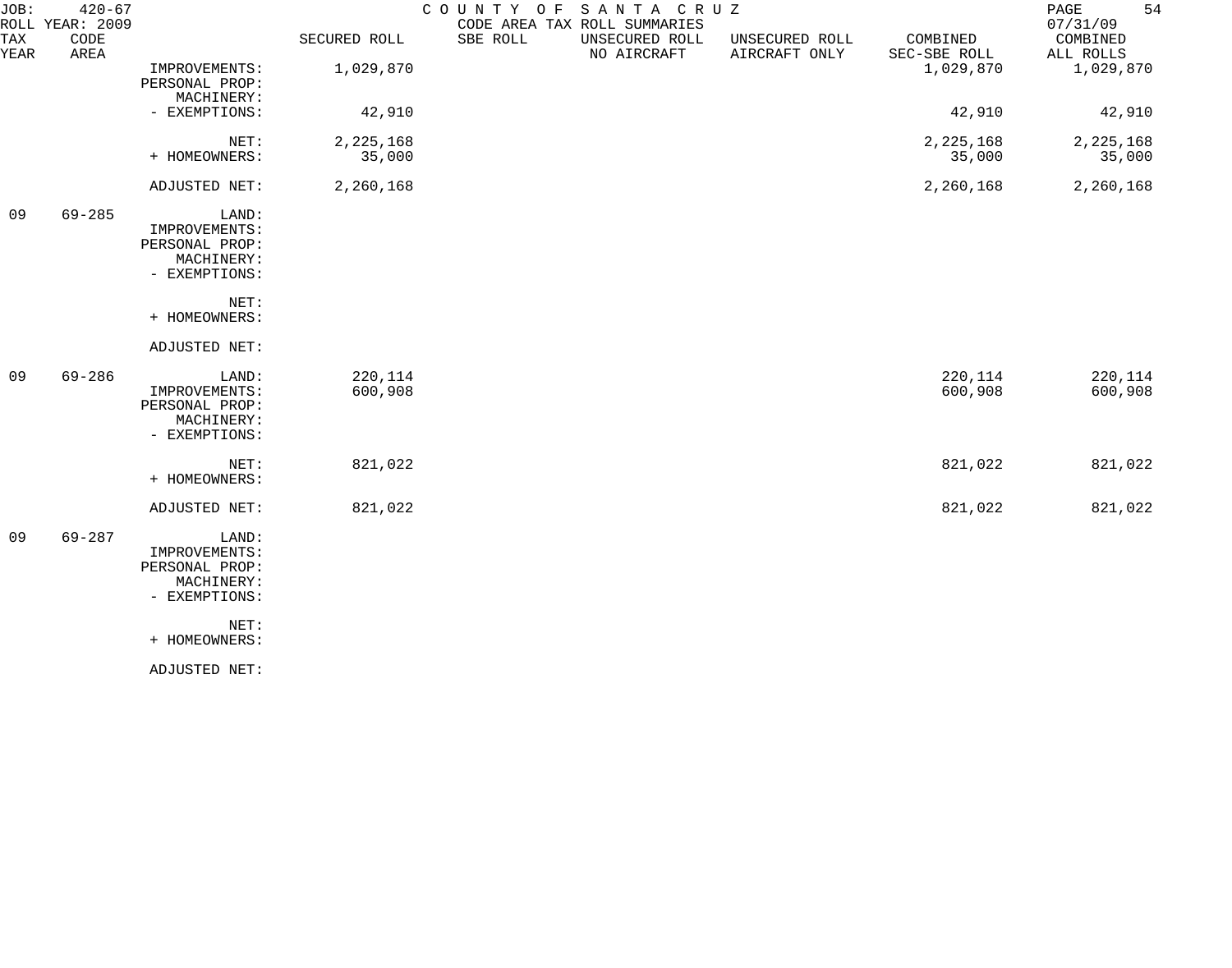| JOB:        | $420 - 67$<br>ROLL YEAR: 2009 |                              |              | COUNTY<br>O F | SANTA CRUZ<br>CODE AREA TAX ROLL SUMMARIES |                                 |                          | 55<br>PAGE<br>07/31/09 |
|-------------|-------------------------------|------------------------------|--------------|---------------|--------------------------------------------|---------------------------------|--------------------------|------------------------|
| TAX<br>YEAR | CODE<br>AREA                  |                              | SECURED ROLL | SBE ROLL      | UNSECURED ROLL<br>NO AIRCRAFT              | UNSECURED ROLL<br>AIRCRAFT ONLY | COMBINED<br>SEC-SBE ROLL | COMBINED<br>ALL ROLLS  |
| 09          | $69 - 288$                    | LAND:                        |              |               |                                            |                                 |                          |                        |
|             |                               | IMPROVEMENTS:                |              |               |                                            |                                 |                          |                        |
|             |                               | PERSONAL PROP:               |              |               |                                            |                                 |                          |                        |
|             |                               | MACHINERY:                   |              |               |                                            |                                 |                          |                        |
|             |                               | - EXEMPTIONS:                |              |               |                                            |                                 |                          |                        |
|             |                               | NET:                         |              |               |                                            |                                 |                          |                        |
|             |                               | + HOMEOWNERS:                |              |               |                                            |                                 |                          |                        |
|             |                               | ADJUSTED NET:                |              |               |                                            |                                 |                          |                        |
| 09          | $69 - 289$                    | LAND:                        | 2,106,956    |               |                                            |                                 | 2,106,956                | 2,106,956              |
|             |                               | IMPROVEMENTS:                | 1,918,959    |               |                                            |                                 | 1,918,959                | 1,918,959              |
|             |                               | PERSONAL PROP:               |              |               |                                            |                                 |                          |                        |
|             |                               | MACHINERY:                   |              |               |                                            |                                 |                          |                        |
|             |                               | - EXEMPTIONS:                | 7,000        |               |                                            |                                 | 7,000                    | 7,000                  |
|             |                               | NET:                         | 4,018,915    |               |                                            |                                 | 4,018,915                | 4,018,915              |
|             |                               | + HOMEOWNERS:                | 7,000        |               |                                            |                                 | 7,000                    | 7,000                  |
|             |                               | ADJUSTED NET:                | 4,025,915    |               |                                            |                                 | 4,025,915                | 4,025,915              |
| 09          | $69 - 290$                    | LAND:                        | 5,506,210    |               |                                            |                                 | 5,506,210                | 5,506,210              |
|             |                               | IMPROVEMENTS:                | 6, 136, 203  |               |                                            |                                 | 6, 136, 203              | 6, 136, 203            |
|             |                               | PERSONAL PROP:               |              |               | 21,869                                     |                                 |                          | 21,869                 |
|             |                               | MACHINERY:                   |              |               |                                            |                                 |                          |                        |
|             |                               | - EXEMPTIONS:                | 63,631       |               |                                            |                                 | 63,631                   | 63,631                 |
|             |                               | NET:                         | 11,578,782   |               | 21,869                                     |                                 | 11,578,782               | 11,600,651             |
|             |                               | + HOMEOWNERS:                | 63,000       |               |                                            |                                 | 63,000                   | 63,000                 |
|             |                               | ADJUSTED NET:                | 11,641,782   |               | 21,869                                     |                                 | 11,641,782               | 11,663,651             |
| 09          | $69 - 291$                    | LAND:                        | 14,791,745   |               |                                            |                                 | 14,791,745               | 14,791,745             |
|             |                               | IMPROVEMENTS:                | 11,663,652   |               |                                            |                                 | 11,663,652               | 11,663,652             |
|             |                               | PERSONAL PROP:<br>MACHINERY: | 356,563      |               | 131,418                                    |                                 | 356,563                  | 487,981                |
|             |                               | - EXEMPTIONS:                | 105,000      |               |                                            |                                 | 105,000                  | 105,000                |
|             |                               | NET:                         | 26,706,960   |               | 131,418                                    |                                 | 26,706,960               | 26,838,378             |
|             |                               | + HOMEOWNERS:                | 105,000      |               |                                            |                                 | 105,000                  | 105,000                |
|             |                               | ADJUSTED NET:                | 26,811,960   |               | 131,418                                    |                                 | 26,811,960               | 26, 943, 378           |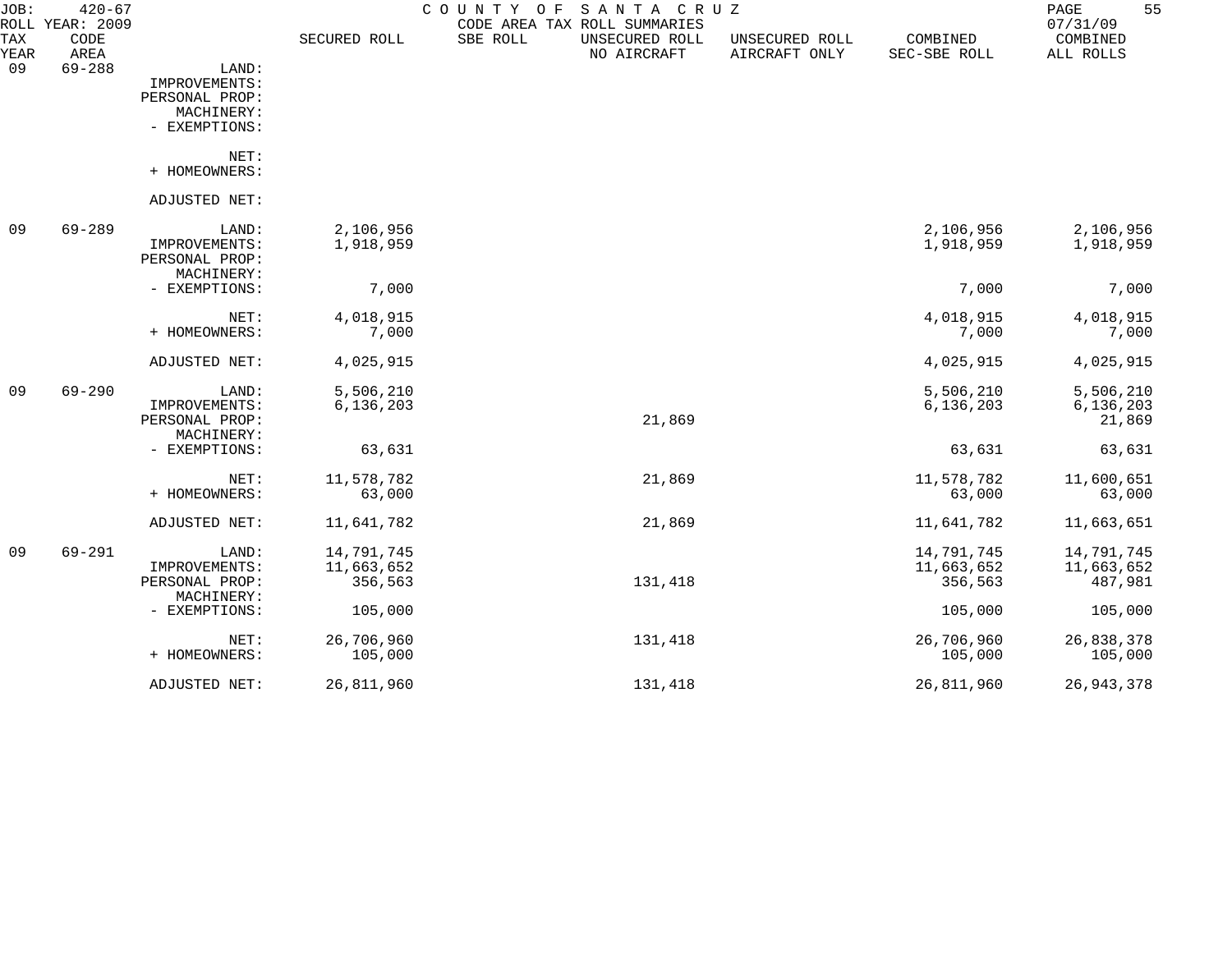| JOB:        | $420 - 67$<br>ROLL YEAR: 2009 |                                                                         |                                                               | COUNTY OF | SANTA CRUZ<br>CODE AREA TAX ROLL SUMMARIES |                                 |                                                               | 56<br>PAGE<br>07/31/09                                          |
|-------------|-------------------------------|-------------------------------------------------------------------------|---------------------------------------------------------------|-----------|--------------------------------------------|---------------------------------|---------------------------------------------------------------|-----------------------------------------------------------------|
| TAX<br>YEAR | CODE<br>AREA                  |                                                                         | SECURED ROLL                                                  | SBE ROLL  | UNSECURED ROLL<br>NO AIRCRAFT              | UNSECURED ROLL<br>AIRCRAFT ONLY | COMBINED<br>SEC-SBE ROLL                                      | COMBINED<br>ALL ROLLS                                           |
| 09          | $69 - 292$                    | LAND:<br>IMPROVEMENTS:<br>PERSONAL PROP:<br>MACHINERY:<br>- EXEMPTIONS: |                                                               |           |                                            |                                 |                                                               |                                                                 |
|             |                               | NET:<br>+ HOMEOWNERS:                                                   |                                                               |           |                                            |                                 |                                                               |                                                                 |
|             |                               | ADJUSTED NET:                                                           |                                                               |           |                                            |                                 |                                                               |                                                                 |
| 09          | $69 - 293$                    | LAND:<br>IMPROVEMENTS:<br>PERSONAL PROP:<br>MACHINERY:                  | 8, 243, 825<br>4,939,116                                      |           |                                            |                                 | 8,243,825<br>4,939,116                                        | 8, 243, 825<br>4,939,116                                        |
|             |                               | - EXEMPTIONS:                                                           | 171,654                                                       |           |                                            |                                 | 171,654                                                       | 171,654                                                         |
|             |                               | NET:<br>+ HOMEOWNERS:                                                   | 13,011,287<br>56,000                                          |           |                                            |                                 | 13,011,287<br>56,000                                          | 13,011,287<br>56,000                                            |
|             |                               | ADJUSTED NET:                                                           | 13,067,287                                                    |           |                                            |                                 | 13,067,287                                                    | 13,067,287                                                      |
| 09          | $73 - 001$                    | LAND:<br>IMPROVEMENTS:<br>PERSONAL PROP:<br>MACHINERY:<br>- EXEMPTIONS: | 119,739,125<br>114,086,695<br>569,431<br>222,042<br>2,990,789 |           | 11,271<br>1,077,798                        |                                 | 119,739,125<br>114,086,695<br>569,431<br>222,042<br>2,990,789 | 119,739,125<br>114,097,966<br>1,647,229<br>222,042<br>2,990,789 |
|             |                               | NET:<br>+ HOMEOWNERS:                                                   | 231,626,504<br>2,097,200                                      |           | 1,089,069                                  |                                 | 231,626,504<br>2,097,200                                      | 232, 715, 573<br>2,097,200                                      |
|             |                               | ADJUSTED NET:                                                           | 233, 723, 704                                                 |           | 1,089,069                                  |                                 | 233, 723, 704                                                 | 234,812,773                                                     |
| 09          | $73 - 002$                    | LAND:<br>IMPROVEMENTS:<br>PERSONAL PROP:<br>MACHINERY:                  | 1,059,142<br>755,835                                          |           | 12,635                                     |                                 | 1,059,142<br>755,835                                          | 1,059,142<br>755,835<br>12,635                                  |
|             |                               | - EXEMPTIONS:                                                           | 21,000                                                        |           |                                            |                                 | 21,000                                                        | 21,000                                                          |
|             |                               | NET:                                                                    | 1,793,977                                                     |           | 12,635                                     |                                 | 1,793,977                                                     | 1,806,612                                                       |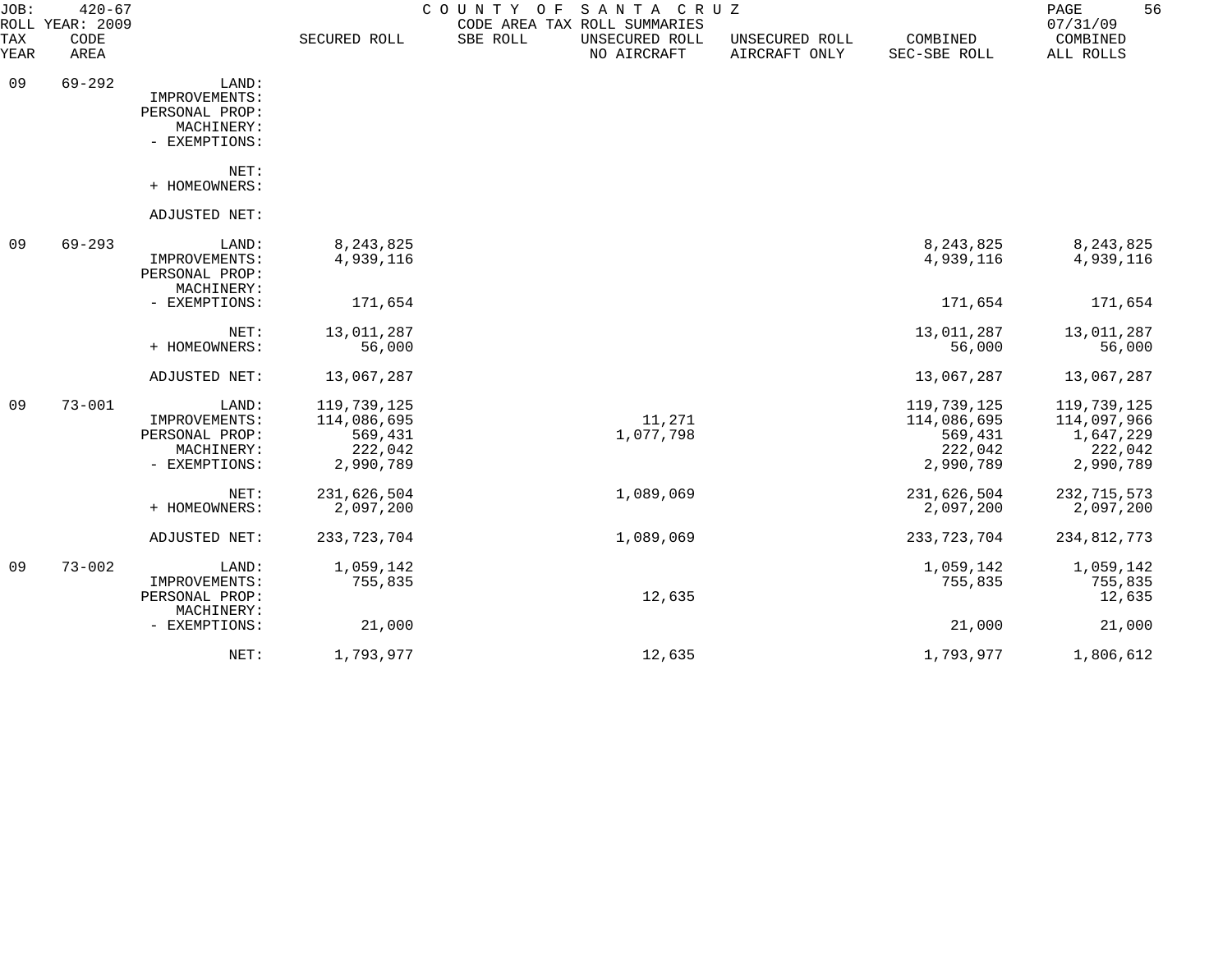| JOB:        | $420 - 67$<br>ROLL YEAR: 2009 |                                                                |                        | COUNTY OF<br>SANTA CRUZ<br>CODE AREA TAX ROLL SUMMARIES |                                 |                          | 57<br>$\mathop{\mathrm{PAGE}}$<br>07/31/09 |
|-------------|-------------------------------|----------------------------------------------------------------|------------------------|---------------------------------------------------------|---------------------------------|--------------------------|--------------------------------------------|
| TAX<br>YEAR | CODE<br>AREA                  |                                                                | SECURED ROLL           | SBE ROLL<br>UNSECURED ROLL<br>NO AIRCRAFT               | UNSECURED ROLL<br>AIRCRAFT ONLY | COMBINED<br>SEC-SBE ROLL | COMBINED<br>ALL ROLLS                      |
|             |                               | + HOMEOWNERS:                                                  | 21,000                 |                                                         |                                 | 21,000                   | 21,000                                     |
|             |                               | ADJUSTED NET:                                                  | 1,814,977              | 12,635                                                  |                                 | 1,814,977                | 1,827,612                                  |
| 09          | $73 - 003$                    | LAND:                                                          | 634,180                |                                                         |                                 | 634,180                  | 634,180                                    |
|             |                               | IMPROVEMENTS:<br>PERSONAL PROP:<br>MACHINERY:                  | 592,105                | 7,351                                                   |                                 | 592,105                  | 592,105<br>7,351                           |
|             |                               | - EXEMPTIONS:                                                  | 14,000                 |                                                         |                                 | 14,000                   | 14,000                                     |
|             |                               | NET:                                                           | 1,212,285              | 7,351                                                   |                                 | 1,212,285                | 1,219,636                                  |
|             |                               | + HOMEOWNERS:                                                  | 14,000                 |                                                         |                                 | 14,000                   | 14,000                                     |
|             |                               | ADJUSTED NET:                                                  | 1,226,285              | 7,351                                                   |                                 | 1,226,285                | 1,233,636                                  |
| 09          | $73 - 004$                    | LAND:                                                          | 657,468                |                                                         |                                 | 657,468                  | 657,468                                    |
|             |                               | IMPROVEMENTS:<br>PERSONAL PROP:<br>MACHINERY:                  | 821,166                |                                                         |                                 | 821,166                  | 821,166                                    |
|             |                               | - EXEMPTIONS:                                                  | 21,000                 |                                                         |                                 | 21,000                   | 21,000                                     |
|             |                               | NET:                                                           | 1,457,634              |                                                         |                                 | 1,457,634                | 1,457,634                                  |
|             |                               | + HOMEOWNERS:                                                  | 21,000                 |                                                         |                                 | 21,000                   | 21,000                                     |
|             |                               | ADJUSTED NET:                                                  | 1,478,634              |                                                         |                                 | 1,478,634                | 1,478,634                                  |
| 09          | $73 - 005$                    | LAND:                                                          | 89,444                 |                                                         |                                 | 89,444                   | 89,444                                     |
|             |                               | IMPROVEMENTS:<br>PERSONAL PROP:<br>MACHINERY:<br>- EXEMPTIONS: | 50,216                 |                                                         |                                 | 50,216                   | 50,216                                     |
|             |                               | NET:<br>+ HOMEOWNERS:                                          | 139,660                |                                                         |                                 | 139,660                  | 139,660                                    |
|             |                               | ADJUSTED NET:                                                  | 139,660                |                                                         |                                 | 139,660                  | 139,660                                    |
| 09          | $79 - 001$                    | LAND:<br>IMPROVEMENTS:<br>PERSONAL PROP:<br>MACHINERY:         | 5,149,400<br>4,389,079 |                                                         |                                 | 5,149,400<br>4,389,079   | 5,149,400<br>4,389,079                     |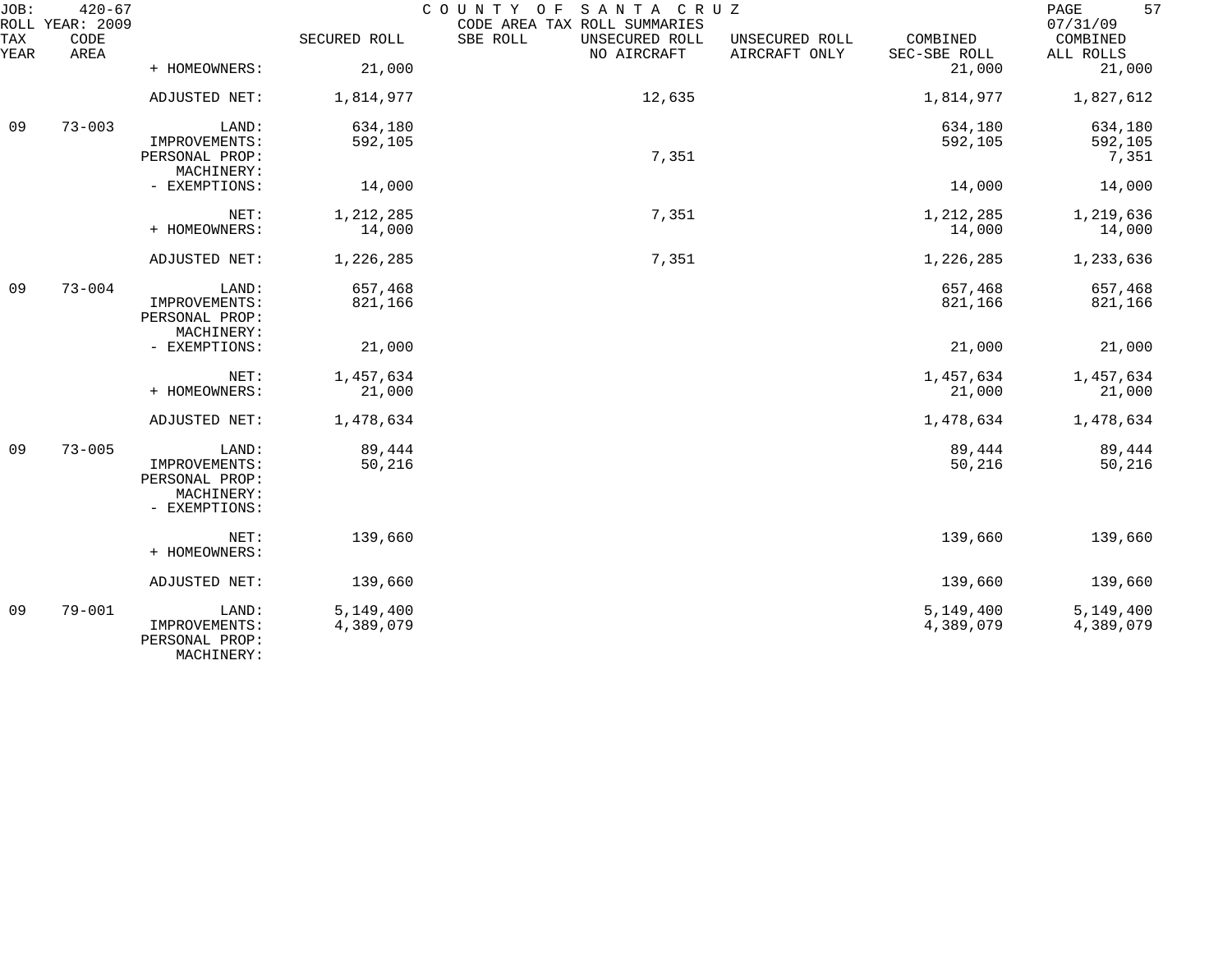| JOB:        | $420 - 67$<br>ROLL YEAR: 2009 |                                                                         |                         | COUNTY OF<br>CODE AREA TAX ROLL SUMMARIES | SANTA CRUZ                    |                                 |                          | 58<br>PAGE<br>07/31/09  |
|-------------|-------------------------------|-------------------------------------------------------------------------|-------------------------|-------------------------------------------|-------------------------------|---------------------------------|--------------------------|-------------------------|
| TAX<br>YEAR | CODE<br>AREA                  |                                                                         | SECURED ROLL            | SBE ROLL                                  | UNSECURED ROLL<br>NO AIRCRAFT | UNSECURED ROLL<br>AIRCRAFT ONLY | COMBINED<br>SEC-SBE ROLL | COMBINED<br>ALL ROLLS   |
|             |                               | - EXEMPTIONS:                                                           | 99,438                  |                                           |                               |                                 | 99,438                   | 99,438                  |
|             |                               | NET:                                                                    | 9,439,041               |                                           |                               |                                 | 9,439,041                | 9,439,041               |
|             |                               | + HOMEOWNERS:                                                           | 98,000                  |                                           |                               |                                 | 98,000                   | 98,000                  |
|             |                               | ADJUSTED NET:                                                           | 9,537,041               |                                           |                               |                                 | 9,537,041                | 9,537,041               |
| 09          | $79 - 002$                    | LAND:<br>IMPROVEMENTS:<br>PERSONAL PROP:<br>MACHINERY:<br>- EXEMPTIONS: |                         |                                           |                               |                                 |                          |                         |
|             |                               | NET:<br>+ HOMEOWNERS:                                                   |                         |                                           |                               |                                 |                          |                         |
|             |                               | ADJUSTED NET:                                                           |                         |                                           |                               |                                 |                          |                         |
| 09          | $79 - 004$                    | LAND:                                                                   | 12,178,086              |                                           |                               |                                 | 12,178,086               | 12,178,086              |
|             |                               | IMPROVEMENTS:<br>PERSONAL PROP:                                         | 9,247,931<br>29,762     |                                           |                               |                                 | 9,247,931<br>29,762      | 9,247,931<br>29,762     |
|             |                               | MACHINERY:                                                              |                         |                                           |                               |                                 |                          |                         |
|             |                               | - EXEMPTIONS:                                                           | 200,672                 |                                           |                               |                                 | 200,672                  | 200,672                 |
|             |                               | NET:<br>+ HOMEOWNERS:                                                   | 21, 255, 107<br>196,000 |                                           |                               |                                 | 21, 255, 107<br>196,000  | 21, 255, 107<br>196,000 |
|             |                               |                                                                         |                         |                                           |                               |                                 |                          |                         |
|             |                               | ADJUSTED NET:                                                           | 21, 451, 107            |                                           |                               |                                 | 21, 451, 107             | 21, 451, 107            |
| 09          | $79 - 012$                    | LAND:                                                                   | 1,016,108               |                                           |                               |                                 | 1,016,108                | 1,016,108               |
|             |                               | IMPROVEMENTS:<br>PERSONAL PROP:                                         | 855,468                 |                                           |                               |                                 | 855,468                  | 855,468                 |
|             |                               | MACHINERY:<br>- EXEMPTIONS:                                             | 7,000                   |                                           |                               |                                 | 7,000                    | 7,000                   |
|             |                               | NET:                                                                    | 1,864,576               |                                           |                               |                                 | 1,864,576                | 1,864,576               |
|             |                               | + HOMEOWNERS:                                                           | 7,000                   |                                           |                               |                                 | 7,000                    | 7,000                   |
|             |                               | ADJUSTED NET:                                                           | 1,871,576               |                                           |                               |                                 | 1,871,576                | 1,871,576               |
| 09          | $79 - 014$                    | LAND:                                                                   | 3, 273, 101             |                                           |                               |                                 | 3, 273, 101              | 3, 273, 101             |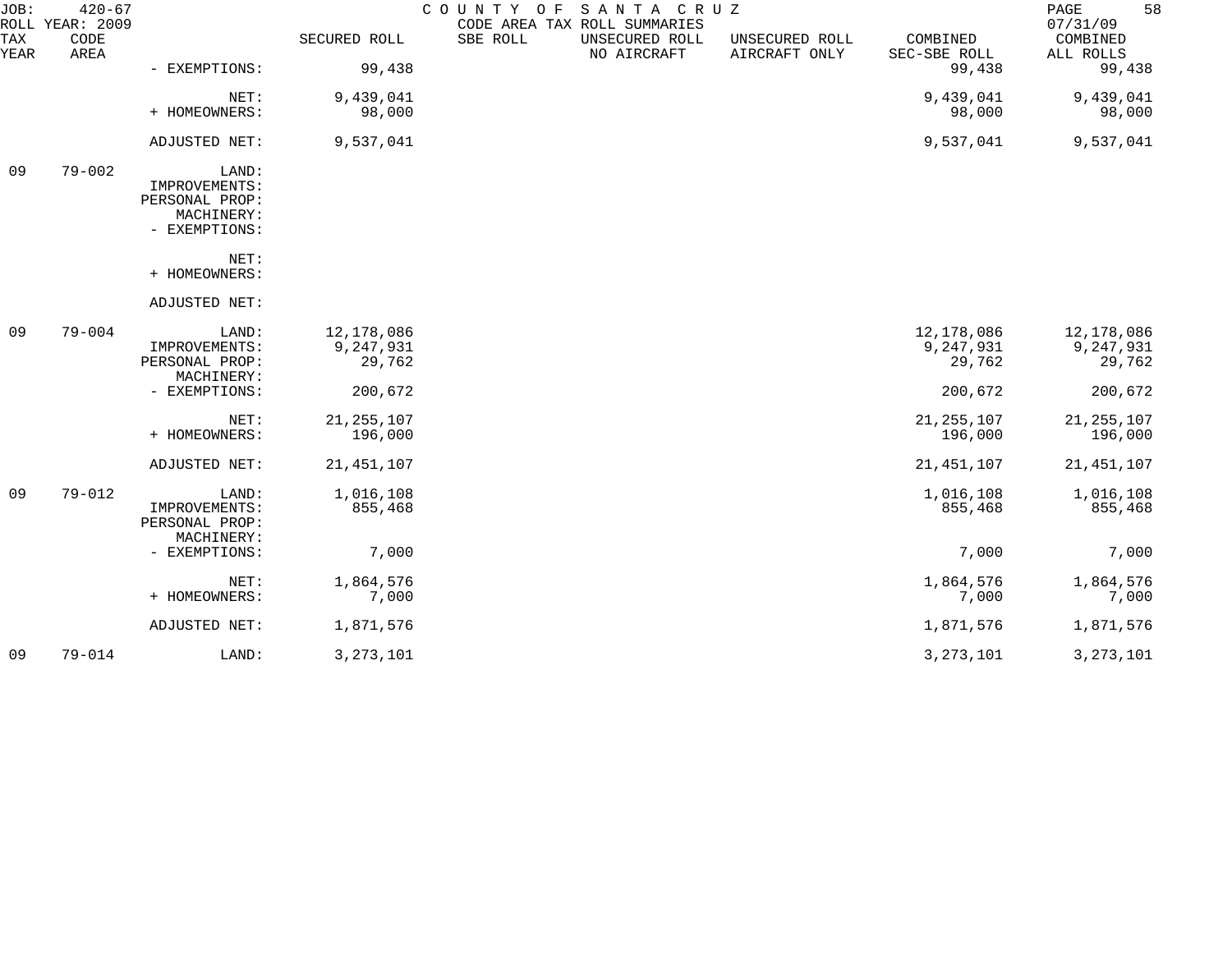| JOB:        | $420 - 67$<br>ROLL YEAR: 2009 |                                                        |                          | COUNTY OF<br>CODE AREA TAX ROLL SUMMARIES | SANTA CRUZ                    |                                 |                          | 59<br>$\mathop{\mathrm{PAGE}}$<br>07/31/09 |
|-------------|-------------------------------|--------------------------------------------------------|--------------------------|-------------------------------------------|-------------------------------|---------------------------------|--------------------------|--------------------------------------------|
| TAX<br>YEAR | CODE<br>AREA                  |                                                        | SECURED ROLL             | SBE ROLL                                  | UNSECURED ROLL<br>NO AIRCRAFT | UNSECURED ROLL<br>AIRCRAFT ONLY | COMBINED<br>SEC-SBE ROLL | COMBINED<br>ALL ROLLS                      |
|             |                               | IMPROVEMENTS:<br>PERSONAL PROP:<br>MACHINERY:          | 3, 246, 439              |                                           |                               |                                 | 3, 246, 439              | 3, 246, 439                                |
|             |                               | - EXEMPTIONS:                                          | 36,830                   |                                           |                               |                                 | 36,830                   | 36,830                                     |
|             |                               | NET:<br>+ HOMEOWNERS:                                  | 6,482,710<br>35,000      |                                           |                               |                                 | 6,482,710<br>35,000      | 6,482,710<br>35,000                        |
|             |                               | ADJUSTED NET:                                          | 6,517,710                |                                           |                               |                                 | 6,517,710                | 6,517,710                                  |
| 09          | $79 - 021$                    | LAND:<br>IMPROVEMENTS:<br>PERSONAL PROP:<br>MACHINERY: | 138,591<br>387,237       |                                           |                               |                                 | 138,591<br>387,237       | 138,591<br>387,237                         |
|             |                               | - EXEMPTIONS:                                          | 7,000                    |                                           |                               |                                 | 7,000                    | 7,000                                      |
|             |                               | NET:<br>+ HOMEOWNERS:                                  | 518,828<br>7,000         |                                           |                               |                                 | 518,828<br>7,000         | 518,828<br>7,000                           |
|             |                               | ADJUSTED NET:                                          | 525,828                  |                                           |                               |                                 | 525,828                  | 525,828                                    |
| 09          | $79 - 022$                    | LAND:<br>IMPROVEMENTS:<br>PERSONAL PROP:<br>MACHINERY: | 702,270<br>1,146,209     |                                           |                               |                                 | 702,270<br>1,146,209     | 702,270<br>1,146,209                       |
|             |                               | - EXEMPTIONS:                                          | 7,000                    |                                           |                               |                                 | 7,000                    | 7,000                                      |
|             |                               | NET:<br>+ HOMEOWNERS:                                  | 1,841,479<br>7,000       |                                           |                               |                                 | 1,841,479<br>7,000       | 1,841,479<br>7,000                         |
|             |                               | ADJUSTED NET:                                          | 1,848,479                |                                           |                               |                                 | 1,848,479                | 1,848,479                                  |
| 09          | $79 - 030$                    | LAND:<br>IMPROVEMENTS:<br>PERSONAL PROP:<br>MACHINERY: | 14,677,759<br>14,690,598 |                                           | 13,269                        |                                 | 14,677,759<br>14,690,598 | 14,677,759<br>14,690,598<br>13,269         |
|             |                               | - EXEMPTIONS:                                          | 292,861                  |                                           |                               |                                 | 292,861                  | 292,861                                    |
|             |                               | NET:<br>+ HOMEOWNERS:                                  | 29,075,496<br>292,600    |                                           | 13,269                        |                                 | 29,075,496<br>292,600    | 29,088,765<br>292,600                      |
|             |                               | ADJUSTED NET:                                          | 29,368,096               |                                           | 13,269                        |                                 | 29,368,096               | 29, 381, 365                               |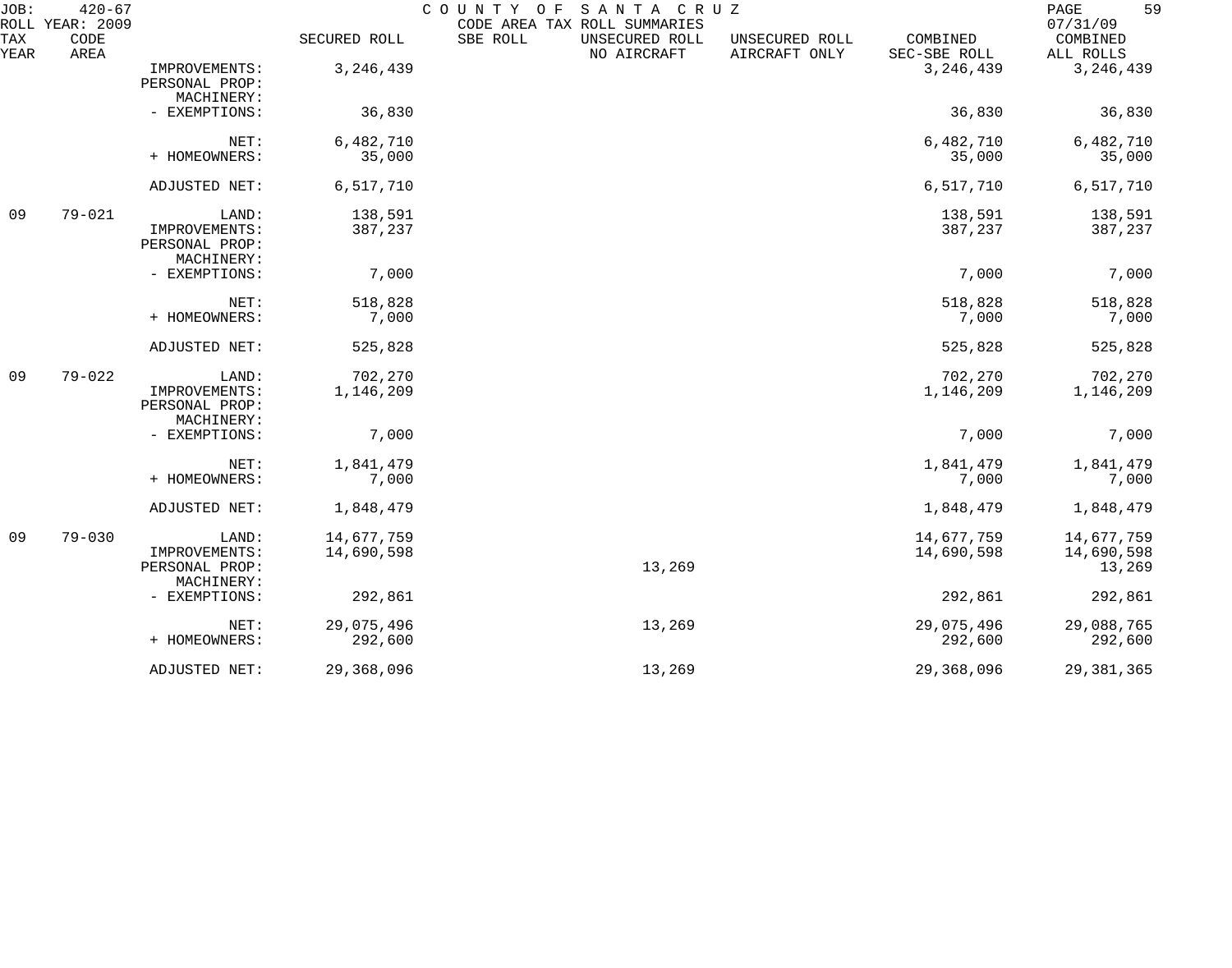| JOB: | $420 - 67$<br>ROLL YEAR: 2009 |                |               | COUNTY OF<br>SANTA CRUZ<br>CODE AREA TAX ROLL SUMMARIES |                |                          | 60<br>PAGE<br>07/31/09 |
|------|-------------------------------|----------------|---------------|---------------------------------------------------------|----------------|--------------------------|------------------------|
| TAX  | CODE<br>AREA                  |                | SECURED ROLL  | SBE ROLL<br>UNSECURED ROLL                              | UNSECURED ROLL | COMBINED<br>SEC-SBE ROLL | COMBINED               |
| YEAR | $79 - 031$                    |                |               | NO AIRCRAFT                                             | AIRCRAFT ONLY  |                          | ALL ROLLS              |
| 09   |                               | LAND:          | 26,582,991    |                                                         |                | 26,582,991               | 26,582,991             |
|      |                               | IMPROVEMENTS:  | 28,851,812    |                                                         |                | 28,851,812               | 28,851,812             |
|      |                               | PERSONAL PROP: |               | 46,449                                                  |                |                          | 46,449                 |
|      |                               | MACHINERY:     |               |                                                         |                |                          |                        |
|      |                               | - EXEMPTIONS:  | 547,242       |                                                         |                | 547,242                  | 547,242                |
|      |                               | NET:           | 54,887,561    | 46,449                                                  |                | 54,887,561               | 54,934,010             |
|      |                               | + HOMEOWNERS:  | 546,000       |                                                         |                | 546,000                  | 546,000                |
|      |                               |                |               |                                                         |                |                          |                        |
|      |                               | ADJUSTED NET:  | 55, 433, 561  | 46,449                                                  |                | 55, 433, 561             | 55,480,010             |
| 09   | $79 - 032$                    | LAND:          | 282, 197, 829 |                                                         |                | 282, 197, 829            | 282, 197, 829          |
|      |                               | IMPROVEMENTS:  | 260, 471, 916 | 509,704                                                 |                | 260, 471, 916            | 260,981,620            |
|      |                               | PERSONAL PROP: | 6,500         | 961,466                                                 |                | 6,500                    | 967,966                |
|      |                               | MACHINERY:     |               |                                                         |                |                          |                        |
|      |                               | - EXEMPTIONS:  | 5,875,694     |                                                         |                | 5,875,694                | 5,875,694              |
|      |                               | NET:           | 536,800,551   | 1,471,170                                               |                | 536,800,551              | 538, 271, 721          |
|      |                               | + HOMEOWNERS:  | 4,586,400     |                                                         |                | 4,586,400                | 4,586,400              |
|      |                               | ADJUSTED NET:  | 541,386,951   | 1,471,170                                               |                | 541,386,951              | 542,858,121            |
| 09   | $79 - 033$                    | LAND:          | 15,491,617    |                                                         |                | 15,491,617               | 15,491,617             |
|      |                               | IMPROVEMENTS:  | 16,635,546    |                                                         |                | 16,635,546               | 16,635,546             |
|      |                               | PERSONAL PROP: |               | 8,960                                                   |                |                          | 8,960                  |
|      |                               | MACHINERY:     |               |                                                         |                |                          |                        |
|      |                               | - EXEMPTIONS:  | 274,088       |                                                         |                | 274,088                  | 274,088                |
|      |                               | NET:           | 31,853,075    | 8,960                                                   |                | 31,853,075               | 31,862,035             |
|      |                               | + HOMEOWNERS:  | 273,000       |                                                         |                | 273,000                  | 273,000                |
|      |                               |                |               |                                                         |                |                          |                        |
|      |                               | ADJUSTED NET:  | 32, 126, 075  | 8,960                                                   |                | 32, 126, 075             | 32, 135, 035           |
| 09   | $79 - 034$                    | LAND:          | 1,809,128     |                                                         |                | 1,809,128                | 1,809,128              |
|      |                               | IMPROVEMENTS:  | 1,985,255     |                                                         |                | 1,985,255                | 1,985,255              |
|      |                               | PERSONAL PROP: |               | 11,146                                                  |                |                          | 11,146                 |
|      |                               | MACHINERY:     |               |                                                         |                |                          |                        |
|      |                               | - EXEMPTIONS:  | 35,000        |                                                         |                | 35,000                   | 35,000                 |
|      |                               | NET:           | 3,759,383     | 11,146                                                  |                | 3,759,383                | 3,770,529              |
|      |                               | + HOMEOWNERS:  | 35,000        |                                                         |                | 35,000                   | 35,000                 |
|      |                               | ADJUSTED NET:  | 3,794,383     | 11,146                                                  |                | 3,794,383                | 3,805,529              |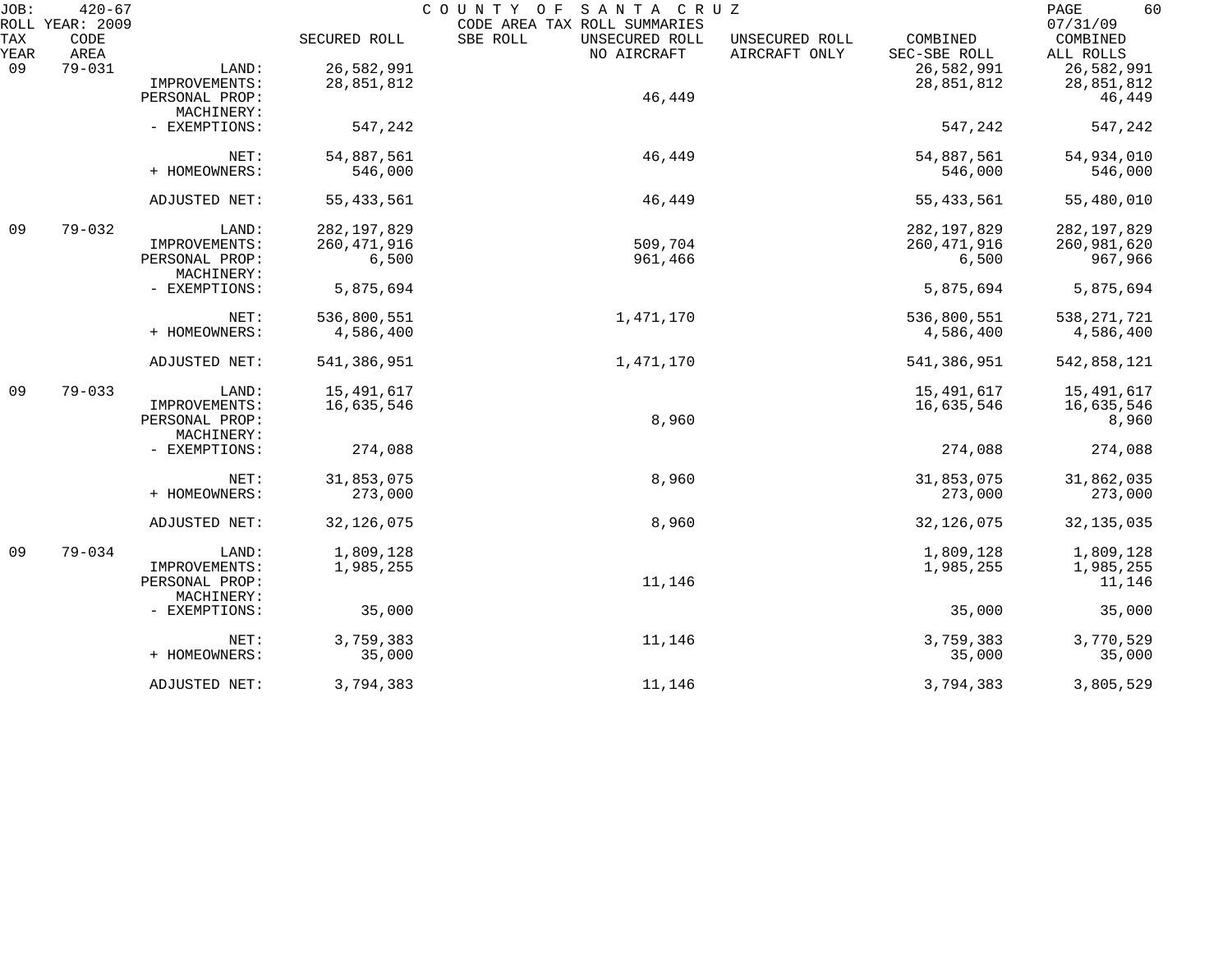| JOB:        | $420 - 67$<br>ROLL YEAR: 2009 |                                                        |                        | COUNTY<br>O F | SANTA CRUZ<br>CODE AREA TAX ROLL SUMMARIES |                                 |                          | 61<br>PAGE<br>07/31/09 |
|-------------|-------------------------------|--------------------------------------------------------|------------------------|---------------|--------------------------------------------|---------------------------------|--------------------------|------------------------|
| TAX<br>YEAR | CODE<br>AREA                  |                                                        | SECURED ROLL           | SBE ROLL      | UNSECURED ROLL<br>NO AIRCRAFT              | UNSECURED ROLL<br>AIRCRAFT ONLY | COMBINED<br>SEC-SBE ROLL | COMBINED<br>ALL ROLLS  |
| 09          | $79 - 035$                    | LAND:<br>IMPROVEMENTS:<br>PERSONAL PROP:<br>MACHINERY: | 3,816,825<br>2,511,036 |               |                                            |                                 | 3,816,825<br>2,511,036   | 3,816,825<br>2,511,036 |
|             |                               | - EXEMPTIONS:                                          | 49,562                 |               |                                            |                                 | 49,562                   | 49,562                 |
|             |                               | NET:<br>+ HOMEOWNERS:                                  | 6,278,299<br>49,000    |               |                                            |                                 | 6,278,299<br>49,000      | 6,278,299<br>49,000    |
|             |                               | ADJUSTED NET:                                          | 6,327,299              |               |                                            |                                 | 6,327,299                | 6,327,299              |
| 09          | $79 - 036$                    | LAND:<br>IMPROVEMENTS:<br>PERSONAL PROP:<br>MACHINERY: | 138,530<br>582,903     |               |                                            |                                 | 138,530<br>582,903       | 138,530<br>582,903     |
|             |                               | - EXEMPTIONS:                                          | 7,000                  |               |                                            |                                 | 7,000                    | 7,000                  |
|             |                               | NET:<br>+ HOMEOWNERS:                                  | 714,433<br>7,000       |               |                                            |                                 | 714,433<br>7,000         | 714,433<br>7,000       |
|             |                               | ADJUSTED NET:                                          | 721,433                |               |                                            |                                 | 721,433                  | 721,433                |
| 09          | $79 - 037$                    | LAND:<br>IMPROVEMENTS:<br>PERSONAL PROP:<br>MACHINERY: | 176,767<br>239,938     |               |                                            |                                 | 176,767<br>239,938       | 176,767<br>239,938     |
|             |                               | - EXEMPTIONS:                                          | 7,000                  |               |                                            |                                 | 7,000                    | 7,000                  |
|             |                               | NET:<br>+ HOMEOWNERS:                                  | 409,705<br>7,000       |               |                                            |                                 | 409,705<br>7,000         | 409,705<br>7,000       |
|             |                               | ADJUSTED NET:                                          | 416,705                |               |                                            |                                 | 416,705                  | 416,705                |
| 09          | $82 - 003$                    | LAND:<br>IMPROVEMENTS:                                 |                        |               |                                            |                                 |                          |                        |

 PERSONAL PROP: MACHINERY:

- EXEMPTIONS:

NET: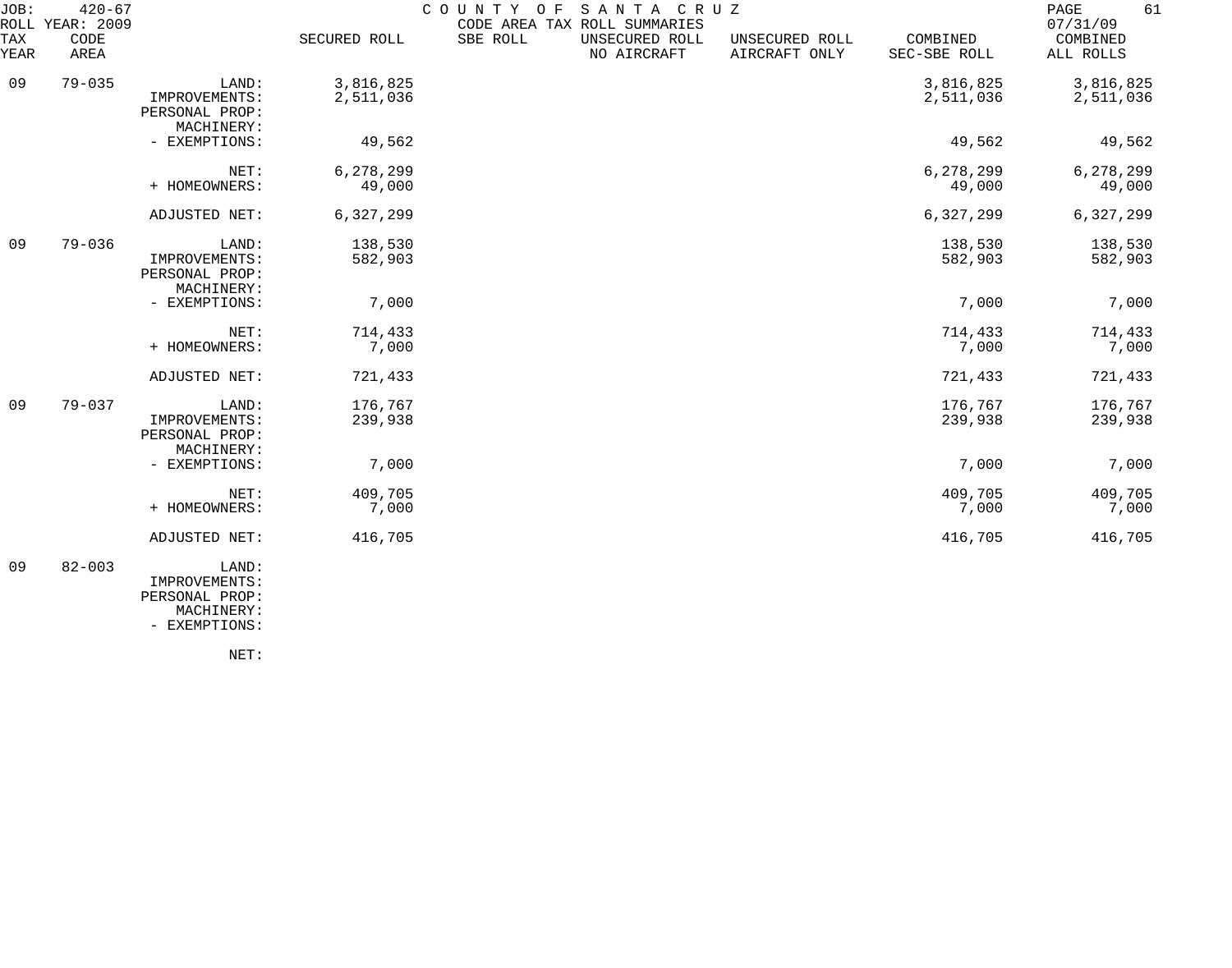| JOB:        | $420 - 67$<br>ROLL YEAR: 2009 |                |               | COUNTY OF SANTA CRUZ<br>CODE AREA TAX ROLL SUMMARIES |                                 |                          | 62<br>PAGE<br>07/31/09 |
|-------------|-------------------------------|----------------|---------------|------------------------------------------------------|---------------------------------|--------------------------|------------------------|
| TAX<br>YEAR | CODE<br><b>AREA</b>           |                | SECURED ROLL  | SBE ROLL<br>UNSECURED ROLL<br>NO AIRCRAFT            | UNSECURED ROLL<br>AIRCRAFT ONLY | COMBINED<br>SEC-SBE ROLL | COMBINED<br>ALL ROLLS  |
|             |                               | + HOMEOWNERS:  |               |                                                      |                                 |                          |                        |
|             |                               | ADJUSTED NET:  |               |                                                      |                                 |                          |                        |
| 09          | $82 - 040$                    | LAND:          | 1,502,257,241 | 765,373                                              |                                 | 1,502,257,241            | 1,503,022,614          |
|             |                               | IMPROVEMENTS:  | 1,094,458,928 | 6,356,421                                            |                                 | 1,094,458,928            | 1,100,815,349          |
|             |                               | PERSONAL PROP: | 3, 414, 451   | 22,536,754                                           |                                 | 3, 414, 451              | 25, 951, 205           |
|             |                               | MACHINERY:     | 120,499       |                                                      |                                 | 120,499                  | 120,499                |
|             |                               | - EXEMPTIONS:  | 44,885,480    | 2,201,798                                            |                                 | 44,885,480               | 47,087,278             |
|             |                               | NET:           | 2,555,365,639 | 27, 456, 750                                         |                                 | 2,555,365,639            | 2,582,822,389          |
|             |                               | + HOMEOWNERS:  | 21,004,203    |                                                      |                                 | 21,004,203               | 21,004,203             |
|             |                               | ADJUSTED NET:  | 2,576,369,842 | 27,456,750                                           |                                 | 2,576,369,842            | 2,603,826,592          |
| 09          | $83 - 002$                    | LAND:          | 11,521,305    |                                                      |                                 | 11,521,305               | 11,521,305             |
|             |                               | IMPROVEMENTS:  | 10,078,784    | 302,783                                              |                                 | 10,078,784               | 10,381,567             |
|             |                               | PERSONAL PROP: |               | 1,028,446                                            |                                 |                          | 1,028,446              |
|             |                               | MACHINERY:     |               |                                                      |                                 |                          |                        |
|             |                               | - EXEMPTIONS:  | 312,546       |                                                      |                                 | 312,546                  | 312,546                |
|             |                               | NET:           | 21, 287, 543  | 1,331,229                                            |                                 | 21, 287, 543             | 22,618,772             |
|             |                               | + HOMEOWNERS:  | 217,000       |                                                      |                                 | 217,000                  | 217,000                |
|             |                               | ADJUSTED NET:  | 21,504,543    | 1,331,229                                            |                                 | 21,504,543               | 22,835,772             |
| 09          | $83 - 010$                    | LAND:          | 98,007,382    |                                                      |                                 | 98,007,382               | 98,007,382             |
|             |                               | IMPROVEMENTS:  | 89,059,559    | 2,998,755                                            |                                 | 89,059,559               | 92,058,314             |
|             |                               | PERSONAL PROP: | 175,285       | 531,826                                              |                                 | 175,285                  | 707,111                |
|             |                               | MACHINERY:     |               |                                                      |                                 |                          |                        |
|             |                               | - EXEMPTIONS:  | 3,405,698     |                                                      |                                 | 3,405,698                | 3,405,698              |
|             |                               | NET:           | 183,836,528   | 3,530,581                                            |                                 | 183,836,528              | 187,367,109            |
|             |                               | + HOMEOWNERS:  | 1,810,200     |                                                      |                                 | 1,810,200                | 1,810,200              |
|             |                               | ADJUSTED NET:  | 185,646,728   | 3,530,581                                            |                                 | 185,646,728              | 189, 177, 309          |
| 09          | $86 - 000$                    | LAND:          |               |                                                      |                                 |                          |                        |

 IMPROVEMENTS: PERSONAL PROP: MACHINERY: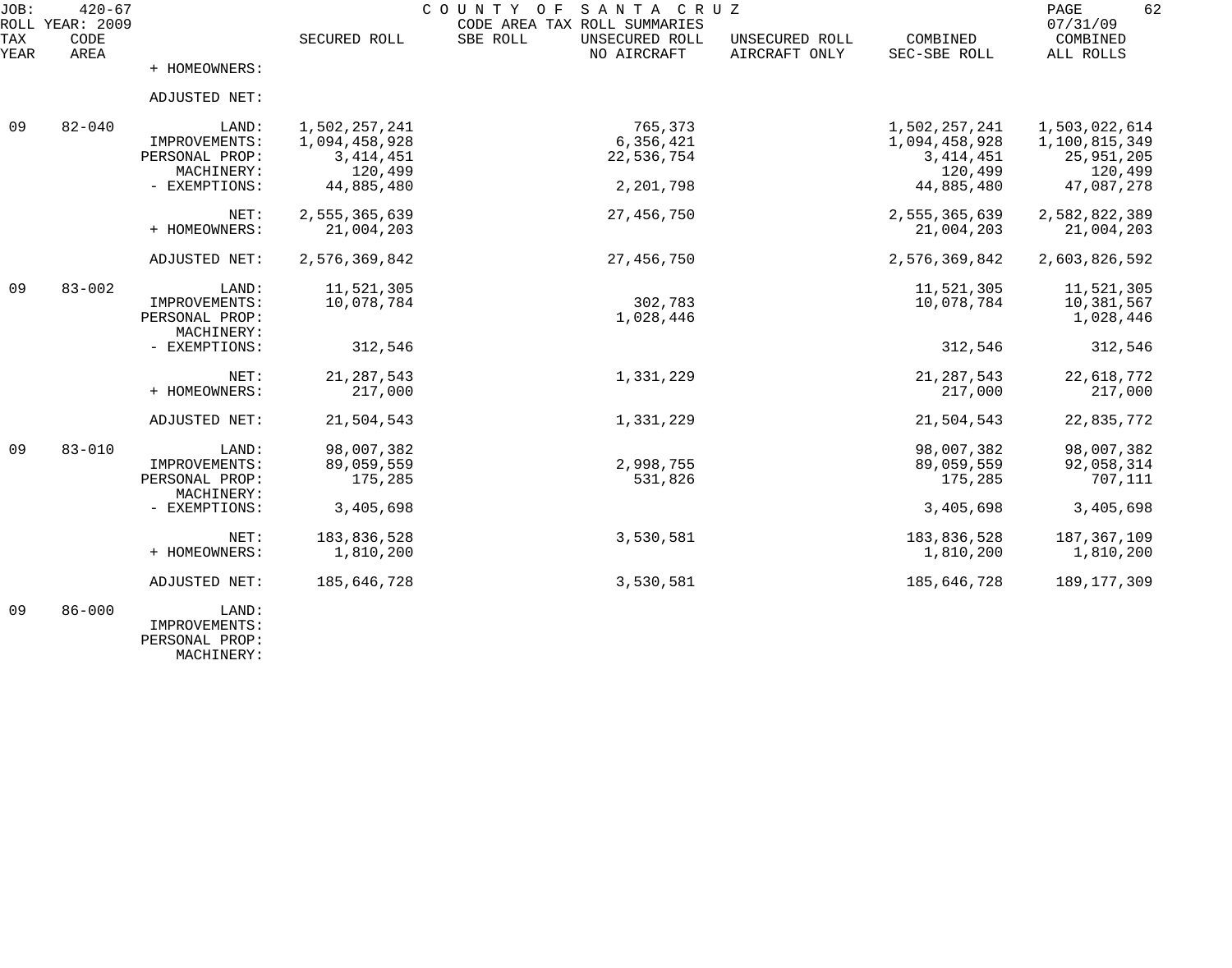| JOB:        | $420 - 67$<br>ROLL YEAR: 2009 | COUNTY OF<br>SANTA CRUZ<br>CODE AREA TAX ROLL SUMMARIES |              |          |                               |                                 | 63<br>PAGE<br>07/31/09   |                       |
|-------------|-------------------------------|---------------------------------------------------------|--------------|----------|-------------------------------|---------------------------------|--------------------------|-----------------------|
| TAX<br>YEAR | CODE<br>AREA                  |                                                         | SECURED ROLL | SBE ROLL | UNSECURED ROLL<br>NO AIRCRAFT | UNSECURED ROLL<br>AIRCRAFT ONLY | COMBINED<br>SEC-SBE ROLL | COMBINED<br>ALL ROLLS |
|             |                               | - EXEMPTIONS:                                           |              |          |                               |                                 |                          |                       |
|             |                               | NET:<br>+ HOMEOWNERS:                                   |              |          |                               |                                 |                          |                       |
|             |                               | ADJUSTED NET:                                           |              |          |                               |                                 |                          |                       |
| 09          | $86 - 003$                    | LAND:                                                   | 9,785,026    |          |                               |                                 | 9,785,026                | 9,785,026             |
|             |                               | IMPROVEMENTS:                                           | 7,541,945    |          | 102,224                       |                                 | 7,541,945                | 7,644,169             |
|             |                               | PERSONAL PROP:                                          | 2,000        |          | 250,803                       |                                 | 2,000                    | 252,803               |
|             |                               | MACHINERY:                                              |              |          |                               |                                 |                          |                       |
|             |                               | - EXEMPTIONS:                                           | 236,830      |          |                               |                                 | 236,830                  | 236,830               |
|             |                               | NET:                                                    | 17,092,141   |          | 353,027                       |                                 | 17,092,141               | 17, 445, 168          |
|             |                               | + HOMEOWNERS:                                           | 202,368      |          |                               |                                 | 202,368                  | 202,368               |
|             |                               | ADJUSTED NET:                                           | 17,294,509   |          | 353,027                       |                                 | 17,294,509               | 17,647,536            |
| 09          | $86 - 020$                    | LAND:                                                   | 5,921,879    |          |                               |                                 | 5,921,879                | 5,921,879             |
|             |                               | IMPROVEMENTS:                                           | 4,047,649    |          | 179,529                       |                                 | 4,047,649                | 4, 227, 178           |
|             |                               | PERSONAL PROP:                                          |              |          | 419,533                       |                                 |                          | 419,533               |
|             |                               | MACHINERY:                                              |              |          |                               |                                 |                          |                       |
|             |                               | - EXEMPTIONS:                                           | 377,179      |          |                               |                                 | 377,179                  | 377,179               |
|             |                               | NET:                                                    | 9,592,349    |          | 599,062                       |                                 | 9,592,349                | 10,191,411            |
|             |                               | + HOMEOWNERS:                                           | 166,270      |          |                               |                                 | 166,270                  | 166,270               |
|             |                               | ADJUSTED NET:                                           | 9,758,619    |          | 599,062                       |                                 | 9,758,619                | 10,357,681            |
| 09          | $86 - 021$                    | LAND:                                                   | 4,230,394    |          |                               |                                 | 4,230,394                | 4,230,394             |
|             |                               | IMPROVEMENTS:                                           | 2,440,884    |          |                               |                                 | 2,440,884                | 2,440,884             |
|             |                               | PERSONAL PROP:                                          | 6,854,380    |          | 1,231,788                     |                                 | 6,854,380                | 8,086,168             |
|             |                               | MACHINERY:                                              | 34,864,752   |          |                               |                                 | 34,864,752               | 34,864,752            |
|             |                               | - EXEMPTIONS:                                           | 197,297      |          |                               |                                 | 197,297                  | 197,297               |
|             |                               | NET:                                                    | 48, 193, 113 |          | 1,231,788                     |                                 | 48, 193, 113             | 49, 424, 901          |
|             |                               | + HOMEOWNERS:                                           |              |          |                               |                                 |                          |                       |
|             |                               | ADJUSTED NET:                                           | 48, 193, 113 |          | 1,231,788                     |                                 | 48, 193, 113             | 49, 424, 901          |
| 09          | $86 - 022$                    | LAND:                                                   | 34,406,591   | 89,925   | 42,455                        |                                 | 34, 496, 516             | 34,538,971            |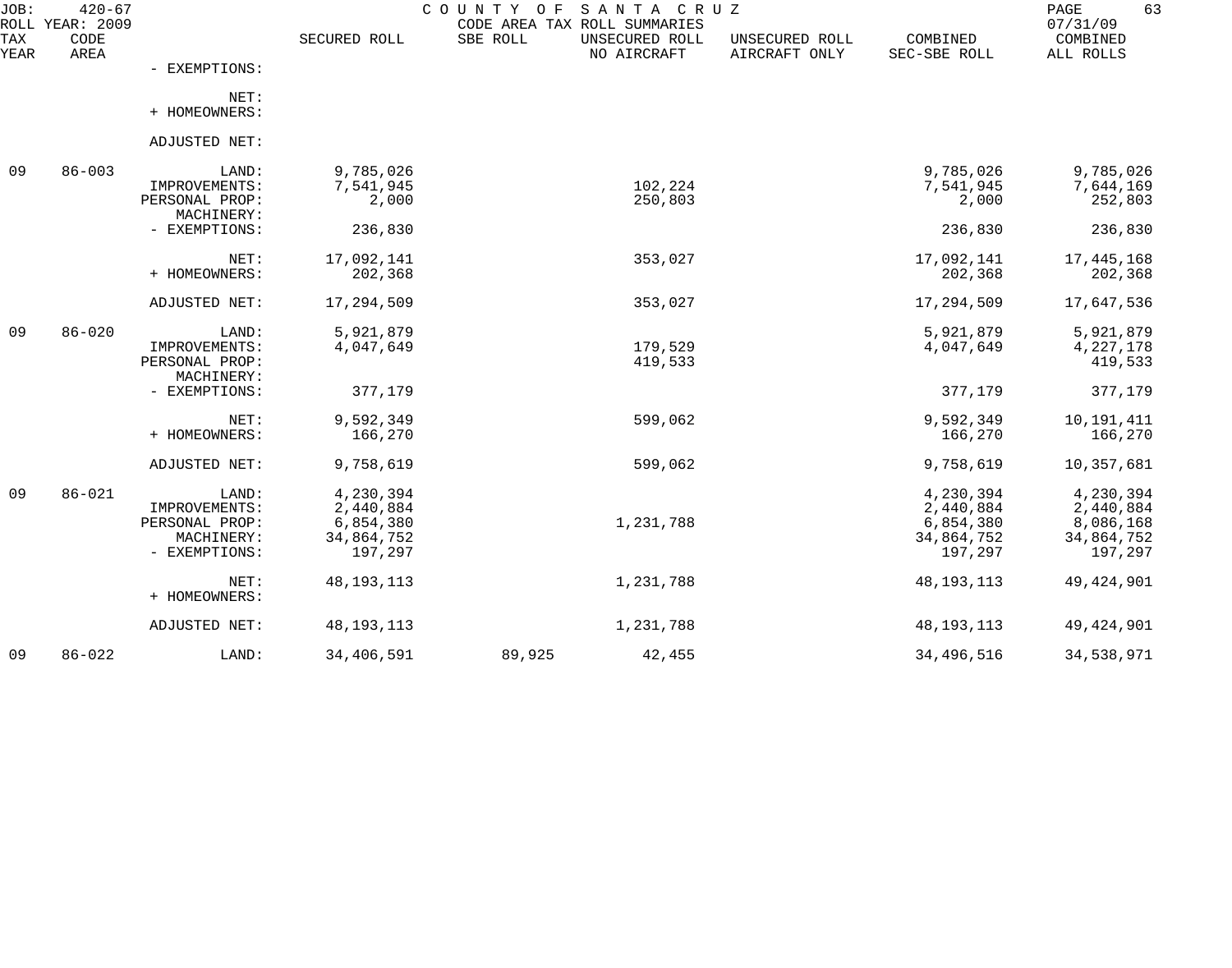| JOB:        | $420 - 67$<br>SANTA CRUZ<br>COUNTY OF<br>ROLL YEAR: 2009<br>CODE AREA TAX ROLL SUMMARIES |                                               |              |          |                               |                                 | 64<br>PAGE<br>07/31/09   |                       |
|-------------|------------------------------------------------------------------------------------------|-----------------------------------------------|--------------|----------|-------------------------------|---------------------------------|--------------------------|-----------------------|
| TAX<br>YEAR | CODE<br>AREA                                                                             |                                               | SECURED ROLL | SBE ROLL | UNSECURED ROLL<br>NO AIRCRAFT | UNSECURED ROLL<br>AIRCRAFT ONLY | COMBINED<br>SEC-SBE ROLL | COMBINED<br>ALL ROLLS |
|             |                                                                                          | IMPROVEMENTS:                                 | 19, 251, 794 |          | 3, 122, 813                   |                                 | 19,251,794               | 22, 374, 607          |
|             |                                                                                          | PERSONAL PROP:                                | 84,820       |          | 2, 117, 934                   |                                 | 84,820                   | 2,202,754             |
|             |                                                                                          | MACHINERY:                                    |              |          |                               |                                 |                          |                       |
|             |                                                                                          | - EXEMPTIONS:                                 | 3,261,855    |          |                               |                                 | 3, 261, 855              | 3, 261, 855           |
|             |                                                                                          | NET:                                          | 50,481,350   | 89,925   | 5,283,202                     |                                 | 50, 571, 275             | 55,854,477            |
|             |                                                                                          | + HOMEOWNERS:                                 | 357,000      |          |                               |                                 | 357,000                  | 357,000               |
|             |                                                                                          | ADJUSTED NET:                                 | 50,838,350   |          | 5, 283, 202                   |                                 | 50,928,275               | 56, 211, 477          |
| 09          | $86 - 023$                                                                               | LAND:                                         | 4,610,318    |          |                               |                                 | 4,610,318                | 4,610,318             |
|             |                                                                                          | IMPROVEMENTS:                                 | 3,107,707    |          |                               |                                 | 3,107,707                | 3,107,707             |
|             |                                                                                          | PERSONAL PROP:<br>MACHINERY:                  | 109,203      |          |                               |                                 | 109,203                  | 109,203               |
|             |                                                                                          | - EXEMPTIONS:                                 | 878,605      |          |                               |                                 | 878,605                  | 878,605               |
|             |                                                                                          | NET:                                          | 6,948,623    |          |                               |                                 | 6,948,623                | 6,948,623             |
|             |                                                                                          | + HOMEOWNERS:                                 | 70,000       |          |                               |                                 | 70,000                   | 70,000                |
|             |                                                                                          | ADJUSTED NET:                                 | 7,018,623    |          |                               |                                 | 7,018,623                | 7,018,623             |
| 09          | $90 - 004$                                                                               | LAND:                                         | 1,102,747    |          |                               |                                 | 1,102,747                | 1,102,747             |
|             |                                                                                          | IMPROVEMENTS:<br>PERSONAL PROP:<br>MACHINERY: | 1,892,304    |          |                               |                                 | 1,892,304                | 1,892,304             |
|             |                                                                                          | - EXEMPTIONS:                                 | 36,194       |          |                               |                                 | 36,194                   | 36,194                |
|             |                                                                                          | NET:                                          | 2,958,857    |          |                               |                                 | 2,958,857                | 2,958,857             |
|             |                                                                                          | + HOMEOWNERS:                                 | 35,000       |          |                               |                                 | 35,000                   | 35,000                |
|             |                                                                                          | ADJUSTED NET:                                 | 2,993,857    |          |                               |                                 | 2,993,857                | 2,993,857             |
| 09          | $90 - 008$                                                                               | LAND:                                         | 4,928,011    |          | 498,877                       |                                 | 4,928,011                | 5,426,888             |
|             |                                                                                          | IMPROVEMENTS:                                 | 7,884,613    |          | 4,186,656                     |                                 | 7,884,613                | 12,071,269            |
|             |                                                                                          | PERSONAL PROP:                                | 2,158,846    |          | 265,631                       |                                 | 2,158,846                | 2,424,477             |
|             |                                                                                          | MACHINERY:                                    | 1,694,671    |          |                               |                                 | 1,694,671                | 1,694,671             |
|             |                                                                                          | - EXEMPTIONS:                                 | 3,992,807    |          |                               |                                 | 3,992,807                | 3,992,807             |
|             |                                                                                          | NET:                                          | 12,673,334   |          | 4,951,164                     |                                 | 12,673,334               | 17,624,498            |
|             |                                                                                          | + HOMEOWNERS:                                 |              |          |                               |                                 |                          |                       |
|             |                                                                                          | ADJUSTED NET:                                 | 12,673,334   |          | 4,951,164                     |                                 | 12,673,334               | 17,624,498            |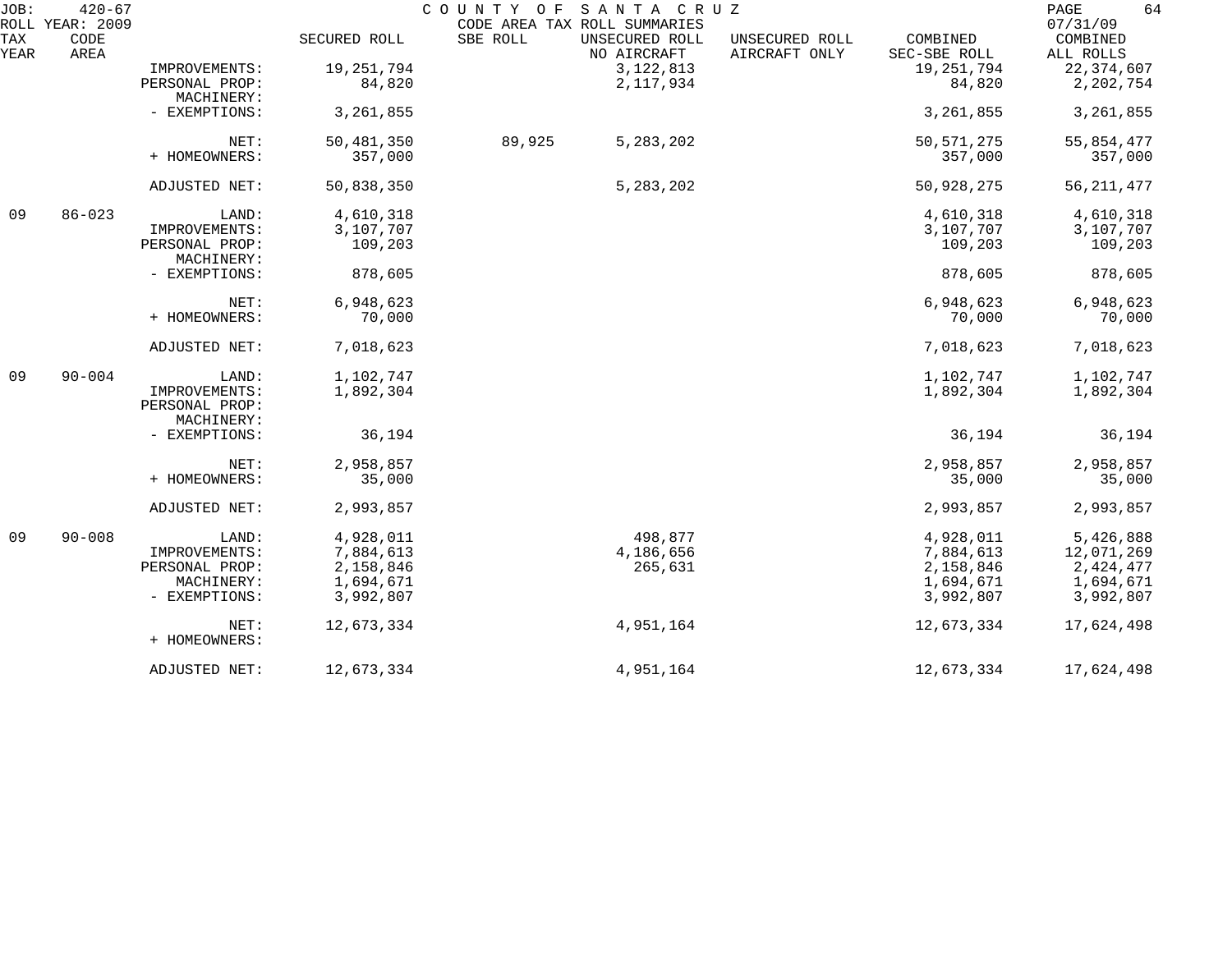| JOB:        | $420 - 67$<br>ROLL YEAR: 2009 |                |              | COUNTY OF<br>SANTA CRUZ<br>CODE AREA TAX ROLL SUMMARIES |                                 |                          | 65<br>PAGE<br>07/31/09 |
|-------------|-------------------------------|----------------|--------------|---------------------------------------------------------|---------------------------------|--------------------------|------------------------|
| TAX<br>YEAR | CODE<br>AREA                  |                | SECURED ROLL | SBE ROLL<br>UNSECURED ROLL<br>NO AIRCRAFT               | UNSECURED ROLL<br>AIRCRAFT ONLY | COMBINED<br>SEC-SBE ROLL | COMBINED<br>ALL ROLLS  |
| 09          | $90 - 009$                    | LAND:          | 613,241      |                                                         |                                 | 613,241                  | 613,241                |
|             |                               | IMPROVEMENTS:  | 151,833      |                                                         |                                 | 151,833                  | 151,833                |
|             |                               | PERSONAL PROP: |              |                                                         |                                 |                          |                        |
|             |                               | MACHINERY:     |              |                                                         |                                 |                          |                        |
|             |                               | - EXEMPTIONS:  | 524          |                                                         |                                 | 524                      | 524                    |
|             |                               | NET:           | 764,550      |                                                         |                                 | 764,550                  | 764,550                |
|             |                               | + HOMEOWNERS:  |              |                                                         |                                 |                          |                        |
|             |                               | ADJUSTED NET:  | 764,550      |                                                         |                                 | 764,550                  | 764,550                |
| 09          | $90 - 010$                    | LAND:          | 79,034,543   | 523,550                                                 |                                 | 79,034,543               | 79,558,093             |
|             |                               | IMPROVEMENTS:  | 95,594,430   | 36,559                                                  |                                 | 95,594,430               | 95,630,989             |
|             |                               | PERSONAL PROP: | 1,365,518    | 791,588                                                 |                                 | 1,365,518                | 2,157,106              |
|             |                               | MACHINERY:     |              |                                                         |                                 |                          |                        |
|             |                               | - EXEMPTIONS:  | 37,298,606   |                                                         |                                 | 37,298,606               | 37,298,606             |
|             |                               | NET:           | 138,695,885  | 1,351,697                                               |                                 | 138,695,885              | 140,047,582            |
|             |                               | + HOMEOWNERS:  | 1,808,468    |                                                         |                                 | 1,808,468                | 1,808,468              |
|             |                               | ADJUSTED NET:  | 140,504,353  | 1,351,697                                               |                                 | 140,504,353              | 141,856,050            |
| 09          | $90 - 011$                    | LAND:          | 3,825,716    |                                                         |                                 | 3,825,716                | 3,825,716              |
|             |                               | IMPROVEMENTS:  | 3,798,903    |                                                         |                                 | 3,798,903                | 3,798,903              |
|             |                               | PERSONAL PROP: |              | 10,291                                                  |                                 |                          | 10,291                 |
|             |                               | MACHINERY:     |              |                                                         |                                 |                          |                        |
|             |                               | - EXEMPTIONS:  | 75,769       |                                                         |                                 | 75,769                   | 75,769                 |
|             |                               | NET:           | 7,548,850    | 10,291                                                  |                                 | 7,548,850                | 7,559,141              |
|             |                               | + HOMEOWNERS:  | 56,000       |                                                         |                                 | 56,000                   | 56,000                 |
|             |                               | ADJUSTED NET:  | 7,604,850    | 10,291                                                  |                                 | 7,604,850                | 7,615,141              |
| 09          | $90 - 014$                    | LAND:          | 1,329,069    |                                                         |                                 | 1,329,069                | 1,329,069              |
|             |                               | IMPROVEMENTS:  | 504,881      |                                                         |                                 | 504,881                  | 504,881                |
|             |                               | PERSONAL PROP: |              |                                                         |                                 |                          |                        |
|             |                               | MACHINERY:     |              |                                                         |                                 |                          |                        |
|             |                               | - EXEMPTIONS:  | 9,494        |                                                         |                                 | 9,494                    | 9,494                  |
|             |                               | NET:           | 1,824,456    |                                                         |                                 | 1,824,456                | 1,824,456              |
|             |                               | + HOMEOWNERS:  | 7,000        |                                                         |                                 | 7,000                    | 7,000                  |
|             |                               | ADJUSTED NET:  | 1,831,456    |                                                         |                                 | 1,831,456                | 1,831,456              |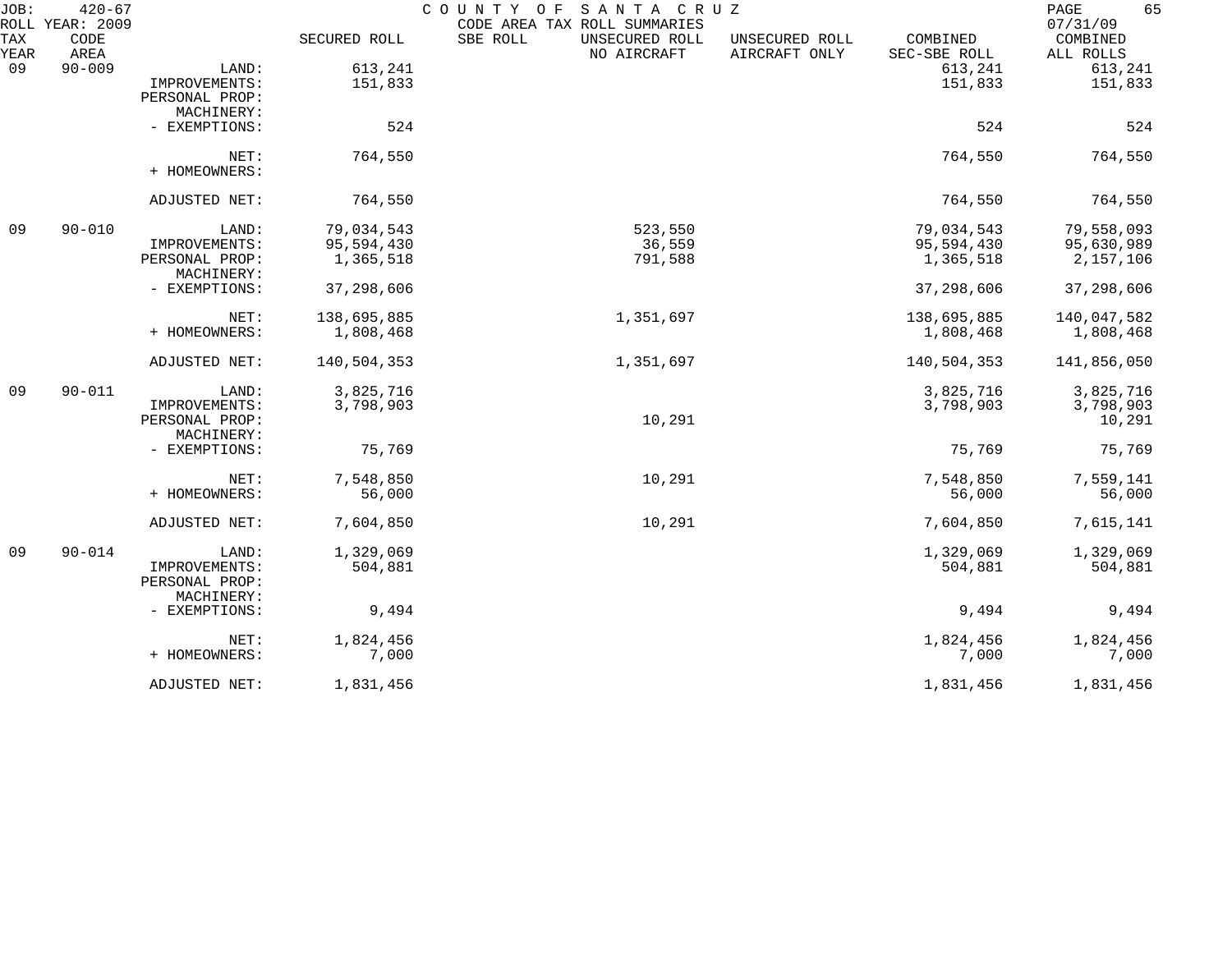| JOB:<br>ROLL | $420 - 67$<br>YEAR: 2009 |                                                        |                            | COUNTY OF<br>SANTA CRUZ<br>CODE AREA TAX ROLL SUMMARIES |                                 |                            | 66<br>PAGE<br>07/31/09                |
|--------------|--------------------------|--------------------------------------------------------|----------------------------|---------------------------------------------------------|---------------------------------|----------------------------|---------------------------------------|
| TAX<br>YEAR  | CODE<br>AREA             |                                                        | SECURED ROLL               | SBE ROLL<br>UNSECURED ROLL<br>NO AIRCRAFT               | UNSECURED ROLL<br>AIRCRAFT ONLY | COMBINED<br>SEC-SBE ROLL   | COMBINED<br>ALL ROLLS                 |
| 09           | $90 - 015$               | LAND:<br>IMPROVEMENTS:<br>PERSONAL PROP:<br>MACHINERY: | 4,628,133<br>4,697,867     | 112,867                                                 |                                 | 4,628,133<br>4,697,867     | 4,628,133<br>4,697,867<br>112,867     |
|              |                          | - EXEMPTIONS:                                          | 53,009                     |                                                         |                                 | 53,009                     | 53,009                                |
|              |                          | NET:<br>+ HOMEOWNERS:                                  | 9,272,991<br>49,000        | 112,867                                                 |                                 | 9,272,991<br>49,000        | 9,385,858<br>49,000                   |
|              |                          | ADJUSTED NET:                                          | 9,321,991                  | 112,867                                                 |                                 | 9,321,991                  | 9,434,858                             |
| 09           | $90 - 017$               | LAND:<br>IMPROVEMENTS:<br>PERSONAL PROP:<br>MACHINERY: | 717                        |                                                         |                                 | 717                        | 717                                   |
|              |                          | - EXEMPTIONS:                                          | 717                        |                                                         |                                 | 717                        | 717                                   |
|              |                          | NET:<br>+ HOMEOWNERS:                                  |                            |                                                         |                                 |                            |                                       |
|              |                          | ADJUSTED NET:                                          |                            |                                                         |                                 |                            |                                       |
| 09           | $90 - 019$               | LAND:<br>IMPROVEMENTS:<br>PERSONAL PROP:<br>MACHINERY: | 479,405<br>210,042         |                                                         |                                 | 479,405<br>210,042         | 479,405<br>210,042                    |
|              |                          | - EXEMPTIONS:                                          | 7,000                      |                                                         |                                 | 7,000                      | 7,000                                 |
|              |                          | NET:<br>+ HOMEOWNERS:                                  | 682,447<br>7,000           |                                                         |                                 | 682,447<br>7,000           | 682,447<br>7,000                      |
|              |                          | ADJUSTED NET:                                          | 689,447                    |                                                         |                                 | 689,447                    | 689,447                               |
| 09           | $90 - 020$               | LAND:<br>IMPROVEMENTS:<br>PERSONAL PROP:<br>MACHINERY: | 59,730,921<br>45, 422, 576 | 3,877<br>200,877                                        |                                 | 59,730,921<br>45, 422, 576 | 59,730,921<br>45, 426, 453<br>200,877 |
|              |                          | - EXEMPTIONS:                                          | 3,043,256                  |                                                         |                                 | 3,043,256                  | 3,043,256                             |
|              |                          | NET:                                                   | 102,110,241                | 204,754                                                 |                                 | 102,110,241                | 102, 314, 995                         |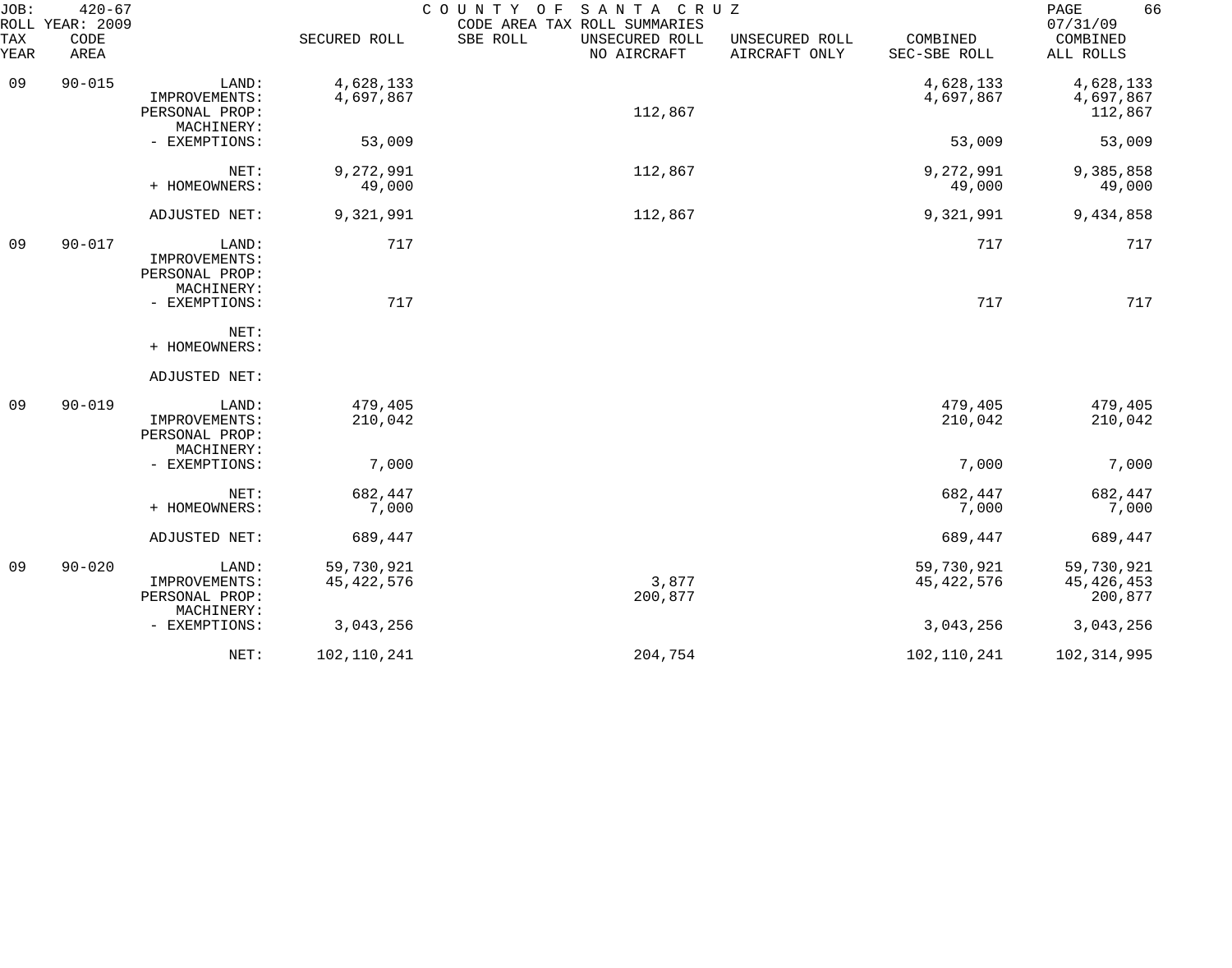| JOB:        | $420 - 67$<br>ROLL YEAR: 2009 |                                               |                          | COUNTY OF<br>SANTA CRUZ<br>CODE AREA TAX ROLL SUMMARIES |                                 |                          | 67<br>PAGE<br>07/31/09   |
|-------------|-------------------------------|-----------------------------------------------|--------------------------|---------------------------------------------------------|---------------------------------|--------------------------|--------------------------|
| TAX<br>YEAR | CODE<br>AREA                  |                                               | SECURED ROLL             | SBE ROLL<br>UNSECURED ROLL<br>NO AIRCRAFT               | UNSECURED ROLL<br>AIRCRAFT ONLY | COMBINED<br>SEC-SBE ROLL | COMBINED<br>ALL ROLLS    |
|             |                               | + HOMEOWNERS:                                 | 1,773,800                |                                                         |                                 | 1,773,800                | 1,773,800                |
|             |                               | ADJUSTED NET:                                 | 103,884,041              | 204,754                                                 |                                 | 103,884,041              | 104,088,795              |
| 09          | $90 - 024$                    | LAND:                                         | 7,690,231                |                                                         |                                 | 7,690,231                | 7,690,231                |
|             |                               | IMPROVEMENTS:<br>PERSONAL PROP:<br>MACHINERY: | 6,397,411                |                                                         |                                 | 6,397,411                | 6,397,411                |
|             |                               | - EXEMPTIONS:                                 | 99,790                   |                                                         |                                 | 99,790                   | 99,790                   |
|             |                               | NET:                                          | 13,987,852               |                                                         |                                 | 13,987,852               | 13,987,852               |
|             |                               | + HOMEOWNERS:                                 | 98,000                   |                                                         |                                 | 98,000                   | 98,000                   |
|             |                               | ADJUSTED NET:                                 | 14,085,852               |                                                         |                                 | 14,085,852               | 14,085,852               |
| 09          | $90 - 026$                    | LAND:                                         | 13,069,960               |                                                         |                                 | 13,069,960               | 13,069,960               |
|             |                               | IMPROVEMENTS:<br>PERSONAL PROP:<br>MACHINERY: | 13,519,001               | 64,483                                                  |                                 | 13,519,001               | 13,519,001<br>64,483     |
|             |                               | - EXEMPTIONS:                                 | 408,470                  |                                                         |                                 | 408,470                  | 408,470                  |
|             |                               | NET:                                          | 26,180,491               | 64,483                                                  |                                 | 26,180,491               | 26, 244, 974             |
|             |                               | + HOMEOWNERS:                                 | 406,000                  |                                                         |                                 | 406,000                  | 406,000                  |
|             |                               | ADJUSTED NET:                                 | 26,586,491               | 64,483                                                  |                                 | 26,586,491               | 26,650,974               |
| 09          | $90 - 029$                    | LAND:                                         | 1,508,813                |                                                         |                                 | 1,508,813                | 1,508,813                |
|             |                               | IMPROVEMENTS:<br>PERSONAL PROP:<br>MACHINERY: | 1,782,369                |                                                         |                                 | 1,782,369                | 1,782,369                |
|             |                               | - EXEMPTIONS:                                 | 49,000                   |                                                         |                                 | 49,000                   | 49,000                   |
|             |                               | NET:                                          | 3, 242, 182              |                                                         |                                 | 3, 242, 182              | 3, 242, 182              |
|             |                               | + HOMEOWNERS:                                 | 49,000                   |                                                         |                                 | 49,000                   | 49,000                   |
|             |                               | ADJUSTED NET:                                 | 3, 291, 182              |                                                         |                                 | 3, 291, 182              | 3, 291, 182              |
| 09          | $90 - 031$                    | LAND:                                         | 169,388,093              |                                                         |                                 | 169,388,093              | 169,388,093              |
|             |                               | IMPROVEMENTS:<br>PERSONAL PROP:               | 154, 225, 975<br>745,942 | 263,883<br>952,544                                      |                                 | 154, 225, 975<br>745,942 | 154,489,858<br>1,698,486 |
|             |                               | MACHINERY:                                    | 27,539                   |                                                         |                                 | 27,539                   | 27,539                   |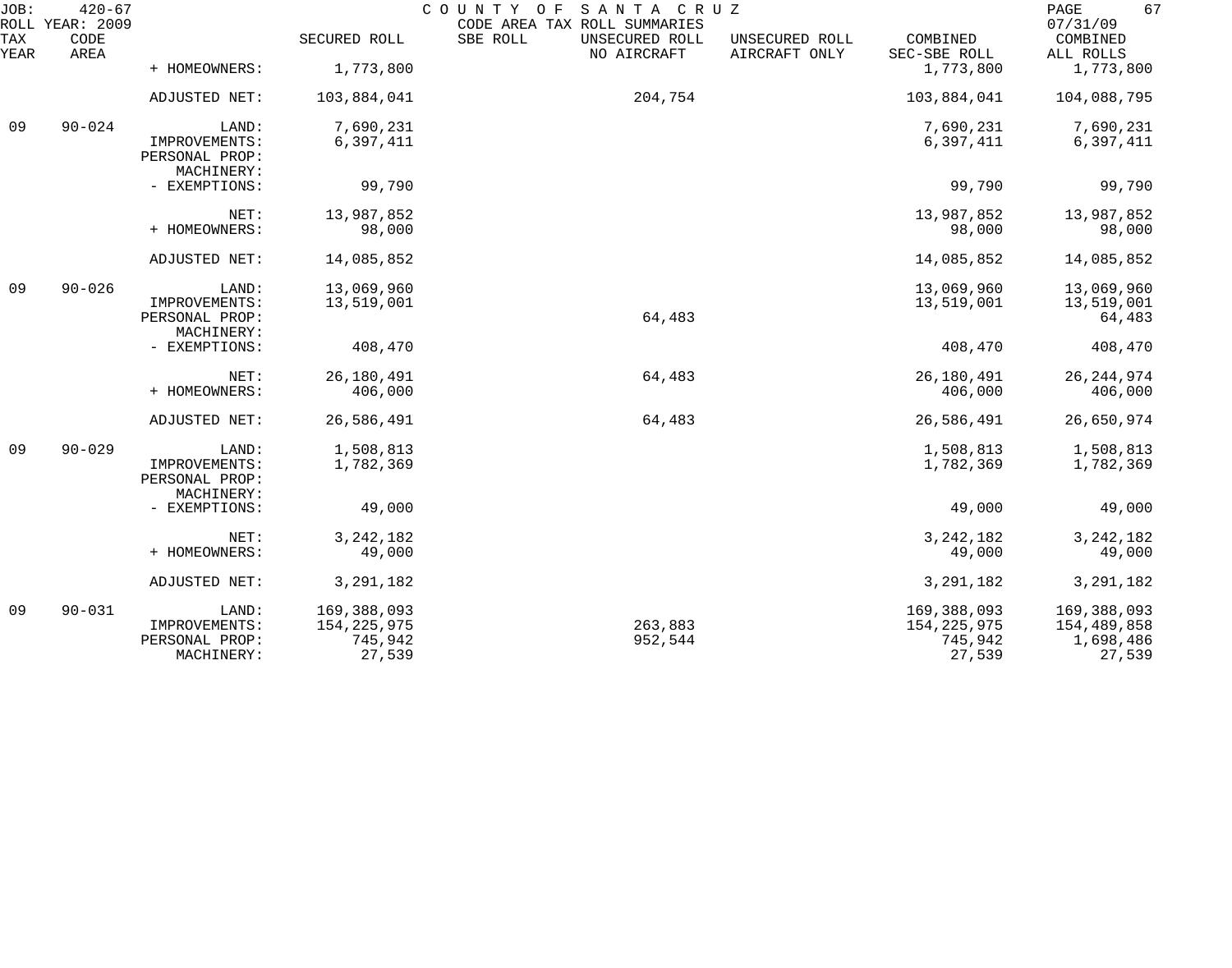| JOB:        | $420 - 67$<br>ROLL YEAR: 2009 |                                                                         |                        | COUNTY OF<br>SANTA CRUZ<br>CODE AREA TAX ROLL SUMMARIES |                                 |                          | 68<br>PAGE<br>07/31/09 |
|-------------|-------------------------------|-------------------------------------------------------------------------|------------------------|---------------------------------------------------------|---------------------------------|--------------------------|------------------------|
| TAX<br>YEAR | CODE<br>AREA                  |                                                                         | SECURED ROLL           | SBE ROLL<br>UNSECURED ROLL<br>NO AIRCRAFT               | UNSECURED ROLL<br>AIRCRAFT ONLY | COMBINED<br>SEC-SBE ROLL | COMBINED<br>ALL ROLLS  |
|             |                               | - EXEMPTIONS:                                                           | 9,150,087              | 87,548                                                  |                                 | 9,150,087                | 9,237,635              |
|             |                               | NET:                                                                    | 315, 237, 462          | 1,128,879                                               |                                 | 315, 237, 462            | 316, 366, 341          |
|             |                               | + HOMEOWNERS:                                                           | 4,208,400              |                                                         |                                 | 4,208,400                | 4,208,400              |
|             |                               | ADJUSTED NET:                                                           | 319, 445, 862          | 1,128,879                                               |                                 | 319, 445, 862            | 320, 574, 741          |
| 09          | $90 - 032$                    | LAND:<br>IMPROVEMENTS:<br>PERSONAL PROP:<br>MACHINERY:<br>- EXEMPTIONS: | 44,589                 |                                                         |                                 | 44,589                   | 44,589                 |
|             |                               | NET:<br>+ HOMEOWNERS:                                                   | 44,589                 |                                                         |                                 | 44,589                   | 44,589                 |
|             |                               | ADJUSTED NET:                                                           | 44,589                 |                                                         |                                 | 44,589                   | 44,589                 |
| 09          | $90 - 033$                    | LAND:<br>IMPROVEMENTS:<br>PERSONAL PROP:<br>MACHINERY:                  | 1,764,085<br>1,813,075 |                                                         |                                 | 1,764,085<br>1,813,075   | 1,764,085<br>1,813,075 |
|             |                               | - EXEMPTIONS:                                                           | 36,096                 |                                                         |                                 | 36,096                   | 36,096                 |
|             |                               | NET:<br>+ HOMEOWNERS:                                                   | 3,541,064<br>14,000    |                                                         |                                 | 3,541,064<br>14,000      | 3,541,064<br>14,000    |
|             |                               | ADJUSTED NET:                                                           | 3,555,064              |                                                         |                                 | 3,555,064                | 3,555,064              |
| 09          | $90 - 036$                    | LAND:<br>IMPROVEMENTS:<br>PERSONAL PROP:<br>MACHINERY:                  | 7,891                  |                                                         |                                 | 7,891                    | 7,891                  |
|             |                               | - EXEMPTIONS:                                                           | 326                    |                                                         |                                 | 326                      | 326                    |
|             |                               | NET:<br>+ HOMEOWNERS:                                                   | 7,565                  |                                                         |                                 | 7,565                    | 7,565                  |
|             |                               | ADJUSTED NET:                                                           | 7,565                  |                                                         |                                 | 7,565                    | 7,565                  |
| 09          | $90 - 037$                    | LAND:                                                                   | 41,782,336             |                                                         |                                 | 41,782,336               | 41,782,336             |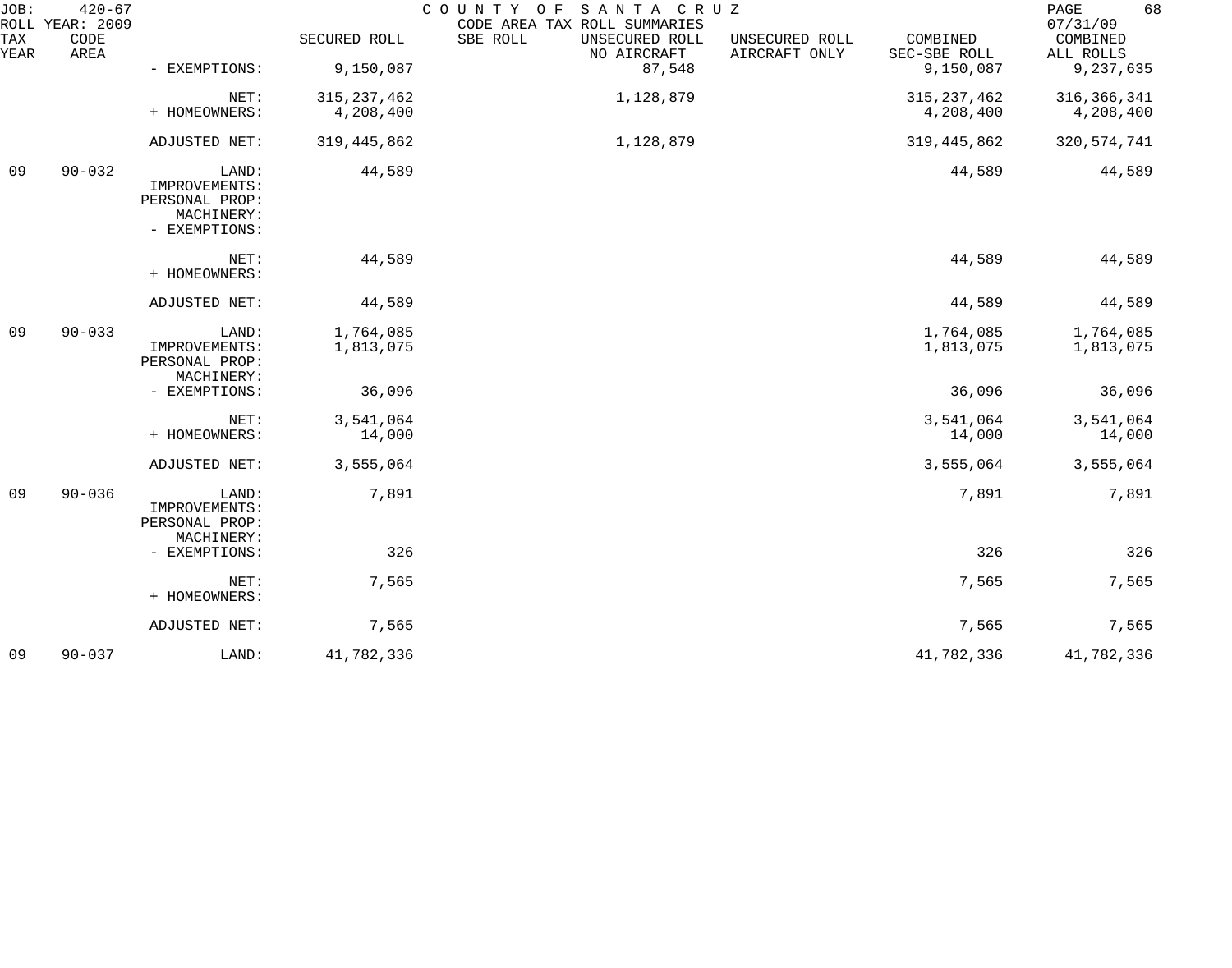| JOB:        | $420 - 67$<br>ROLL YEAR: 2009 |                                                        |                          | COUNTY OF<br>SANTA CRUZ<br>CODE AREA TAX ROLL SUMMARIES |                                 |                          | 69<br>PAGE<br>07/31/09                |
|-------------|-------------------------------|--------------------------------------------------------|--------------------------|---------------------------------------------------------|---------------------------------|--------------------------|---------------------------------------|
| TAX<br>YEAR | CODE<br>AREA                  |                                                        | SECURED ROLL             | SBE ROLL<br>UNSECURED ROLL<br>NO AIRCRAFT               | UNSECURED ROLL<br>AIRCRAFT ONLY | COMBINED<br>SEC-SBE ROLL | COMBINED<br>ALL ROLLS                 |
|             |                               | IMPROVEMENTS:<br>PERSONAL PROP:                        | 38,605,616               | 452,758                                                 |                                 | 38,605,616               | 38,605,616<br>452,758                 |
|             |                               | MACHINERY:<br>- EXEMPTIONS:                            | 1,084,342                |                                                         |                                 | 1,084,342                | 1,084,342                             |
|             |                               | NET:<br>+ HOMEOWNERS:                                  | 79,303,610<br>845,600    | 452,758                                                 |                                 | 79,303,610<br>845,600    | 79,756,368<br>845,600                 |
|             |                               | ADJUSTED NET:                                          | 80, 149, 210             | 452,758                                                 |                                 | 80, 149, 210             | 80,601,968                            |
| 09          | $90 - 042$                    | LAND:<br>IMPROVEMENTS:<br>PERSONAL PROP:<br>MACHINERY: | 6,782,865<br>6,208,279   | 10,291                                                  |                                 | 6,782,865<br>6,208,279   | 6,782,865<br>6,208,279<br>10,291      |
|             |                               | - EXEMPTIONS:                                          | 185,119                  |                                                         |                                 | 185,119                  | 185,119                               |
|             |                               | NET:<br>+ HOMEOWNERS:                                  | 12,806,025<br>182,000    | 10,291                                                  |                                 | 12,806,025<br>182,000    | 12,816,316<br>182,000                 |
|             |                               | ADJUSTED NET:                                          | 12,988,025               | 10,291                                                  |                                 | 12,988,025               | 12,998,316                            |
| 09          | $90 - 044$                    | LAND:<br>IMPROVEMENTS:<br>PERSONAL PROP:               | 2,759,142<br>3,654,435   |                                                         |                                 | 2,759,142<br>3,654,435   | 2,759,142<br>3,654,435                |
|             |                               | MACHINERY:<br>- EXEMPTIONS:                            | 211,440                  |                                                         |                                 | 211,440                  | 211,440                               |
|             |                               | NET:<br>+ HOMEOWNERS:                                  | 6,202,137<br>91,000      |                                                         |                                 | 6,202,137<br>91,000      | 6,202,137<br>91,000                   |
|             |                               | ADJUSTED NET:                                          | 6,293,137                |                                                         |                                 | 6,293,137                | 6, 293, 137                           |
| 09          | $90 - 045$                    | LAND:<br>IMPROVEMENTS:<br>PERSONAL PROP:<br>MACHINERY: | 42,406,042<br>38,468,692 | 4, 273, 870<br>1,170,094                                |                                 | 42,406,042<br>38,468,692 | 42,406,042<br>42,742,562<br>1,170,094 |
|             |                               | - EXEMPTIONS:                                          | 2,578,842                |                                                         |                                 | 2,578,842                | 2,578,842                             |
|             |                               | NET:<br>+ HOMEOWNERS:                                  | 78, 295, 892<br>950,600  | 5,443,964                                               |                                 | 78, 295, 892<br>950,600  | 83,739,856<br>950,600                 |
|             |                               | ADJUSTED NET:                                          | 79, 246, 492             | 5,443,964                                               |                                 | 79, 246, 492             | 84,690,456                            |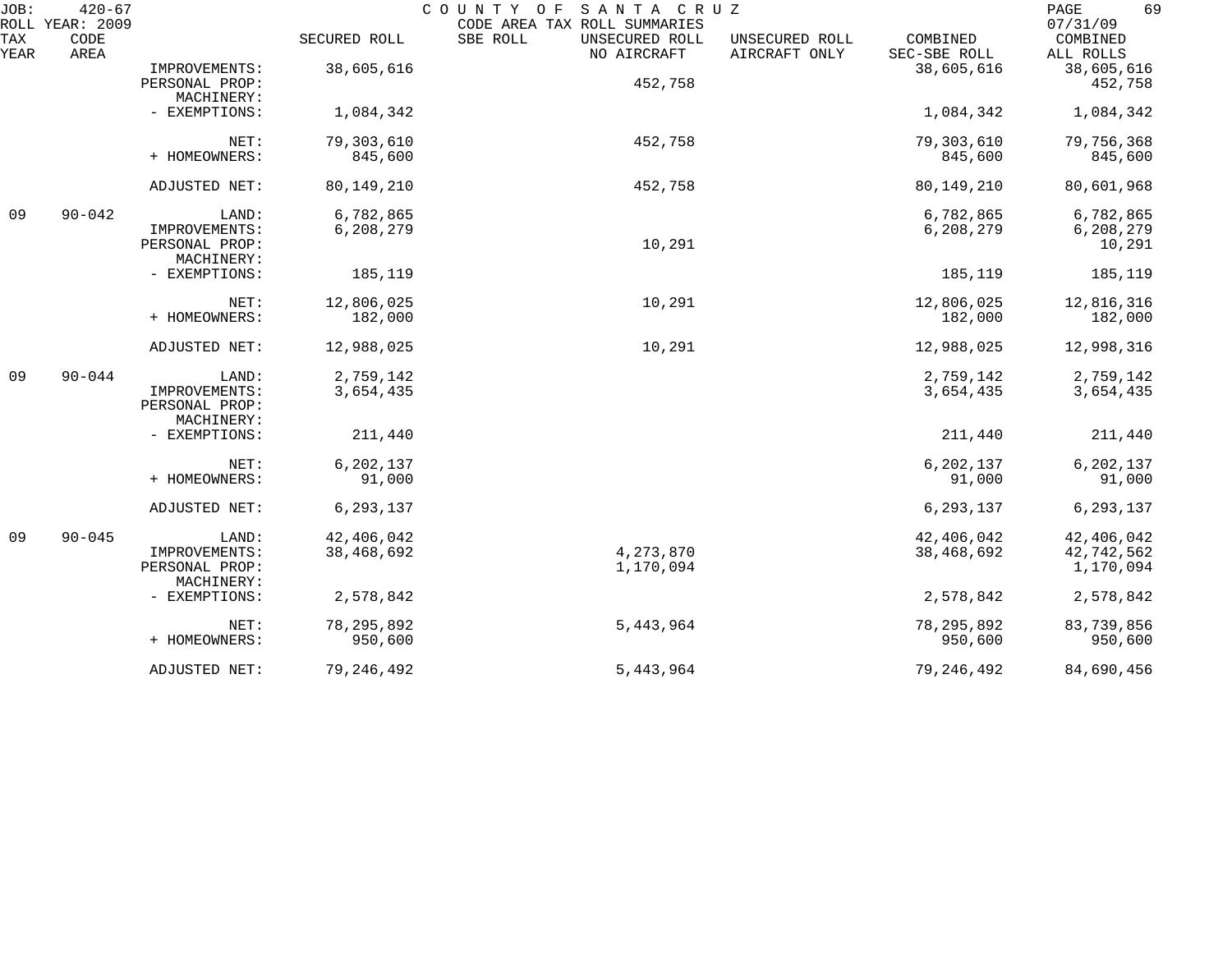| JOB:        | $420 - 67$<br>ROLL YEAR: 2009 |                              |              | COUNTY OF SANTA CRUZ<br>CODE AREA TAX ROLL SUMMARIES                         |                          | 70<br>PAGE<br>07/31/09 |
|-------------|-------------------------------|------------------------------|--------------|------------------------------------------------------------------------------|--------------------------|------------------------|
| TAX<br>YEAR | CODE<br>AREA                  |                              | SECURED ROLL | SBE ROLL<br>UNSECURED ROLL<br>UNSECURED ROLL<br>NO AIRCRAFT<br>AIRCRAFT ONLY | COMBINED<br>SEC-SBE ROLL | COMBINED<br>ALL ROLLS  |
| 09          | $90 - 046$                    | LAND:                        | 14,512,347   |                                                                              | 14,512,347               | 14,512,347             |
|             |                               | IMPROVEMENTS:                | 13, 333, 811 |                                                                              | 13, 333, 811             | 13, 333, 811           |
|             |                               | PERSONAL PROP:               | 1,500        | 109,592                                                                      | 1,500                    | 111,092                |
|             |                               | MACHINERY:                   |              |                                                                              |                          |                        |
|             |                               | - EXEMPTIONS:                | 326,466      |                                                                              | 326,466                  | 326,466                |
|             |                               | NET:                         | 27,521,192   | 109,592                                                                      | 27,521,192               | 27,630,784             |
|             |                               | + HOMEOWNERS:                | 319,200      |                                                                              | 319,200                  | 319,200                |
|             |                               | ADJUSTED NET:                | 27,840,392   | 109,592                                                                      | 27,840,392               | 27,949,984             |
| 09          | $90 - 047$                    | LAND:                        | 2,495,810    |                                                                              | 2,495,810                | 2,495,810              |
|             |                               | IMPROVEMENTS:                | 1,795,584    |                                                                              | 1,795,584                | 1,795,584              |
|             |                               | PERSONAL PROP:<br>MACHINERY: |              |                                                                              |                          |                        |
|             |                               | - EXEMPTIONS:                | 21,985       |                                                                              | 21,985                   | 21,985                 |
|             |                               | NET:                         | 4,269,409    |                                                                              | 4,269,409                | 4,269,409              |
|             |                               | + HOMEOWNERS:                | 21,000       |                                                                              | 21,000                   | 21,000                 |
|             |                               | ADJUSTED NET:                | 4,290,409    |                                                                              | 4,290,409                | 4,290,409              |
| 09          | $90 - 048$                    | LAND:                        | 45,975,580   |                                                                              | 45,975,580               | 45,975,580             |
|             |                               | IMPROVEMENTS:                | 45, 179, 755 |                                                                              | 45,179,755               | 45,179,755             |
|             |                               | PERSONAL PROP:<br>MACHINERY: | 72,876       | 123,985                                                                      | 72,876                   | 196,861                |
|             |                               | - EXEMPTIONS:                | 6,534,772    |                                                                              | 6,534,772                | 6,534,772              |
|             |                               | NET:                         | 84,693,439   | 123,985                                                                      | 84,693,439               | 84, 817, 424           |
|             |                               | + HOMEOWNERS:                | 1,202,600    |                                                                              | 1,202,600                | 1,202,600              |
|             |                               | ADJUSTED NET:                | 85,896,039   | 123,985                                                                      | 85,896,039               | 86,020,024             |
| 09          | $90 - 049$                    | LAND:                        | 8,239,062    |                                                                              | 8,239,062                | 8,239,062              |
|             |                               | IMPROVEMENTS:                | 6,071,932    |                                                                              | 6,071,932                | 6,071,932              |
|             |                               | PERSONAL PROP:<br>MACHINERY: |              |                                                                              |                          |                        |
|             |                               | - EXEMPTIONS:                | 133,000      |                                                                              | 133,000                  | 133,000                |
|             |                               | NET:                         | 14,177,994   |                                                                              | 14, 177, 994             | 14,177,994             |
|             |                               | + HOMEOWNERS:                | 133,000      |                                                                              | 133,000                  | 133,000                |
|             |                               | ADJUSTED NET:                | 14,310,994   |                                                                              | 14,310,994               | 14,310,994             |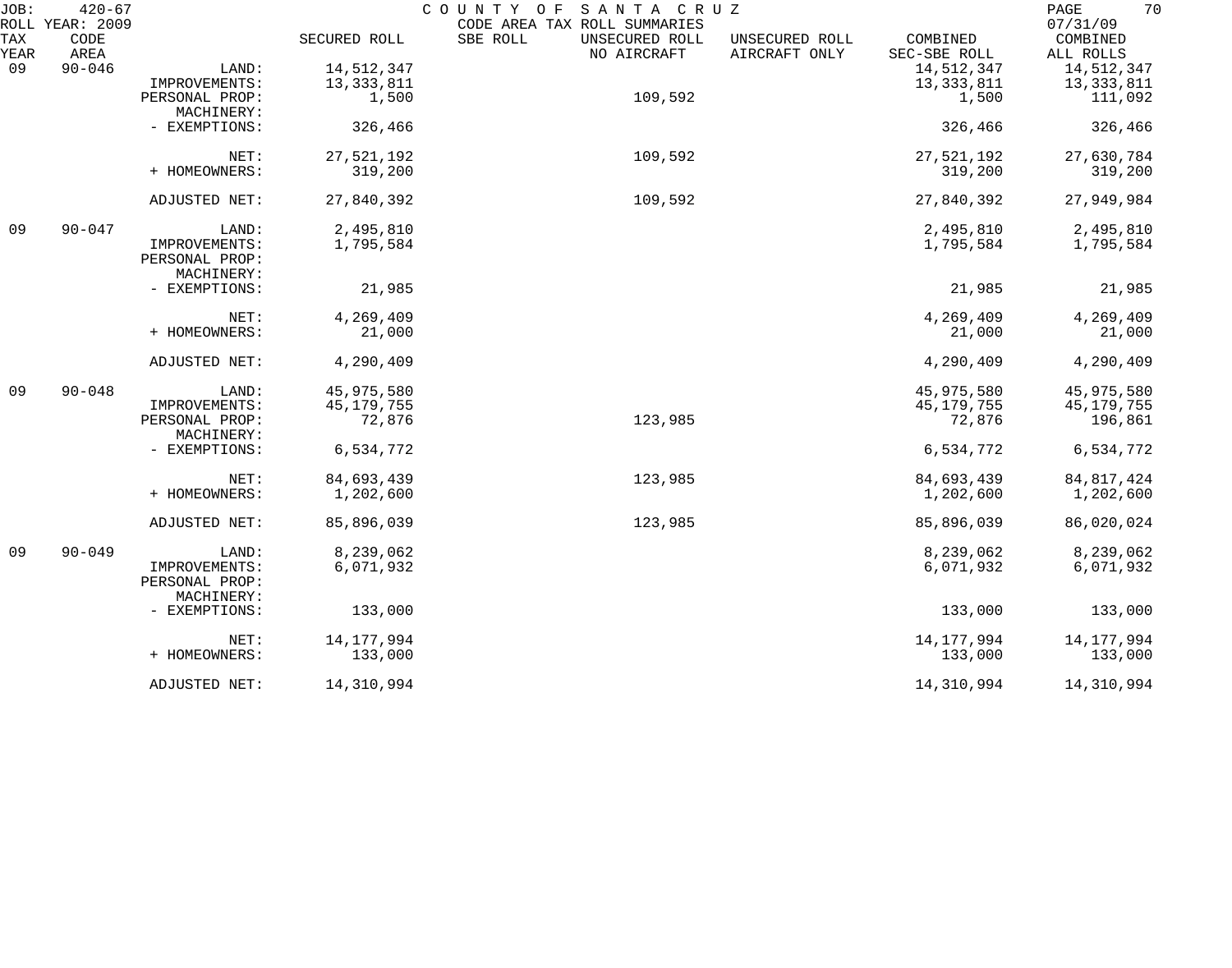| JOB:<br>ROLL | $420 - 67$<br>YEAR: 2009 |                                                                         |                        | SANTA CRUZ<br>COUNTY OF<br>CODE AREA TAX ROLL SUMMARIES |                                 |                          | 71<br>PAGE<br>07/31/09 |
|--------------|--------------------------|-------------------------------------------------------------------------|------------------------|---------------------------------------------------------|---------------------------------|--------------------------|------------------------|
| TAX<br>YEAR  | CODE<br>AREA             |                                                                         | SECURED ROLL           | SBE ROLL<br>UNSECURED ROLL<br>NO AIRCRAFT               | UNSECURED ROLL<br>AIRCRAFT ONLY | COMBINED<br>SEC-SBE ROLL | COMBINED<br>ALL ROLLS  |
| 09           | $90 - 050$               | LAND:<br>IMPROVEMENTS:                                                  | 2,305,366<br>1,991,716 |                                                         |                                 | 2,305,366<br>1,991,716   | 2,305,366<br>1,991,716 |
|              |                          | PERSONAL PROP:<br>MACHINERY:                                            |                        |                                                         |                                 |                          |                        |
|              |                          | - EXEMPTIONS:                                                           | 47,600                 |                                                         |                                 | 47,600                   | 47,600                 |
|              |                          | NET:<br>+ HOMEOWNERS:                                                   | 4,249,482<br>47,600    |                                                         |                                 | 4,249,482<br>47,600      | 4,249,482<br>47,600    |
|              |                          | ADJUSTED NET:                                                           | 4,297,082              |                                                         |                                 | 4,297,082                | 4,297,082              |
| 09           | $90 - 053$               | LAND:<br>IMPROVEMENTS:<br>PERSONAL PROP:                                | 1,408,081<br>1,221,209 |                                                         |                                 | 1,408,081<br>1,221,209   | 1,408,081<br>1,221,209 |
|              |                          | MACHINERY:<br>- EXEMPTIONS:                                             | 22,082                 |                                                         |                                 | 22,082                   | 22,082                 |
|              |                          | NET:<br>+ HOMEOWNERS:                                                   | 2,607,208<br>21,000    |                                                         |                                 | 2,607,208<br>21,000      | 2,607,208<br>21,000    |
|              |                          | ADJUSTED NET:                                                           | 2,628,208              |                                                         |                                 | 2,628,208                | 2,628,208              |
| 09           | $90 - 055$               | LAND:<br>IMPROVEMENTS:<br>PERSONAL PROP:<br>MACHINERY:<br>- EXEMPTIONS: | 78,943<br>288,375      |                                                         |                                 | 78,943<br>288,375        | 78,943<br>288,375      |
|              |                          | NET:<br>+ HOMEOWNERS:                                                   | 367,318                |                                                         |                                 | 367,318                  | 367,318                |
|              |                          | ADJUSTED NET:                                                           | 367,318                |                                                         |                                 | 367,318                  | 367,318                |
| 09           | $90 - 057$               | LAND:<br>IMPROVEMENTS:<br>PERSONAL PROP:<br>MACHINERY:                  | 5,410,487<br>4,710,589 |                                                         |                                 | 5,410,487<br>4,710,589   | 5,410,487<br>4,710,589 |
|              |                          | - EXEMPTIONS:                                                           | 208,812                |                                                         |                                 | 208,812                  | 208,812                |
|              |                          | NET:                                                                    | 9,912,264              |                                                         |                                 | 9,912,264                | 9,912,264              |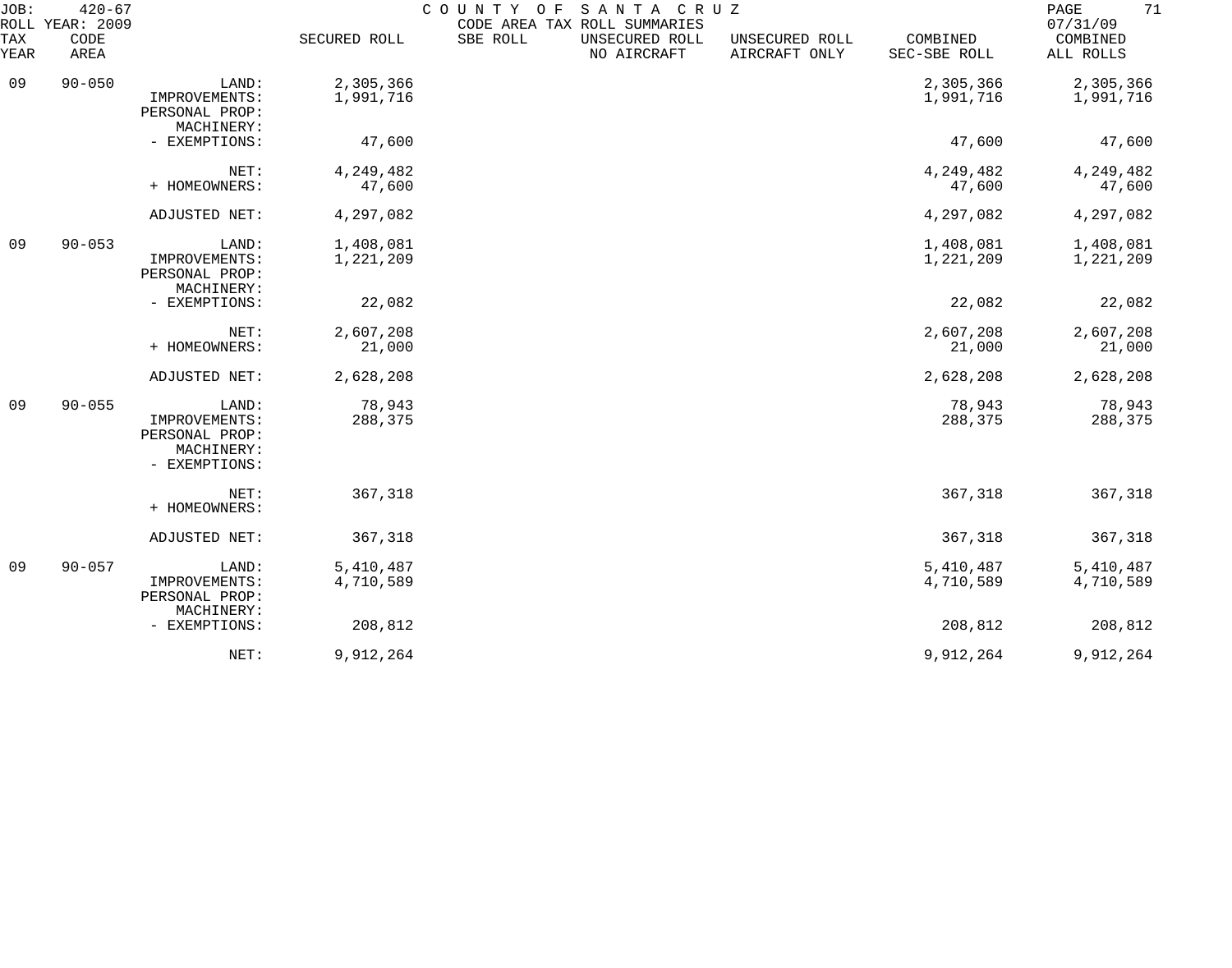| JOB:        | $420 - 67$<br>ROLL YEAR: 2009 |                                               |                     | COUNTY OF<br>CODE AREA TAX ROLL SUMMARIES | SANTA CRUZ     |                                 |                          | 72<br>PAGE<br>07/31/09 |
|-------------|-------------------------------|-----------------------------------------------|---------------------|-------------------------------------------|----------------|---------------------------------|--------------------------|------------------------|
| TAX<br>YEAR | CODE<br>AREA                  |                                               | SECURED ROLL        | SBE ROLL<br>NO AIRCRAFT                   | UNSECURED ROLL | UNSECURED ROLL<br>AIRCRAFT ONLY | COMBINED<br>SEC-SBE ROLL | COMBINED<br>ALL ROLLS  |
|             |                               | + HOMEOWNERS:                                 | 203,000             |                                           |                |                                 | 203,000                  | 203,000                |
|             |                               | ADJUSTED NET:                                 | 10,115,264          |                                           |                |                                 | 10, 115, 264             | 10,115,264             |
| 09          | $90 - 058$                    | LAND:                                         | 3,496,852           |                                           |                |                                 | 3,496,852                | 3,496,852              |
|             |                               | IMPROVEMENTS:<br>PERSONAL PROP:<br>MACHINERY: | 3,717,504           |                                           |                |                                 | 3,717,504                | 3,717,504              |
|             |                               | - EXEMPTIONS:                                 | 184,634             |                                           |                |                                 | 184,634                  | 184,634                |
|             |                               | NET:                                          | 7,029,722           |                                           |                |                                 | 7,029,722                | 7,029,722              |
|             |                               | + HOMEOWNERS:                                 | 70,000              |                                           |                |                                 | 70,000                   | 70,000                 |
|             |                               | ADJUSTED NET:                                 | 7,099,722           |                                           |                |                                 | 7,099,722                | 7,099,722              |
| 09          | $90 - 059$                    | LAND:                                         | 1,976,779           |                                           |                |                                 | 1,976,779                | 1,976,779              |
|             |                               | IMPROVEMENTS:<br>PERSONAL PROP:<br>MACHINERY: | 1,808,547           |                                           |                |                                 | 1,808,547                | 1,808,547              |
|             |                               | - EXEMPTIONS:                                 | 68,256              |                                           |                |                                 | 68,256                   | 68,256                 |
|             |                               | NET:                                          | 3,717,070           |                                           |                |                                 | 3,717,070                | 3,717,070              |
|             |                               | + HOMEOWNERS:                                 | 56,000              |                                           |                |                                 | 56,000                   | 56,000                 |
|             |                               | ADJUSTED NET:                                 | 3,773,070           |                                           |                |                                 | 3,773,070                | 3,773,070              |
| 09          | $90 - 062$                    | LAND:                                         | 4,238,359           |                                           |                |                                 | 4,238,359                | 4,238,359              |
|             |                               | IMPROVEMENTS:<br>PERSONAL PROP:<br>MACHINERY: | 3,102,958           |                                           |                |                                 | 3,102,958                | 3,102,958              |
|             |                               | - EXEMPTIONS:                                 | 49,000              |                                           |                |                                 | 49,000                   | 49,000                 |
|             |                               | NET:                                          | 7,292,317           |                                           |                |                                 | 7,292,317                | 7,292,317              |
|             |                               | + HOMEOWNERS:                                 | 49,000              |                                           |                |                                 | 49,000                   | 49,000                 |
|             |                               | ADJUSTED NET:                                 | 7,341,317           |                                           |                |                                 | 7,341,317                | 7,341,317              |
| 09          | $90 - 063$                    | LAND:                                         | 6, 163, 013         |                                           |                |                                 | 6, 163, 013              | 6,163,013              |
|             |                               | IMPROVEMENTS:<br>PERSONAL PROP:<br>MACHINERY: | 5,925,483<br>26,691 |                                           | 61,268         |                                 | 5,925,483<br>26,691      | 5,925,483<br>87,959    |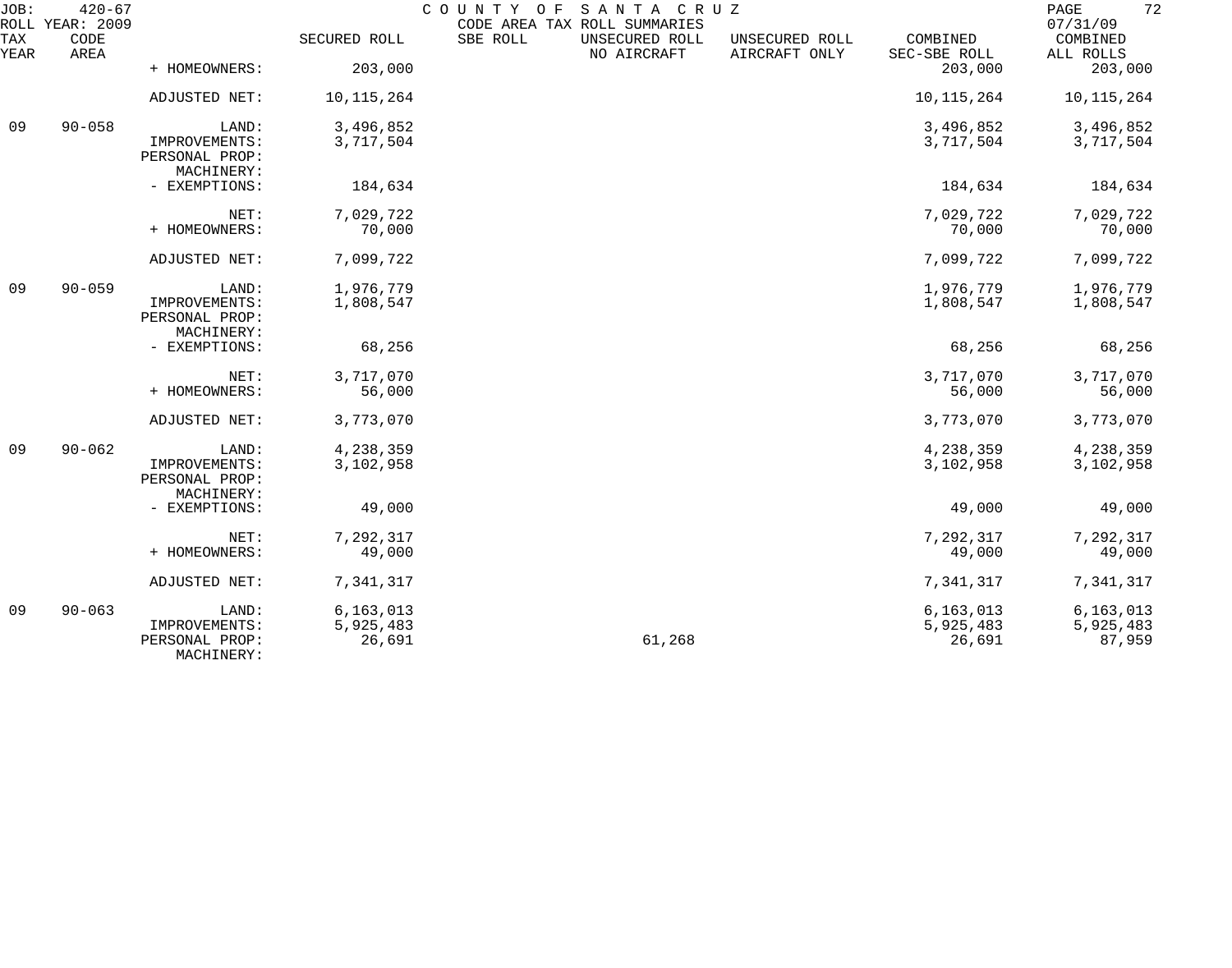| JOB:        | $420 - 67$<br>ROLL YEAR: 2009 |                                               |              | COUNTY OF SANTA CRUZ<br>CODE AREA TAX ROLL SUMMARIES |                                 |                          | 73<br>$\mathop{\mathrm{PAGE}}$<br>07/31/09 |
|-------------|-------------------------------|-----------------------------------------------|--------------|------------------------------------------------------|---------------------------------|--------------------------|--------------------------------------------|
| TAX<br>YEAR | CODE<br>AREA                  |                                               | SECURED ROLL | SBE ROLL<br>UNSECURED ROLL<br>NO AIRCRAFT            | UNSECURED ROLL<br>AIRCRAFT ONLY | COMBINED<br>SEC-SBE ROLL | COMBINED<br>ALL ROLLS                      |
|             |                               | - EXEMPTIONS:                                 | 133,132      |                                                      |                                 | 133,132                  | 133,132                                    |
|             |                               | NET:                                          | 11,982,055   | 61,268                                               |                                 | 11,982,055               | 12,043,323                                 |
|             |                               | + HOMEOWNERS:                                 | 133,000      |                                                      |                                 | 133,000                  | 133,000                                    |
|             |                               | ADJUSTED NET:                                 | 12, 115, 055 | 61,268                                               |                                 | 12, 115, 055             | 12, 176, 323                               |
| 09          | $90 - 071$                    | LAND:                                         | 5,912,957    |                                                      |                                 | 5,912,957                | 5,912,957                                  |
|             |                               | IMPROVEMENTS:<br>PERSONAL PROP:<br>MACHINERY: | 3,359,919    |                                                      |                                 | 3,359,919                | 3,359,919                                  |
|             |                               | - EXEMPTIONS:                                 | 131,893      |                                                      |                                 | 131,893                  | 131,893                                    |
|             |                               | NET:                                          | 9,140,983    |                                                      |                                 | 9,140,983                | 9,140,983                                  |
|             |                               | + HOMEOWNERS:                                 | 105,000      |                                                      |                                 | 105,000                  | 105,000                                    |
|             |                               | ADJUSTED NET:                                 | 9,245,983    |                                                      |                                 | 9,245,983                | 9,245,983                                  |
| 09          | $90 - 072$                    | LAND:                                         | 1,148        |                                                      |                                 | 1,148                    | 1,148                                      |
|             |                               | IMPROVEMENTS:<br>PERSONAL PROP:               |              |                                                      |                                 |                          |                                            |
|             |                               | MACHINERY:<br>- EXEMPTIONS:                   | 1,148        |                                                      |                                 | 1,148                    | 1,148                                      |
|             |                               |                                               |              |                                                      |                                 |                          |                                            |
|             |                               | NET:<br>+ HOMEOWNERS:                         |              |                                                      |                                 |                          |                                            |
|             |                               | ADJUSTED NET:                                 |              |                                                      |                                 |                          |                                            |
| 09          | $90 - 073$                    | LAND:                                         | 223,896      |                                                      |                                 | 223,896                  | 223,896                                    |
|             |                               | IMPROVEMENTS:<br>PERSONAL PROP:               |              |                                                      |                                 |                          |                                            |
|             |                               | MACHINERY:                                    |              |                                                      |                                 |                          |                                            |
|             |                               | - EXEMPTIONS:                                 | 1,061        |                                                      |                                 | 1,061                    | 1,061                                      |
|             |                               | NET:<br>+ HOMEOWNERS:                         | 222,835      |                                                      |                                 | 222,835                  | 222,835                                    |
|             |                               | ADJUSTED NET:                                 | 222,835      |                                                      |                                 | 222,835                  | 222,835                                    |
| 09          | $90 - 100$                    | LAND:                                         | 98,012,519   | 14,983                                               |                                 | 98,012,519               | 98,027,502                                 |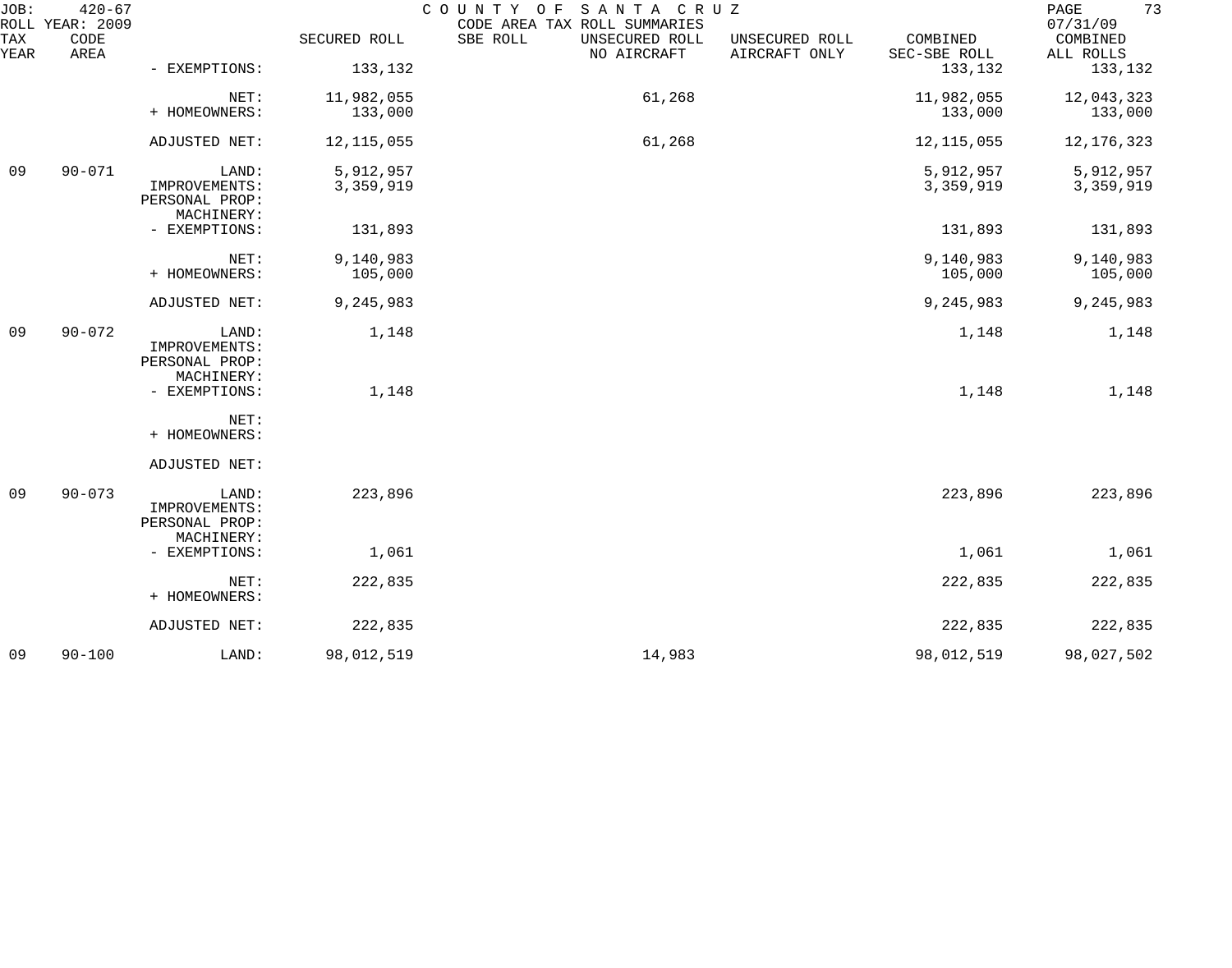| JOB:        | $420 - 67$<br>ROLL YEAR: 2009 |                                 |               | SANTA CRUZ<br>COUNTY OF                                                   |                                 |                          | 74<br>PAGE<br>07/31/09 |
|-------------|-------------------------------|---------------------------------|---------------|---------------------------------------------------------------------------|---------------------------------|--------------------------|------------------------|
| TAX<br>YEAR | CODE<br>AREA                  |                                 | SECURED ROLL  | CODE AREA TAX ROLL SUMMARIES<br>SBE ROLL<br>UNSECURED ROLL<br>NO AIRCRAFT | UNSECURED ROLL<br>AIRCRAFT ONLY | COMBINED<br>SEC-SBE ROLL | COMBINED<br>ALL ROLLS  |
|             |                               | IMPROVEMENTS:                   | 90, 377, 902  | 30,783                                                                    |                                 | 90, 377, 902             | 90,408,685             |
|             |                               | PERSONAL PROP:                  | 99,047        | 481,553                                                                   |                                 | 99,047                   | 580,600                |
|             |                               | MACHINERY:<br>- EXEMPTIONS:     | 4,096,605     |                                                                           |                                 | 4,096,605                | 4,096,605              |
|             |                               | NET:                            | 184, 392, 863 | 527,319                                                                   |                                 | 184, 392, 863            | 184,920,182            |
|             |                               | + HOMEOWNERS:                   | 2,683,800     |                                                                           |                                 | 2,683,800                | 2,683,800              |
|             |                               | ADJUSTED NET:                   | 187,076,663   | 527,319                                                                   |                                 | 187,076,663              | 187,603,982            |
| 09          | $90 - 101$                    | LAND:                           | 154,196,636   |                                                                           |                                 | 154,196,636              | 154,196,636            |
|             |                               | IMPROVEMENTS:                   | 134,676,210   | 1,101,466                                                                 |                                 | 134,676,210              | 135,777,676            |
|             |                               | PERSONAL PROP:<br>MACHINERY:    | 250,300       | 2,548,941                                                                 |                                 | 250,300                  | 2,799,241              |
|             |                               | - EXEMPTIONS:                   | 4,818,661     | 33,417                                                                    |                                 | 4,818,661                | 4,852,078              |
|             |                               | NET:                            | 284, 304, 485 | 3,616,990                                                                 |                                 | 284, 304, 485            | 287,921,475            |
|             |                               | + HOMEOWNERS:                   | 3,119,200     |                                                                           |                                 | 3,119,200                | 3,119,200              |
|             |                               | ADJUSTED NET:                   | 287, 423, 685 | 3,616,990                                                                 |                                 | 287, 423, 685            | 291,040,675            |
| 09          | $90 - 102$                    | LAND:                           | 8,219,387     |                                                                           |                                 | 8,219,387                | 8,219,387              |
|             |                               | IMPROVEMENTS:<br>PERSONAL PROP: | 9,538,301     | 14,365                                                                    |                                 | 9,538,301                | 9,538,301<br>14,365    |
|             |                               | MACHINERY:<br>- EXEMPTIONS:     | 231,530       |                                                                           |                                 | 231,530                  | 231,530                |
|             |                               | NET:                            | 17,526,158    | 14,365                                                                    |                                 | 17,526,158               | 17,540,523             |
|             |                               | + HOMEOWNERS:                   | 231,000       |                                                                           |                                 | 231,000                  | 231,000                |
|             |                               | ADJUSTED NET:                   | 17,757,158    | 14,365                                                                    |                                 | 17,757,158               | 17,771,523             |
| 09          | $90 - 103$                    | LAND:                           | 322, 178, 877 |                                                                           |                                 | 322, 178, 877            | 322, 178, 877          |
|             |                               | IMPROVEMENTS:                   | 264,652,241   | 82,391                                                                    |                                 | 264,652,241              | 264,734,632            |
|             |                               | PERSONAL PROP:<br>MACHINERY:    | 691,188       | 791,286                                                                   |                                 | 691,188                  | 1,482,474              |
|             |                               | - EXEMPTIONS:                   | 18,745,831    |                                                                           |                                 | 18,745,831               | 18,745,831             |
|             |                               | NET:                            | 568,776,475   | 873,677                                                                   |                                 | 568,776,475              | 569,650,152            |
|             |                               | + HOMEOWNERS:                   | 7,977,200     |                                                                           |                                 | 7,977,200                | 7,977,200              |
|             |                               | ADJUSTED NET:                   | 576, 753, 675 | 873,677                                                                   |                                 | 576, 753, 675            | 577,627,352            |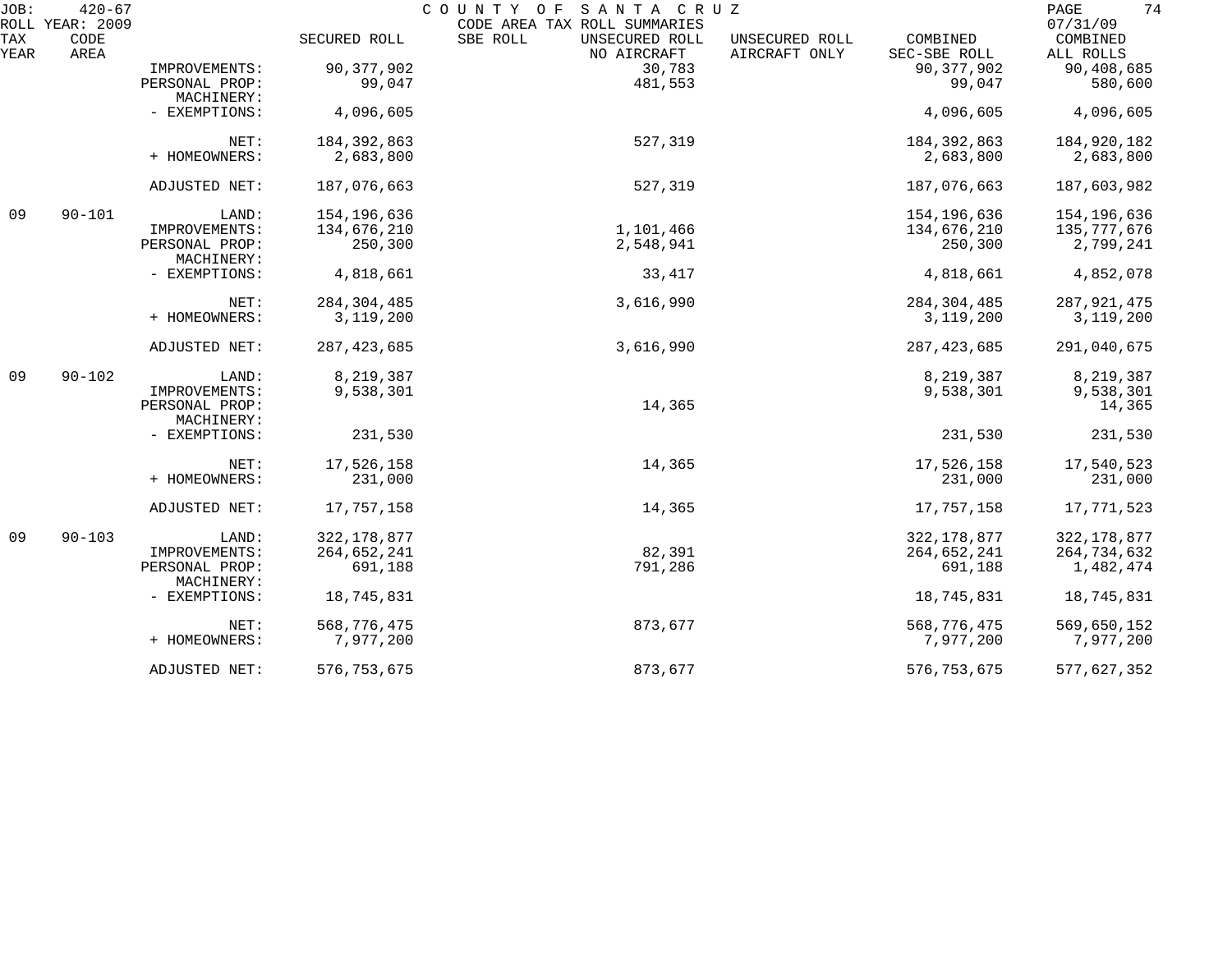| JOB:<br>ROLL | $420 - 67$<br>YEAR: 2009 |                                                                |               | COUNTY OF<br>SANTA CRUZ<br>CODE AREA TAX ROLL SUMMARIES |                                 |                          | 75<br>PAGE<br>07/31/09 |
|--------------|--------------------------|----------------------------------------------------------------|---------------|---------------------------------------------------------|---------------------------------|--------------------------|------------------------|
| TAX<br>YEAR  | CODE<br>AREA             |                                                                | SECURED ROLL  | SBE ROLL<br>UNSECURED ROLL<br>NO AIRCRAFT               | UNSECURED ROLL<br>AIRCRAFT ONLY | COMBINED<br>SEC-SBE ROLL | COMBINED<br>ALL ROLLS  |
| 09           | $90 - 104$               | LAND:                                                          | 39, 224, 916  |                                                         |                                 | 39, 224, 916             | 39, 224, 916           |
|              |                          | IMPROVEMENTS:                                                  | 33,567,263    |                                                         |                                 | 33,567,263               | 33,567,263             |
|              |                          | PERSONAL PROP:                                                 |               | 203,207                                                 |                                 |                          | 203,207                |
|              |                          | MACHINERY:                                                     |               |                                                         |                                 |                          |                        |
|              |                          | - EXEMPTIONS:                                                  | 901,459       |                                                         |                                 | 901,459                  | 901,459                |
|              |                          | NET:                                                           | 71,890,720    | 203,207                                                 |                                 | 71,890,720               | 72,093,927             |
|              |                          | + HOMEOWNERS:                                                  | 873,600       |                                                         |                                 | 873,600                  | 873,600                |
|              |                          | ADJUSTED NET:                                                  | 72,764,320    | 203,207                                                 |                                 | 72,764,320               | 72,967,527             |
| 09           | $90 - 105$               | LAND:                                                          | 1,431,221     |                                                         |                                 | 1,431,221                | 1,431,221              |
|              |                          | IMPROVEMENTS:                                                  | 1,329,593     |                                                         |                                 | 1,329,593                | 1,329,593              |
|              |                          | PERSONAL PROP:                                                 |               | 5,000                                                   |                                 |                          | 5,000                  |
|              |                          | MACHINERY:                                                     |               |                                                         |                                 |                          |                        |
|              |                          | - EXEMPTIONS:                                                  | 51,209        |                                                         |                                 | 51,209                   | 51,209                 |
|              |                          | NET:                                                           | 2,709,605     | 5,000                                                   |                                 | 2,709,605                | 2,714,605              |
|              |                          | + HOMEOWNERS:                                                  | 49,000        |                                                         |                                 | 49,000                   | 49,000                 |
|              |                          | ADJUSTED NET:                                                  | 2,758,605     | 5,000                                                   |                                 | 2,758,605                | 2,763,605              |
| 09           | $90 - 106$               | LAND:                                                          | 844,764       |                                                         |                                 | 844,764                  | 844,764                |
|              |                          | IMPROVEMENTS:<br>PERSONAL PROP:<br>MACHINERY:<br>- EXEMPTIONS: | 633,000       |                                                         |                                 | 633,000                  | 633,000                |
|              |                          | NET:<br>+ HOMEOWNERS:                                          | 1,477,764     |                                                         |                                 | 1,477,764                | 1,477,764              |
|              |                          | ADJUSTED NET:                                                  | 1,477,764     |                                                         |                                 | 1,477,764                | 1,477,764              |
| 09           | $90 - 107$               | LAND:                                                          | 89,286,630    | 30,200                                                  |                                 | 89, 316, 830             | 89, 316, 830           |
|              |                          | IMPROVEMENTS:                                                  | 85, 165, 226  | 3,740                                                   |                                 | 85, 165, 226             | 85,168,966             |
|              |                          | PERSONAL PROP:                                                 | 56,673        | 246,735                                                 |                                 | 56,673                   | 303,408                |
|              |                          | MACHINERY:<br>- EXEMPTIONS:                                    | 4,625,421     |                                                         |                                 | 4,625,421                | 4,625,421              |
|              |                          | NET:                                                           | 169,883,108   | 30,200<br>250,475                                       |                                 | 169,913,308              | 170,163,783            |
|              |                          | + HOMEOWNERS:                                                  | 2,392,600     |                                                         |                                 | 2,392,600                | 2,392,600              |
|              |                          | ADJUSTED NET:                                                  | 172, 275, 708 | 250,475                                                 |                                 | 172,305,908              | 172,556,383            |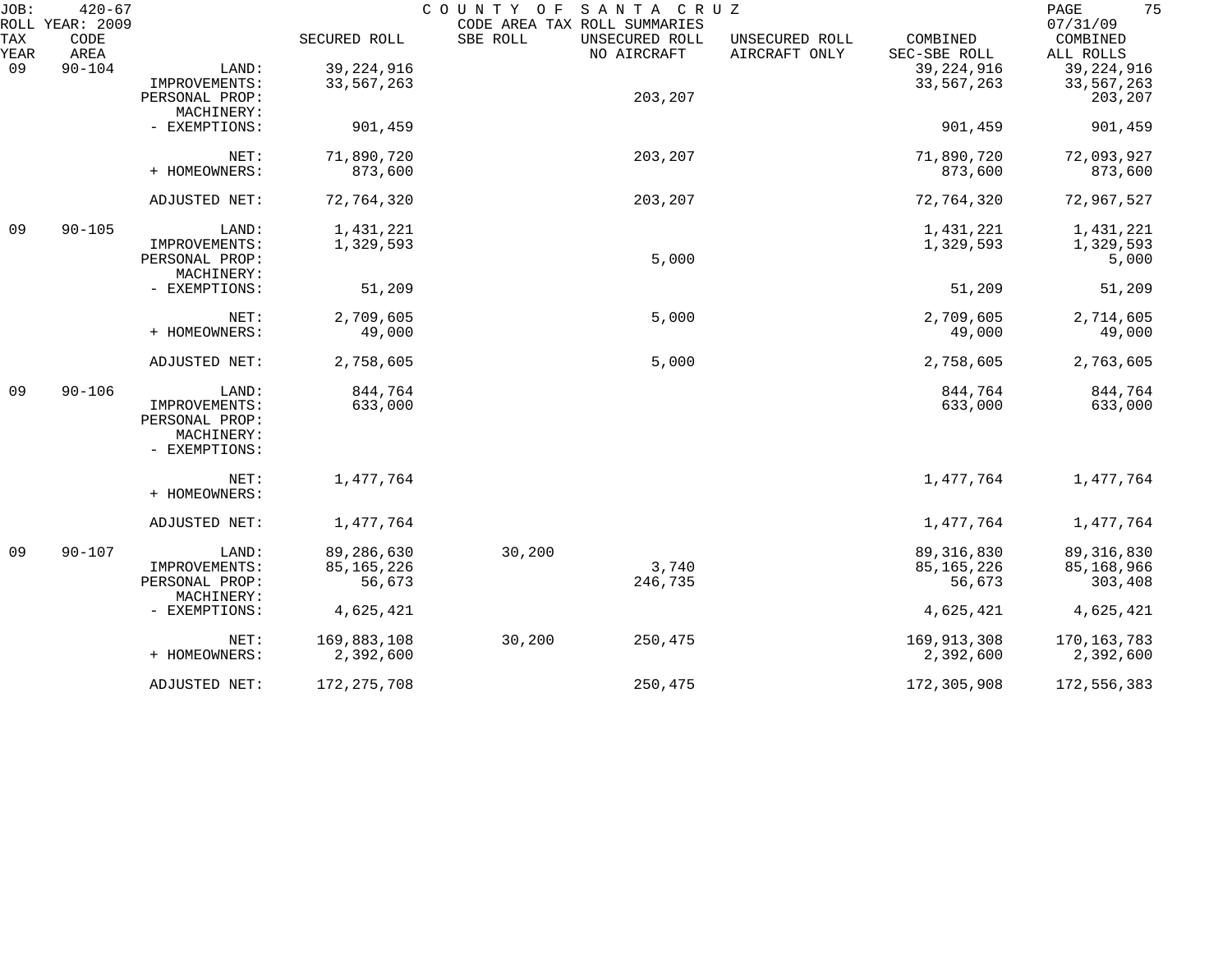| JOB:               | $420 - 67$<br>ROLL YEAR: 2009 |                |              | COUNTY OF SANTA CRUZ | CODE AREA TAX ROLL SUMMARIES  |                                 |                          | 76<br>PAGE<br>07/31/09 |
|--------------------|-------------------------------|----------------|--------------|----------------------|-------------------------------|---------------------------------|--------------------------|------------------------|
| <b>TAX</b><br>YEAR | CODE<br>AREA                  |                | SECURED ROLL | SBE ROLL             | UNSECURED ROLL<br>NO AIRCRAFT | UNSECURED ROLL<br>AIRCRAFT ONLY | COMBINED<br>SEC-SBE ROLL | COMBINED<br>ALL ROLLS  |
| 09                 | $90 - 108$                    | LAND:          | 41,956,839   | 29,200               | 14,983                        |                                 | 41,986,039               | 42,001,022             |
|                    |                               | IMPROVEMENTS:  | 31, 517, 631 |                      | 16,193                        |                                 | 31,517,631               | 31,533,824             |
|                    |                               | PERSONAL PROP: | 567,977      |                      | 108,425                       |                                 | 567,977                  | 676,402                |
|                    |                               | MACHINERY:     | 512,303      |                      |                               |                                 | 512,303                  | 512,303                |
|                    |                               | - EXEMPTIONS:  | 2,140,606    |                      |                               |                                 | 2,140,606                | 2,140,606              |
|                    |                               | NET:           | 72, 414, 144 | 29,200               | 139,601                       |                                 | 72, 443, 344             | 72,582,945             |
|                    |                               | + HOMEOWNERS:  | 805,000      |                      |                               |                                 | 805,000                  | 805,000                |
|                    |                               | ADJUSTED NET:  | 73, 219, 144 |                      | 139,601                       |                                 | 73, 248, 344             | 73,387,945             |
| 09                 | $90 - 109$                    | LAND:          | 65,753,680   |                      | 10,633                        |                                 | 65,753,680               | 65,764,313             |
|                    |                               | IMPROVEMENTS:  | 43, 171, 165 |                      | 18,040                        |                                 | 43, 171, 165             | 43, 189, 205           |
|                    |                               | PERSONAL PROP: | 351,175      |                      | 523,250                       |                                 | 351,175                  | 874,425                |
|                    |                               | MACHINERY:     |              |                      |                               |                                 |                          |                        |
|                    |                               | - EXEMPTIONS:  | 4,628,906    |                      |                               |                                 | 4,628,906                | 4,628,906              |
|                    |                               | NET:           | 104,647,114  |                      | 551,923                       |                                 | 104,647,114              | 105,199,037            |
|                    |                               | + HOMEOWNERS:  | 803,600      |                      |                               |                                 | 803,600                  | 803,600                |
|                    |                               | ADJUSTED NET:  | 105,450,714  |                      | 551,923                       |                                 | 105,450,714              | 106,002,637            |
| 09                 | $90 - 110$                    | LAND:          | 5,097,683    |                      |                               |                                 | 5,097,683                | 5,097,683              |
|                    |                               | IMPROVEMENTS:  | 5, 143, 835  |                      | 807,298                       |                                 | 5, 143, 835              | 5,951,133              |
|                    |                               | PERSONAL PROP: |              |                      | 444,485                       |                                 |                          | 444,485                |
|                    |                               | MACHINERY:     |              |                      |                               |                                 |                          |                        |
|                    |                               | - EXEMPTIONS:  | 91,000       |                      |                               |                                 | 91,000                   | 91,000                 |
|                    |                               | NET:           | 10,150,518   |                      | 1,251,783                     |                                 | 10,150,518               | 11,402,301             |
|                    |                               | + HOMEOWNERS:  | 91,000       |                      |                               |                                 | 91,000                   | 91,000                 |
|                    |                               | ADJUSTED NET:  | 10,241,518   |                      | 1,251,783                     |                                 | 10,241,518               | 11, 493, 301           |
| 09                 | $90 - 111$                    | LAND:          | 5,924,834    |                      |                               |                                 | 5,924,834                | 5,924,834              |
|                    |                               | IMPROVEMENTS:  | 5,725,211    |                      |                               |                                 | 5,725,211                | 5,725,211              |
|                    |                               | PERSONAL PROP: |              |                      |                               |                                 |                          |                        |
|                    |                               | MACHINERY:     |              |                      |                               |                                 |                          |                        |
|                    |                               | - EXEMPTIONS:  | 188,819      |                      |                               |                                 | 188,819                  | 188,819                |
|                    |                               | NET:           | 11,461,226   |                      |                               |                                 | 11,461,226               | 11,461,226             |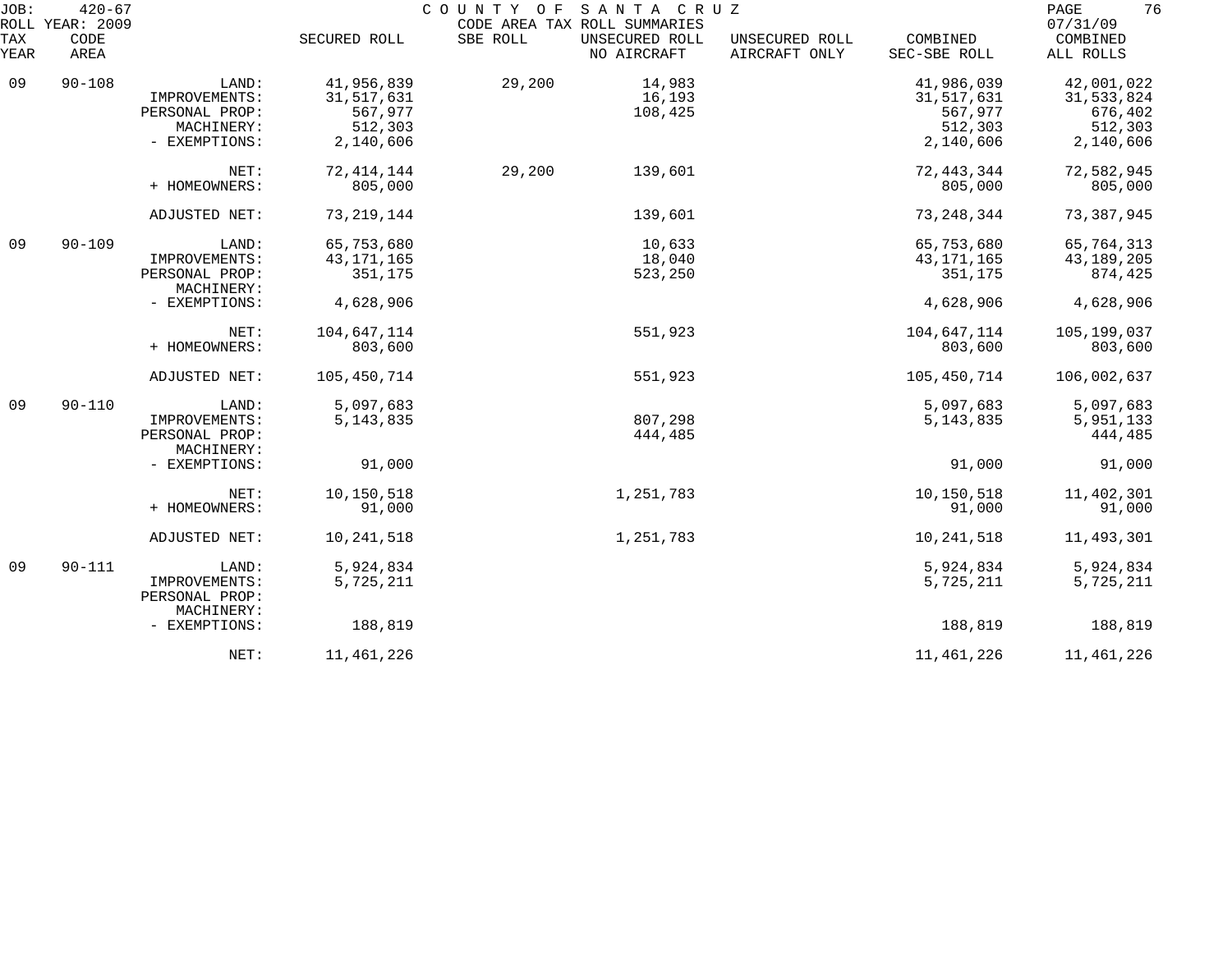| JOB:        | $420 - 67$<br>ROLL YEAR: 2009 |                                 |              | COUNTY OF<br>SANTA CRUZ<br>CODE AREA TAX ROLL SUMMARIES |                                 |                          | 77<br>PAGE<br>07/31/09 |
|-------------|-------------------------------|---------------------------------|--------------|---------------------------------------------------------|---------------------------------|--------------------------|------------------------|
| TAX<br>YEAR | CODE<br>AREA                  |                                 | SECURED ROLL | SBE ROLL<br>UNSECURED ROLL<br>NO AIRCRAFT               | UNSECURED ROLL<br>AIRCRAFT ONLY | COMBINED<br>SEC-SBE ROLL | COMBINED<br>ALL ROLLS  |
|             |                               | + HOMEOWNERS:                   | 182,000      |                                                         |                                 | 182,000                  | 182,000                |
|             |                               | ADJUSTED NET:                   | 11,643,226   |                                                         |                                 | 11,643,226               | 11,643,226             |
| 09          | $90 - 112$                    | LAND:                           | 8,783,753    |                                                         |                                 | 8,783,753                | 8,783,753              |
|             |                               | IMPROVEMENTS:                   | 6,128,491    |                                                         |                                 | 6,128,491                | 6,128,491              |
|             |                               | PERSONAL PROP:<br>MACHINERY:    | 2,000        | 22,599                                                  |                                 | 2,000                    | 24,599                 |
|             |                               | - EXEMPTIONS:                   | 298,955      |                                                         |                                 | 298,955                  | 298,955                |
|             |                               | NET:                            | 14,615,289   | 22,599                                                  |                                 | 14,615,289               | 14,637,888             |
|             |                               | + HOMEOWNERS:                   | 180,600      |                                                         |                                 | 180,600                  | 180,600                |
|             |                               | ADJUSTED NET:                   | 14,795,889   | 22,599                                                  |                                 | 14,795,889               | 14,818,488             |
| 09          | $90 - 113$                    | LAND:                           | 656          |                                                         |                                 | 656                      | 656                    |
|             |                               | IMPROVEMENTS:                   |              |                                                         |                                 |                          |                        |
|             |                               | PERSONAL PROP:                  |              |                                                         |                                 |                          |                        |
|             |                               | MACHINERY:<br>- EXEMPTIONS:     | 656          |                                                         |                                 | 656                      | 656                    |
|             |                               |                                 |              |                                                         |                                 |                          |                        |
|             |                               | NET:<br>+ HOMEOWNERS:           |              |                                                         |                                 |                          |                        |
|             |                               |                                 |              |                                                         |                                 |                          |                        |
|             |                               | ADJUSTED NET:                   |              |                                                         |                                 |                          |                        |
| 09          | $90 - 114$                    | LAND:                           | 3,106,389    |                                                         |                                 | 3,106,389                | 3,106,389              |
|             |                               | IMPROVEMENTS:                   | 1,867,410    |                                                         |                                 | 1,867,410                | 1,867,410              |
|             |                               | PERSONAL PROP:<br>MACHINERY:    |              |                                                         |                                 |                          |                        |
|             |                               | - EXEMPTIONS:                   | 43,539       |                                                         |                                 | 43,539                   | 43,539                 |
|             |                               |                                 |              |                                                         |                                 |                          |                        |
|             |                               | NET:                            | 4,930,260    |                                                         |                                 | 4,930,260                | 4,930,260              |
|             |                               | + HOMEOWNERS:                   | 42,000       |                                                         |                                 | 42,000                   | 42,000                 |
|             |                               | ADJUSTED NET:                   | 4,972,260    |                                                         |                                 | 4,972,260                | 4,972,260              |
| 09          | $90 - 115$                    | LAND:                           | 1,585,401    |                                                         |                                 | 1,585,401                | 1,585,401              |
|             |                               | IMPROVEMENTS:<br>PERSONAL PROP: | 1,783,465    |                                                         |                                 | 1,783,465                | 1,783,465              |
|             |                               | MACHINERY:                      |              |                                                         |                                 |                          |                        |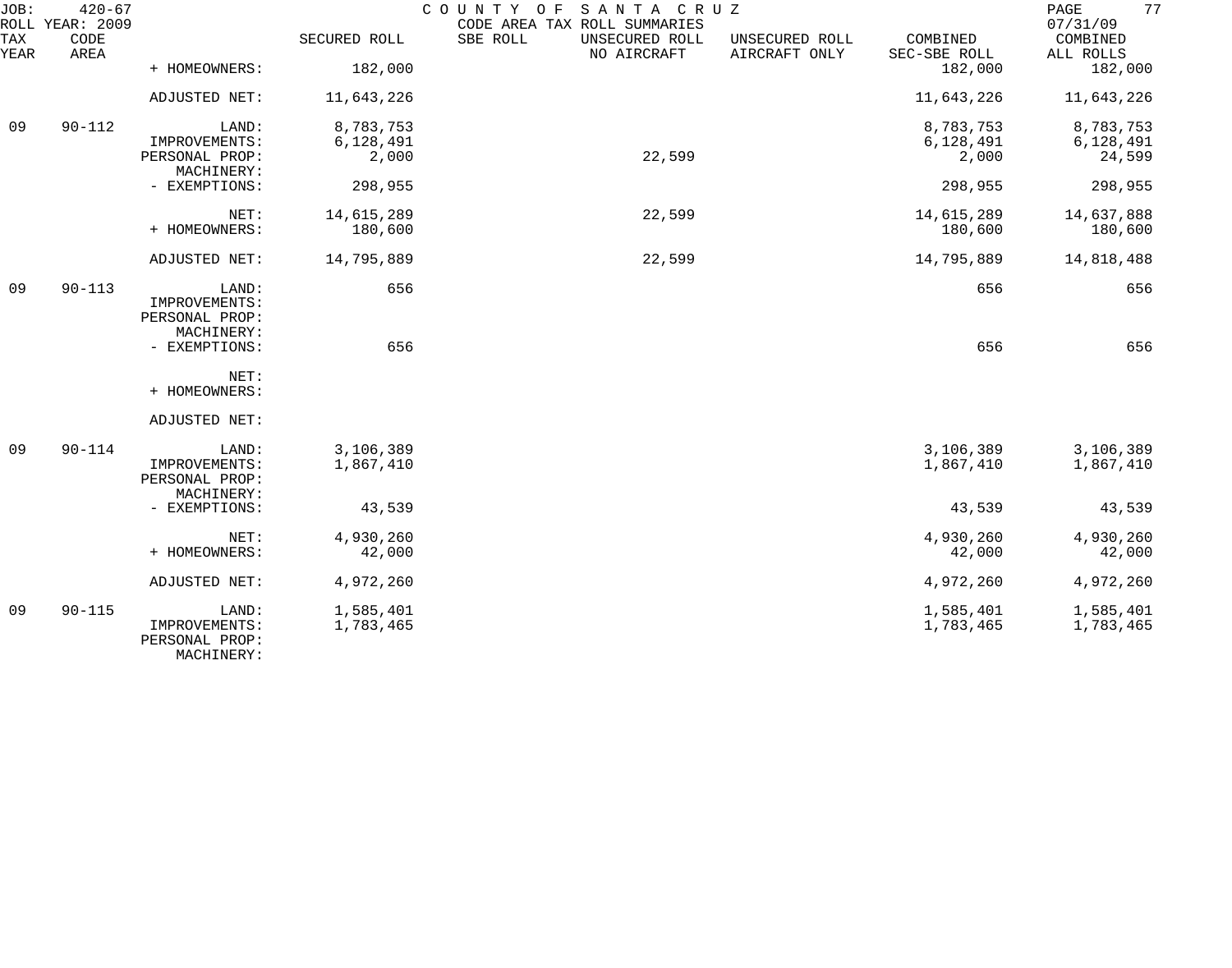| JOB:        | $420 - 67$<br>ROLL YEAR: 2009 |                                 |                     | COUNTY OF SANTA CRUZ<br>CODE AREA TAX ROLL SUMMARIES |                                 |                          | 78<br>PAGE<br>07/31/09 |
|-------------|-------------------------------|---------------------------------|---------------------|------------------------------------------------------|---------------------------------|--------------------------|------------------------|
| TAX<br>YEAR | CODE<br>AREA                  |                                 | SECURED ROLL        | SBE ROLL<br>UNSECURED ROLL<br>NO AIRCRAFT            | UNSECURED ROLL<br>AIRCRAFT ONLY | COMBINED<br>SEC-SBE ROLL | COMBINED<br>ALL ROLLS  |
|             |                               | - EXEMPTIONS:                   | 86,925              |                                                      |                                 | 86,925                   | 86,925                 |
|             |                               | NET:                            | 3,281,941           |                                                      |                                 | 3,281,941                | 3,281,941              |
|             |                               | + HOMEOWNERS:                   | 63,000              |                                                      |                                 | 63,000                   | 63,000                 |
|             |                               | ADJUSTED NET:                   | 3,344,941           |                                                      |                                 | 3,344,941                | 3,344,941              |
| 09          | $90 - 116$                    | LAND:                           | 573,144             |                                                      |                                 | 573,144                  | 573,144                |
|             |                               | IMPROVEMENTS:<br>PERSONAL PROP: | 577,423             | 2,414<br>17,073                                      |                                 | 577,423                  | 579,837<br>17,073      |
|             |                               | MACHINERY:                      |                     |                                                      |                                 |                          |                        |
|             |                               | - EXEMPTIONS:                   | 7,000               |                                                      |                                 | 7,000                    | 7,000                  |
|             |                               | NET:                            | 1,143,567           | 19,487                                               |                                 | 1,143,567                | 1,163,054              |
|             |                               | + HOMEOWNERS:                   | 7,000               |                                                      |                                 | 7,000                    | 7,000                  |
|             |                               | ADJUSTED NET:                   | 1,150,567           | 19,487                                               |                                 | 1,150,567                | 1,170,054              |
| 09          | $90 - 117$                    | LAND:                           | 179, 431, 432       |                                                      |                                 | 179, 431, 432            | 179,431,432            |
|             |                               | IMPROVEMENTS:                   | 142,789,110         | 1,507,475                                            |                                 | 142,789,110              | 144,296,585            |
|             |                               | PERSONAL PROP:                  | 115,970             | 4,192,723                                            |                                 | 115,970                  | 4,308,693              |
|             |                               | MACHINERY:<br>- EXEMPTIONS:     | 50,769<br>9,316,591 |                                                      |                                 | 50,769<br>9,316,591      | 50,769<br>9,316,591    |
|             |                               |                                 |                     |                                                      |                                 |                          |                        |
|             |                               | NET:                            | 313,070,690         | 5,700,198                                            |                                 | 313,070,690              | 318,770,888            |
|             |                               | + HOMEOWNERS:                   | 3,857,000           |                                                      |                                 | 3,857,000                | 3,857,000              |
|             |                               | ADJUSTED NET:                   | 316,927,690         | 5,700,198                                            |                                 | 316,927,690              | 322,627,888            |
| 09          | $92 - 003$                    | LAND:                           | 20, 117, 837        | 26,854                                               |                                 | 20, 117, 837             | 20, 144, 691           |
|             |                               | IMPROVEMENTS:                   | 39,688,161          | 19,971                                               |                                 | 39,688,161               | 39,708,132             |
|             |                               | PERSONAL PROP:                  |                     | 7,287                                                |                                 |                          | 7,287                  |
|             |                               | MACHINERY:                      |                     |                                                      |                                 |                          |                        |
|             |                               | - EXEMPTIONS:                   | 1,490,097           |                                                      |                                 | 1,490,097                | 1,490,097              |
|             |                               | NET:                            | 58, 315, 901        | 54,112                                               |                                 | 58, 315, 901             | 58,370,013             |
|             |                               | + HOMEOWNERS:                   | 1,255,693           |                                                      |                                 | 1,255,693                | 1,255,693              |
|             |                               | ADJUSTED NET:                   | 59, 571, 594        | 54,112                                               |                                 | 59, 571, 594             | 59,625,706             |
| 09          | $92 - 004$                    | LAND:                           | 21, 457, 973        | 40,040<br>480,053                                    |                                 | 21,498,013               | 21,978,066             |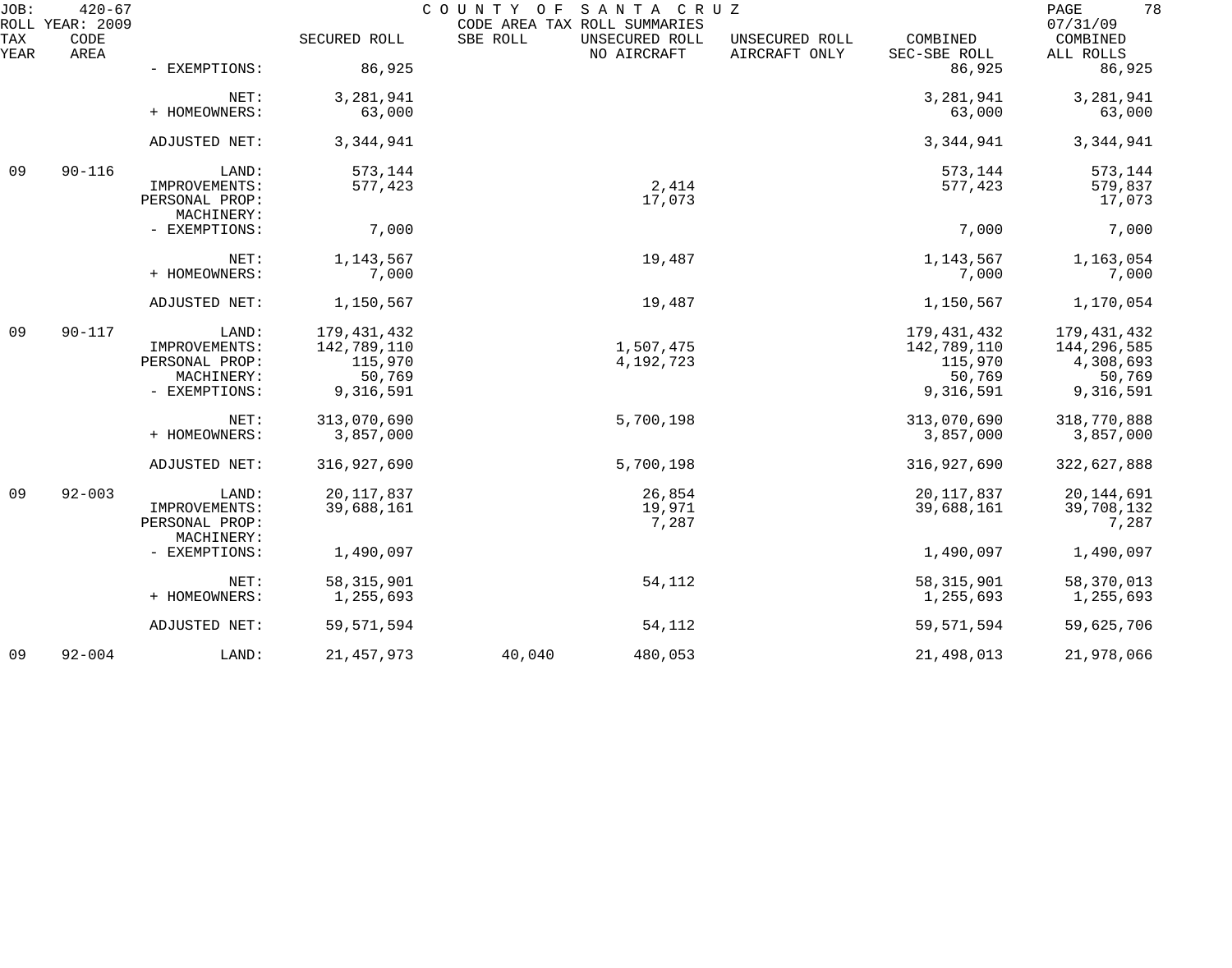| JOB:        | $420 - 67$<br>ROLL YEAR: 2009 |                                                        |                                    | COUNTY OF | SANTA CRUZ<br>CODE AREA TAX ROLL SUMMARIES |                                 |                                    | 79<br>PAGE<br>07/31/09                |
|-------------|-------------------------------|--------------------------------------------------------|------------------------------------|-----------|--------------------------------------------|---------------------------------|------------------------------------|---------------------------------------|
| TAX<br>YEAR | CODE<br>AREA                  |                                                        | SECURED ROLL                       | SBE ROLL  | UNSECURED ROLL<br>NO AIRCRAFT              | UNSECURED ROLL<br>AIRCRAFT ONLY | COMBINED<br>SEC-SBE ROLL           | COMBINED<br>ALL ROLLS                 |
|             |                               | IMPROVEMENTS:<br>PERSONAL PROP:<br>MACHINERY:          | 13,683,908                         |           | 1,257,269<br>1,041,952                     |                                 | 13,683,908                         | 14,941,177<br>1,041,952               |
|             |                               | - EXEMPTIONS:                                          | 1,235,175                          |           |                                            |                                 | 1,235,175                          | 1,235,175                             |
|             |                               | NET:<br>+ HOMEOWNERS:                                  | 33,906,706<br>245,000              | 40,040    | 2,779,274                                  |                                 | 33,946,746<br>245,000              | 36,726,020<br>245,000                 |
|             |                               | ADJUSTED NET:                                          | 34, 151, 706                       |           | 2,779,274                                  |                                 | 34, 191, 746                       | 36,971,020                            |
| 09          | $92 - 006$                    | LAND:<br>IMPROVEMENTS:<br>PERSONAL PROP:<br>MACHINERY: | 53,736,390<br>57,106,482<br>29,094 |           | 13,766<br>188,383<br>87,012                |                                 | 53,736,390<br>57,106,482<br>29,094 | 53,750,156<br>57, 294, 865<br>116,106 |
|             |                               | - EXEMPTIONS:                                          | 1,208,030                          |           | 5,000                                      |                                 | 1,208,030                          | 1,213,030                             |
|             |                               | NET:<br>+ HOMEOWNERS:                                  | 109,663,936<br>1,078,000           |           | 284,161                                    |                                 | 109,663,936<br>1,078,000           | 109,948,097<br>1,078,000              |
|             |                               | ADJUSTED NET:                                          | 110,741,936                        |           | 284,161                                    |                                 | 110,741,936                        | 111,026,097                           |
| 09          | $92 - 007$                    | LAND:<br>IMPROVEMENTS:<br>PERSONAL PROP:<br>MACHINERY: | 4,630,583<br>5,645,205             | 84,200    | 133,472<br>133,977<br>151,985              |                                 | 4,714,783<br>5,645,205             | 4,848,255<br>5,779,182<br>151,985     |
|             |                               | - EXEMPTIONS:                                          | 627,034                            |           |                                            |                                 | 627,034                            | 627,034                               |
|             |                               | NET:<br>+ HOMEOWNERS:                                  | 9,648,754<br>91,000                | 84,200    | 419,434                                    |                                 | 9,732,954<br>91,000                | 10,152,388<br>91,000                  |
|             |                               | ADJUSTED NET:                                          | 9,739,754                          |           | 419,434                                    |                                 | 9,823,954                          | 10,243,388                            |
| 09          | $92 - 008$                    | LAND:<br>IMPROVEMENTS:<br>PERSONAL PROP:               | 14,460,024<br>9,526,371<br>10,600  |           | 17,898                                     |                                 | 14,460,024<br>9,526,371<br>10,600  | 14,460,024<br>9,526,371<br>28,498     |
|             |                               | MACHINERY:<br>- EXEMPTIONS:                            | 320,168                            |           |                                            |                                 | 320,168                            | 320,168                               |
|             |                               | NET:<br>+ HOMEOWNERS:                                  | 23,676,827<br>308,000              |           | 17,898                                     |                                 | 23,676,827<br>308,000              | 23,694,725<br>308,000                 |
|             |                               | ADJUSTED NET:                                          | 23,984,827                         |           | 17,898                                     |                                 | 23,984,827                         | 24,002,725                            |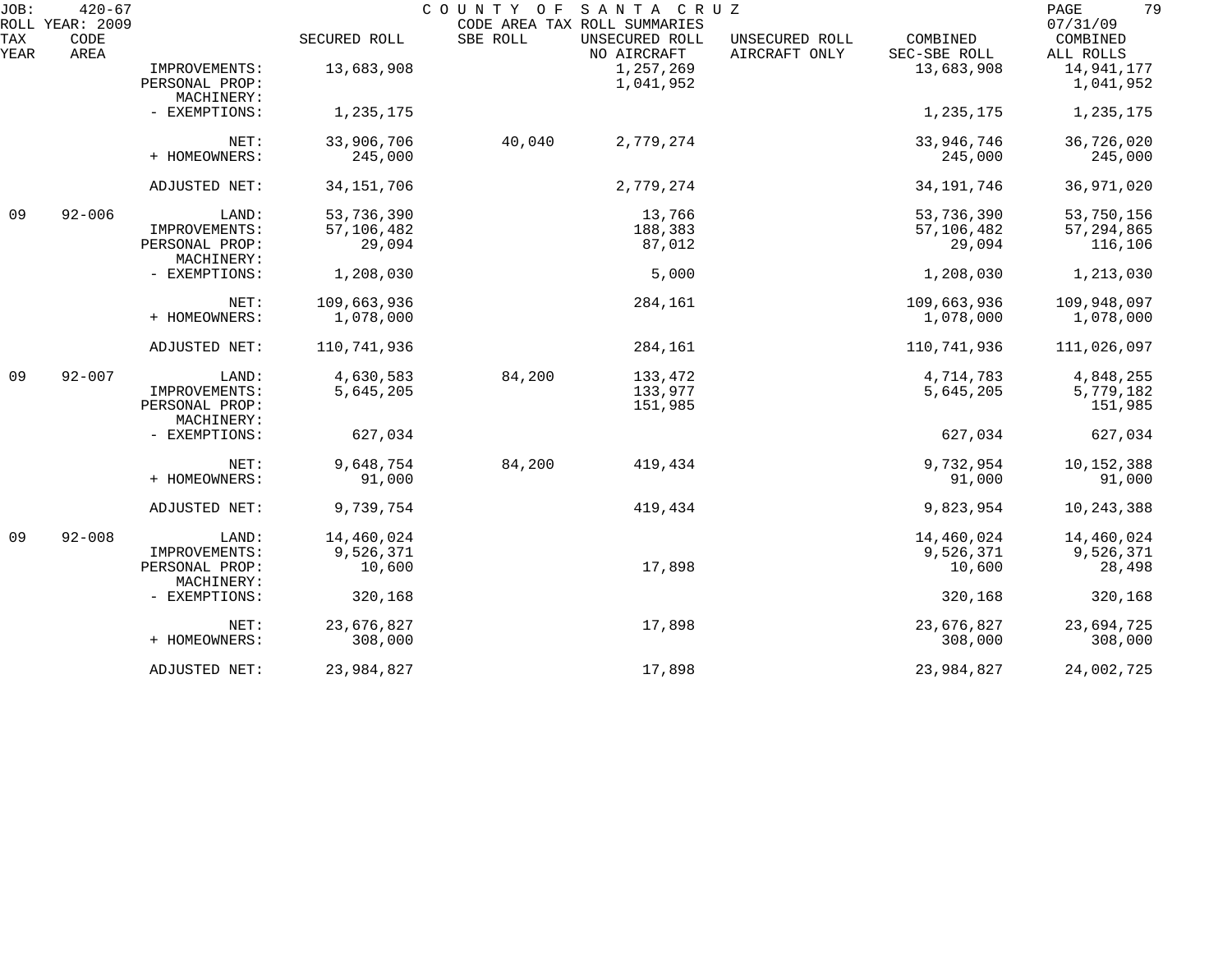| JOB:               | $420 - 67$<br>ROLL YEAR: 2009 |                |              | COUNTY OF<br>SANTA CRUZ<br>CODE AREA TAX ROLL SUMMARIES |                                 |                          | 80<br>PAGE<br>07/31/09 |
|--------------------|-------------------------------|----------------|--------------|---------------------------------------------------------|---------------------------------|--------------------------|------------------------|
| <b>TAX</b><br>YEAR | CODE<br>AREA                  |                | SECURED ROLL | SBE ROLL<br>UNSECURED ROLL<br>NO AIRCRAFT               | UNSECURED ROLL<br>AIRCRAFT ONLY | COMBINED<br>SEC-SBE ROLL | COMBINED<br>ALL ROLLS  |
| 09                 | $92 - 010$                    | LAND:          | 1,747,213    |                                                         |                                 | 1,747,213                | 1,747,213              |
|                    |                               | IMPROVEMENTS:  | 1,492,894    |                                                         |                                 | 1,492,894                | 1,492,894              |
|                    |                               | PERSONAL PROP: |              | 32,885                                                  |                                 |                          | 32,885                 |
|                    |                               | MACHINERY:     |              |                                                         |                                 |                          |                        |
|                    |                               | - EXEMPTIONS:  | 35,000       |                                                         |                                 | 35,000                   | 35,000                 |
|                    |                               | NET:           | 3,205,107    | 32,885                                                  |                                 | 3,205,107                | 3, 237, 992            |
|                    |                               | + HOMEOWNERS:  | 35,000       |                                                         |                                 | 35,000                   | 35,000                 |
|                    |                               | ADJUSTED NET:  | 3,240,107    | 32,885                                                  |                                 | 3,240,107                | 3, 272, 992            |
| 09                 | $92 - 011$                    | LAND:          | 11,624,806   |                                                         |                                 | 11,624,806               | 11,624,806             |
|                    |                               | IMPROVEMENTS:  | 9,955,073    |                                                         |                                 | 9,955,073                | 9,955,073              |
|                    |                               | PERSONAL PROP: |              |                                                         |                                 |                          |                        |
|                    |                               | MACHINERY:     |              |                                                         |                                 |                          |                        |
|                    |                               | - EXEMPTIONS:  | 231,600      |                                                         |                                 | 231,600                  | 231,600                |
|                    |                               | NET:           | 21, 348, 279 |                                                         |                                 | 21, 348, 279             | 21, 348, 279           |
|                    |                               | + HOMEOWNERS:  | 229,600      |                                                         |                                 | 229,600                  | 229,600                |
|                    |                               | ADJUSTED NET:  | 21,577,879   |                                                         |                                 | 21,577,879               | 21,577,879             |
| 09                 | $92 - 012$                    | LAND:          | 397,632      |                                                         |                                 | 397,632                  | 397,632                |
|                    |                               | IMPROVEMENTS:  | 195,000      |                                                         |                                 | 195,000                  | 195,000                |
|                    |                               | PERSONAL PROP: |              |                                                         |                                 |                          |                        |
|                    |                               | MACHINERY:     |              |                                                         |                                 |                          |                        |
|                    |                               | - EXEMPTIONS:  | 132          |                                                         |                                 | 132                      | 132                    |
|                    |                               | NET:           | 592,500      |                                                         |                                 | 592,500                  | 592,500                |
|                    |                               | + HOMEOWNERS:  |              |                                                         |                                 |                          |                        |
|                    |                               | ADJUSTED NET:  | 592,500      |                                                         |                                 | 592,500                  | 592,500                |
| 09                 | $92 - 013$                    | LAND:          | 289,578      |                                                         |                                 | 289,578                  | 289,578                |
|                    |                               | IMPROVEMENTS:  | 218,197      |                                                         |                                 | 218,197                  | 218,197                |
|                    |                               | PERSONAL PROP: |              |                                                         |                                 |                          |                        |
|                    |                               | MACHINERY:     |              |                                                         |                                 |                          |                        |
|                    |                               | - EXEMPTIONS:  | 7,000        |                                                         |                                 | 7,000                    | 7,000                  |
|                    |                               | NET:           | 500,775      |                                                         |                                 | 500,775                  | 500,775                |
|                    |                               | + HOMEOWNERS:  | 7,000        |                                                         |                                 | 7,000                    | 7,000                  |
|                    |                               | ADJUSTED NET:  | 507,775      |                                                         |                                 | 507,775                  | 507,775                |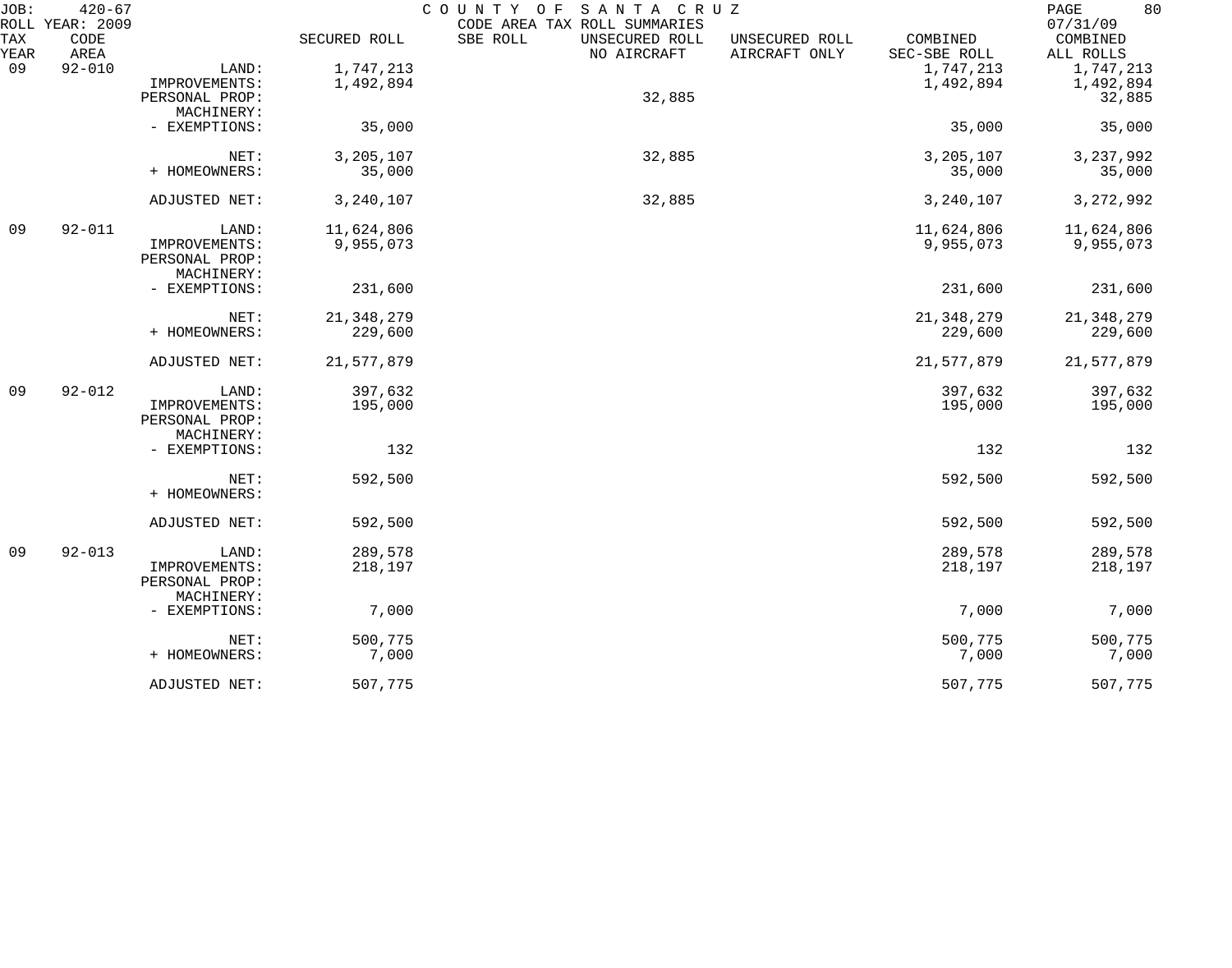| JOB:<br>ROLL | $420 - 67$<br>YEAR: 2009 |                                                                         |                            | COUNTY<br>SANTA CRUZ<br>O F<br>CODE AREA TAX ROLL SUMMARIES |                                 |                            | 81<br>PAGE<br>07/31/09             |
|--------------|--------------------------|-------------------------------------------------------------------------|----------------------------|-------------------------------------------------------------|---------------------------------|----------------------------|------------------------------------|
| TAX<br>YEAR  | CODE<br>AREA             |                                                                         | SECURED ROLL               | SBE ROLL<br>UNSECURED ROLL<br>NO AIRCRAFT                   | UNSECURED ROLL<br>AIRCRAFT ONLY | COMBINED<br>SEC-SBE ROLL   | COMBINED<br>ALL ROLLS              |
| 09           | $92 - 014$               | LAND:<br>IMPROVEMENTS:<br>PERSONAL PROP:<br>MACHINERY:                  | 34,743,613<br>40,747,510   | 102,246<br>102,246<br>10,405                                |                                 | 34,743,613<br>40,747,510   | 34,845,859<br>40,849,756<br>10,405 |
|              |                          | - EXEMPTIONS:                                                           | 194,600                    |                                                             |                                 | 194,600                    | 194,600                            |
|              |                          | NET:<br>+ HOMEOWNERS:                                                   | 75, 296, 523<br>194,600    | 214,897                                                     |                                 | 75, 296, 523<br>194,600    | 75,511,420<br>194,600              |
|              |                          | ADJUSTED NET:                                                           | 75,491,123                 | 214,897                                                     |                                 | 75,491,123                 | 75,706,020                         |
| 09           | $94 - 001$               | LAND:<br>IMPROVEMENTS:<br>PERSONAL PROP:<br>MACHINERY:<br>- EXEMPTIONS: |                            |                                                             |                                 |                            |                                    |
|              |                          | NET:<br>+ HOMEOWNERS:                                                   |                            |                                                             |                                 |                            |                                    |
|              |                          | ADJUSTED NET:                                                           |                            |                                                             |                                 |                            |                                    |
| 09           | $94 - 003$               | LAND:<br>IMPROVEMENTS:<br>PERSONAL PROP:<br>MACHINERY:                  | 12,898,943<br>16,264,292   | 64,792                                                      |                                 | 12,898,943<br>16,264,292   | 12,898,943<br>16,264,292<br>64,792 |
|              |                          | - EXEMPTIONS:                                                           | 286,000                    |                                                             |                                 | 286,000                    | 286,000                            |
|              |                          | NET:<br>+ HOMEOWNERS:                                                   | 28,877,235<br>280,000      | 64,792                                                      |                                 | 28,877,235<br>280,000      | 28,942,027<br>280,000              |
|              |                          | ADJUSTED NET:                                                           | 29, 157, 235               | 64,792                                                      |                                 | 29, 157, 235               | 29, 222, 027                       |
| 09           | $94 - 005$               | LAND:<br>IMPROVEMENTS:<br>PERSONAL PROP:<br>MACHINERY:                  | 14, 214, 310<br>11,051,330 |                                                             |                                 | 14, 214, 310<br>11,051,330 | 14, 214, 310<br>11,051,330         |
|              |                          | - EXEMPTIONS:                                                           | 277,173                    |                                                             |                                 | 277,173                    | 277,173                            |
|              |                          | NET:                                                                    | 24,988,467                 |                                                             |                                 | 24,988,467                 | 24,988,467                         |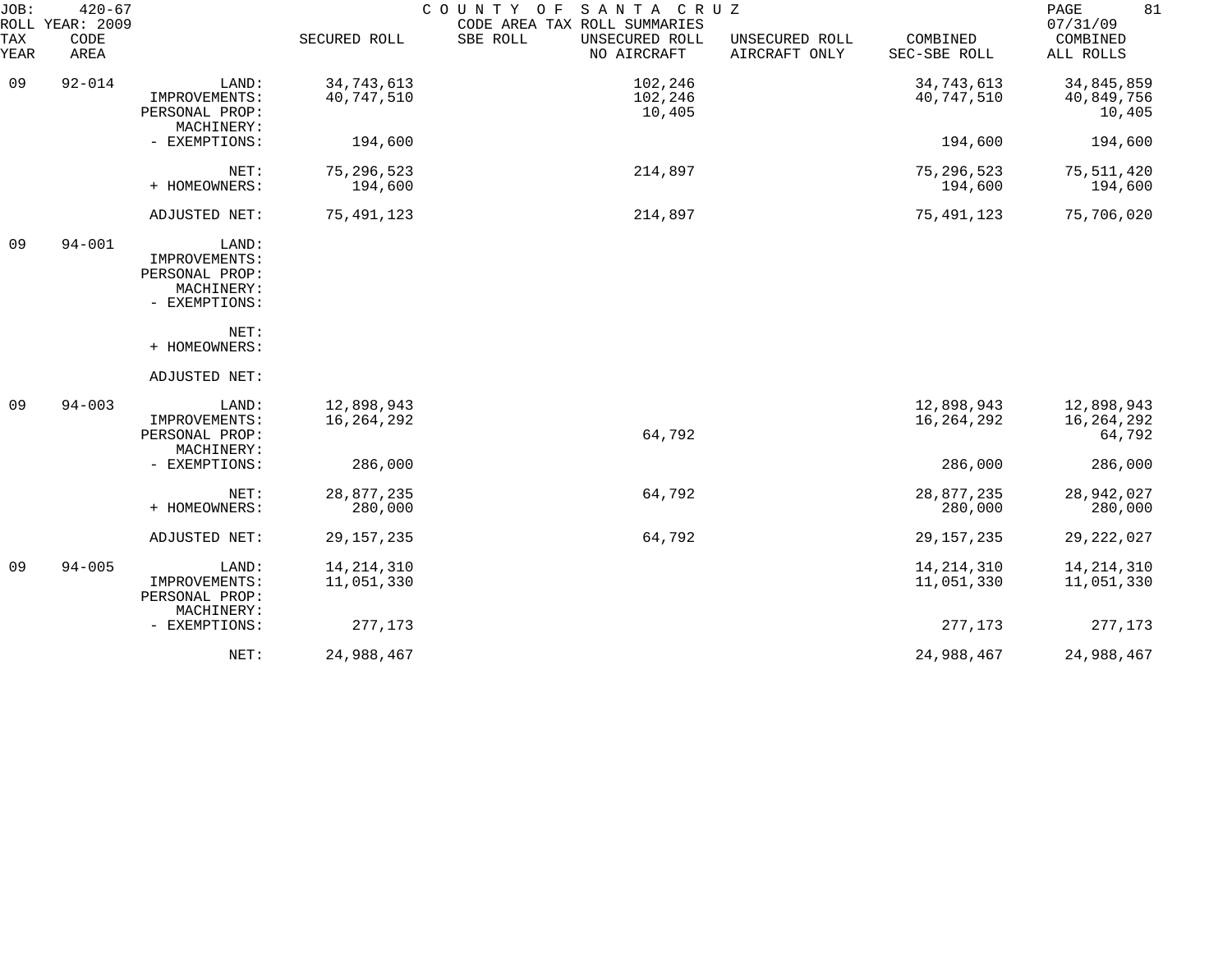| JOB:        | $420 - 67$<br>ROLL YEAR: 2009 |                                                                         |                                                                | COUNTY OF<br>SANTA CRUZ<br>CODE AREA TAX ROLL SUMMARIES |                                 |                                                                | 82<br>PAGE<br>07/31/09                                         |
|-------------|-------------------------------|-------------------------------------------------------------------------|----------------------------------------------------------------|---------------------------------------------------------|---------------------------------|----------------------------------------------------------------|----------------------------------------------------------------|
| TAX<br>YEAR | CODE<br>AREA                  |                                                                         | SECURED ROLL                                                   | SBE ROLL<br>UNSECURED ROLL<br>NO AIRCRAFT               | UNSECURED ROLL<br>AIRCRAFT ONLY | COMBINED<br>SEC-SBE ROLL                                       | COMBINED<br>ALL ROLLS                                          |
|             |                               | + HOMEOWNERS:                                                           | 273,000                                                        |                                                         |                                 | 273,000                                                        | 273,000                                                        |
|             |                               | ADJUSTED NET:                                                           | 25,261,467                                                     |                                                         |                                 | 25, 261, 467                                                   | 25, 261, 467                                                   |
| 09          | $94 - 008$                    | LAND:<br>IMPROVEMENTS:<br>PERSONAL PROP:<br>MACHINERY:<br>- EXEMPTIONS: |                                                                |                                                         |                                 |                                                                |                                                                |
|             |                               | NET:<br>+ HOMEOWNERS:                                                   |                                                                |                                                         |                                 |                                                                |                                                                |
|             |                               | ADJUSTED NET:                                                           |                                                                |                                                         |                                 |                                                                |                                                                |
| 09          | $94 - 012$                    | LAND:<br>IMPROVEMENTS:<br>PERSONAL PROP:<br>MACHINERY:<br>- EXEMPTIONS: | 132,845,760<br>114,590,316<br>1,446,207<br>38,802<br>2,354,603 | 20,900<br>162,807                                       |                                 | 132,845,760<br>114,590,316<br>1,446,207<br>38,802<br>2,354,603 | 132,845,760<br>114,611,216<br>1,609,014<br>38,802<br>2,354,603 |
|             |                               | NET:<br>+ HOMEOWNERS:                                                   | 246,566,482<br>2,167,200                                       | 183,707                                                 |                                 | 246,566,482<br>2,167,200                                       | 246,750,189<br>2,167,200                                       |
|             |                               | ADJUSTED NET:                                                           | 248,733,682                                                    | 183,707                                                 |                                 | 248,733,682                                                    | 248, 917, 389                                                  |
| 09          | $94 - 013$                    | LAND:<br>IMPROVEMENTS:<br>PERSONAL PROP:<br>MACHINERY:                  | 1,302,477<br>1,336,702                                         |                                                         |                                 | 1,302,477<br>1,336,702                                         | 1,302,477<br>1,336,702                                         |
|             |                               | - EXEMPTIONS:                                                           | 14,000                                                         |                                                         |                                 | 14,000                                                         | 14,000                                                         |
|             |                               | NET:<br>+ HOMEOWNERS:                                                   | 2,625,179<br>14,000                                            |                                                         |                                 | 2,625,179<br>14,000                                            | 2,625,179<br>14,000                                            |
|             |                               | ADJUSTED NET:                                                           | 2,639,179                                                      |                                                         |                                 | 2,639,179                                                      | 2,639,179                                                      |
| 09          | $94 - 015$                    | LAND:<br>IMPROVEMENTS:<br>PERSONAL PROP:<br>MACHINERY:                  | 395,323<br>672,707                                             |                                                         |                                 | 395,323<br>672,707                                             | 395,323<br>672,707                                             |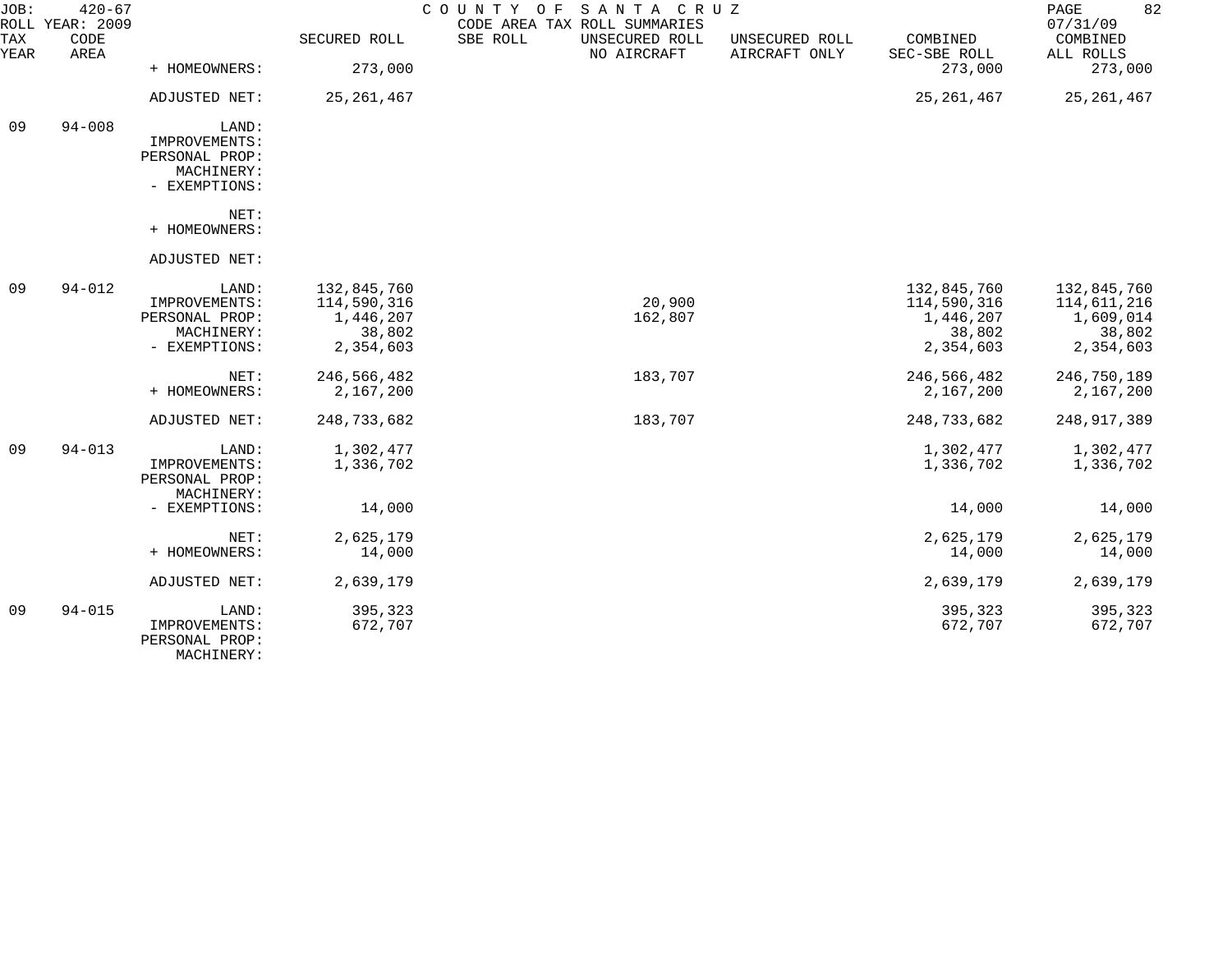| JOB:        | $420 - 67$<br>ROLL YEAR: 2009 |                                                                         |                          | COUNTY OF<br>SANTA CRUZ<br>CODE AREA TAX ROLL SUMMARIES |                                 |                          | 83<br>PAGE<br>07/31/09             |
|-------------|-------------------------------|-------------------------------------------------------------------------|--------------------------|---------------------------------------------------------|---------------------------------|--------------------------|------------------------------------|
| TAX<br>YEAR | CODE<br>AREA                  |                                                                         | SECURED ROLL             | SBE ROLL<br>UNSECURED ROLL<br>NO AIRCRAFT               | UNSECURED ROLL<br>AIRCRAFT ONLY | COMBINED<br>SEC-SBE ROLL | COMBINED<br>ALL ROLLS              |
|             |                               | - EXEMPTIONS:                                                           | 14,550                   |                                                         |                                 | 14,550                   | 14,550                             |
|             |                               | NET:<br>+ HOMEOWNERS:                                                   | 1,053,480<br>14,000      |                                                         |                                 | 1,053,480<br>14,000      | 1,053,480<br>14,000                |
|             |                               | ADJUSTED NET:                                                           | 1,067,480                |                                                         |                                 | 1,067,480                | 1,067,480                          |
| 09          | $94 - 016$                    | LAND:<br>IMPROVEMENTS:<br>PERSONAL PROP:                                | 20,971,126<br>23,000,332 | 33,868                                                  |                                 | 20,971,126<br>23,000,332 | 20,971,126<br>23,000,332<br>33,868 |
|             |                               | MACHINERY:<br>- EXEMPTIONS:                                             | 455,581                  |                                                         |                                 | 455,581                  | 455,581                            |
|             |                               | NET:<br>+ HOMEOWNERS:                                                   | 43, 515, 877<br>455,000  | 33,868                                                  |                                 | 43,515,877<br>455,000    | 43,549,745<br>455,000              |
|             |                               | ADJUSTED NET:                                                           | 43,970,877               | 33,868                                                  |                                 | 43,970,877               | 44,004,745                         |
| 09          | $94 - 017$                    | LAND:<br>IMPROVEMENTS:<br>PERSONAL PROP:<br>MACHINERY:<br>- EXEMPTIONS: |                          |                                                         |                                 |                          |                                    |
|             |                               | NET:<br>+ HOMEOWNERS:                                                   |                          |                                                         |                                 |                          |                                    |
|             |                               | ADJUSTED NET:                                                           |                          |                                                         |                                 |                          |                                    |
| 09          | $94 - 018$                    | LAND:<br>IMPROVEMENTS:<br>PERSONAL PROP:<br>MACHINERY:<br>- EXEMPTIONS: | 354,203                  |                                                         |                                 | 354,203                  | 354,203                            |
|             |                               | NET:<br>+ HOMEOWNERS:                                                   | 354,203                  |                                                         |                                 | 354,203                  | 354,203                            |
|             |                               | ADJUSTED NET:                                                           | 354,203                  |                                                         |                                 | 354,203                  | 354,203                            |
| 09          | $94 - 019$                    | LAND:                                                                   | 2,784,215                |                                                         |                                 | 2,784,215                | 2,784,215                          |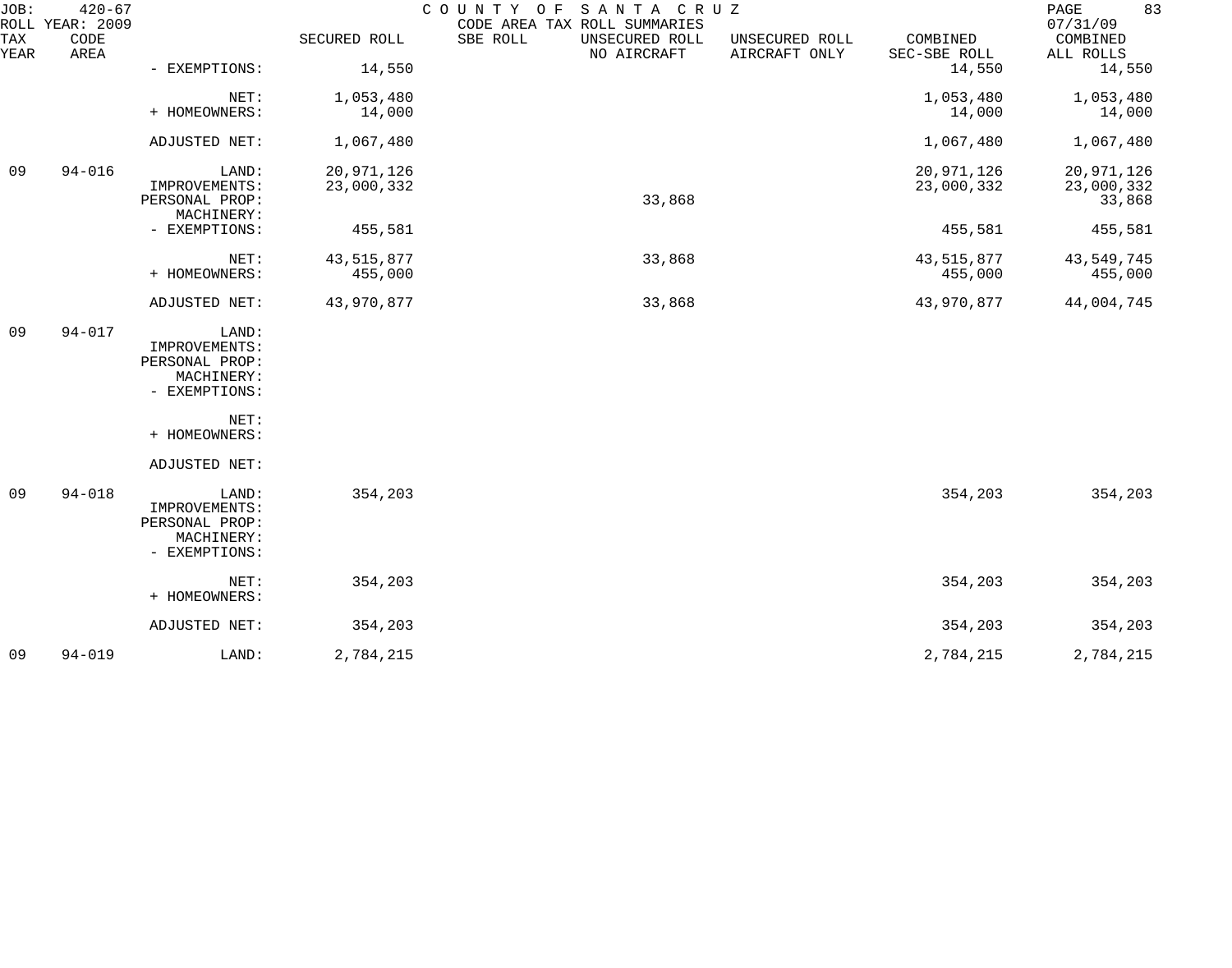| JOB:<br>ROLL | $420 - 67$<br>YEAR: 2009 |                                                                         |                            | COUNTY OF<br>SANTA CRUZ<br>CODE AREA TAX ROLL SUMMARIES |                                 |                            | 84<br>PAGE<br>07/31/09               |
|--------------|--------------------------|-------------------------------------------------------------------------|----------------------------|---------------------------------------------------------|---------------------------------|----------------------------|--------------------------------------|
| TAX<br>YEAR  | CODE<br>AREA             |                                                                         | SECURED ROLL               | SBE ROLL<br>UNSECURED ROLL<br>NO AIRCRAFT               | UNSECURED ROLL<br>AIRCRAFT ONLY | COMBINED<br>SEC-SBE ROLL   | COMBINED<br>ALL ROLLS                |
|              |                          | IMPROVEMENTS:<br>PERSONAL PROP:<br>MACHINERY:                           | 3,750,702                  |                                                         |                                 | 3,750,702                  | 3,750,702                            |
|              |                          | - EXEMPTIONS:                                                           | 56,000                     |                                                         |                                 | 56,000                     | 56,000                               |
|              |                          | NET:<br>+ HOMEOWNERS:                                                   | 6,478,917<br>56,000        |                                                         |                                 | 6,478,917<br>56,000        | 6,478,917<br>56,000                  |
|              |                          | ADJUSTED NET:                                                           | 6,534,917                  |                                                         |                                 | 6,534,917                  | 6,534,917                            |
| 09           | $94 - 021$               | LAND:<br>IMPROVEMENTS:<br>PERSONAL PROP:<br>MACHINERY:<br>- EXEMPTIONS: |                            |                                                         |                                 |                            |                                      |
|              |                          | NET:<br>+ HOMEOWNERS:                                                   |                            |                                                         |                                 |                            |                                      |
|              |                          | ADJUSTED NET:                                                           |                            |                                                         |                                 |                            |                                      |
| 09           | $94 - 026$               | LAND:<br>IMPROVEMENTS:<br>PERSONAL PROP:<br>MACHINERY:                  | 57,009,339<br>54, 444, 328 | 59,982                                                  |                                 | 57,009,339<br>54, 444, 328 | 57,009,339<br>54, 444, 328<br>59,982 |
|              |                          | - EXEMPTIONS:                                                           | 1,161,650                  |                                                         |                                 | 1,161,650                  | 1,161,650                            |
|              |                          | NET:<br>+ HOMEOWNERS:                                                   | 110,292,017<br>1,092,000   | 59,982                                                  |                                 | 110,292,017<br>1,092,000   | 110,351,999<br>1,092,000             |
|              |                          | ADJUSTED NET:                                                           | 111,384,017                | 59,982                                                  |                                 | 111,384,017                | 111, 443, 999                        |
| 09           | $94 - 028$               | LAND:<br>IMPROVEMENTS:<br>PERSONAL PROP:<br>MACHINERY:<br>- EXEMPTIONS: | 67,152<br>92,488           |                                                         |                                 | 67,152<br>92,488           | 67,152<br>92,488                     |
|              |                          | NET:<br>+ HOMEOWNERS:                                                   | 159,640                    |                                                         |                                 | 159,640                    | 159,640                              |
|              |                          | ADJUSTED NET:                                                           | 159,640                    |                                                         |                                 | 159,640                    | 159,640                              |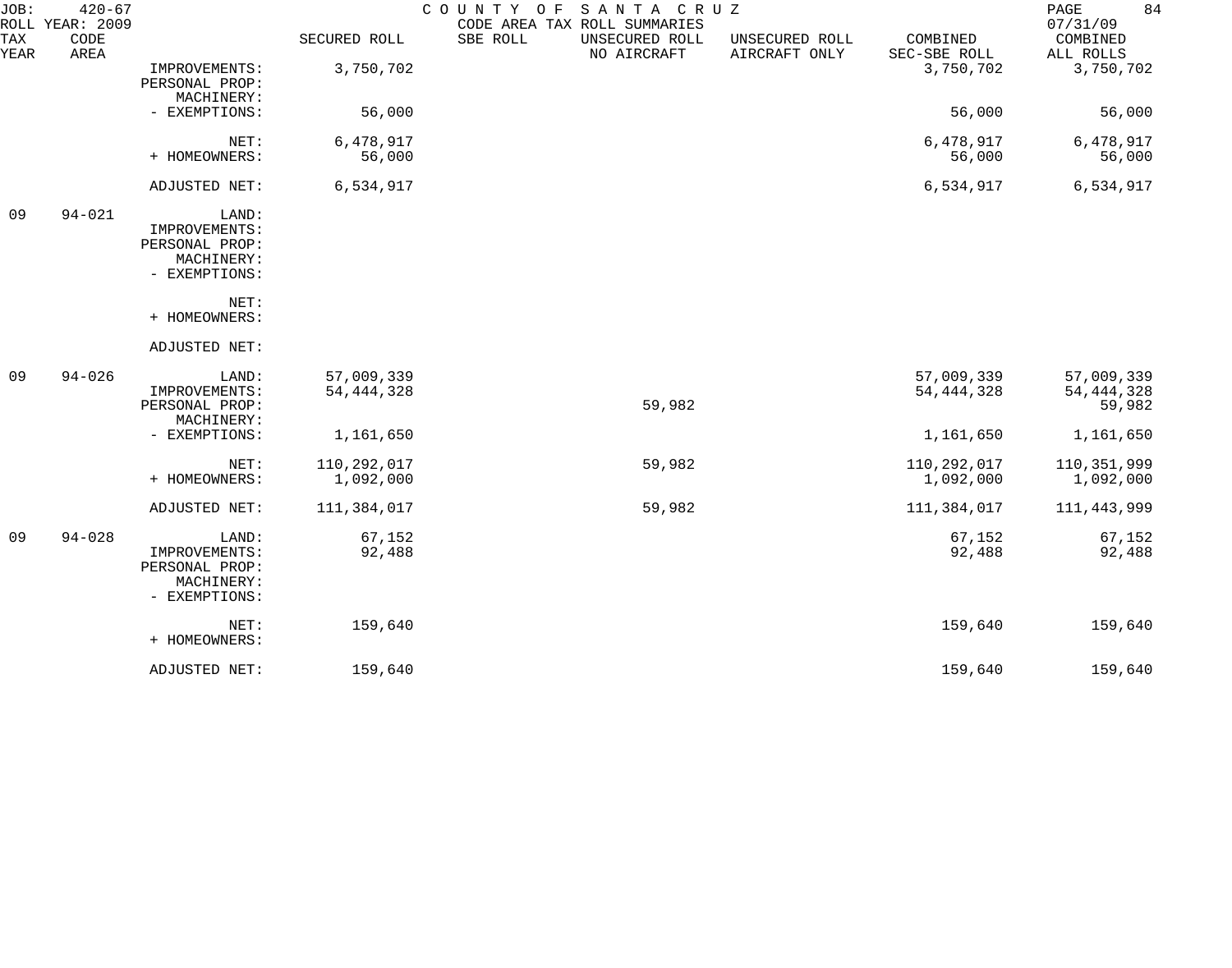| JOB:        | $420 - 67$<br>ROLL YEAR: 2009 |                |              | COUNTY OF<br>SANTA CRUZ<br>CODE AREA TAX ROLL SUMMARIES    |                                            | 85<br>PAGE<br>07/31/09 |
|-------------|-------------------------------|----------------|--------------|------------------------------------------------------------|--------------------------------------------|------------------------|
| TAX<br>YEAR | CODE<br>AREA                  |                | SECURED ROLL | SBE ROLL<br>UNSECURED ROLL<br>NO AIRCRAFT<br>AIRCRAFT ONLY | COMBINED<br>UNSECURED ROLL<br>SEC-SBE ROLL | COMBINED<br>ALL ROLLS  |
| 09          | $94 - 030$                    | LAND:          | 6,408,520    |                                                            | 6,408,520                                  | 6,408,520              |
|             |                               | IMPROVEMENTS:  | 5,168,856    | 576,425                                                    | 5,168,856                                  | 5,745,281              |
|             |                               | PERSONAL PROP: |              | 13,671                                                     |                                            | 13,671                 |
|             |                               | MACHINERY:     |              |                                                            |                                            |                        |
|             |                               | - EXEMPTIONS:  | 135,210      |                                                            | 135,210                                    | 135,210                |
|             |                               | NET:           | 11,442,166   | 590,096                                                    | 11,442,166                                 | 12,032,262             |
|             |                               | + HOMEOWNERS:  | 133,000      |                                                            | 133,000                                    | 133,000                |
|             |                               | ADJUSTED NET:  | 11,575,166   | 590,096                                                    | 11,575,166                                 | 12, 165, 262           |
| 09          | $94 - 031$                    | LAND:          | 383,396      |                                                            | 383,396                                    | 383,396                |
|             |                               | IMPROVEMENTS:  | 104,426      |                                                            | 104,426                                    | 104,426                |
|             |                               | PERSONAL PROP: |              |                                                            |                                            |                        |
|             |                               | MACHINERY:     |              |                                                            |                                            |                        |
|             |                               | - EXEMPTIONS:  | 1,113        |                                                            | 1,113                                      | 1,113                  |
|             |                               | NET:           | 486,709      |                                                            | 486,709                                    | 486,709                |
|             |                               | + HOMEOWNERS:  |              |                                                            |                                            |                        |
|             |                               | ADJUSTED NET:  | 486,709      |                                                            | 486,709                                    | 486,709                |
| 09          | $94 - 032$                    | LAND:          | 4,232,279    |                                                            | 4, 232, 279                                | 4, 232, 279            |
|             |                               | IMPROVEMENTS:  | 3,074,534    |                                                            | 3,074,534                                  | 3,074,534              |
|             |                               | PERSONAL PROP: |              |                                                            |                                            |                        |
|             |                               | MACHINERY:     |              |                                                            |                                            |                        |
|             |                               | - EXEMPTIONS:  | 80,552       |                                                            | 80,552                                     | 80,552                 |
|             |                               | NET:           | 7,226,261    |                                                            | 7,226,261                                  | 7,226,261              |
|             |                               | + HOMEOWNERS:  | 56,000       |                                                            | 56,000                                     | 56,000                 |
|             |                               | ADJUSTED NET:  | 7,282,261    |                                                            | 7,282,261                                  | 7,282,261              |
| 09          | $94 - 040$                    | LAND:          | 723,083      |                                                            | 723,083                                    | 723,083                |
|             |                               | IMPROVEMENTS:  | 469,626      |                                                            | 469,626                                    | 469,626                |
|             |                               | PERSONAL PROP: |              |                                                            |                                            |                        |
|             |                               | MACHINERY:     |              |                                                            |                                            |                        |
|             |                               | - EXEMPTIONS:  |              |                                                            |                                            |                        |
|             |                               | NET:           | 1,192,709    |                                                            | 1,192,709                                  | 1,192,709              |
|             |                               | + HOMEOWNERS:  |              |                                                            |                                            |                        |
|             |                               | ADJUSTED NET:  | 1,192,709    |                                                            | 1,192,709                                  | 1,192,709              |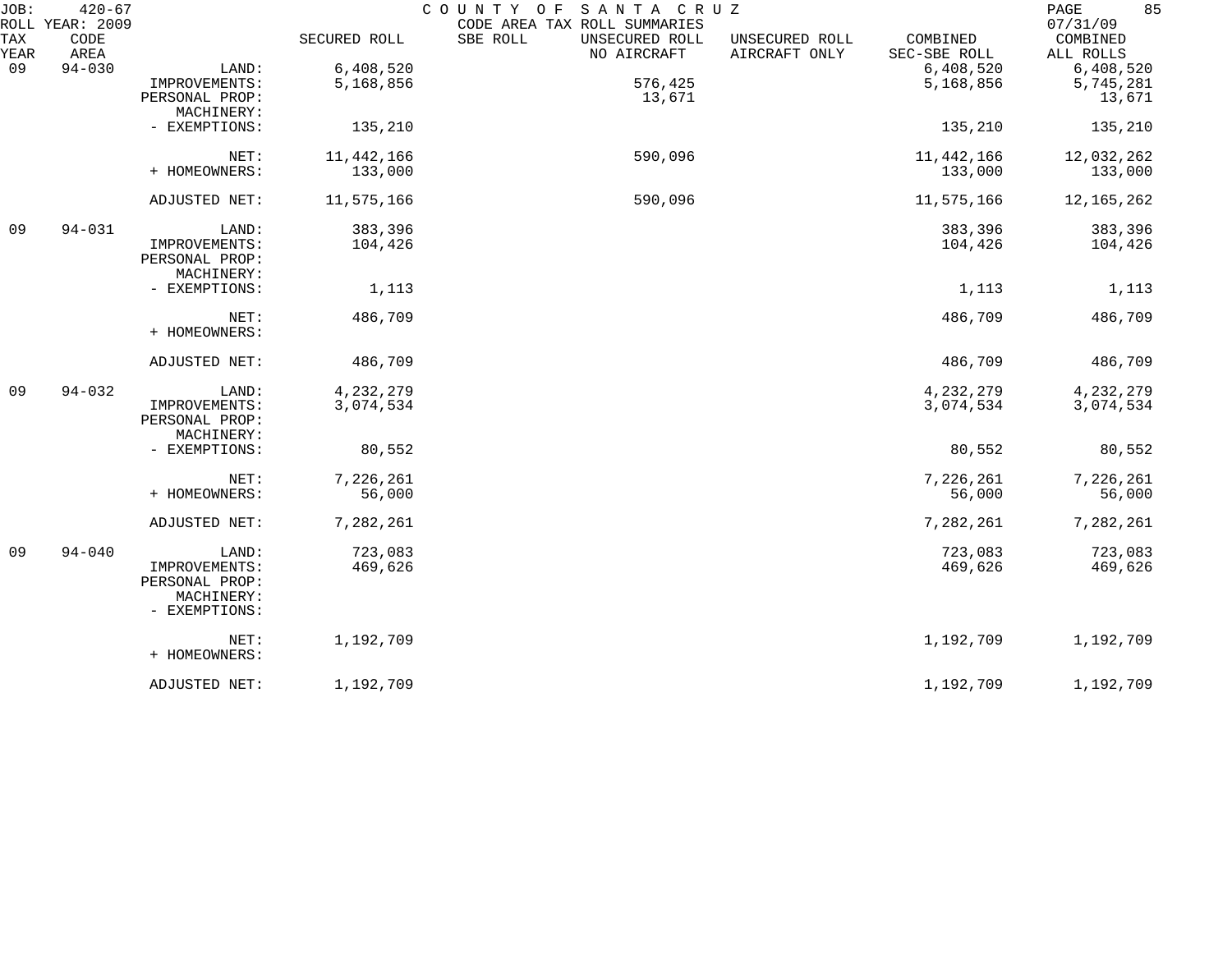| JOB:<br>ROLL       | $420 - 67$<br>YEAR: 2009 |                                                                         |                        | COUNTY OF | SANTA CRUZ<br>CODE AREA TAX ROLL SUMMARIES |                                 |                          | 86<br>PAGE<br>07/31/09          |
|--------------------|--------------------------|-------------------------------------------------------------------------|------------------------|-----------|--------------------------------------------|---------------------------------|--------------------------|---------------------------------|
| <b>TAX</b><br>YEAR | CODE<br>AREA             |                                                                         | SECURED ROLL           | SBE ROLL  | UNSECURED ROLL<br>NO AIRCRAFT              | UNSECURED ROLL<br>AIRCRAFT ONLY | COMBINED<br>SEC-SBE ROLL | COMBINED<br>ALL ROLLS           |
| 09                 | $94 - 041$               | LAND:<br>IMPROVEMENTS:<br>PERSONAL PROP:<br>MACHINERY:                  | 2,804,187<br>2,365,186 |           |                                            |                                 | 2,804,187<br>2,365,186   | 2,804,187<br>2,365,186          |
|                    |                          | - EXEMPTIONS:                                                           | 57,843                 |           |                                            |                                 | 57,843                   | 57,843                          |
|                    |                          | NET:<br>+ HOMEOWNERS:                                                   | 5, 111, 530<br>56,000  |           |                                            |                                 | 5, 111, 530<br>56,000    | 5, 111, 530<br>56,000           |
|                    |                          | ADJUSTED NET:                                                           | 5,167,530              |           |                                            |                                 | 5,167,530                | 5,167,530                       |
| 09                 | $94 - 044$               | LAND:<br>IMPROVEMENTS:<br>PERSONAL PROP:<br>MACHINERY:<br>- EXEMPTIONS: | 5,488                  |           |                                            |                                 | 5,488                    | 5,488                           |
|                    |                          | NET:<br>+ HOMEOWNERS:                                                   | 5,488                  |           |                                            |                                 | 5,488                    | 5,488                           |
|                    |                          | ADJUSTED NET:                                                           | 5,488                  |           |                                            |                                 | 5,488                    | 5,488                           |
| 09                 | $94 - 045$               | LAND:<br>IMPROVEMENTS:<br>PERSONAL PROP:<br>MACHINERY:                  | 1,004,564<br>1,176,835 |           |                                            |                                 | 1,004,564<br>1,176,835   | 1,004,564<br>1,176,835          |
|                    |                          | - EXEMPTIONS:                                                           | 14,000                 |           |                                            |                                 | 14,000                   | 14,000                          |
|                    |                          | NET:<br>+ HOMEOWNERS:                                                   | 2,167,399<br>14,000    |           |                                            |                                 | 2,167,399<br>14,000      | 2,167,399<br>14,000             |
|                    |                          | ADJUSTED NET:                                                           | 2,181,399              |           |                                            |                                 | 2,181,399                | 2,181,399                       |
| 09                 | $94 - 061$               | LAND:<br>IMPROVEMENTS:<br>PERSONAL PROP:<br>MACHINERY:                  | 3,837,396<br>3,557,254 |           | 7,802                                      |                                 | 3,837,396<br>3,557,254   | 3,837,396<br>3,557,254<br>7,802 |
|                    |                          | - EXEMPTIONS:                                                           | 112,000                |           |                                            |                                 | 112,000                  | 112,000                         |
|                    |                          | NET:                                                                    | 7,282,650              |           | 7,802                                      |                                 | 7,282,650                | 7,290,452                       |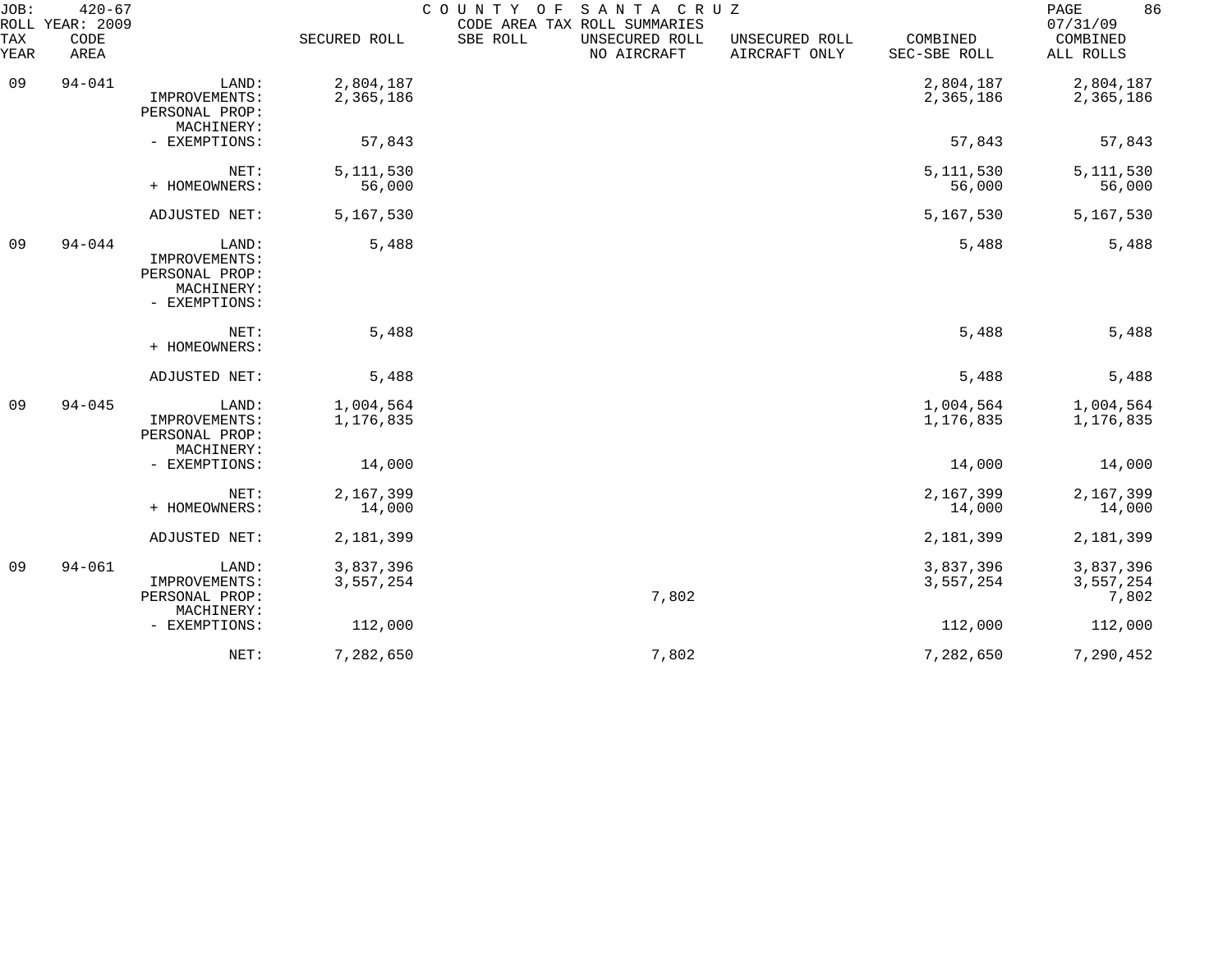| JOB:        | $420 - 67$<br>ROLL YEAR: 2009 |                                               |              | COUNTY OF<br>SANTA CRUZ<br>CODE AREA TAX ROLL SUMMARIES |                                 |                          | 87<br>PAGE<br>07/31/09  |
|-------------|-------------------------------|-----------------------------------------------|--------------|---------------------------------------------------------|---------------------------------|--------------------------|-------------------------|
| TAX<br>YEAR | CODE<br>AREA                  |                                               | SECURED ROLL | SBE ROLL<br>UNSECURED ROLL<br>NO AIRCRAFT               | UNSECURED ROLL<br>AIRCRAFT ONLY | COMBINED<br>SEC-SBE ROLL | COMBINED<br>ALL ROLLS   |
|             |                               | + HOMEOWNERS:                                 | 112,000      |                                                         |                                 | 112,000                  | 112,000                 |
|             |                               | ADJUSTED NET:                                 | 7,394,650    | 7,802                                                   |                                 | 7,394,650                | 7,402,452               |
| 09          | $94 - 062$                    | LAND:                                         | 3,957,211    |                                                         |                                 | 3,957,211                | 3,957,211               |
|             |                               | IMPROVEMENTS:<br>PERSONAL PROP:<br>MACHINERY: | 3,785,818    |                                                         |                                 | 3,785,818                | 3,785,818               |
|             |                               | - EXEMPTIONS:                                 | 57,194       |                                                         |                                 | 57,194                   | 57,194                  |
|             |                               | NET:                                          | 7,685,835    |                                                         |                                 | 7,685,835                | 7,685,835               |
|             |                               | + HOMEOWNERS:                                 | 56,000       |                                                         |                                 | 56,000                   | 56,000                  |
|             |                               | ADJUSTED NET:                                 | 7,741,835    |                                                         |                                 | 7,741,835                | 7,741,835               |
| 09          | $94 - 063$                    | LAND:                                         | 20,928,479   |                                                         |                                 | 20,928,479               | 20,928,479              |
|             |                               | IMPROVEMENTS:<br>PERSONAL PROP:<br>MACHINERY: | 22, 498, 411 | 29,474                                                  |                                 | 22, 498, 411             | 22, 498, 411<br>29,474  |
|             |                               | - EXEMPTIONS:                                 | 428,216      |                                                         |                                 | 428,216                  | 428,216                 |
|             |                               | NET:                                          | 42,998,674   | 29,474                                                  |                                 | 42,998,674               | 43,028,148              |
|             |                               | + HOMEOWNERS:                                 | 427,000      |                                                         |                                 | 427,000                  | 427,000                 |
|             |                               | ADJUSTED NET:                                 | 43, 425, 674 | 29,474                                                  |                                 | 43, 425, 674             | 43, 455, 148            |
| 09          | $94 - 064$                    | LAND:                                         | 5,356,732    |                                                         |                                 | 5,356,732                | 5,356,732               |
|             |                               | IMPROVEMENTS:<br>PERSONAL PROP:               | 5,632,889    | 11,689                                                  |                                 | 5,632,889                | 5,632,889<br>11,689     |
|             |                               | MACHINERY:                                    |              |                                                         |                                 |                          |                         |
|             |                               | - EXEMPTIONS:                                 | 387,324      |                                                         |                                 | 387,324                  | 387,324                 |
|             |                               | NET:                                          | 10,602,297   | 11,689                                                  |                                 | 10,602,297               | 10,613,986              |
|             |                               | + HOMEOWNERS:                                 | 84,000       |                                                         |                                 | 84,000                   | 84,000                  |
|             |                               | ADJUSTED NET:                                 | 10,686,297   | 11,689                                                  |                                 | 10,686,297               | 10,697,986              |
| 09          | $94 - 065$                    | LAND:                                         | 44,780,315   |                                                         |                                 | 44,780,315               | 44,780,315              |
|             |                               | IMPROVEMENTS:<br>PERSONAL PROP:<br>MACHINERY: | 49, 236, 829 | 462,746                                                 |                                 | 49, 236, 829             | 49, 236, 829<br>462,746 |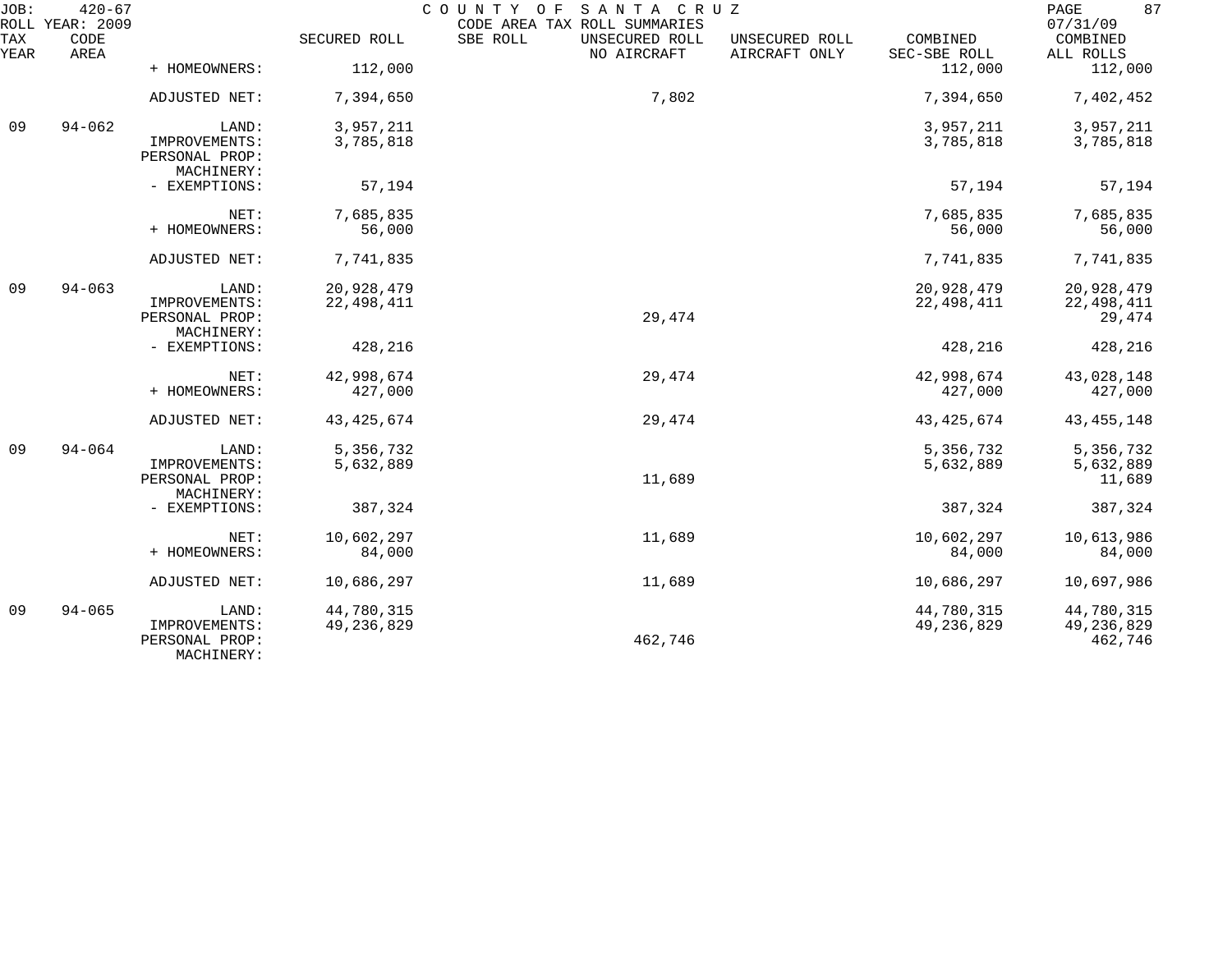| 88<br>PAGE<br>07/31/09                            |
|---------------------------------------------------|
| COMBINED<br>COMBINED<br>SEC-SBE ROLL<br>ALL ROLLS |
| 936,919<br>936,919                                |
| 93,080,225<br>93,542,971                          |
| 929,600<br>929,600                                |
| 94,009,825<br>94, 472, 571                        |
| 182,812,467<br>182,812,467                        |
| 163,770,547<br>163,875,579                        |
| 572,216<br>1,665,823                              |
| 156,877<br>156,877                                |
| 18,669,992<br>18,669,992                          |
| 328,642,115<br>329,840,754                        |
| 3,187,800<br>3,187,800                            |
|                                                   |
| 331,829,915<br>333,028,554                        |
| 5, 411, 781<br>5, 411, 781                        |
| 3,916,398<br>3,916,398                            |
|                                                   |
|                                                   |
| 50,305<br>50,305                                  |
|                                                   |
| 9,277,874<br>9,277,874                            |
| 49,000<br>49,000                                  |
| 9,326,874<br>9,326,874                            |
| 14,408,974<br>14,408,974                          |
|                                                   |
| 18,771,377<br>18,771,377                          |
| 45,699                                            |
|                                                   |
| 378,399<br>378,399                                |
| 32,801,952<br>32,847,651                          |
| 371,000<br>371,000                                |
| 33, 218, 651<br>33, 172, 952                      |
| 2,760<br>2,760                                    |
|                                                   |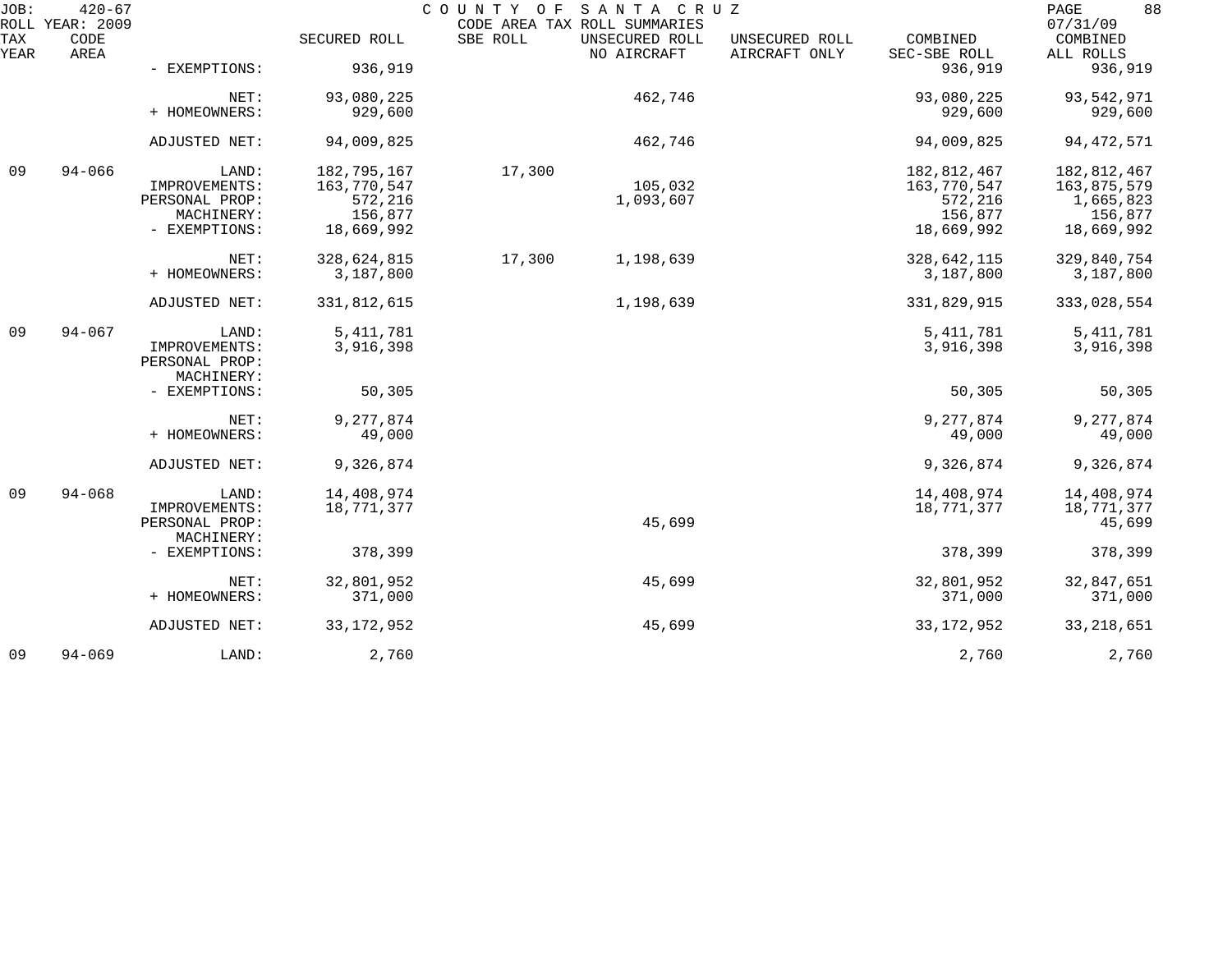| JOB:        | $420 - 67$<br>ROLL YEAR: 2009 |                             |              | SANTA CRUZ<br>COUNTY<br>O F<br>CODE AREA TAX ROLL SUMMARIES |                                 |                          | 89<br>PAGE<br>07/31/09 |
|-------------|-------------------------------|-----------------------------|--------------|-------------------------------------------------------------|---------------------------------|--------------------------|------------------------|
| TAX<br>YEAR | CODE<br>AREA                  |                             | SECURED ROLL | SBE ROLL<br>UNSECURED ROLL<br>NO AIRCRAFT                   | UNSECURED ROLL<br>AIRCRAFT ONLY | COMBINED<br>SEC-SBE ROLL | COMBINED<br>ALL ROLLS  |
|             |                               | IMPROVEMENTS:               |              |                                                             |                                 |                          |                        |
|             |                               | PERSONAL PROP:              |              |                                                             |                                 |                          |                        |
|             |                               | MACHINERY:                  |              |                                                             |                                 |                          |                        |
|             |                               | - EXEMPTIONS:               | 2,760        |                                                             |                                 | 2,760                    | 2,760                  |
|             |                               | NET:                        |              |                                                             |                                 |                          |                        |
|             |                               | + HOMEOWNERS:               |              |                                                             |                                 |                          |                        |
|             |                               | ADJUSTED NET:               |              |                                                             |                                 |                          |                        |
| 09          | $94 - 070$                    | LAND:                       | 25,047,800   |                                                             |                                 | 25,047,800               | 25,047,800             |
|             |                               | IMPROVEMENTS:               | 22,308,568   |                                                             |                                 | 22,308,568               | 22,308,568             |
|             |                               | PERSONAL PROP:              |              | 133,386                                                     |                                 |                          | 133,386                |
|             |                               | MACHINERY:<br>- EXEMPTIONS: | 628,174      |                                                             |                                 | 628,174                  | 628,174                |
|             |                               |                             |              |                                                             |                                 |                          |                        |
|             |                               | NET:                        | 46,728,194   | 133,386                                                     |                                 | 46,728,194               | 46,861,580             |
|             |                               | + HOMEOWNERS:               | 527,800      |                                                             |                                 | 527,800                  | 527,800                |
|             |                               | ADJUSTED NET:               | 47, 255, 994 | 133,386                                                     |                                 | 47, 255, 994             | 47,389,380             |
| 09          | $96 - 016$                    | LAND:                       | 130,982      |                                                             |                                 | 130,982                  | 130,982                |
|             |                               | IMPROVEMENTS:               | 147,885      |                                                             |                                 | 147,885                  | 147,885                |
|             |                               | PERSONAL PROP:              |              |                                                             |                                 |                          |                        |
|             |                               | MACHINERY:                  |              |                                                             |                                 |                          |                        |
|             |                               | - EXEMPTIONS:               | 7,000        |                                                             |                                 | 7,000                    | 7,000                  |
|             |                               | NET:                        | 271,867      |                                                             |                                 | 271,867                  | 271,867                |
|             |                               | + HOMEOWNERS:               | 7,000        |                                                             |                                 | 7,000                    | 7,000                  |
|             |                               | ADJUSTED NET:               | 278,867      |                                                             |                                 | 278,867                  | 278,867                |
| 09          | $96 - 019$                    | LAND:                       | 23, 478, 352 |                                                             |                                 | 23, 478, 352             | 23, 478, 352           |
|             |                               | IMPROVEMENTS:               | 27, 216, 069 | 7,850                                                       |                                 | 27, 216, 069             | 27, 223, 919           |
|             |                               | PERSONAL PROP:              |              | 27,369                                                      |                                 |                          | 27,369                 |
|             |                               | MACHINERY:                  |              |                                                             |                                 |                          |                        |
|             |                               | - EXEMPTIONS:               | 478,425      |                                                             |                                 | 478,425                  | 478,425                |
|             |                               | NET:                        | 50, 215, 996 | 35,219                                                      |                                 | 50, 215, 996             | 50, 251, 215           |
|             |                               | + HOMEOWNERS:               | 362,600      |                                                             |                                 | 362,600                  | 362,600                |
|             |                               | ADJUSTED NET:               | 50,578,596   | 35,219                                                      |                                 | 50,578,596               | 50,613,815             |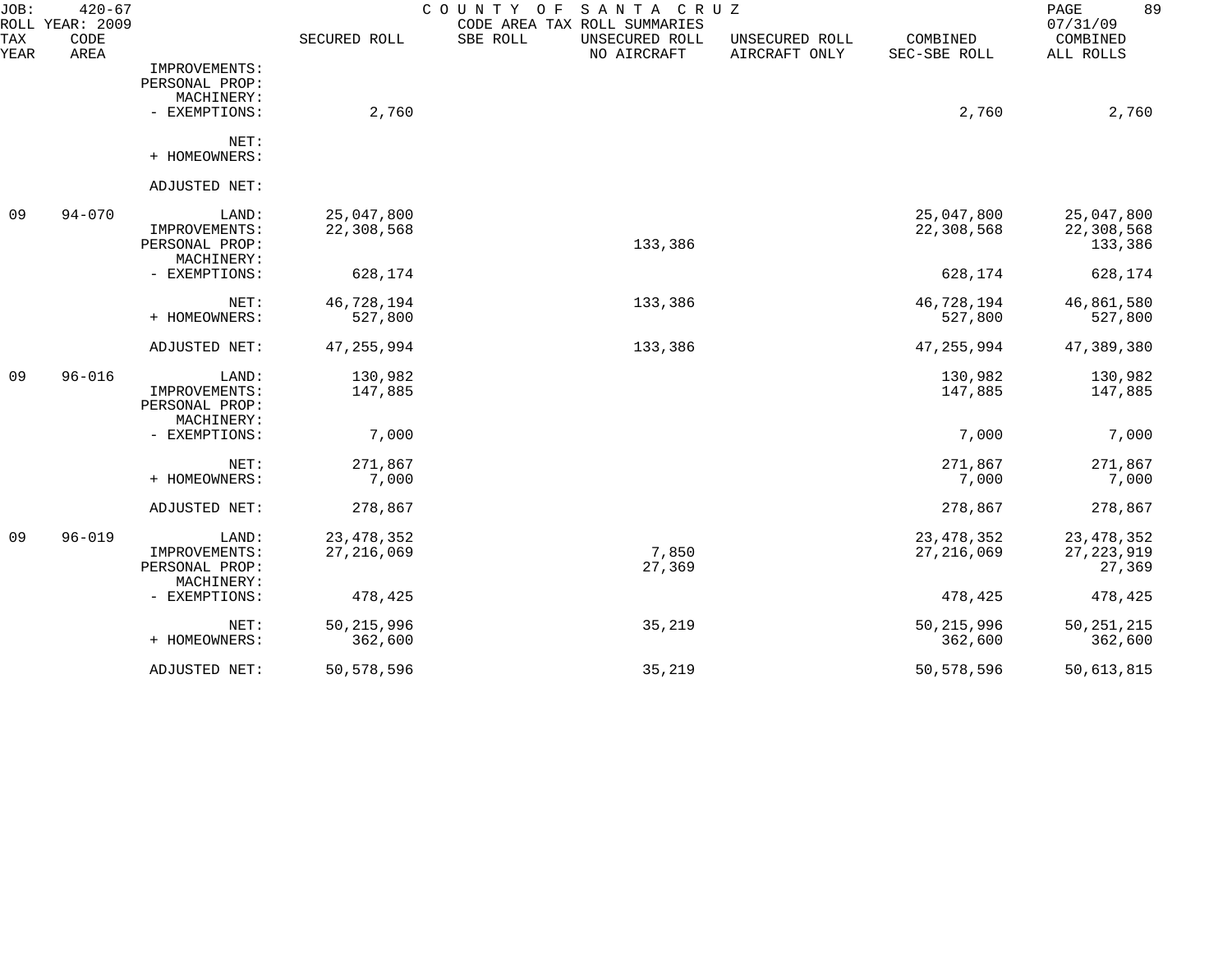| JOB:        | $420 - 67$<br>ROLL YEAR: 2009 |                |              | SANTA CRUZ<br>COUNTY OF<br>CODE AREA TAX ROLL SUMMARIES |                                 |                          | 90<br>PAGE<br>07/31/09 |
|-------------|-------------------------------|----------------|--------------|---------------------------------------------------------|---------------------------------|--------------------------|------------------------|
| TAX<br>YEAR | CODE<br>AREA                  |                | SECURED ROLL | SBE ROLL<br>UNSECURED ROLL<br>NO AIRCRAFT               | UNSECURED ROLL<br>AIRCRAFT ONLY | COMBINED<br>SEC-SBE ROLL | COMBINED<br>ALL ROLLS  |
| 09          | $96 - 033$                    | LAND:          | 1,355        |                                                         |                                 | 1,355                    | 1,355                  |
|             |                               | IMPROVEMENTS:  |              |                                                         |                                 |                          |                        |
|             |                               | PERSONAL PROP: |              |                                                         |                                 |                          |                        |
|             |                               | MACHINERY:     |              |                                                         |                                 |                          |                        |
|             |                               | - EXEMPTIONS:  | 1,355        |                                                         |                                 | 1,355                    | 1,355                  |
|             |                               | NET:           |              |                                                         |                                 |                          |                        |
|             |                               | + HOMEOWNERS:  |              |                                                         |                                 |                          |                        |
|             |                               | ADJUSTED NET:  |              |                                                         |                                 |                          |                        |
| 09          | $96 - 038$                    | LAND:          | 5,974,766    |                                                         |                                 | 5,974,766                | 5,974,766              |
|             |                               | IMPROVEMENTS:  | 4, 421, 444  |                                                         |                                 | 4, 421, 444              | 4, 421, 444            |
|             |                               | PERSONAL PROP: |              | 34,337                                                  |                                 |                          | 34,337                 |
|             |                               | MACHINERY:     |              |                                                         |                                 |                          |                        |
|             |                               | - EXEMPTIONS:  | 121,752      |                                                         |                                 | 121,752                  | 121,752                |
|             |                               | NET:           | 10, 274, 458 | 34,337                                                  |                                 | 10, 274, 458             | 10,308,795             |
|             |                               | + HOMEOWNERS:  | 119,000      |                                                         |                                 | 119,000                  | 119,000                |
|             |                               | ADJUSTED NET:  | 10,393,458   | 34,337                                                  |                                 | 10,393,458               | 10,427,795             |
| 09          | $96 - 039$                    | LAND:          | 19,403,661   |                                                         |                                 | 19,403,661               | 19,403,661             |
|             |                               | IMPROVEMENTS:  | 15, 224, 448 |                                                         |                                 | 15, 224, 448             | 15, 224, 448           |
|             |                               | PERSONAL PROP: |              | 45,413                                                  |                                 |                          | 45,413                 |
|             |                               | MACHINERY:     |              |                                                         |                                 |                          |                        |
|             |                               | - EXEMPTIONS:  | 380,892      |                                                         |                                 | 380,892                  | 380,892                |
|             |                               | NET:           | 34, 247, 217 | 45,413                                                  |                                 | 34, 247, 217             | 34, 292, 630           |
|             |                               | + HOMEOWNERS:  | 378,000      |                                                         |                                 | 378,000                  | 378,000                |
|             |                               | ADJUSTED NET:  | 34,625,217   | 45,413                                                  |                                 | 34,625,217               | 34,670,630             |
| 09          | $96 - 040$                    | LAND:          | 776,081      |                                                         |                                 | 776,081                  | 776,081                |
|             |                               | IMPROVEMENTS:  | 517,116      |                                                         |                                 | 517,116                  | 517,116                |
|             |                               | PERSONAL PROP: |              |                                                         |                                 |                          |                        |
|             |                               | MACHINERY:     |              |                                                         |                                 |                          |                        |
|             |                               | - EXEMPTIONS:  | 21,198       |                                                         |                                 | 21,198                   | 21,198                 |
|             |                               | NET:           | 1,271,999    |                                                         |                                 | 1,271,999                | 1,271,999              |
|             |                               | + HOMEOWNERS:  | 21,000       |                                                         |                                 | 21,000                   | 21,000                 |
|             |                               | ADJUSTED NET:  | 1,292,999    |                                                         |                                 | 1,292,999                | 1,292,999              |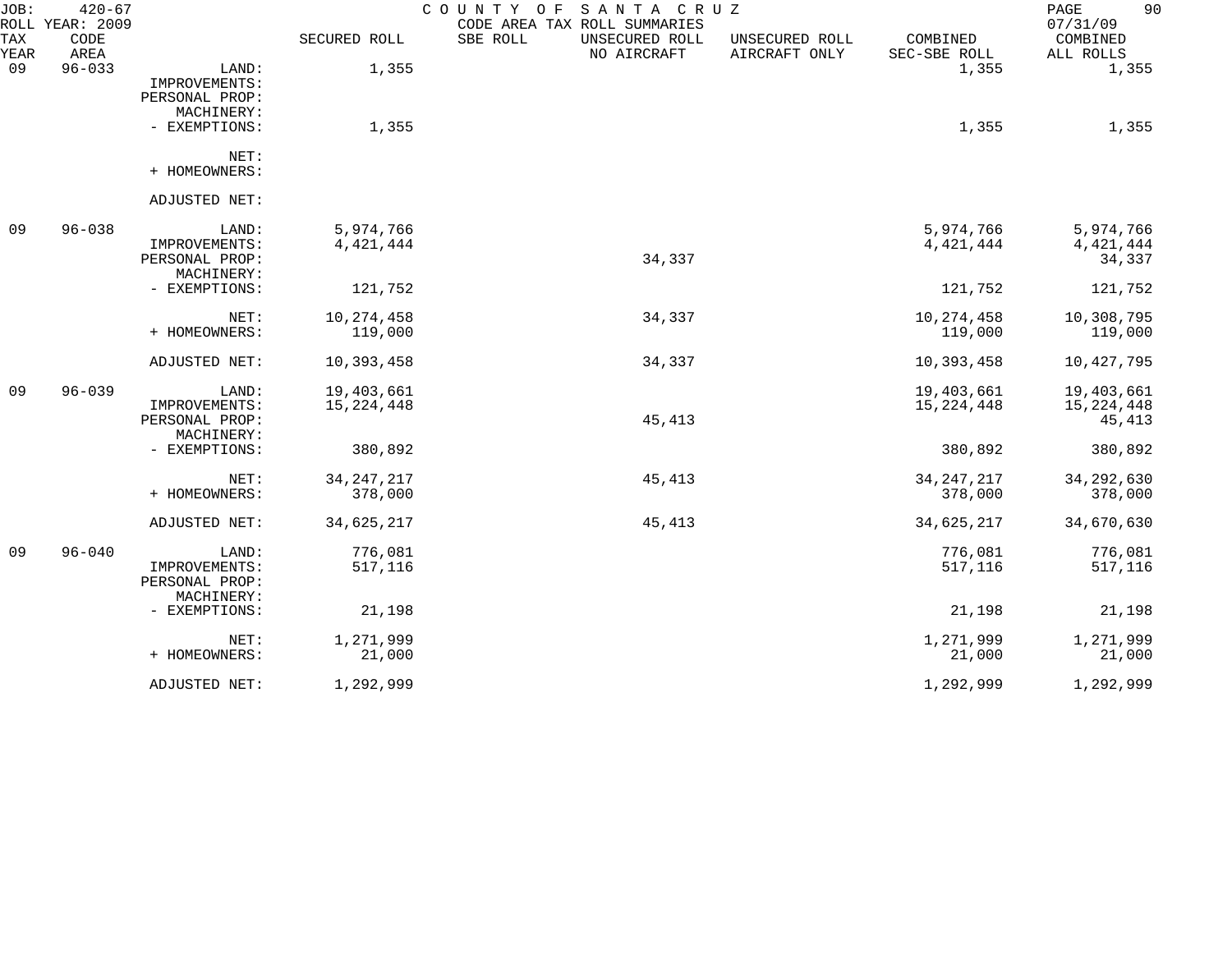| JOB:        | $420 - 67$<br>ROLL YEAR: 2009 |                                                        |                                     | COUNTY OF<br>SANTA CRUZ<br>CODE AREA TAX ROLL SUMMARIES |                                 |                                     | 91<br>PAGE<br>07/31/09                 |
|-------------|-------------------------------|--------------------------------------------------------|-------------------------------------|---------------------------------------------------------|---------------------------------|-------------------------------------|----------------------------------------|
| TAX<br>YEAR | CODE<br>AREA                  |                                                        | SECURED ROLL                        | SBE ROLL<br>UNSECURED ROLL<br>NO AIRCRAFT               | UNSECURED ROLL<br>AIRCRAFT ONLY | COMBINED<br>SEC-SBE ROLL            | COMBINED<br>ALL ROLLS                  |
| 09          | $96 - 041$                    | LAND:<br>IMPROVEMENTS:<br>PERSONAL PROP:<br>MACHINERY: | 14, 171, 115<br>16, 351, 465        | 36,041                                                  |                                 | 14, 171, 115<br>16, 351, 465        | 14, 171, 115<br>16, 351, 465<br>36,041 |
|             |                               | - EXEMPTIONS:                                          | 254,364                             |                                                         |                                 | 254,364                             | 254,364                                |
|             |                               | NET:<br>+ HOMEOWNERS:                                  | 30, 268, 216<br>252,000             | 36,041                                                  |                                 | 30, 268, 216<br>252,000             | 30, 304, 257<br>252,000                |
|             |                               | ADJUSTED NET:                                          | 30,520,216                          | 36,041                                                  |                                 | 30,520,216                          | 30,556,257                             |
| 09          | $96 - 044$                    | LAND:<br>IMPROVEMENTS:<br>PERSONAL PROP:<br>MACHINERY: | 45,646,328<br>43,599,296<br>178,411 | 76,941<br>310,748                                       |                                 | 45,646,328<br>43,599,296<br>178,411 | 45,646,328<br>43,676,237<br>489,159    |
|             |                               | - EXEMPTIONS:                                          | 6, 252, 352                         | 84,006                                                  |                                 | 6,252,352                           | 6,336,358                              |
|             |                               | NET:<br>+ HOMEOWNERS:                                  | 83, 171, 683<br>770,000             | 303,683                                                 |                                 | 83, 171, 683<br>770,000             | 83, 475, 366<br>770,000                |
|             |                               | ADJUSTED NET:                                          | 83,941,683                          | 303,683                                                 |                                 | 83, 941, 683                        | 84, 245, 366                           |
| 09          | $96 - 050$                    | LAND:<br>IMPROVEMENTS:<br>PERSONAL PROP:<br>MACHINERY: | 2,470,238<br>1,797,608              | 9,713<br>49,195                                         |                                 | 2,470,238<br>1,797,608              | 2,470,238<br>1,807,321<br>49,195       |
|             |                               | - EXEMPTIONS:                                          | 14,653                              | 26,874                                                  |                                 | 14,653                              | 41,527                                 |
|             |                               | NET:<br>+ HOMEOWNERS:                                  | 4, 253, 193<br>14,000               | 32,034                                                  |                                 | 4, 253, 193<br>14,000               | 4,285,227<br>14,000                    |
|             |                               | ADJUSTED NET:                                          | 4,267,193                           | 32,034                                                  |                                 | 4,267,193                           | 4,299,227                              |
| 09          | $96 - 057$                    | LAND:<br>IMPROVEMENTS:<br>PERSONAL PROP:<br>MACHINERY: | 16,793,122<br>15,714,548            | 6,113                                                   |                                 | 16,793,122<br>15,714,548            | 16,793,122<br>15,714,548<br>6,113      |
|             |                               | - EXEMPTIONS:                                          | 385,244                             |                                                         |                                 | 385,244                             | 385,244                                |
|             |                               | NET:                                                   | 32, 122, 426                        | 6,113                                                   |                                 | 32, 122, 426                        | 32, 128, 539                           |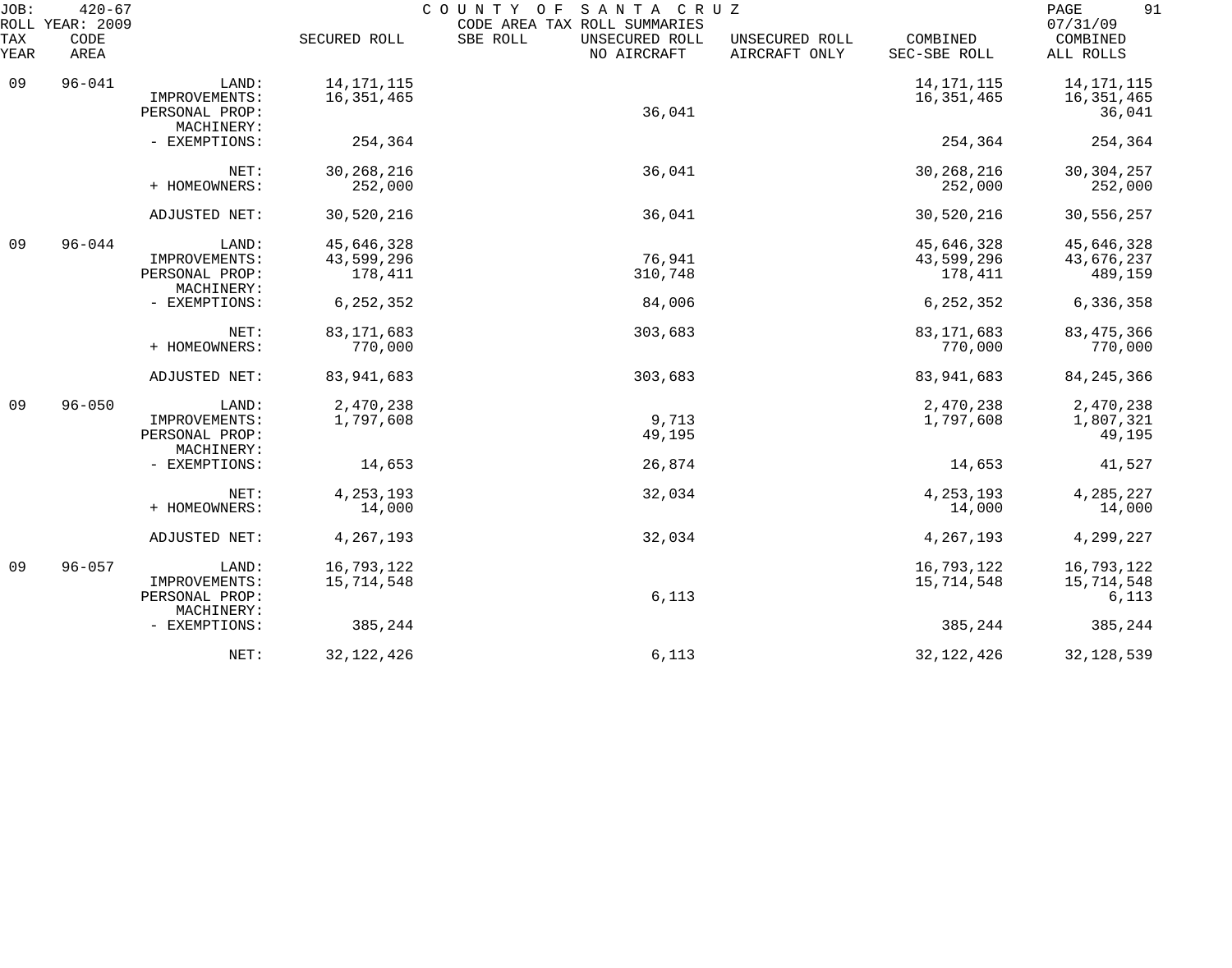| JOB:<br>ROLL | $420 - 67$<br><b>YEAR: 2009</b> |                              |              | C O U N T Y<br>SANTA CRUZ<br>O F<br>CODE AREA TAX ROLL SUMMARIES |                                 |                          | 92<br>PAGE<br>07/31/09 |
|--------------|---------------------------------|------------------------------|--------------|------------------------------------------------------------------|---------------------------------|--------------------------|------------------------|
| TAX<br>YEAR  | CODE<br>AREA                    |                              | SECURED ROLL | SBE ROLL<br>UNSECURED ROLL<br>NO AIRCRAFT                        | UNSECURED ROLL<br>AIRCRAFT ONLY | COMBINED<br>SEC-SBE ROLL | COMBINED<br>ALL ROLLS  |
|              |                                 | + HOMEOWNERS:                | 383,600      |                                                                  |                                 | 383,600                  | 383,600                |
|              |                                 | ADJUSTED NET:                | 32,506,026   | 6,113                                                            |                                 | 32,506,026               | 32,512,139             |
| 09           | $96 - 059$                      | LAND:                        |              |                                                                  |                                 |                          |                        |
|              |                                 | IMPROVEMENTS:                |              |                                                                  |                                 |                          |                        |
|              |                                 | PERSONAL PROP:               |              |                                                                  |                                 |                          |                        |
|              |                                 | MACHINERY:<br>- EXEMPTIONS:  |              |                                                                  |                                 |                          |                        |
|              |                                 | NET:                         |              |                                                                  |                                 |                          |                        |
|              |                                 | + HOMEOWNERS:                |              |                                                                  |                                 |                          |                        |
|              |                                 | ADJUSTED NET:                |              |                                                                  |                                 |                          |                        |
| 09           | $96 - 062$                      | LAND:                        | 3,750,881    |                                                                  |                                 | 3,750,881                | 3,750,881              |
|              |                                 | IMPROVEMENTS:                | 2,347,457    |                                                                  |                                 | 2,347,457                | 2,347,457              |
|              |                                 | PERSONAL PROP:               |              | 6,650                                                            |                                 |                          | 6,650                  |
|              |                                 | MACHINERY:                   |              |                                                                  |                                 |                          |                        |
|              |                                 | - EXEMPTIONS:                | 28,000       |                                                                  |                                 | 28,000                   | 28,000                 |
|              |                                 | NET:                         | 6,070,338    | 6,650                                                            |                                 | 6,070,338                | 6,076,988              |
|              |                                 | + HOMEOWNERS:                | 28,000       |                                                                  |                                 | 28,000                   | 28,000                 |
|              |                                 | ADJUSTED NET:                | 6,098,338    | 6,650                                                            |                                 | 6,098,338                | 6,104,988              |
| 09           | $96 - 064$                      | LAND:                        | 8,828,945    |                                                                  |                                 | 8,828,945                | 8,828,945              |
|              |                                 | IMPROVEMENTS:                | 7,953,323    |                                                                  |                                 | 7,953,323                | 7,953,323              |
|              |                                 | PERSONAL PROP:<br>MACHINERY: | 4,000        |                                                                  |                                 | 4,000                    | 4,000                  |
|              |                                 | - EXEMPTIONS:                | 184,322      |                                                                  |                                 | 184,322                  | 184,322                |
|              |                                 | NET:                         | 16,601,946   |                                                                  |                                 | 16,601,946               | 16,601,946             |
|              |                                 | + HOMEOWNERS:                | 182,000      |                                                                  |                                 | 182,000                  | 182,000                |
|              |                                 | ADJUSTED NET:                | 16,783,946   |                                                                  |                                 | 16,783,946               | 16,783,946             |
| 09           | $96 - 068$                      | LAND:                        |              |                                                                  |                                 |                          |                        |
|              |                                 | IMPROVEMENTS:                |              |                                                                  |                                 |                          |                        |
|              |                                 | PERSONAL PROP:               |              |                                                                  |                                 |                          |                        |

MACHINERY: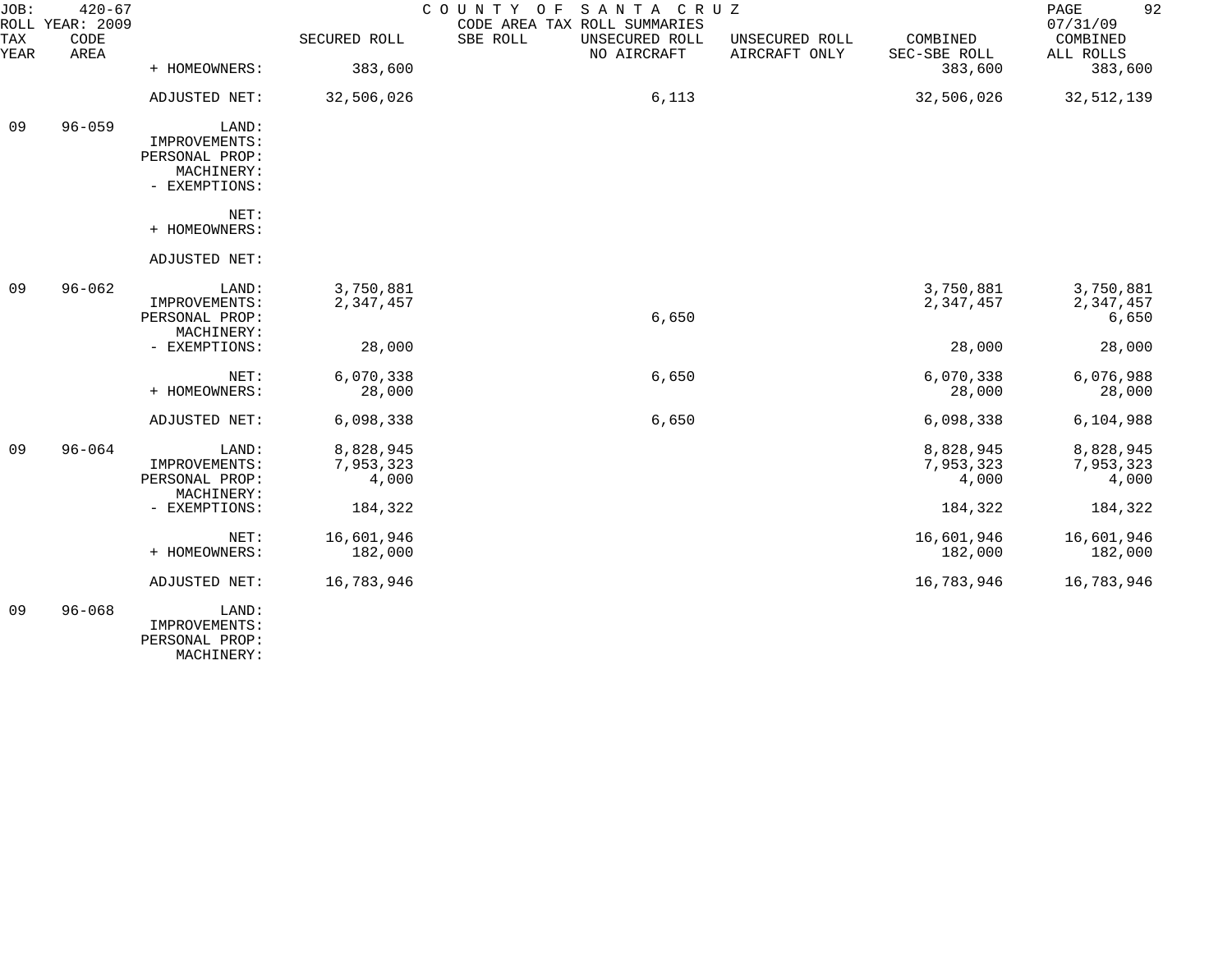| $420 - 67$<br>YEAR: 2009<br>ROLL |                |                                                                                                                                                                         | CODE AREA TAX ROLL SUMMARIES                                          |                                              |                          | 93<br>PAGE<br>07/31/09                                                   |
|----------------------------------|----------------|-------------------------------------------------------------------------------------------------------------------------------------------------------------------------|-----------------------------------------------------------------------|----------------------------------------------|--------------------------|--------------------------------------------------------------------------|
| CODE<br>AREA                     |                | SECURED ROLL                                                                                                                                                            | SBE ROLL<br>UNSECURED ROLL                                            | UNSECURED ROLL<br>AIRCRAFT ONLY              | COMBINED<br>SEC-SBE ROLL | COMBINED<br>ALL ROLLS                                                    |
|                                  | - EXEMPTIONS:  |                                                                                                                                                                         |                                                                       |                                              |                          |                                                                          |
|                                  | NET:           |                                                                                                                                                                         |                                                                       |                                              |                          |                                                                          |
|                                  |                |                                                                                                                                                                         |                                                                       |                                              |                          |                                                                          |
|                                  |                |                                                                                                                                                                         |                                                                       |                                              |                          |                                                                          |
| $96 - 071$                       | LAND:          | 53, 470, 417                                                                                                                                                            |                                                                       |                                              | 53, 470, 417             | 53, 470, 417                                                             |
|                                  | IMPROVEMENTS:  | 46,603,927                                                                                                                                                              |                                                                       |                                              |                          | 46,605,451                                                               |
|                                  |                |                                                                                                                                                                         |                                                                       |                                              |                          | 164,159                                                                  |
|                                  |                |                                                                                                                                                                         |                                                                       |                                              |                          | 2,082,704                                                                |
|                                  |                |                                                                                                                                                                         |                                                                       |                                              |                          |                                                                          |
|                                  | NET:           | 97,991,640                                                                                                                                                              | 165,683                                                               |                                              | 97,991,640               | 98, 157, 323                                                             |
|                                  |                |                                                                                                                                                                         |                                                                       |                                              |                          | 1,628,200                                                                |
|                                  | ADJUSTED NET:  | 99,619,840                                                                                                                                                              | 165,683                                                               |                                              | 99,619,840               | 99,785,523                                                               |
|                                  |                |                                                                                                                                                                         |                                                                       |                                              |                          | 39,865,497                                                               |
|                                  | IMPROVEMENTS:  | 33,920,648                                                                                                                                                              |                                                                       |                                              | 33,920,648               | 33,920,648                                                               |
|                                  | PERSONAL PROP: |                                                                                                                                                                         | 23,928                                                                |                                              |                          | 23,928                                                                   |
|                                  |                |                                                                                                                                                                         |                                                                       |                                              |                          |                                                                          |
|                                  |                |                                                                                                                                                                         |                                                                       |                                              |                          | 1,091,687                                                                |
|                                  | NET:           | 72,694,458                                                                                                                                                              | 23,928                                                                |                                              | 72,694,458               | 72,718,386                                                               |
|                                  | + HOMEOWNERS:  | 1,026,200                                                                                                                                                               |                                                                       |                                              | 1,026,200                | 1,026,200                                                                |
|                                  | ADJUSTED NET:  | 73,720,658                                                                                                                                                              | 23,928                                                                |                                              | 73,720,658               | 73,744,586                                                               |
| $96 - 078$                       | LAND:          |                                                                                                                                                                         |                                                                       |                                              | 549,104                  | 549,104                                                                  |
|                                  | IMPROVEMENTS:  | 58,869                                                                                                                                                                  |                                                                       |                                              | 58,869                   | 58,869                                                                   |
|                                  | PERSONAL PROP: |                                                                                                                                                                         |                                                                       |                                              |                          |                                                                          |
|                                  |                |                                                                                                                                                                         |                                                                       |                                              |                          |                                                                          |
|                                  |                |                                                                                                                                                                         |                                                                       |                                              |                          | 7,000                                                                    |
|                                  | NET:           | 600,973                                                                                                                                                                 |                                                                       |                                              | 600,973                  | 600,973                                                                  |
|                                  | + HOMEOWNERS:  | 7,000                                                                                                                                                                   |                                                                       |                                              | 7,000                    | 7,000                                                                    |
|                                  | ADJUSTED NET:  | 607,973                                                                                                                                                                 |                                                                       |                                              | 607,973                  | 607,973                                                                  |
| $96 - 080$                       | LAND:          | 3,068,378                                                                                                                                                               |                                                                       |                                              | 3,068,378                | 3,068,378                                                                |
|                                  | $96 - 076$     | + HOMEOWNERS:<br>ADJUSTED NET:<br>PERSONAL PROP:<br>MACHINERY:<br>- EXEMPTIONS:<br>+ HOMEOWNERS:<br>LAND:<br>MACHINERY:<br>- EXEMPTIONS:<br>MACHINERY:<br>- EXEMPTIONS: | 2,082,704<br>1,628,200<br>39,865,497<br>1,091,687<br>549,104<br>7,000 | COUNTY OF<br>NO AIRCRAFT<br>1,524<br>164,159 | SANTA CRUZ               | 46,603,927<br>2,082,704<br>1,628,200<br>39,865,497<br>1,091,687<br>7,000 |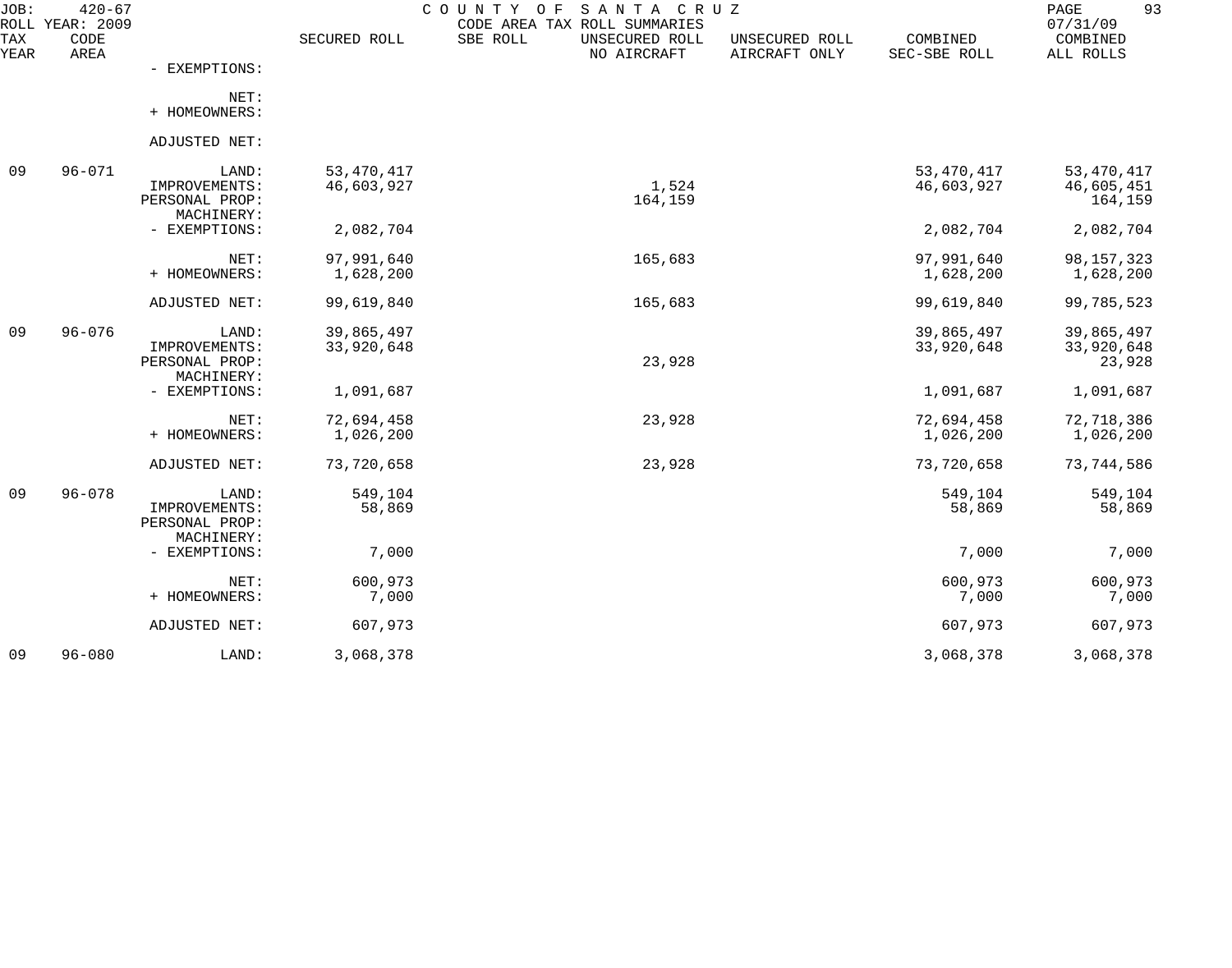| JOB:<br>ROLL | $420 - 67$<br>YEAR: 2009 |                                                                         |                                                                    | SANTA CRUZ<br>COUNTY OF<br>CODE AREA TAX ROLL SUMMARIES |                                 |                                                                    | 94<br>PAGE<br>07/31/09                                             |
|--------------|--------------------------|-------------------------------------------------------------------------|--------------------------------------------------------------------|---------------------------------------------------------|---------------------------------|--------------------------------------------------------------------|--------------------------------------------------------------------|
| TAX<br>YEAR  | CODE<br>AREA             |                                                                         | SECURED ROLL                                                       | SBE ROLL<br>UNSECURED ROLL<br>NO AIRCRAFT               | UNSECURED ROLL<br>AIRCRAFT ONLY | COMBINED<br>SEC-SBE ROLL                                           | COMBINED<br>ALL ROLLS                                              |
|              |                          | IMPROVEMENTS:<br>PERSONAL PROP:<br>MACHINERY:                           | 2, 272, 329                                                        |                                                         |                                 | 2, 272, 329                                                        | 2, 272, 329                                                        |
|              |                          | - EXEMPTIONS:                                                           | 77,000                                                             |                                                         |                                 | 77,000                                                             | 77,000                                                             |
|              |                          | NET:<br>+ HOMEOWNERS:                                                   | 5,263,707<br>77,000                                                |                                                         |                                 | 5,263,707<br>77,000                                                | 5,263,707<br>77,000                                                |
|              |                          | ADJUSTED NET:                                                           | 5,340,707                                                          |                                                         |                                 | 5,340,707                                                          | 5,340,707                                                          |
| 09           | $96 - 097$               | LAND:<br>IMPROVEMENTS:<br>PERSONAL PROP:<br>MACHINERY:                  | 94,642<br>119,593                                                  |                                                         |                                 | 94,642<br>119,593                                                  | 94,642<br>119,593                                                  |
|              |                          | - EXEMPTIONS:                                                           | 7,000                                                              |                                                         |                                 | 7,000                                                              | 7,000                                                              |
|              |                          | NET:<br>+ HOMEOWNERS:                                                   | 207,235<br>7,000                                                   |                                                         |                                 | 207,235<br>7,000                                                   | 207,235<br>7,000                                                   |
|              |                          | ADJUSTED NET:                                                           | 214,235                                                            |                                                         |                                 | 214,235                                                            | 214,235                                                            |
| 09           | $96 - 100$               | LAND:<br>IMPROVEMENTS:<br>PERSONAL PROP:<br>MACHINERY:                  | 112,742,391<br>58,950,634<br>31,417                                | 982,446<br>1,166,608                                    |                                 | 112,742,391<br>58,950,634<br>31,417                                | 112,742,391<br>59,933,080<br>1,198,025                             |
|              |                          | - EXEMPTIONS:                                                           | 1,265,775                                                          |                                                         |                                 | 1,265,775                                                          | 1,265,775                                                          |
|              |                          | NET:<br>+ HOMEOWNERS:                                                   | 170,458,667<br>1,174,600                                           | 2,149,054                                               |                                 | 170,458,667<br>1,174,600                                           | 172,607,721<br>1,174,600                                           |
|              |                          | ADJUSTED NET:                                                           | 171,633,267                                                        | 2,149,054                                               |                                 | 171,633,267                                                        | 173,782,321                                                        |
| 09           | $96 - 101$               | LAND:<br>IMPROVEMENTS:<br>PERSONAL PROP:<br>MACHINERY:<br>- EXEMPTIONS: | 412,671,291<br>379, 158, 529<br>944,811<br>102,169<br>30, 412, 194 | 32,814<br>2,046,067<br>6,390,831<br>637,595             |                                 | 412,671,291<br>379, 158, 529<br>944,811<br>102,169<br>30, 412, 194 | 412,704,105<br>381, 204, 596<br>7,335,642<br>102,169<br>31,049,789 |
|              |                          | NET:<br>+ HOMEOWNERS:                                                   | 762,464,606<br>8,325,800                                           | 7,832,117                                               |                                 | 762,464,606<br>8,325,800                                           | 770, 296, 723<br>8,325,800                                         |
|              |                          | ADJUSTED NET:                                                           | 770,790,406                                                        | 7,832,117                                               |                                 | 770,790,406                                                        | 778,622,523                                                        |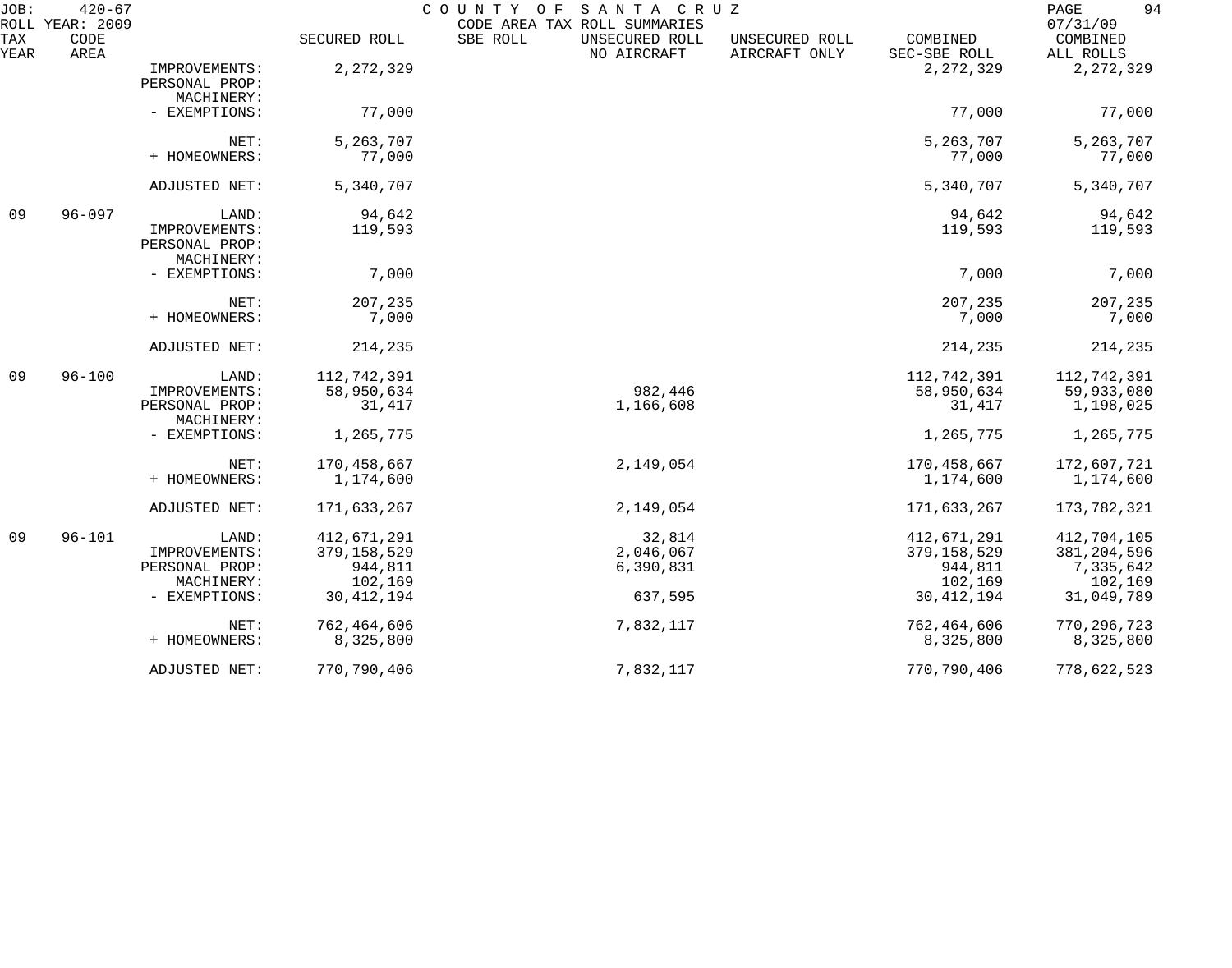| JOB: | $420 - 67$<br>ROLL YEAR: 2009 |                |               | COUNTY OF<br>SANTA CRUZ<br>CODE AREA TAX ROLL SUMMARIES |                |               | 95<br>PAGE<br>07/31/09 |
|------|-------------------------------|----------------|---------------|---------------------------------------------------------|----------------|---------------|------------------------|
| TAX  | CODE                          |                | SECURED ROLL  | SBE ROLL<br>UNSECURED ROLL                              | UNSECURED ROLL | COMBINED      | COMBINED               |
| YEAR | AREA                          |                |               | NO AIRCRAFT                                             | AIRCRAFT ONLY  | SEC-SBE ROLL  | ALL ROLLS              |
| 09   | $96 - 103$                    | LAND:          | 377, 223, 735 | 693,675                                                 |                | 377, 223, 735 | 377, 917, 410          |
|      |                               |                |               |                                                         |                |               |                        |
|      |                               | IMPROVEMENTS:  | 415, 323, 412 | 15,902,665                                              |                | 415, 323, 412 | 431, 226, 077          |
|      |                               | PERSONAL PROP: | 36,409,962    | 38, 277, 966                                            |                | 36,409,962    | 74,687,928             |
|      |                               | MACHINERY:     | 3,831,312     |                                                         |                | 3,831,312     | 3,831,312              |
|      |                               | - EXEMPTIONS:  | 154,163,028   | 8,470,348                                               |                | 154,163,028   | 162,633,376            |
|      |                               | NET:           | 678,625,393   | 46, 403, 958                                            |                | 678,625,393   | 725,029,351            |
|      |                               | + HOMEOWNERS:  | 4,691,400     |                                                         |                | 4,691,400     | 4,691,400              |
|      |                               | ADJUSTED NET:  | 683, 316, 793 | 46, 403, 958                                            |                | 683, 316, 793 | 729,720,751            |
| 09   | $96 - 104$                    | LAND:          | 9,465,228     |                                                         |                | 9,465,228     | 9,465,228              |
|      |                               | IMPROVEMENTS:  | 11,504,490    | 20,780                                                  |                | 11,504,490    | 11,525,270             |
|      |                               | PERSONAL PROP: | 32,999        | 1,248,337                                               |                | 32,999        | 1,281,336              |
|      |                               | MACHINERY:     |               |                                                         |                |               |                        |
|      |                               | - EXEMPTIONS:  | 2,812,533     |                                                         |                | 2,812,533     | 2,812,533              |
|      |                               | NET:           | 18,190,184    | 1,269,117                                               |                | 18,190,184    | 19,459,301             |
|      |                               | + HOMEOWNERS:  | 154,000       |                                                         |                | 154,000       | 154,000                |
|      |                               | ADJUSTED NET:  | 18,344,184    | 1,269,117                                               |                | 18,344,184    | 19,613,301             |
| 09   | $96 - 105$                    | LAND:          | 22,593,640    |                                                         |                | 22,593,640    | 22,593,640             |
|      |                               | IMPROVEMENTS:  | 21,485,000    |                                                         |                | 21,485,000    | 21,485,000             |
|      |                               | PERSONAL PROP: |               | 33,834                                                  |                |               | 33,834                 |
|      |                               | MACHINERY:     |               |                                                         |                |               |                        |
|      |                               | - EXEMPTIONS:  | 121,915       |                                                         |                | 121,915       | 121,915                |
|      |                               | NET:           | 43,956,725    | 33,834                                                  |                | 43,956,725    | 43,990,559             |
|      |                               | + HOMEOWNERS:  | 119,000       |                                                         |                | 119,000       | 119,000                |
|      |                               | ADJUSTED NET:  | 44,075,725    | 33,834                                                  |                | 44,075,725    | 44,109,559             |
| 09   | $96 - 106$                    | LAND:          | 21, 158, 059  |                                                         |                | 21, 158, 059  | 21, 158, 059           |
|      |                               | IMPROVEMENTS:  | 21,605,417    |                                                         |                | 21,605,417    | 21,605,417             |
|      |                               | PERSONAL PROP: |               |                                                         |                |               |                        |
|      |                               | MACHINERY:     |               |                                                         |                |               |                        |
|      |                               |                | 338,710       |                                                         |                | 338,710       |                        |
|      |                               | - EXEMPTIONS:  |               |                                                         |                |               | 338,710                |
|      |                               | NET:           | 42, 424, 766  |                                                         |                | 42, 424, 766  | 42, 424, 766           |
|      |                               | + HOMEOWNERS:  | 336,000       |                                                         |                | 336,000       | 336,000                |
|      |                               | ADJUSTED NET:  | 42,760,766    |                                                         |                | 42,760,766    | 42,760,766             |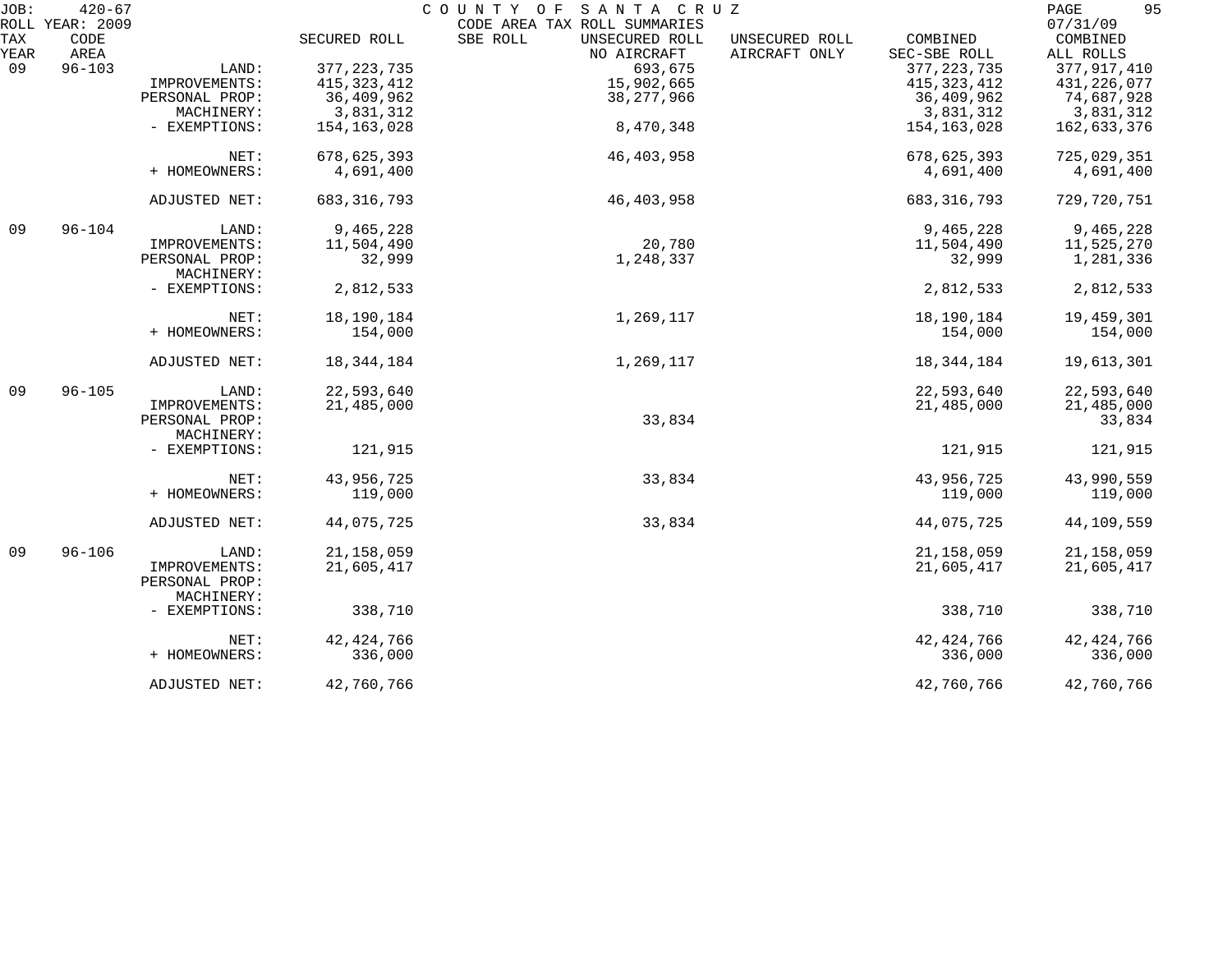| JOB:<br>ROLL       | $420 - 67$<br>YEAR: 2009 |                                               |                           | SANTA CRUZ<br>COUNTY OF<br>CODE AREA TAX ROLL SUMMARIES |                                 |                           | 96<br>PAGE<br>07/31/09   |
|--------------------|--------------------------|-----------------------------------------------|---------------------------|---------------------------------------------------------|---------------------------------|---------------------------|--------------------------|
| <b>TAX</b><br>YEAR | CODE<br>AREA             |                                               | SECURED ROLL              | SBE ROLL<br>UNSECURED ROLL<br>NO AIRCRAFT               | UNSECURED ROLL<br>AIRCRAFT ONLY | COMBINED<br>SEC-SBE ROLL  | COMBINED<br>ALL ROLLS    |
| 09                 | $96 - 107$               | LAND:<br>IMPROVEMENTS:                        | 38,850,119<br>23,671,012  |                                                         |                                 | 38,850,119<br>23,671,012  | 38,850,119<br>23,671,012 |
|                    |                          | PERSONAL PROP:<br>MACHINERY:                  |                           | 116,826                                                 |                                 |                           | 116,826                  |
|                    |                          | - EXEMPTIONS:                                 | 231,596                   |                                                         |                                 | 231,596                   | 231,596                  |
|                    |                          | NET:<br>+ HOMEOWNERS:                         | 62, 289, 535<br>231,000   | 116,826                                                 |                                 | 62, 289, 535<br>231,000   | 62,406,361<br>231,000    |
|                    |                          | ADJUSTED NET:                                 | 62,520,535                | 116,826                                                 |                                 | 62,520,535                | 62,637,361               |
| 09                 | $96 - 108$               | LAND:                                         | 14,783,999                |                                                         |                                 | 14,783,999                | 14,783,999               |
|                    |                          | IMPROVEMENTS:<br>PERSONAL PROP:<br>MACHINERY: | 9,166,858<br>382,101      | 172,705                                                 |                                 | 9,166,858<br>382,101      | 9,166,858<br>554,806     |
|                    |                          | - EXEMPTIONS:                                 | 4,033,094                 |                                                         |                                 | 4,033,094                 | 4,033,094                |
|                    |                          | NET:<br>+ HOMEOWNERS:                         | 20, 299, 864<br>105,000   | 172,705                                                 |                                 | 20, 299, 864<br>105,000   | 20, 472, 569<br>105,000  |
|                    |                          | ADJUSTED NET:                                 | 20,404,864                | 172,705                                                 |                                 | 20,404,864                | 20,577,569               |
| 09                 | $96 - 109$               | LAND:                                         | 14, 276, 398              | 6,883                                                   |                                 | 14,276,398                | 14,283,281               |
|                    |                          | IMPROVEMENTS:<br>PERSONAL PROP:<br>MACHINERY: | 21, 247, 708<br>4,726,435 | 35,412<br>5,807                                         |                                 | 21, 247, 708<br>4,726,435 | 21,283,120<br>4,732,242  |
|                    |                          | - EXEMPTIONS:                                 | 154,949                   |                                                         |                                 | 154,949                   | 154,949                  |
|                    |                          | NET:<br>+ HOMEOWNERS:                         | 40,095,592<br>154,000     | 48,102                                                  |                                 | 40,095,592<br>154,000     | 40, 143, 694<br>154,000  |
|                    |                          | ADJUSTED NET:                                 | 40, 249, 592              | 48,102                                                  |                                 | 40, 249, 592              | 40,297,694               |
| 09                 | $96 - 110$               | LAND:<br>IMPROVEMENTS:                        | 5,067,460<br>3,406,705    |                                                         |                                 | 5,067,460<br>3,406,705    | 5,067,460<br>3,406,705   |
|                    |                          | PERSONAL PROP:<br>MACHINERY:                  |                           | 11,761                                                  |                                 |                           | 11,761                   |
|                    |                          | - EXEMPTIONS:                                 | 70,326                    |                                                         |                                 | 70,326                    | 70,326                   |
|                    |                          | NET:                                          | 8,403,839                 | 11,761                                                  |                                 | 8,403,839                 | 8,415,600                |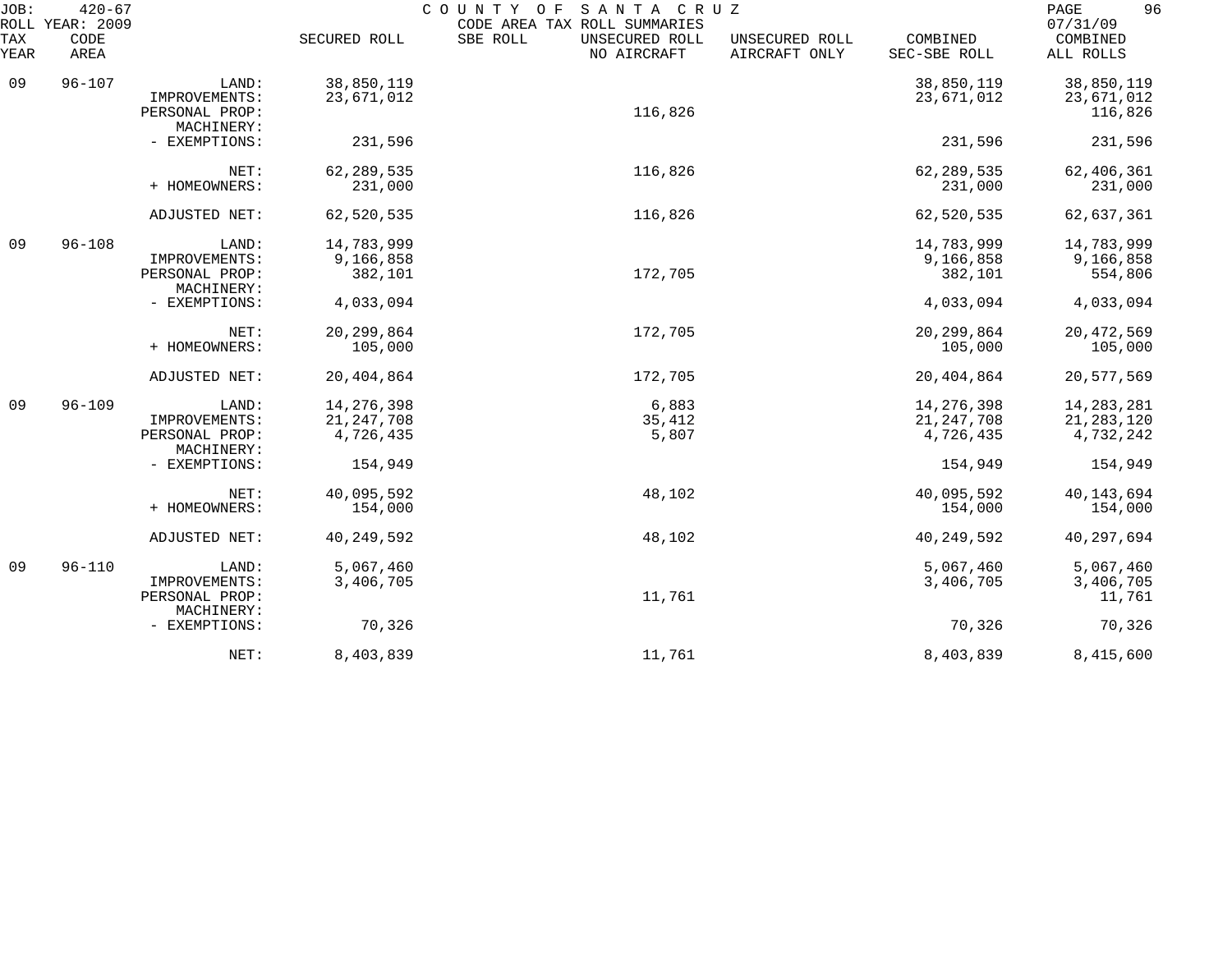| JOB:        | $420 - 67$<br>ROLL YEAR: 2009 |                                                        |                          | COUNTY OF<br>SANTA CRUZ<br>CODE AREA TAX ROLL SUMMARIES |                                 |                          | 97<br>PAGE<br>07/31/09             |
|-------------|-------------------------------|--------------------------------------------------------|--------------------------|---------------------------------------------------------|---------------------------------|--------------------------|------------------------------------|
| TAX<br>YEAR | CODE<br>AREA                  |                                                        | SECURED ROLL             | SBE ROLL<br>UNSECURED ROLL<br>NO AIRCRAFT               | UNSECURED ROLL<br>AIRCRAFT ONLY | COMBINED<br>SEC-SBE ROLL | COMBINED<br>ALL ROLLS              |
|             |                               | + HOMEOWNERS:                                          | 70,000                   |                                                         |                                 | 70,000                   | 70,000                             |
|             |                               | ADJUSTED NET:                                          | 8,473,839                | 11,761                                                  |                                 | 8,473,839                | 8,485,600                          |
| 09          | $96 - 111$                    | LAND:                                                  | 80, 270, 016             |                                                         |                                 | 80,270,016               | 80,270,016                         |
|             |                               | IMPROVEMENTS:<br>PERSONAL PROP:<br>MACHINERY:          | 76,882,888<br>63,313     | 14,272<br>415,173                                       |                                 | 76,882,888<br>63,313     | 76,897,160<br>478,486              |
|             |                               | - EXEMPTIONS:                                          | 1,250,033                |                                                         |                                 | 1,250,033                | 1,250,033                          |
|             |                               | NET:<br>+ HOMEOWNERS:                                  | 155,966,184<br>1,237,600 | 429,445                                                 |                                 | 155,966,184<br>1,237,600 | 156,395,629<br>1,237,600           |
|             |                               | ADJUSTED NET:                                          | 157, 203, 784            | 429,445                                                 |                                 | 157,203,784              | 157,633,229                        |
| 09          | $96 - 112$                    | LAND:<br>IMPROVEMENTS:<br>PERSONAL PROP:               | 17,021,305<br>12,803,257 | 86,780                                                  |                                 | 17,021,305<br>12,803,257 | 17,021,305<br>12,803,257<br>86,780 |
|             |                               | MACHINERY:<br>- EXEMPTIONS:                            | 727,128                  |                                                         |                                 | 727,128                  | 727,128                            |
|             |                               | NET:<br>+ HOMEOWNERS:                                  | 29,097,434<br>210,000    | 86,780                                                  |                                 | 29,097,434<br>210,000    | 29, 184, 214<br>210,000            |
|             |                               | ADJUSTED NET:                                          | 29, 307, 434             | 86,780                                                  |                                 | 29, 307, 434             | 29, 394, 214                       |
| 09          | $96 - 113$                    | LAND:<br>IMPROVEMENTS:<br>PERSONAL PROP:<br>MACHINERY: | 8,335,493<br>7,778,587   | 5,670<br>52,664                                         |                                 | 8,335,493<br>7,778,587   | 8,335,493<br>7,784,257<br>52,664   |
|             |                               | - EXEMPTIONS:                                          | 241,952                  |                                                         |                                 | 241,952                  | 241,952                            |
|             |                               | NET:<br>+ HOMEOWNERS:                                  | 15,872,128<br>70,000     | 58,334                                                  |                                 | 15,872,128<br>70,000     | 15,930,462<br>70,000               |
|             |                               | ADJUSTED NET:                                          | 15,942,128               | 58,334                                                  |                                 | 15,942,128               | 16,000,462                         |
| 09          | $96 - 114$                    | LAND:<br>IMPROVEMENTS:<br>PERSONAL PROP:               | 2,321,792<br>2,142,916   |                                                         |                                 | 2,321,792<br>2,142,916   | 2,321,792<br>2,142,916             |

MACHINERY: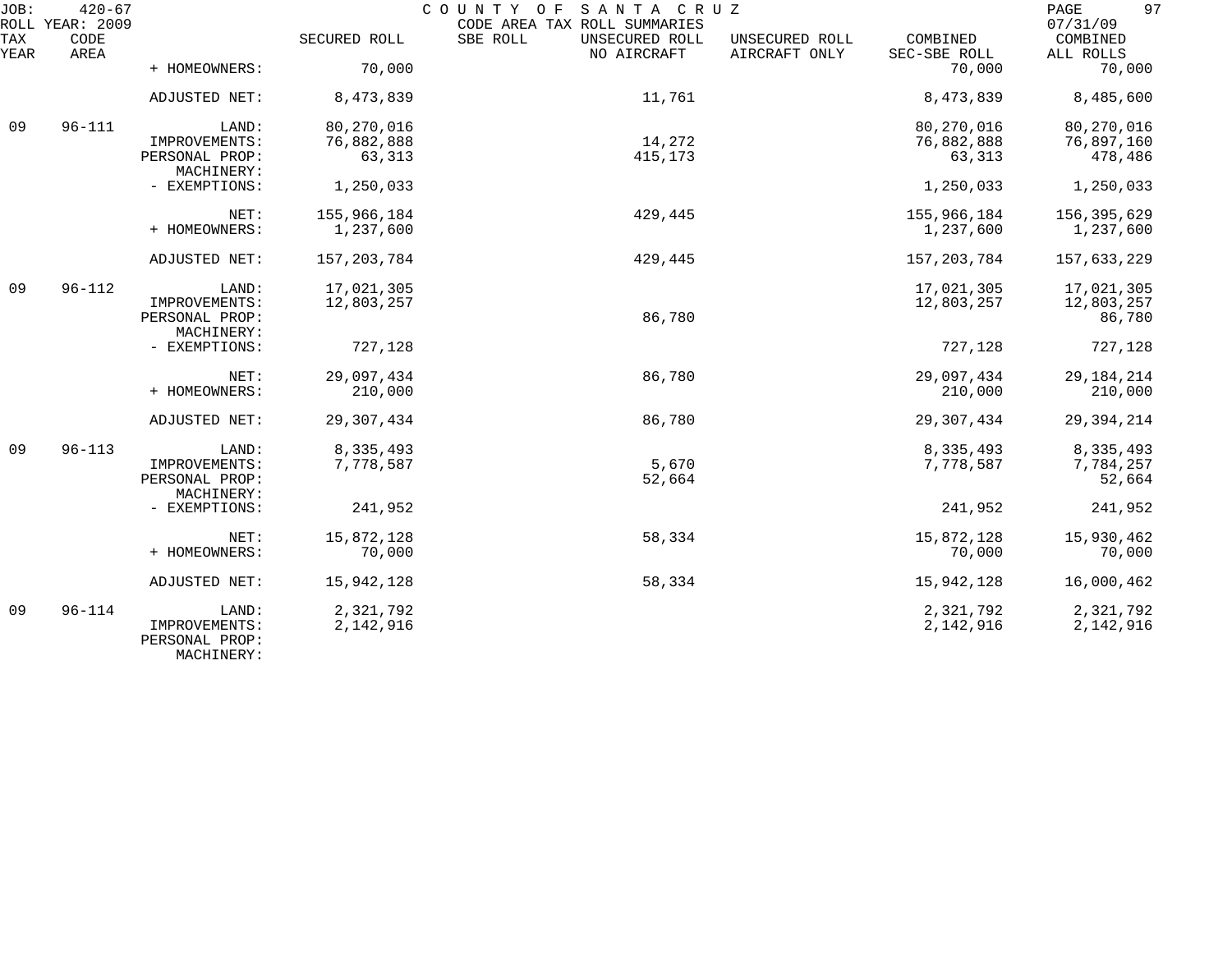| JOB:<br>ROLL | $420 - 67$<br>YEAR: 2009<br>CODE<br>AREA | COUNTY<br>$\Omega$<br>SANTA<br>C R U Z<br>F.<br>CODE AREA TAX<br>ROLL SUMMARIES |                          |          |  |                               |                                 | PAGE<br>07/31/09         | 98                     |  |
|--------------|------------------------------------------|---------------------------------------------------------------------------------|--------------------------|----------|--|-------------------------------|---------------------------------|--------------------------|------------------------|--|
| TAX<br>YEAR  |                                          |                                                                                 | SECURED ROLL             | SBE ROLL |  | UNSECURED ROLL<br>NO AIRCRAFT | UNSECURED ROLL<br>AIRCRAFT ONLY | COMBINED<br>SEC-SBE ROLL | COMBINED<br>ALL ROLLS  |  |
|              |                                          | - EXEMPTIONS:                                                                   | 84,000                   |          |  |                               |                                 | 84,000                   | 84,000                 |  |
|              |                                          | NET:<br>+ HOMEOWNERS:                                                           | 4,380,708<br>84,000      |          |  |                               |                                 | 4,380,708<br>84,000      | 4,380,708<br>84,000    |  |
|              |                                          | ADJUSTED NET:                                                                   | 4,464,708                |          |  |                               |                                 | 4,464,708                | 4,464,708              |  |
| 09           | $96 - 115$                               | LAND:<br>IMPROVEMENTS:<br>PERSONAL PROP:<br>MACHINERY:<br>- EXEMPTIONS:         | 6,370,377<br>5, 473, 125 |          |  |                               |                                 | 6,370,377<br>5, 473, 125 | 6,370,377<br>5,473,125 |  |
|              |                                          | NET:<br>+ HOMEOWNERS:                                                           | 11,843,502               |          |  |                               |                                 | 11,843,502               | 11,843,502             |  |
|              |                                          | ADJUSTED NET:                                                                   | 11,843,502               |          |  |                               |                                 | 11,843,502               | 11,843,502             |  |